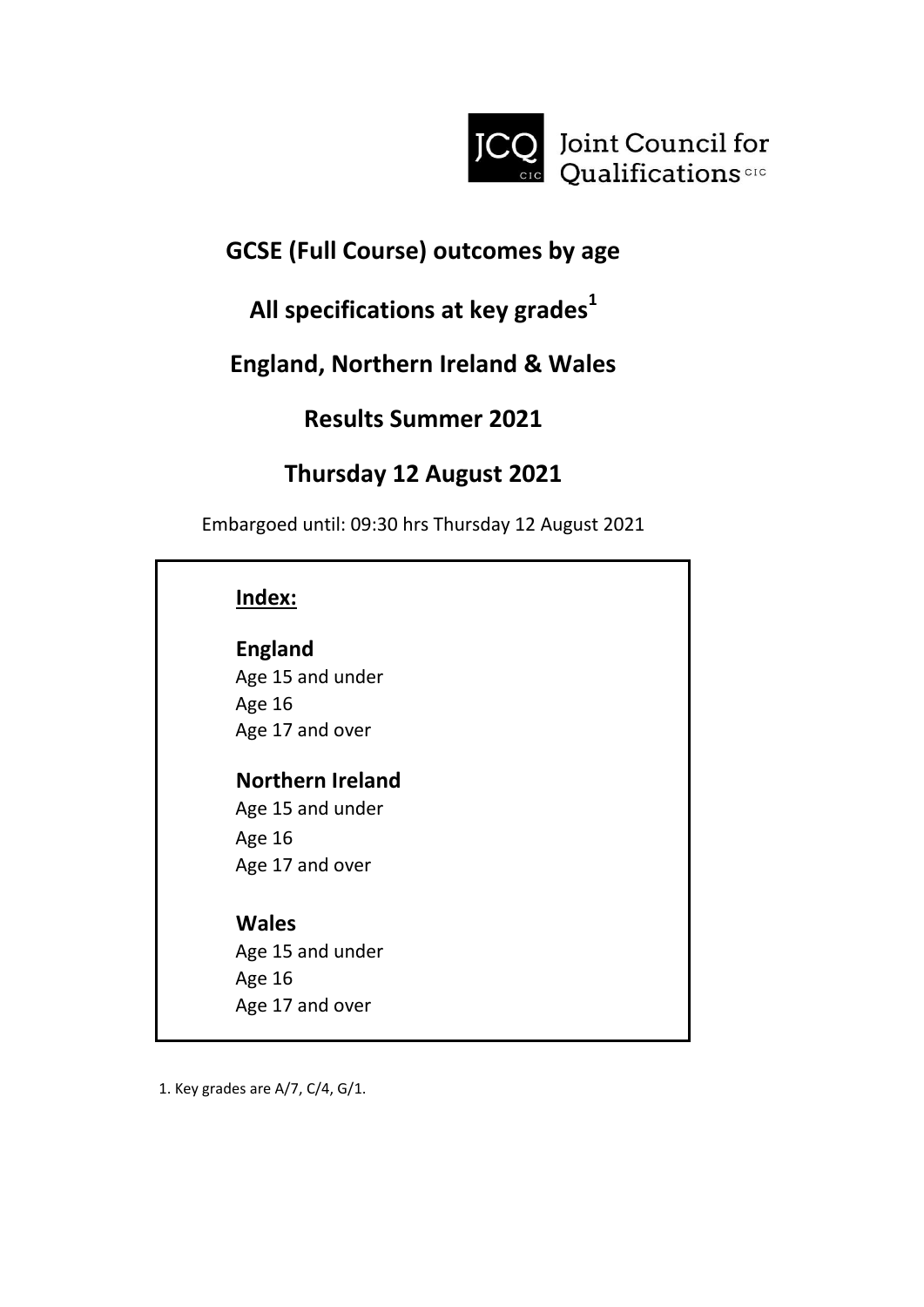### **Provisional GCSE (Full Course) Results - June 2021 1 (England Only - aged 15 and under)**

#### **CUMULATIVE PERCENTAGES of Subject Results by Grade and by Gender**

**The approach to determining grades in summer 2021 was different from any previous summer, and care must be taken when comparing previous years.**

| Subject                     | Gender        | Number | % of Total       |        |        | <b>CUMULATIVE PERCENTAGES by Grade</b> |         |
|-----------------------------|---------------|--------|------------------|--------|--------|----------------------------------------|---------|
|                             |               | Sat    | No. Sat          | 7/A    | 4/C    | 1/G                                    | U       |
| Art and Design subjects (2) | Male          | 1311   | $\overline{3.2}$ | 15.9   | 73.0   | 99.2                                   | 100.0   |
|                             |               | (1664) | (3.4)            | (14.0) | (75.7) | (99.9)                                 | (100.0) |
|                             | Female        | 2136   | $5.0\,$          | 38.1   | 88.6   | 99.6                                   | 100.0   |
|                             |               | (3168) | (6.3)            | (35.6) | (91.4) | (99.9)                                 | (100.0) |
|                             | Male & Female | 3447   | 4.1              | 29.6   | 82.7   | 99.5                                   | 100.0   |
|                             |               | (4832) | (4.8)            | (28.2) | (86.0) | (99.9)                                 | (100.0) |
| <b>Biology</b>              | Male          | 670    | 1.6              | 32.7   | 72.5   | 98.8                                   | 100.0   |
|                             |               | (641)  | (1.3)            | (32.0) | (70.5) | (99.5)                                 | (100.0) |
|                             | Female        | 516    | 1.2              | 42.4   | 82.6   | 99.6                                   | 100.0   |
|                             |               | (574)  | (1.1)            | (41.3) | (77.4) | (99.3)                                 | (100.0) |
|                             | Male & Female | 1186   | 1.4              | 36.9   | 76.9   | 99.2                                   | 100.0   |
|                             |               | (1215) | (1.2)            | (36.4) | (73.7) | (99.4)                                 | (100.0) |
| Business & Comm. Systems    | Male          | 0      | 0.0              | 0.0    | 0.0    | 0.0                                    | 0.0     |
|                             |               | (0)    | (0.0)            | (0.0)  | (0.0)  | (0.0)                                  | (0.0)   |
|                             | Female        | 0      | 0.0              | 0.0    | 0.0    | 0.0                                    | 0.0     |
|                             |               | (0)    | (0.0)            | (0.0)  | (0.0)  | (0.0)                                  | (0.0)   |
|                             | Male & Female | 0      | 0.0              | 0.0    | 0.0    | 0.0                                    | 0.0     |
|                             |               | (0)    | (0.0)            | (0.0)  | (0.0)  | (0.0)                                  | (0.0)   |
| <b>Business Studies</b>     | Male          | 616    | 1.5              | 26.6   | 73.4   | 99.5                                   | 100.0   |
|                             |               | (792)  | (1.6)            | (25.3) | (80.2) | (99.5)                                 | (100.0) |
|                             | Female        | 380    | 0.9              | 44.5   | 83.9   | 99.7                                   | 100.0   |
|                             |               | (550)  | (1.1)            | (31.6) | (82.5) | (99.3)                                 | (100.0) |
|                             | Male & Female | 996    | $1.2$            | 33.4   | 77.4   | 99.6                                   | 100.0   |
|                             |               | (1342) | (1.3)            | (27.9) | (81.1) | (99.4)                                 | (100.0) |
| Chemistry                   | Male          | 576    | 1.4              | 33.0   | 73.1   | 99.0                                   | 100.0   |
|                             |               | (472)  | (1.0)            | (41.5) | (83.7) | (100.0)                                | (100.0) |
|                             | Female        | 470    | 1.1              | 38.3   | 76.8   | 99.4                                   | 100.0   |
|                             |               | (384)  | (0.8)            | (40.6) | (84.1) | (100.0)                                | (100.0) |
|                             | Male & Female | 1046   | 1.2              | 35.4   | 74.8   | 99.1                                   | 100.0   |
|                             |               | (856)  | (0.9)            | (41.1) | (83.9) | (100.0)                                | (100.0) |
| <b>Citizenship Studies</b>  | Male          | 1625   | 3.9              | 28.0   | 79.6   | 99.4                                   | 100.0   |
|                             |               | (1952) | (3.9)            | (21.0) | (77.6) | (99.3)                                 | (100.0) |
|                             | Female        | 1596   | 3.8              | 38.9   | 86.8   | 99.7                                   | 100.0   |
|                             |               | (1976) | (3.9)            | (31.3) | (87.0) | (99.7)                                 | (100.0) |
|                             | Male & Female | 3221   | 3.8              | 33.4   | 83.2   | 99.6                                   | 100.0   |
|                             |               | (3928) | (3.9)            | (26.1) | (82.3) | (99.5)                                 | (100.0) |
| Classical subjects (2)      | Male          | 434    | 1.0              | 74.0   | 97.0   | 99.5                                   | 100.0   |
|                             |               | (425)  | (0.9)            | (72.0) | (97.2) | (100.0)                                | (100.0) |
|                             | Female        | 670    | 1.6              | 76.0   | 98.2   | 99.6                                   | 100.0   |
|                             |               | (694)  | (1.4)            | (67.4) | (96.8) | (100.0)                                | (100.0) |
|                             | Male & Female | 1104   | $1.3$            | 75.2   | 97.7   | 99.5                                   | 100.0   |
|                             |               | (1119) | (1.1)            | (69.2) | (97.0) | (100.0)                                | (100.0) |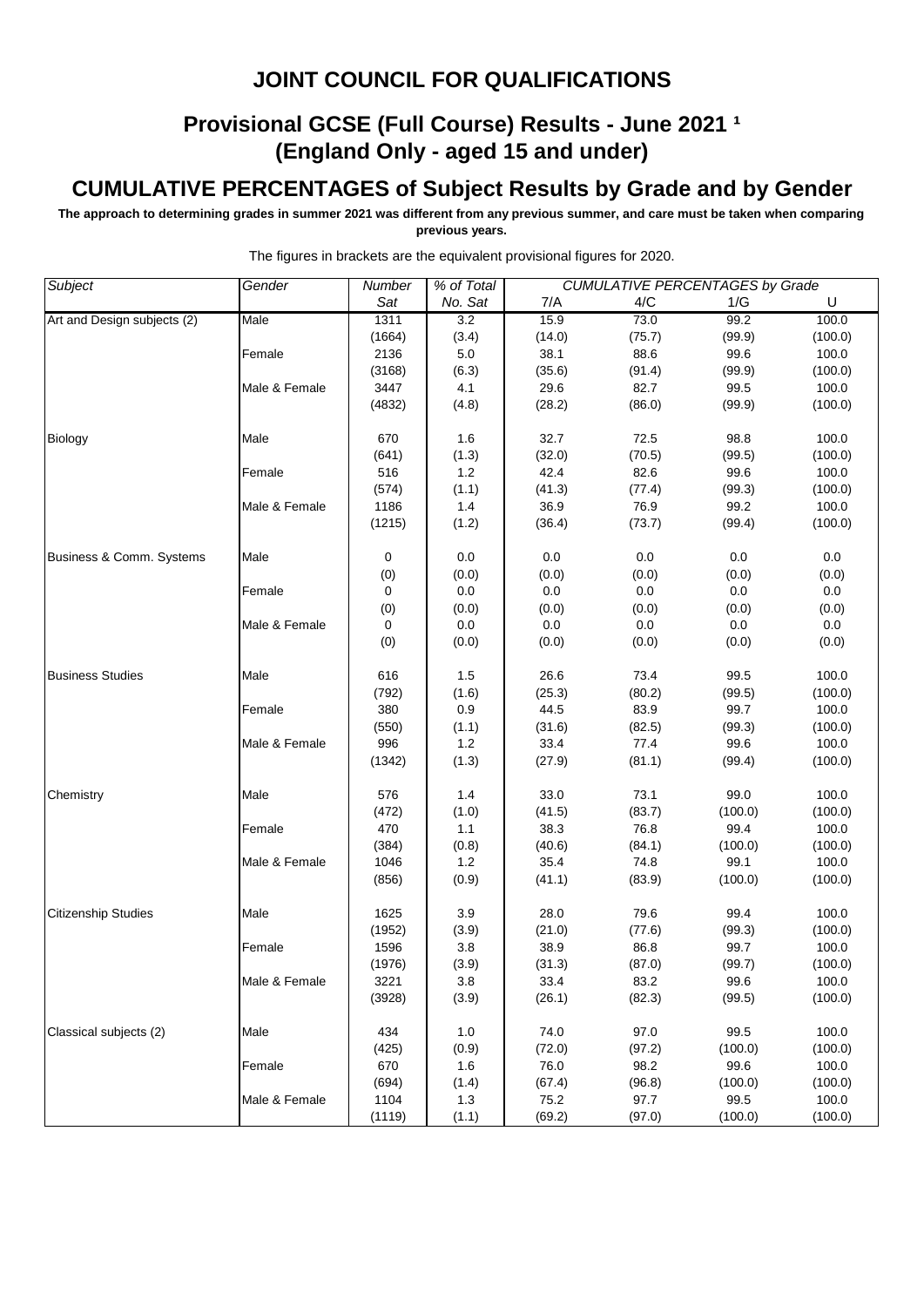### **Provisional GCSE (Full Course) Results - June 2021 1 (England Only - aged 15 and under)**

#### **CUMULATIVE PERCENTAGES of Subject Results by Grade and by Gender**

**The approach to determining grades in summer 2021 was different from any previous summer, and care must be taken when comparing previous years.**

| Subject             | Gender        | Number         | % of Total |           |           | <b>CUMULATIVE PERCENTAGES by Grade</b> |           |
|---------------------|---------------|----------------|------------|-----------|-----------|----------------------------------------|-----------|
|                     |               | Sat            | No. Sat    | 7/A       | 4/C       | 1/G                                    | U         |
| Computing           | Male          | 824            | 2.0        | 54.4      | 90.5      | 99.6                                   | 100.0     |
|                     |               | (995)          | (2.0)      | (38.0)    | (88.6)    | (99.9)                                 | (100.0)   |
|                     | Female        | 339            | 0.8        | 67.8      | 94.7      | 100.0                                  | 100.0     |
|                     |               | (338)          | (0.7)      | (53.6)    | (92.6)    | (100.0)                                | (100.0)   |
|                     | Male & Female | 1163           | 1.4        | 58.3      | 91.7      | 99.7                                   | 100.0     |
|                     |               | (1333)         | (1.3)      | (41.9)    | (89.6)    | (99.9)                                 | (100.0)   |
| Construction        | Male          | 0              | 0.0        | 0.0       | 0.0       | 0.0                                    | 0.0       |
|                     |               | (0)            | (0.0)      | (0.0)     | (0.0)     | (0.0)                                  | (0.0)     |
|                     | Female        | $\mathbf 0$    | $0.0\,$    | $0.0\,$   | 0.0       | 0.0                                    | 0.0       |
|                     |               | (0)            | (0.0)      | (0.0)     | (0.0)     | (0.0)                                  | (0.0)     |
|                     | Male & Female | 0              | 0.0        | $0.0\,$   | 0.0       | 0.0                                    | 0.0       |
|                     |               | (0)            | (0.0)      | (0.0)     | (0.0)     | (0.0)                                  | (0.0)     |
| Design & Technology | Male          | 684            | 1.6        | 21.2      | 74.6      | 98.2                                   | 100.0     |
|                     |               | (1108)         | (2.2)      | (20.4)    | (79.3)    | (99.9)                                 | (100.0)   |
|                     | Female        | 282            | 0.7        | 41.1      | 87.2      | 98.6                                   | 100.0     |
|                     |               | (373)          | (0.7)      | (39.1)    | (85.3)    | (100.0)                                | (100.0)   |
|                     | Male & Female | 966            | 1.1        | 27.0      | 78.3      | 98.3                                   | 100.0     |
|                     |               | (1481)         | (1.5)      | (25.1)    | (80.8)    | (99.9)                                 | (100.0)   |
| Drama               | Male          | 178            | 0.4        | 29.8      | 74.2      | 99.4                                   | 100.0     |
|                     |               | (304)          | (0.6)      | (18.4)    | (87.2)    | (100.0)                                | (100.0)   |
|                     | Female        | 424            | 1.0        | 46.5      | 88.7      | 99.3                                   | 100.0     |
|                     |               | (593)          | (1.2)      | (39.3)    | (91.9)    | (100.0)                                | (100.0)   |
|                     | Male & Female | 602            | 0.7        | 41.5      | 84.4      | 99.3                                   | 100.0     |
|                     |               | (897)          | (0.9)      | (32.2)    | (90.3)    | (100.0)                                | (100.0)   |
| Economics           | Male          | 86             | 0.2        | 40.7      | 88.4      | 98.8                                   | 100.0     |
|                     |               | (177)          | (0.4)      | (37.9)    | (88.7)    | (100.0)                                | (100.0)   |
|                     | Female        | 80             | 0.2        | 46.3      | 82.5      | 100.0                                  | 100.0     |
|                     |               | (85)           | (0.2)      | (43.5)    | (92.9)    | (100.0)                                | (100.0)   |
|                     | Male & Female | 166            | 0.2        | 43.4      | 85.5      | 99.4                                   | 100.0     |
|                     |               | (262)          | (0.3)      | (39.7)    | (90.1)    | (100.0)                                | (100.0)   |
| Engineering (8)     | Male          |                |            |           |           |                                        |           |
|                     |               | $( - )$        | $(\cdot)$  | $( - )$   | $(-)$     | $(\cdot)$                              | $(\cdot)$ |
|                     | Female        | $\blacksquare$ |            |           |           |                                        |           |
|                     |               | $(\cdot)$      | $(\cdot)$  | $(\cdot)$ | $(\cdot)$ | $(\cdot)$                              | $(\cdot)$ |
|                     | Male & Female |                |            |           |           |                                        |           |
|                     |               | $(\cdot)$      | $(\cdot)$  | $(\cdot)$ | $(\cdot)$ | $(\cdot)$                              | $(\cdot)$ |
| English             | Male          | 2724           | 6.6        | 15.6      | 68.2      | 99.0                                   | 100.0     |
|                     |               | (3136)         | (6.3)      | (14.1)    | (68.6)    | (99.7)                                 | (100.0)   |
|                     | Female        | 2572           | 6.0        | 27.8      | 81.6      | 99.0                                   | 100.0     |
|                     |               | (3486)         | (6.9)      | (24.6)    | (84.1)    | (99.9)                                 | (100.0)   |
|                     | Male & Female | 5296           | 6.3        | 21.5      | 74.8      | 99.0                                   | 100.0     |
|                     |               | (6622)         | (6.6)      | (19.6)    | (76.8)    | (99.8)                                 | (100.0)   |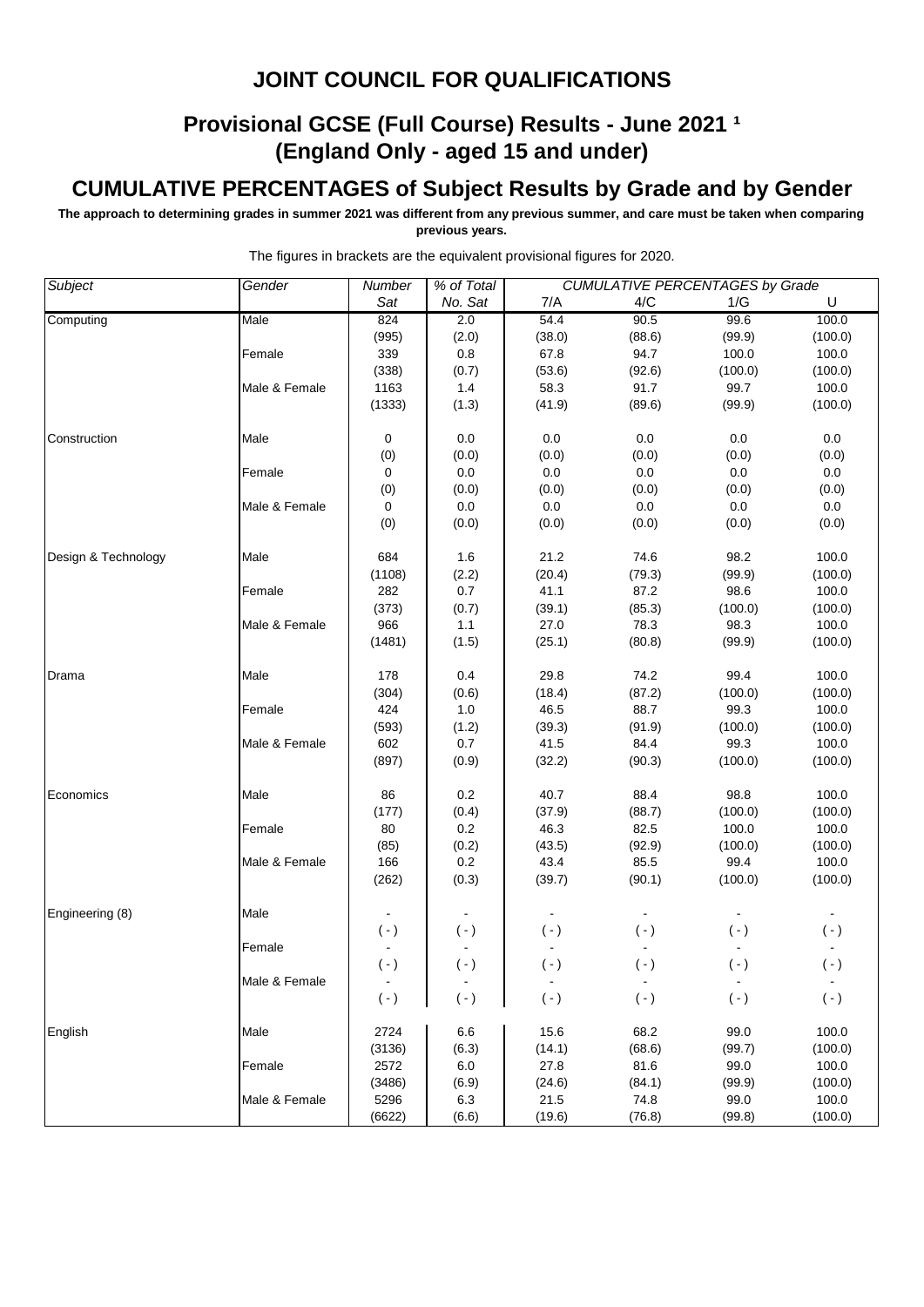### **Provisional GCSE (Full Course) Results - June 2021 1 (England Only - aged 15 and under)**

#### **CUMULATIVE PERCENTAGES of Subject Results by Grade and by Gender**

**The approach to determining grades in summer 2021 was different from any previous summer, and care must be taken when comparing previous years.**

| Subject                         | Gender        | Number  | % of Total |        |        | <b>CUMULATIVE PERCENTAGES by Grade</b> |         |
|---------------------------------|---------------|---------|------------|--------|--------|----------------------------------------|---------|
|                                 |               | Sat     | No. Sat    | 7/A    | 4/C    | 1/G                                    | U       |
| <b>English Literature</b>       | Male          | 10226   | 24.6       | 11.9   | 66.2   | 98.6                                   | 100.0   |
|                                 |               | (12218) | (24.7)     | (10.4) | (64.7) | (99.2)                                 | (100.0) |
|                                 | Female        | 10078   | 23.7       | 22.9   | 81.1   | 99.1                                   | 100.0   |
|                                 |               | (12302) | (24.4)     | (21.5) | (79.8) | (99.6)                                 | (100.0) |
|                                 | Male & Female | 20304   | 24.2       | 17.4   | 73.6   | 98.8                                   | 100.0   |
|                                 |               | (24520) | (24.5)     | (16.0) | (72.3) | (99.4)                                 | (100.0) |
| Food Preparation & Nutrition    | Male          | 353     | 0.8        | 18.7   | 74.8   | 99.2                                   | 100.0   |
|                                 |               | (416)   | (0.8)      | (13.0) | (74.0) | (100.0)                                | (100.0) |
|                                 | Female        | 401     | 0.9        | 39.7   | 88.5   | 99.5                                   | 100.0   |
|                                 |               | (434)   | (0.9)      | (26.3) | (87.3) | (99.8)                                 | (100.0) |
|                                 | Male & Female | 754     | 0.9        | 29.8   | 82.1   | 99.3                                   | 100.0   |
|                                 |               | (850)   | (0.9)      | (19.8) | (80.8) | (99.9)                                 | (100.0) |
| French                          | Male          | 895     | 2.2        | 49.2   | 87.9   | 99.8                                   | 100.0   |
|                                 |               | (921)   | (1.9)      | (50.6) | (82.0) | (99.2)                                 | (100.0) |
|                                 | Female        | 1221    | 2.9        | 56.0   | 89.5   | 99.8                                   | 100.0   |
|                                 |               | (1066)  | (2.1)      | (55.8) | (90.9) | (100.0)                                | (100.0) |
|                                 | Male & Female | 2116    | 2.5        | 53.1   | 88.8   | 99.8                                   | 100.0   |
|                                 |               | (1987)  | (2.0)      | (53.4) | (86.8) | (99.6)                                 | (100.0) |
| Geography                       | Male          | 738     | 1.8        | 38.3   | 81.6   | 99.5                                   | 100.0   |
|                                 |               | (814)   | (1.6)      | (33.8) | (82.4) | (99.8)                                 | (100.0) |
|                                 | Female        | 627     | 1.5        | 46.1   | 84.7   | 100.0                                  | 100.0   |
|                                 |               | (824)   | (1.6)      | (40.5) | (86.5) | (100.0)                                | (100.0) |
|                                 | Male & Female | 1365    | 1.6        | 41.9   | 83.0   | 99.7                                   | 100.0   |
|                                 |               | (1638)  | (1.6)      | (37.2) | (84.5) | (99.9)                                 | (100.0) |
| German                          | Male          | 257     | 0.6        | 79.0   | 96.9   | 100.0                                  | 100.0   |
|                                 |               | (296)   | (0.6)      | (80.4) | (97.0) | (99.7)                                 | (100.0) |
|                                 | Female        | 264     | 0.6        | 77.7   | 96.2   | 100.0                                  | 100.0   |
|                                 |               | (276)   | (0.5)      | (77.5) | (98.2) | (99.3)                                 | (100.0) |
|                                 | Male & Female | 521     | 0.6        | 78.3   | 96.5   | 100.0                                  | 100.0   |
|                                 |               | (572)   | (0.6)      | (79.0) | (97.6) | (99.5)                                 | (100.0) |
| <b>Health &amp; Social Care</b> | Male          | 0       | 0.0        | 0.0    | 0.0    | 0.0                                    | 0.0     |
|                                 |               | (0)     | (0.0)      | (0.0)  | (0.0)  | (0.0)                                  | (0.0)   |
|                                 | Female        | 0       | 0.0        | 0.0    | 0.0    | 0.0                                    | 0.0     |
|                                 |               | (0)     | (0.0)      | (0.0)  | (0.0)  | (0.0)                                  | (0.0)   |
|                                 | Male & Female | 0       | 0.0        | 0.0    | 0.0    | 0.0                                    | 0.0     |
|                                 |               | (0)     | (0.0)      | (0.0)  | (0.0)  | (0.0)                                  | (0.0)   |
| History                         | Male          | 699     | 1.7        | 31.8   | 79.0   | 98.9                                   | 100.0   |
|                                 |               | (882)   | (1.8)      | (32.5) | (81.1) | (99.8)                                 | (100.0) |
|                                 | Female        | 776     | 1.8        | 49.5   | 89.2   | 99.6                                   | 100.0   |
|                                 |               | (990)   | (2.0)      | (42.3) | (88.8) | (100.0)                                | (100.0) |
|                                 | Male & Female | 1475    | 1.8        | 41.1   | 84.3   | 99.3                                   | 100.0   |
|                                 |               | (1872)  | (1.9)      | (37.7) | (85.1) | (99.9)                                 | (100.0) |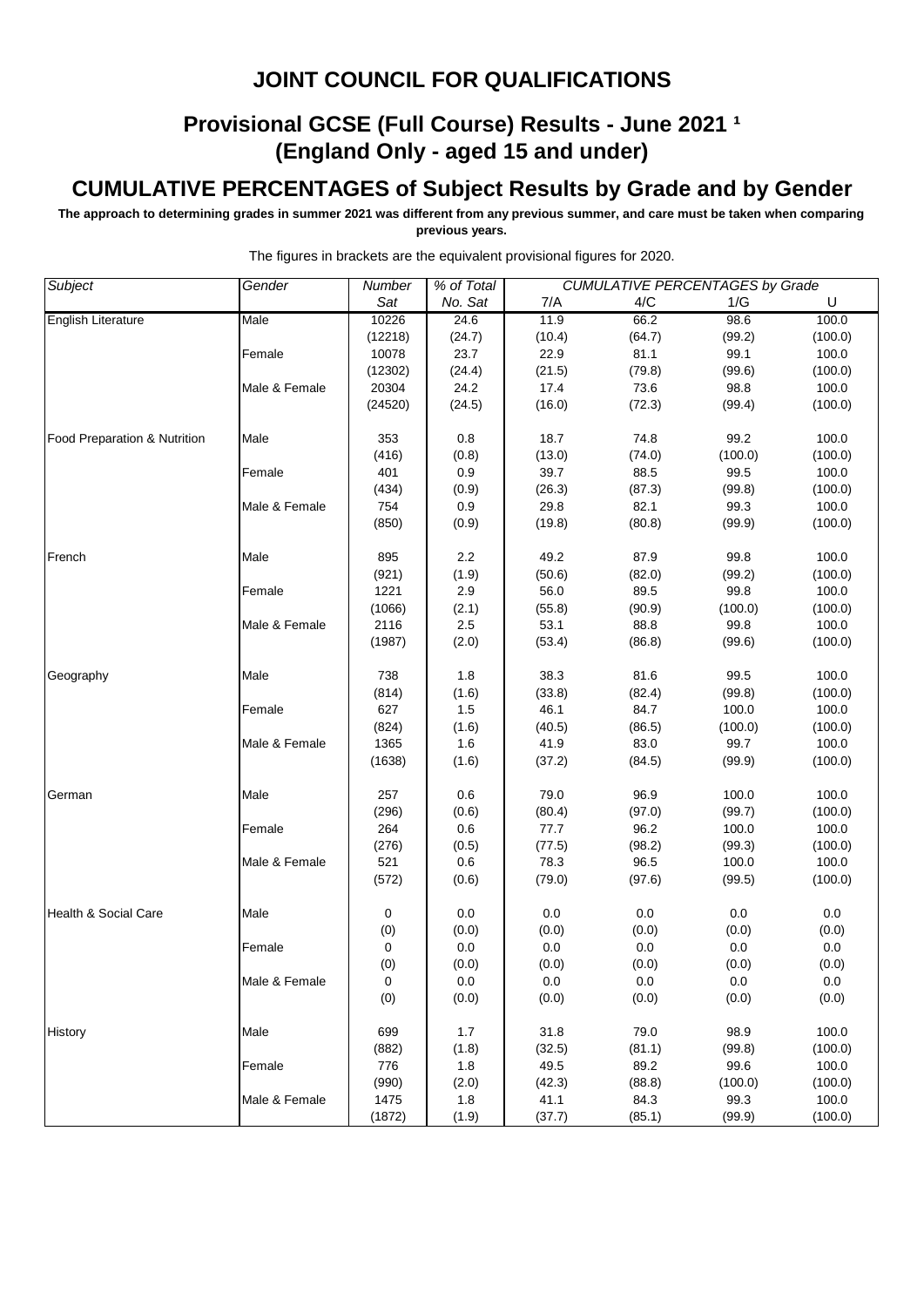### **Provisional GCSE (Full Course) Results - June 2021 1 (England Only - aged 15 and under)**

#### **CUMULATIVE PERCENTAGES of Subject Results by Grade and by Gender**

**The approach to determining grades in summer 2021 was different from any previous summer, and care must be taken when comparing previous years.**

| Subject                   | Gender        | <b>Number</b> | % of Total |         | <b>CUMULATIVE PERCENTAGES by Grade</b> |         |         |
|---------------------------|---------------|---------------|------------|---------|----------------------------------------|---------|---------|
|                           |               | Sat           | No. Sat    | 7/A     | 4/C                                    | 1/G     | U       |
| <b>Home Economics</b>     | Male          | 0             | 0.0        | 0.0     | 0.0                                    | 0.0     | 0.0     |
|                           |               | (0)           | (0.0)      | (0.0)   | (0.0)                                  | (0.0)   | (0.0)   |
|                           | Female        | 0             | $0.0\,$    | $0.0\,$ | $0.0\,$                                | $0.0\,$ | $0.0\,$ |
|                           |               | (0)           | (0.0)      | (0.0)   | (0.0)                                  | (0.0)   | (0.0)   |
|                           | Male & Female | 0             | 0.0        | $0.0\,$ | $0.0\,$                                | 0.0     | $0.0\,$ |
|                           |               | (0)           | (0.0)      | (0.0)   | (0.0)                                  | (0.0)   | (0.0)   |
| Hospitality               | Male          | 0             | 0.0        | $0.0\,$ | 0.0                                    | 0.0     | $0.0\,$ |
|                           |               | (0)           | (0.0)      | (0.0)   | (0.0)                                  | (0.0)   | (0.0)   |
|                           | Female        | 0             | 0.0        | $0.0\,$ | 0.0                                    | 0.0     | 0.0     |
|                           |               | (0)           | (0.0)      | (0.0)   | (0.0)                                  | (0.0)   | (0.0)   |
|                           | Male & Female | 0             | 0.0        | $0.0\,$ | 0.0                                    | $0.0\,$ | $0.0\,$ |
|                           |               | (0)           | (0.0)      | (0.0)   | (0.0)                                  | (0.0)   | (0.0)   |
| ICT                       | Male          | 0             | 0.0        | 0.0     | 0.0                                    | 0.0     | 0.0     |
|                           |               | (0)           | (0.0)      | (0.0)   | (0.0)                                  | (0.0)   | (0.0)   |
|                           | Female        | 0             | 0.0        | $0.0\,$ | $0.0\,$                                | $0.0\,$ | $0.0\,$ |
|                           |               | (0)           | (0.0)      | (0.0)   | (0.0)                                  | (0.0)   | (0.0)   |
|                           | Male & Female | 0             | 0.0        | $0.0\,$ | 0.0                                    | 0.0     | 0.0     |
|                           |               | (0)           | (0.0)      | (0.0)   | (0.0)                                  | (0.0)   | (0.0)   |
| Irish                     | Male          | 0             | 0.0        | 0.0     | 0.0                                    | 0.0     | 0.0     |
|                           |               | (0)           | (0.0)      | (0.0)   | (0.0)                                  | (0.0)   | (0.0)   |
|                           | Female        | 0             | 0.0        | $0.0\,$ | 0.0                                    | 0.0     | 0.0     |
|                           |               | (0)           | (0.0)      | (0.0)   | (0.0)                                  | (0.0)   | (0.0)   |
|                           | Male & Female | 0             | $0.0\,$    | $0.0\,$ | $0.0\,$                                | $0.0\,$ | $0.0\,$ |
|                           |               | (0)           | (0.0)      | (0.0)   | (0.0)                                  | (0.0)   | (0.0)   |
| Leisure & Tourism         | Male          | 0             | 0.0        | 0.0     | 0.0                                    | 0.0     | $0.0\,$ |
|                           |               | (0)           | (0.0)      | (0.0)   | (0.0)                                  | (0.0)   | (0.0)   |
|                           | Female        | 0             | $0.0\,$    | $0.0\,$ | 0.0                                    | $0.0\,$ | $0.0\,$ |
|                           |               | (0)           | (0.0)      | (0.0)   | (0.0)                                  | (0.0)   | (0.0)   |
|                           | Male & Female | 0             | 0.0        | $0.0\,$ | 0.0                                    | 0.0     | 0.0     |
|                           |               | (0)           | (0.0)      | (0.0)   | (0.0)                                  | (0.0)   | (0.0)   |
| Mathematics               | Male          | 1334          | 3.2        | 40.0    | 75.6                                   | 99.2    | 100.0   |
|                           |               | (1447)        | (2.9)      | (41.4)  | (71.0)                                 | (98.5)  | (100.0) |
|                           | Female        | 670           | 1.6        | 38.5    | 77.2                                   | 97.8    | 100.0   |
|                           |               | (681)         | (1.3)      | (41.0)  | (74.7)                                 | (98.5)  | (100.0) |
|                           | Male & Female | 2004          | 2.4        | 39.5    | 76.1                                   | 98.7    | 100.0   |
|                           |               | (2128)        | (2.1)      | (41.3)  | (72.2)                                 | (98.5)  | (100.0) |
| Mathematics: Numeracy (3) | Male          | 0             | 0.0        | 0.0     | 0.0                                    | 0.0     | 0.0     |
|                           |               | (0)           | (0.0)      | (0.0)   | (0.0)                                  | (0.0)   | (0.0)   |
|                           | Female        | 0             | 0.0        | $0.0\,$ | 0.0                                    | 0.0     | $0.0\,$ |
|                           |               | (0)           | (0.0)      | (0.0)   | (0.0)                                  | (0.0)   | (0.0)   |
|                           | Male & Female | 0             | 0.0        | 0.0     | 0.0                                    | 0.0     | 0.0     |
|                           |               | (0)           | (0.0)      | (0.0)   | (0.0)                                  | (0.0)   | (0.0)   |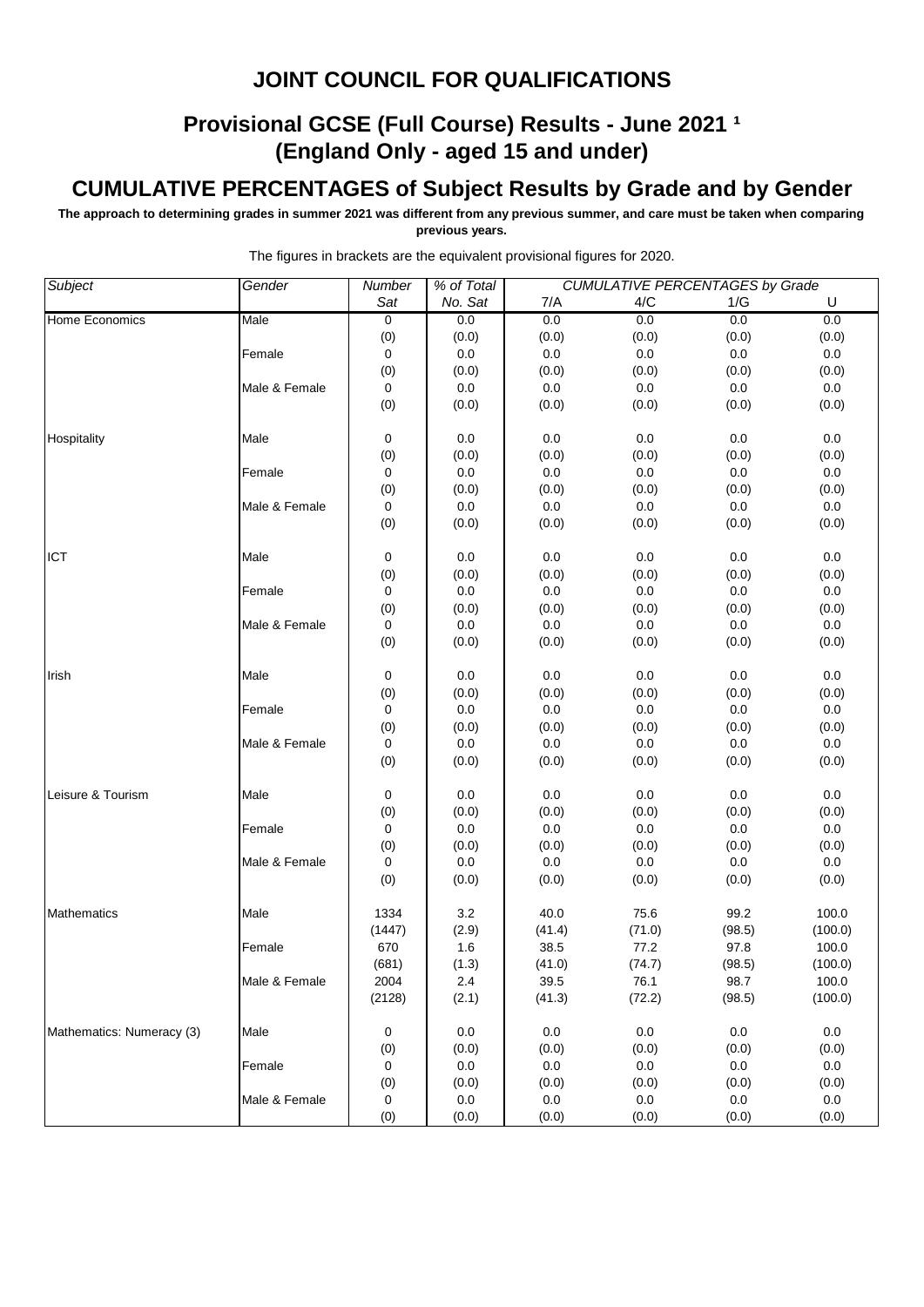### **Provisional GCSE (Full Course) Results - June 2021 1 (England Only - aged 15 and under)**

#### **CUMULATIVE PERCENTAGES of Subject Results by Grade and by Gender**

**The approach to determining grades in summer 2021 was different from any previous summer, and care must be taken when comparing previous years.**

| Subject                       | Gender        | Number | % of Total |        |         | <b>CUMULATIVE PERCENTAGES by Grade</b> |         |
|-------------------------------|---------------|--------|------------|--------|---------|----------------------------------------|---------|
|                               |               | Sat    | No. Sat    | 7/A    | 4/C     | 1/G                                    | U       |
| Mathematics (Additional)      | Male          | 0      | 0.0        | 0.0    | 0.0     | 0.0                                    | 0.0     |
|                               |               | (0)    | (0.0)      | (0.0)  | (0.0)   | (0.0)                                  | (0.0)   |
|                               | Female        | 0      | $0.0\,$    | 0.0    | 0.0     | 0.0                                    | 0.0     |
|                               |               | (0)    | (0.0)      | (0.0)  | (0.0)   | (0.0)                                  | (0.0)   |
|                               | Male & Female | 0      | 0.0        | 0.0    | 0.0     | 0.0                                    | 0.0     |
|                               |               | (0)    | (0.0)      | (0.0)  | (0.0)   | (0.0)                                  | (0.0)   |
| Media / Film / TV Studies (2) | Male          | 298    | 0.7        | 23.2   | 79.5    | 99.7                                   | 100.0   |
|                               |               | (447)  | (0.9)      | (15.0) | (77.9)  | (100.0)                                | (100.0) |
|                               | Female        | 220    | 0.5        | 44.5   | 91.8    | 98.6                                   | 100.0   |
|                               |               | (442)  | (0.9)      | (36.7) | (91.4)  | (100.0)                                | (100.0) |
|                               | Male & Female | 518    | 0.6        | 32.2   | 84.7    | 99.2                                   | 100.0   |
|                               |               | (889)  | (0.9)      | (25.8) | (84.6)  | (100.0)                                | (100.0) |
| Music                         | Male          | 190    | 0.5        | 56.3   | 91.6    | 99.5                                   | 100.0   |
|                               |               | (317)  | (0.6)      | (45.4) | (90.9)  | (99.7)                                 | (100.0) |
|                               | Female        | 279    | 0.7        | 73.5   | 92.8    | 99.3                                   | 100.0   |
|                               |               | (408)  | (0.8)      | (63.5) | (92.9)  | (100.0)                                | (100.0) |
|                               | Male & Female | 469    | 0.6        | 66.5   | 92.3    | 99.4                                   | 100.0   |
|                               |               | (725)  | (0.7)      | (55.6) | (92.0)  | (99.9)                                 | (100.0) |
| Performing / Expressive Arts  | Male          | 19     | 0.0        | 52.6   | 94.7    | 100.0                                  | 100.0   |
|                               |               | (27)   | (0.1)      | (40.7) | (81.5)  | (100.0)                                | (100.0) |
|                               | Female        | 348    | 0.8        | 61.5   | 96.8    | 99.7                                   | 100.0   |
|                               |               | (434)  | (0.9)      | (44.7) | (94.0)  | (100.0)                                | (100.0) |
|                               | Male & Female | 367    | 0.4        | 61.0   | 96.7    | 99.7                                   | 100.0   |
|                               |               | (461)  | (0.5)      | (44.5) | (93.3)  | (100.0)                                | (100.0) |
| <b>Physical Education</b>     | Male          | 507    | 1.2        | 37.9   | 87.2    | 99.8                                   | 100.0   |
|                               |               | (677)  | (1.4)      | (29.4) | (83.3)  | (100.0)                                | (100.0) |
|                               | Female        | 200    | 0.5        | 62.0   | 89.5    | 99.5                                   | 100.0   |
|                               |               | (410)  | (0.8)      | (46.1) | (91.7)  | (100.0)                                | (100.0) |
|                               | Male & Female | 707    | 0.8        | 44.7   | 87.8    | 99.7                                   | 100.0   |
|                               |               | (1087) | (1.1)      | (35.7) | (86.5)  | (100.0)                                | (100.0) |
| Physics                       | Male          | 404    | 1.0        | 37.1   | 71.5    | 99.0                                   | 100.0   |
|                               |               | (422)  | (0.9)      | (37.9) | (79.9)  | (100.0)                                | (100.0) |
|                               | Female        | 287    | 0.7        | 43.9   | 76.7    | 99.0                                   | 100.0   |
|                               |               | (256)  | (0.5)      | (42.6) | (79.3)  | (100.0)                                | (100.0) |
|                               | Male & Female | 691    | 0.8        | 39.9   | 73.7    | 99.0                                   | 100.0   |
|                               |               | (678)  | (0.7)      | (39.7) | (79.6)  | (100.0)                                | (100.0) |
| Prep. For Life and Work       | Male          | 0      | 0.0        | 0.0    | 0.0     | 0.0                                    | 0.0     |
|                               |               | (0)    | (0.0)      | (0.0)  | (0.0)   | (0.0)                                  | (0.0)   |
|                               | Female        | 0      | 0.0        | 0.0    | $0.0\,$ | 0.0                                    | 0.0     |
|                               |               | (0)    | (0.0)      | (0.0)  | (0.0)   | (0.0)                                  | (0.0)   |
|                               | Male & Female | 0      | 0.0        | 0.0    | 0.0     | 0.0                                    | 0.0     |
|                               |               | (0)    | (0.0)      | (0.0)  | (0.0)   | (0.0)                                  | (0.0)   |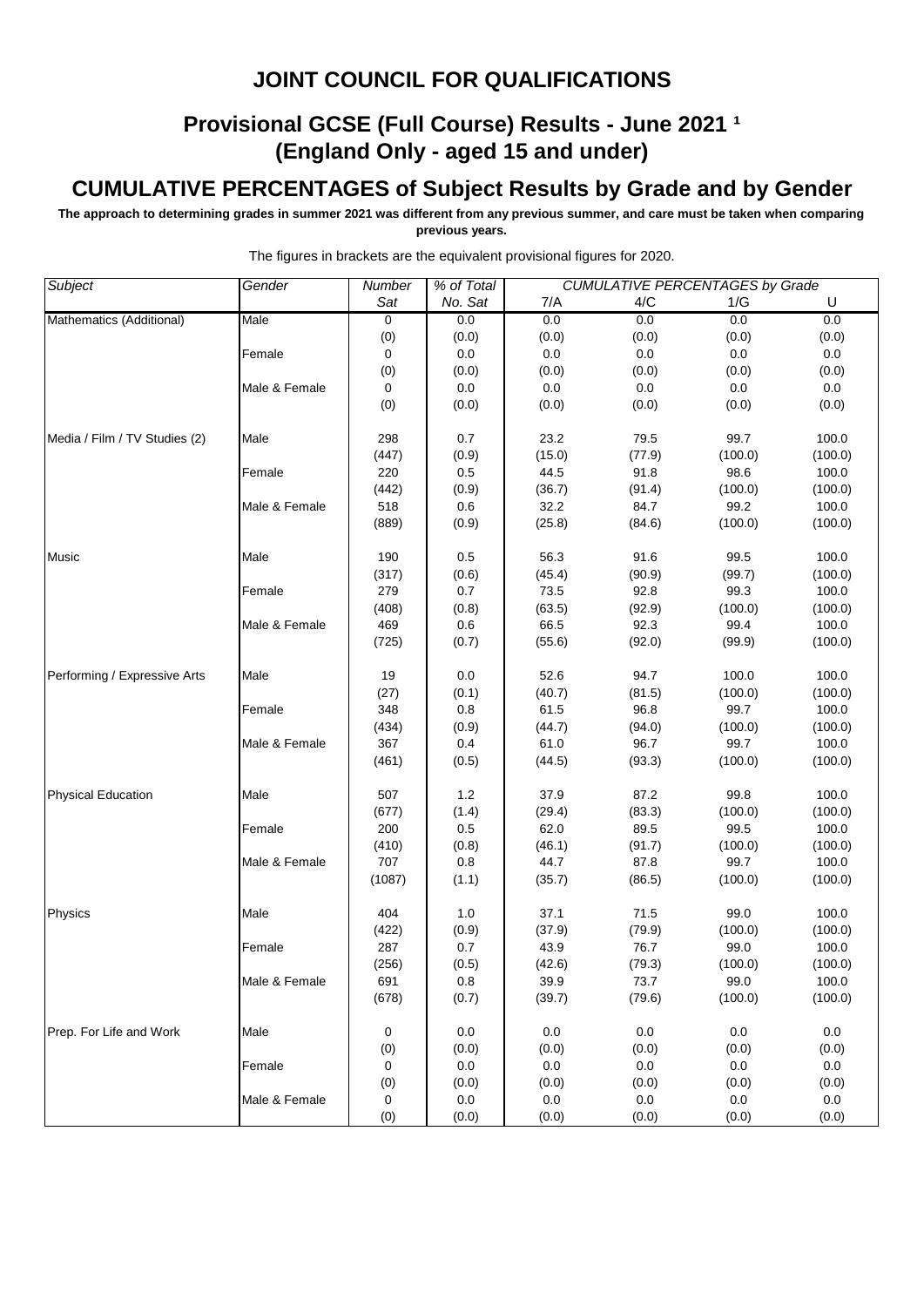### **Provisional GCSE (Full Course) Results - June 2021 1 (England Only - aged 15 and under)**

#### **CUMULATIVE PERCENTAGES of Subject Results by Grade and by Gender**

**The approach to determining grades in summer 2021 was different from any previous summer, and care must be taken when comparing previous years.**

| <b>Subject</b>              | Gender        | Number  | % of Total |         |         | <b>CUMULATIVE PERCENTAGES by Grade</b> |         |
|-----------------------------|---------------|---------|------------|---------|---------|----------------------------------------|---------|
|                             |               | Sat     | No. Sat    | 7/A     | 4/C     | 1/G                                    | U       |
| <b>Religious Studies</b>    | Male          | 8560    | 20.6       | 31.9    | 76.0    | 99.0                                   | 100.0   |
|                             |               | (9877)  | (20.0)     | (27.2)  | (74.7)  | (99.5)                                 | (100.0) |
|                             | Female        | 9531    | 22.4       | 48.0    | 85.8    | 99.5                                   | 100.0   |
|                             |               | (10426) | (20.6)     | (42.0)  | (85.8)  | (99.7)                                 | (100.0) |
|                             | Male & Female | 18091   | 21.5       | 40.4    | 81.2    | 99.3                                   | 100.0   |
|                             |               | (20303) | (20.3)     | (34.8)  | (80.4)  | (99.6)                                 | (100.0) |
| Science                     | Male          | 0       | 0.0        | 0.0     | 0.0     | 0.0                                    | 0.0     |
|                             |               | (0)     | (0.0)      | (0.0)   | (0.0)   | (0.0)                                  | (0.0)   |
|                             | Female        | 0       | 0.0        | 0.0     | 0.0     | 0.0                                    | 0.0     |
|                             |               | (0)     | (0.0)      | (0.0)   | (0.0)   | (0.0)                                  | (0.0)   |
|                             | Male & Female | 0       | 0.0        | 0.0     | 0.0     | 0.0                                    | 0.0     |
|                             |               | (0)     | (0.0)      | (0.0)   | (0.0)   | (0.0)                                  | (0.0)   |
| Science: Double Award (4)   | Male          | 384     | 0.9        | 16.1    | 63.5    | 96.9                                   | 100.0   |
|                             |               | (336)   | (0.7)      | (17.3)  | (66.1)  | (99.4)                                 | (100.0) |
|                             | Female        | 240     | 0.6        | 29.2    | 80.0    | 99.2                                   | 100.0   |
|                             |               | (218)   | (0.4)      | (25.7)  | (73.4)  | (100.0)                                | (100.0) |
|                             | Male & Female | 624     | 0.7        | 21.2    | 69.9    | 97.8                                   | 100.0   |
|                             |               | (554)   | (0.6)      | (20.6)  | (69.0)  | (99.6)                                 | (100.0) |
| Social Science subjects (2) | Male          | 303     | 0.7        | 23.1    | 77.2    | 99.3                                   | 100.0   |
|                             |               | (332)   | (0.7)      | (26.2)  | (78.9)  | (99.7)                                 | (100.0) |
|                             | Female        | 713     | 1.7        | 42.5    | 87.5    | 100.0                                  | 100.0   |
|                             |               | (801)   | (1.6)      | (31.3)  | (83.9)  | (100.0)                                | (100.0) |
|                             | Male & Female | 1016    | 1.2        | 36.7    | 84.4    | 99.8                                   | 100.0   |
|                             |               | (1133)  | (1.1)      | (29.8)  | (82.4)  | (99.9)                                 | (100.0) |
| Spanish                     | Male          | 871     | 2.1        | 53.0    | 91.8    | 99.9                                   | 100.0   |
|                             |               | (1013)  | (2.0)      | (50.5)  | (83.8)  | (100.0)                                | (100.0) |
|                             | Female        | 1180    | 2.8        | 62.3    | 94.7    | 100.0                                  | 100.0   |
|                             |               | (1345)  | (2.7)      | (58.5)  | (91.7)  | (100.0)                                | (100.0) |
|                             | Male & Female | 2051    | 2.4        | 58.4    | 93.5    | 100.0                                  | 100.0   |
|                             |               | (2358)  | (2.4)      | (55.1)  | (88.3)  | (100.0)                                | (100.0) |
| <b>Statistics</b>           | Male          | 3317    | 8.0        | 35.2    | 80.0    | 99.2                                   | 100.0   |
|                             |               | (4971)  | (10.1)     | (28.5)  | (81.9)  | (99.8)                                 | (100.0) |
|                             | Female        | 2581    | 6.1        | 32.0    | 81.0    | 99.2                                   | 100.0   |
|                             |               | (3960)  | (7.8)      | (27.7)  | (86.4)  | (99.9)                                 | (100.0) |
|                             | Male & Female | 5898    | 7.0        | 33.8    | 80.5    | 99.2                                   | 100.0   |
|                             |               | (8931)  | (8.9)      | (28.1)  | (83.9)  | (99.9)                                 | (100.0) |
| Welsh: First Language       | Male          | 0       | 0.0        | 0.0     | 0.0     | 0.0                                    | 0.0     |
|                             |               | (0)     | (0.0)      | (0.0)   | (0.0)   | (0.0)                                  | (0.0)   |
|                             | Female        | 0       | 0.0        | $0.0\,$ | $0.0\,$ | 0.0                                    | 0.0     |
|                             |               | (0)     | (0.0)      | (0.0)   | (0.0)   | (0.0)                                  | (0.0)   |
|                             | Male & Female | 0       | 0.0        | 0.0     | 0.0     | 0.0                                    | 0.0     |
|                             |               | (0)     | (0.0)      | (0.0)   | (0.0)   | (0.0)                                  | (0.0)   |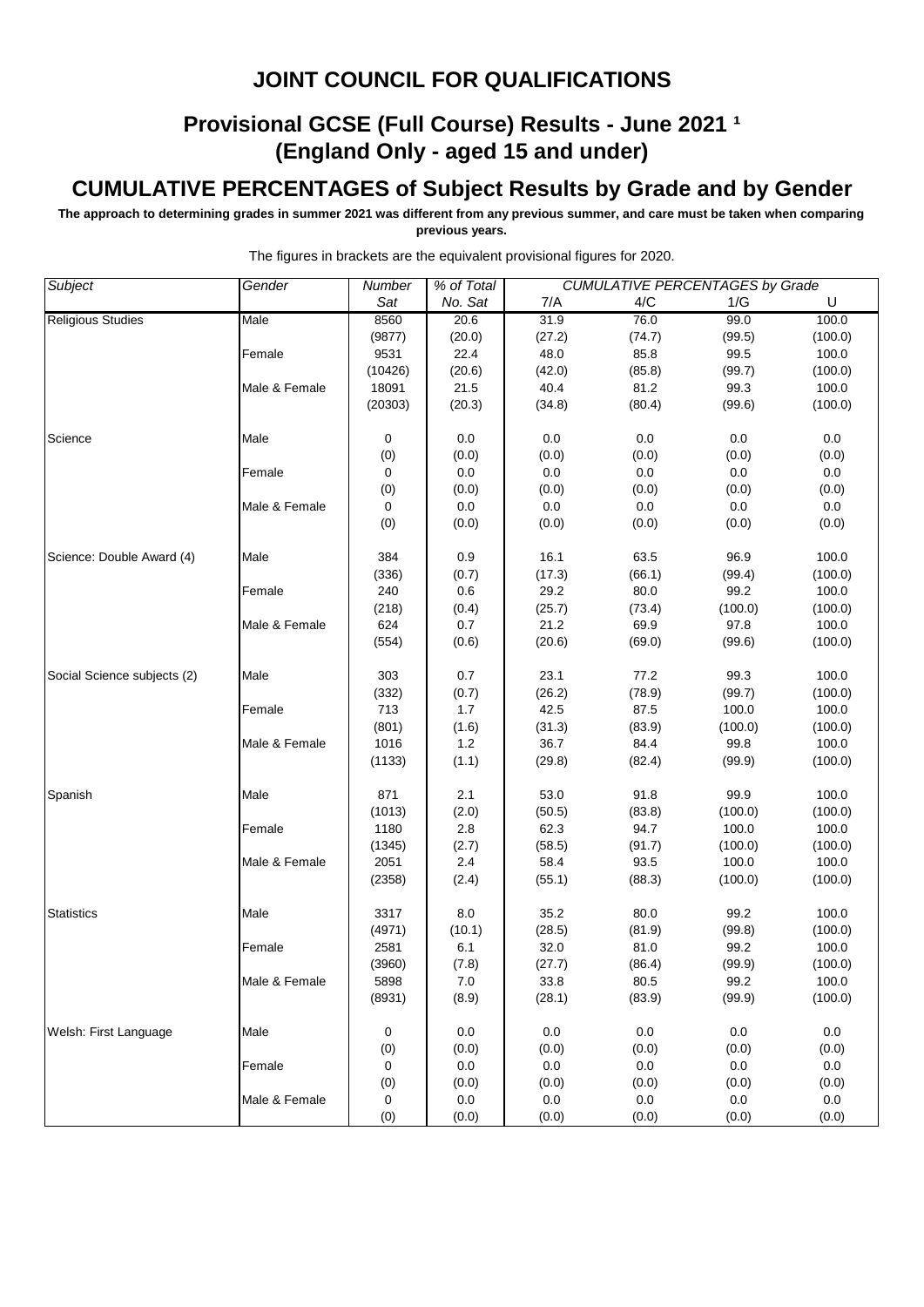### **Provisional GCSE (Full Course) Results - June 2021 1 (England Only - aged 15 and under)**

#### **CUMULATIVE PERCENTAGES of Subject Results by Grade and by Gender**

**The approach to determining grades in summer 2021 was different from any previous summer, and care must be taken when comparing previous years.**

| Subject                    | Gender        | Number         | % of Total |                | <b>CUMULATIVE PERCENTAGES by Grade</b> |                |                |  |  |
|----------------------------|---------------|----------------|------------|----------------|----------------------------------------|----------------|----------------|--|--|
|                            |               | Sat            | No. Sat    | 7/A            | 4/C                                    | 1/G            | $\sf U$        |  |  |
| Welsh: Second Language (8) | Male          |                |            |                |                                        |                |                |  |  |
|                            |               | $(-)$          | $(-)$      | $(-)$          | $(-)$                                  | $(-)$          | $( - )$        |  |  |
|                            | Female        | $\blacksquare$ |            | $\blacksquare$ |                                        | $\blacksquare$ | $\blacksquare$ |  |  |
|                            |               | $(-)$          | $(-)$      | $(-)$          | $(-)$                                  | $(-)$          | $( - )$        |  |  |
|                            | Male & Female | $\blacksquare$ |            |                |                                        |                |                |  |  |
|                            |               | $(-)$          | $(-)$      | $(-)$          | $(-)$                                  | $(\cdot)$      | $(-)$          |  |  |
| <b>Welsh Literature</b>    | Male          | $\mathbf 0$    | 0.0        | 0.0            | 0.0                                    | 0.0            | 0.0            |  |  |
|                            |               | (0)            | (0.0)      | (0.0)          | (0.0)                                  | (0.0)          | (0.0)          |  |  |
|                            | Female        | 0              | 0.0        | 0.0            | 0.0                                    | 0.0            | 0.0            |  |  |
|                            |               | (0)            | (0.0)      | (0.0)          | (0.0)                                  | (0.0)          | (0.0)          |  |  |
|                            | Male & Female | 0              | 0.0        | 0.0            | 0.0                                    | 0.0            | 0.0            |  |  |
|                            |               | (0)            | (0.0)      | (0.0)          | (0.0)                                  | (0.0)          | (0.0)          |  |  |
| Other Modern Languages (5) | Male          | 2309           | 5.6        | 83.7           | 97.7                                   | 99.7           | 100.0          |  |  |
|                            |               | (2014)         | (4.1)      | (77.8)         | (97.6)                                 | (99.0)         | (100.0)        |  |  |
|                            | Female        | 3316           | 7.8        | 87.1           | 98.5                                   | 99.8           | 100.0          |  |  |
|                            |               | (2802)         | (5.5)      | (84.3)         | (98.5)                                 | (99.5)         | (100.0)        |  |  |
|                            | Male & Female | 5625           | 6.7        | 85.7           | 98.2                                   | 99.8           | 100.0          |  |  |
|                            |               | (4816)         | (4.8)      | (81.6)         | (98.1)                                 | (99.3)         | (100.0)        |  |  |
| Other Sciences (6)         | Male          | 156            | 0.4        | 59.0           | 94.9                                   | 100.0          | 100.0          |  |  |
|                            |               | (360)          | (0.7)      | (58.3)         | (97.5)                                 | (100.0)        | (100.0)        |  |  |
|                            | Female        | 115            | 0.3        | 58.3           | 95.7                                   | 100.0          | 100.0          |  |  |
|                            |               | (194)          | (0.4)      | (55.7)         | (96.9)                                 | (100.0)        | (100.0)        |  |  |
|                            | Male & Female | 271            | 0.3        | 58.7           | 95.2                                   | 100.0          | 100.0          |  |  |
|                            |               | (554)          | (0.6)      | (57.4)         | (97.3)                                 | (100.0)        | (100.0)        |  |  |
| Other Technology (7)       | Male          | 0              | 0.0        | 0.0            | 0.0                                    | 0.0            | 0.0            |  |  |
|                            |               | (0)            | (0.0)      | (0.0)          | (0.0)                                  | (0.0)          | (0.0)          |  |  |
|                            | Female        | 0              | 0.0        | 0.0            | 0.0                                    | 0.0            | 0.0            |  |  |
|                            |               | (0)            | (0.0)      | (0.0)          | (0.0)                                  | (0.0)          | (0.0)          |  |  |
|                            | Male & Female | 0              | 0.0        | 0.0            | 0.0                                    | 0.0            | 0.0            |  |  |
|                            |               | (0)            | (0.0)      | (0.0)          | (0.0)                                  | (0.0)          | (0.0)          |  |  |
| All Other subjects         | Male          | 0              | 0.0        | 0.0            | 0.0                                    | 0.0            | 0.0            |  |  |
|                            |               | (0)            | (0.0)      | (0.0)          | (0.0)                                  | (0.0)          | (0.0)          |  |  |
|                            | Female        | $\mathbf 0$    | $0.0\,$    | 0.0            | $0.0\,$                                | $0.0\,$        | 0.0            |  |  |
|                            |               | (0)            | (0.0)      | (0.0)          | (0.0)                                  | (0.0)          | (0.0)          |  |  |
|                            | Male & Female | $\pmb{0}$      | 0.0        | 0.0            | $0.0\,$                                | 0.0            | 0.0            |  |  |
|                            |               | (0)            | (0.0)      | (0.0)          | (0.0)                                  | (0.0)          | (0.0)          |  |  |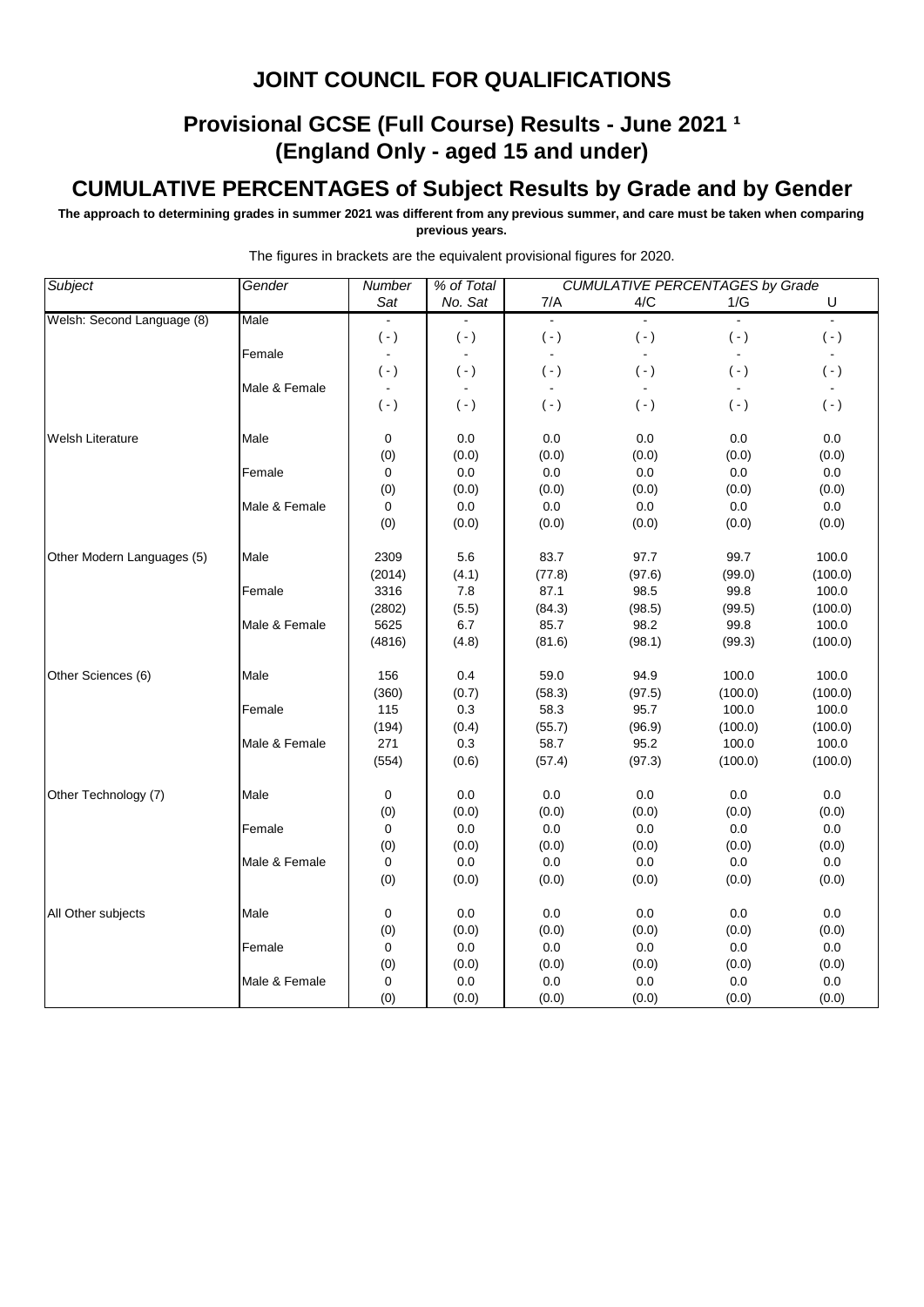### **Provisional GCSE (Full Course) Results - June 2021 1 (England Only - aged 15 and under)**

#### **CUMULATIVE PERCENTAGES of Subject Results by Grade and by Gender**

**The approach to determining grades in summer 2021 was different from any previous summer, and care must be taken when comparing previous years.**

| Subject             | Gender        | Number  | % of Total | CUMULATIVE PERCENTAGES by Grade |        |        |         |  |
|---------------------|---------------|---------|------------|---------------------------------|--------|--------|---------|--|
|                     |               | Sat     | No. Sat    | 7/A                             | 4/C    | 1/G    |         |  |
| <b>All Subjects</b> | Male          | 41551   | 100.0      | 30.5                            | 76.0   | 99.0   | 100.0   |  |
|                     |               | (49460) | (100.0)    | (26.3)                          | (75.5) | (99.5) | (100.0) |  |
|                     | Female        | 42513   | 100.0      | 43.1                            | 85.9   | 99.4   | 100.0   |  |
|                     |               | (50494) | (100.0)    | (37.2)                          | (85.9) | (99.7) | (100.0) |  |
|                     | Male & Female | 84064   | 100.0      | 36.9                            | 81.0   | 99.2   | 100.0   |  |
|                     |               | (99954) | (100.0)    | (31.8)                          | (80.8) | (99.6) | (100.0) |  |

The figures in brackets are the equivalent provisional figures for 2020.

(1) - Differences in resit opportunities may affect outcomes in jurisdictions. (See the explanatory notes for differences between jurisdictions).

(2) - These titles cover a range of related subjects.

(3) - In Wales candidates can take either GCSE Mathematics or GCSE Mathematics Numeracy and the great majority take both.

(4) - Science: Double Award counts as two GCSE entries. These entries, therefore, are counted twice both in the subject and in the overall figures.

(5) - Other modern languages includes all languages except: French, German, Irish, Spanish and Welsh.

(6) - Other sciences includes all sciences except: Biology, Chemistry, Physics and Science.

(7) - Other technology includes technology-based subjects other than Design & Technology.

(8) - Data suppression applied if a subject or gender breakdown had fewer than 10 candidates entered but counted in 'All Subjects'. (See explanatory notes).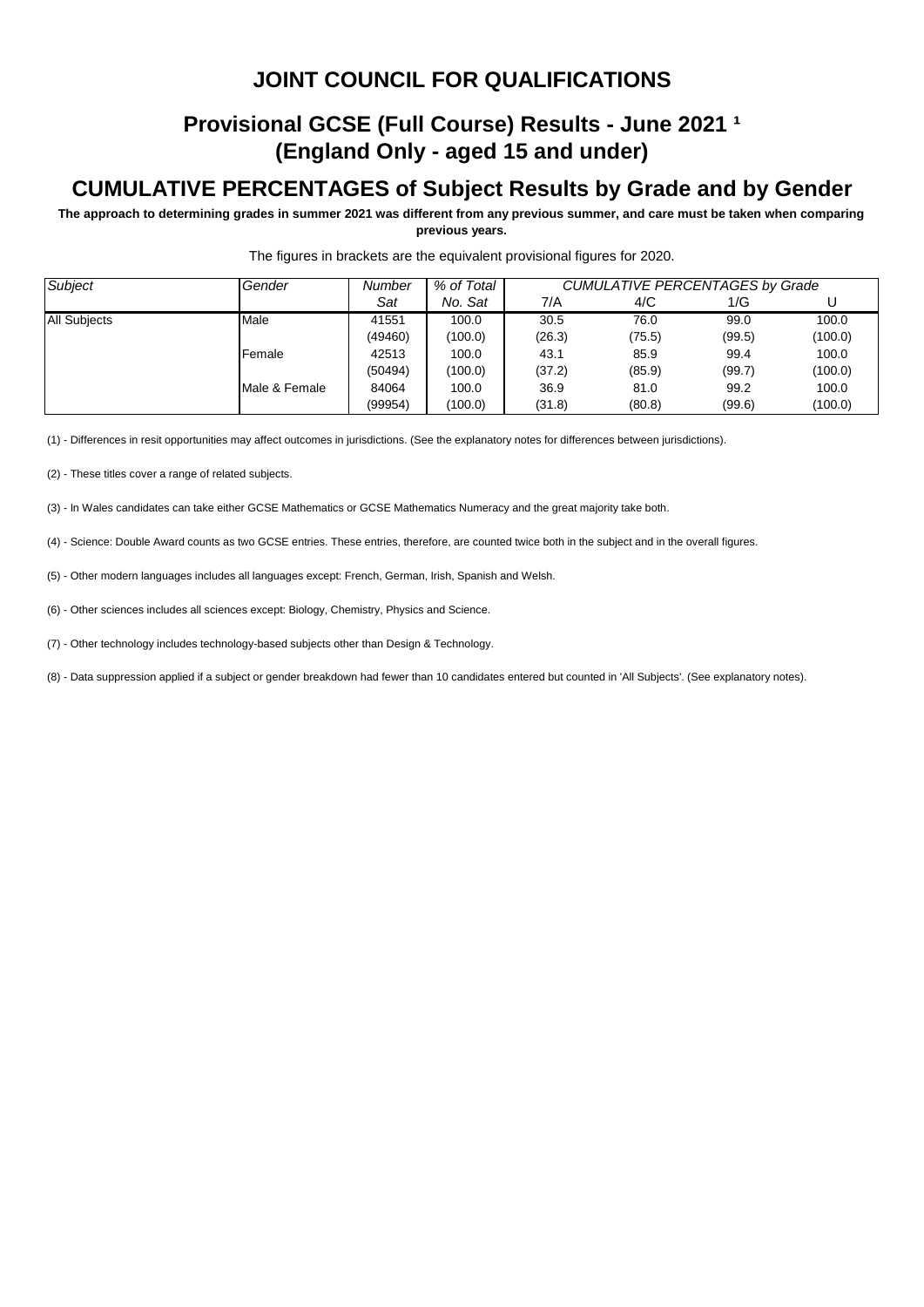### **Provisional GCSE (Full Course) Results - June 2021 <sup>1</sup> (England Only - aged 16)**

#### **CUMULATIVE PERCENTAGES of Subject Results by Grade and by Gender**

**The approach to determining grades in summer 2021 was different from any previous summer, and care must be taken when comparing** 

**previous years.**

| <b>Subject</b>              | Gender        | Number   | % of Total | <b>CUMULATIVE PERCENTAGES by Grade</b> |         |         |         |  |
|-----------------------------|---------------|----------|------------|----------------------------------------|---------|---------|---------|--|
|                             |               | Sat      | No. Sat    | 7/A                                    | 4/C     | 1/G     | U       |  |
| Art and Design subjects (2) | Male          | 65416    | 2.7        | 16.2                                   | 74.9    | 99.3    | 100.0   |  |
|                             |               | (62403)  | (2.6)      | (16.2)                                 | (77.0)  | (99.8)  | (100.0) |  |
|                             | Female        | 124175   | $5.2\,$    | 37.6                                   | 90.1    | 99.6    | 100.0   |  |
|                             |               | (120619) | (5.1)      | (36.6)                                 | (91.4)  | (99.9)  | (100.0) |  |
|                             | Male & Female | 189591   | 3.9        | 30.2                                   | 84.9    | 99.5    | 100.0   |  |
|                             |               | (183022) | (3.9)      | (29.6)                                 | (86.5)  | (99.9)  | (100.0) |  |
|                             |               |          |            |                                        |         |         |         |  |
| <b>Biology</b>              | Male          | 82310    | 3.4        | 53.3                                   | 93.9    | 99.7    | 100.0   |  |
|                             |               | (80207)  | (3.4)      | (50.9)                                 | (94.3)  | (99.9)  | (100.0) |  |
|                             | Female        | 82912    | 3.4        | 60.0                                   | 95.3    | 99.8    | 100.0   |  |
|                             |               | (78988)  | (3.3)      | (57.0)                                 | (96.1)  | (99.9)  | (100.0) |  |
|                             | Male & Female | 165222   | 3.4        | 56.7                                   | 94.6    | 99.8    | 100.0   |  |
|                             |               | (159195) | (3.4)      | (54.0)                                 | (95.2)  | (99.9)  | (100.0) |  |
|                             |               |          |            |                                        |         |         |         |  |
| Business & Comm. Systems    | Male          | 0        | 0.0        | 0.0                                    | 0.0     | 0.0     | 0.0     |  |
|                             |               | (0)      | (0.0)      | (0.0)                                  | (0.0)   | (0.0)   | (0.0)   |  |
|                             | Female        | 0        | 0.0        | $0.0\,$                                | 0.0     | 0.0     | 0.0     |  |
|                             |               | (0)      | (0.0)      | (0.0)                                  | (0.0)   | (0.0)   | (0.0)   |  |
|                             | Male & Female | 0        | 0.0        | $0.0\,$                                | $0.0\,$ | 0.0     | 0.0     |  |
|                             |               | (0)      | (0.0)      | (0.0)                                  | (0.0)   | (0.0)   | (0.0)   |  |
|                             |               |          |            |                                        |         |         |         |  |
| <b>Business Studies</b>     | Male          | 55086    | 2.3        | 29.7                                   | 78.9    | 99.1    | 100.0   |  |
|                             |               | (52935)  | (2.2)      | (25.1)                                 | (78.0)  | (99.7)  | (100.0) |  |
|                             | Female        | 37831    | 1.6        | 38.1                                   | 82.9    | 99.5    | 100.0   |  |
|                             |               | (36190)  | (1.5)      | (32.2)                                 | (83.1)  | (99.7)  | (100.0) |  |
|                             | Male & Female | 92917    | 1.9        | 33.1                                   | 80.5    | 99.3    | 100.0   |  |
|                             |               | (89125)  | (1.9)      | (28.0)                                 | (80.1)  | (99.7)  | (100.0) |  |
|                             |               |          |            |                                        |         |         |         |  |
| Chemistry                   | Male          | 80848    | 3.4        | 53.1                                   | 94.2    | 99.8    | 100.0   |  |
|                             |               | (78458)  | (3.3)      | (52.2)                                 | (95.5)  | (100.0) | (100.0) |  |
|                             | Female        | 81263    | 3.4        | 56.6                                   | 94.9    | 99.9    | 100.0   |  |
|                             |               | (77252)  | (3.3)      | (54.8)                                 | (96.3)  | (100.0) | (100.0) |  |
|                             | Male & Female | 162111   | 3.4        | 54.9                                   | 94.5    | 99.8    | 100.0   |  |
|                             |               | (155710) | (3.3)      | (53.5)                                 | (95.9)  | (100.0) | (100.0) |  |
|                             |               |          |            |                                        |         |         |         |  |
| <b>Citizenship Studies</b>  | Male          | 7607     | 0.3        | 19.7                                   | 68.4    | 97.5    | 100.0   |  |
|                             |               | (7987)   | (0.3)      | (16.5)                                 | (66.7)  | (98.6)  | (100.0) |  |
|                             | Female        | 8594     | 0.4        | 32.1                                   | 79.7    | 98.8    | 100.0   |  |
|                             |               | (9230)   | (0.4)      | (27.3)                                 | (80.4)  | (99.5)  | (100.0) |  |
|                             | Male & Female | 16201    | 0.3        | 26.3                                   | 74.4    | 98.2    | 100.0   |  |
|                             |               | (17217)  | (0.4)      | (22.3)                                 | (74.0)  | (99.1)  | (100.0) |  |
|                             |               |          |            |                                        |         |         |         |  |
| Classical subjects (2)      | Male          | 6946     | 0.3        | 75.8                                   | 96.4    | 99.8    | 100.0   |  |
|                             |               | (7004)   | (0.3)      | (73.9)                                 | (96.7)  | (99.9)  | (100.0) |  |
|                             | Female        | 6948     | 0.3        | 79.4                                   | 96.9    | 99.8    | 100.0   |  |
|                             |               | (7393)   | (0.3)      | (76.3)                                 | (97.5)  | (99.9)  | (100.0) |  |
|                             | Male & Female | 13894    | 0.3        | 77.6                                   | 96.6    | 99.8    | 100.0   |  |
|                             |               | (14397)  | (0.3)      | (75.2)                                 | (97.1)  | (99.9)  | (100.0) |  |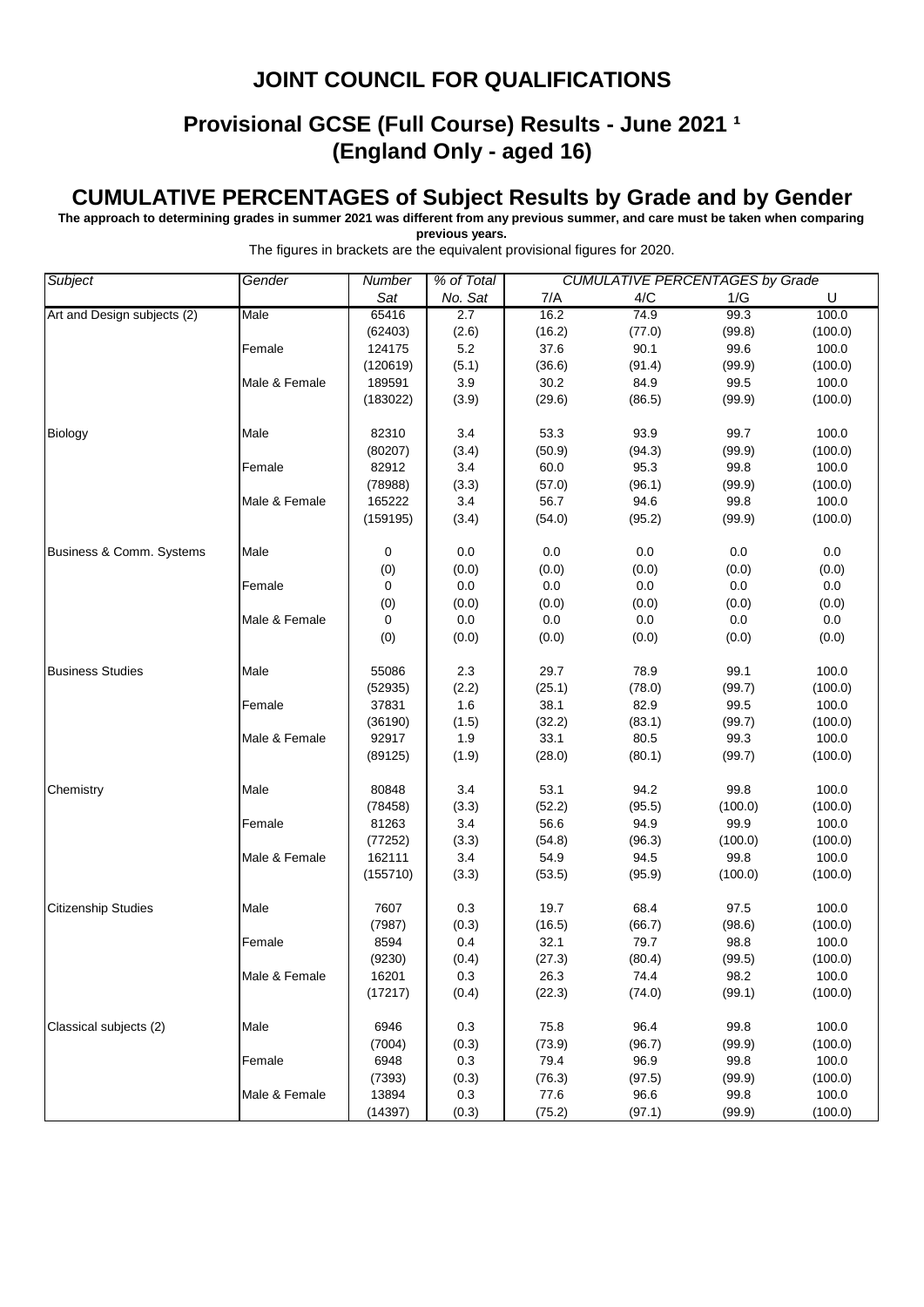### **Provisional GCSE (Full Course) Results - June 2021 1 (England Only - aged 16)**

#### **CUMULATIVE PERCENTAGES of Subject Results by Grade and by Gender**

**The approach to determining grades in summer 2021 was different from any previous summer, and care must be taken when comparing** 

**previous years.**

| <b>Subject</b>      | Gender        | Number   | % of Total   | <b>CUMULATIVE PERCENTAGES by Grade</b> |                |                |         |  |
|---------------------|---------------|----------|--------------|----------------------------------------|----------------|----------------|---------|--|
|                     |               | Sat      | No. Sat      | 7/A                                    | 4/C            | 1/G            | U       |  |
| Computing           | Male          | 59579    | 2.5          | 36.8                                   | 81.1           | 98.8           | 100.0   |  |
|                     |               | (57702)  | (2.4)        | (31.4)                                 | (78.7)         | (99.3)         | (100.0) |  |
|                     | Female        | 15614    | 0.6          | 48.3                                   | 86.7           | 99.1           | 100.0   |  |
|                     |               | (16091)  | (0.7)        | (40.4)                                 | (84.3)         | (99.5)         | (100.0) |  |
|                     | Male & Female | 75193    | 1.6          | 39.2                                   | 82.3           | 98.9           | 100.0   |  |
|                     |               | (73793)  | (1.6)        | (33.4)                                 | (79.9)         | (99.3)         | (100.0) |  |
|                     |               |          |              |                                        |                |                |         |  |
| Construction        | Male          | 0        | 0.0          | 0.0                                    | 0.0            | 0.0            | 0.0     |  |
|                     |               | (0)      | (0.0)        | (0.0)                                  | (0.0)          | (0.0)          | (0.0)   |  |
|                     | Female        | 0        | 0.0          | 0.0                                    | 0.0            | 0.0            | 0.0     |  |
|                     |               | (0)      | (0.0)        | (0.0)                                  | (0.0)          | (0.0)          | (0.0)   |  |
|                     | Male & Female | 0        | 0.0          | 0.0                                    | 0.0            | 0.0            | 0.0     |  |
|                     |               | (0)      | (0.0)        | (0.0)                                  | (0.0)          | (0.0)          | (0.0)   |  |
| Design & Technology | Male          | 56845    | 2.4          | 24.2                                   | 73.2           | 98.8           | 100.0   |  |
|                     |               |          |              | (22.2)                                 | (75.2)         |                |         |  |
|                     |               | (61363)  | (2.6)        | 44.7                                   |                | (99.7)         | (100.0) |  |
|                     | Female        | 23277    | 1.0          |                                        | 85.8           | 99.4           | 100.0   |  |
|                     | Male & Female | (25462)  | (1.1)<br>1.7 | (40.7)<br>30.1                         | (88.0)<br>76.8 | (99.8)<br>99.0 | (100.0) |  |
|                     |               | 80122    |              |                                        |                |                | 100.0   |  |
|                     |               | (86825)  | (1.8)        | (27.7)                                 | (78.9)         | (99.7)         | (100.0) |  |
| Drama               | Male          | 19672    | 0.8          | 28.1                                   | 77.4           | 98.8           | 100.0   |  |
|                     |               | (19906)  | (0.8)        | (26.0)                                 | (79.9)         | (99.9)         | (100.0) |  |
|                     | Female        | 36063    | 1.5          | 47.3                                   | 89.5           | 99.4           | 100.0   |  |
|                     |               | (36644)  | (1.5)        | (42.7)                                 | (91.1)         | (99.9)         | (100.0) |  |
|                     | Male & Female | 55735    | 1.2          | 40.6                                   | 85.3           | 99.2           | 100.0   |  |
|                     |               | (56550)  | (1.2)        | (36.8)                                 | (87.2)         | (99.9)         | (100.0) |  |
| Economics           | Male          | 4187     | 0.2          | 51.7                                   | 92.9           | 99.9           | 100.0   |  |
|                     |               | (4257)   | (0.2)        | (46.9)                                 | (93.1)         | (100.0)        | (100.0) |  |
|                     | Female        | 1997     | 0.1          | 56.8                                   | 92.6           | 99.7           | 100.0   |  |
|                     |               | (1901)   | (0.1)        | (48.2)                                 | (92.1)         | (100.0)        | (100.0) |  |
|                     | Male & Female | 6184     | 0.1          | 53.3                                   | 92.8           | 99.8           | 100.0   |  |
|                     |               | (6158)   | (0.1)        | (47.3)                                 | (92.8)         | (100.0)        | (100.0) |  |
|                     |               |          |              |                                        |                |                |         |  |
| Engineering         | Male          | 2123     | 0.1          | 26.1                                   | 77.2           | 99.1           | 100.0   |  |
|                     |               | (2403)   | (0.1)        | (21.9)                                 | (74.1)         | (99.5)         | (100.0) |  |
|                     | Female        | 369      | 0.0          | 58.3                                   | 92.1           | 99.5           | 100.0   |  |
|                     |               | (389)    | (0.0)        | (54.8)                                 | (93.1)         | (100.0)        | (100.0) |  |
|                     | Male & Female | 2492     | 0.1          | 30.9                                   | 79.5           | 99.2           | 100.0   |  |
|                     |               | (2792)   | (0.1)        | (26.5)                                 | (76.8)         | (99.6)         | (100.0) |  |
| English             | Male          | 293147   | 12.2         | 19.6                                   | 75.7           | 99.0           | 100.0   |  |
|                     |               | (287081) | (12.2)       | (17.1)                                 | (74.3)         | (99.5)         | (100.0) |  |
|                     | Female        | 286114   | 11.9         | 33.2                                   | 86.1           | 99.4           | 100.0   |  |
|                     |               | (280196) | (11.8)       | (30.1)                                 | (86.3)         | (99.8)         | (100.0) |  |
|                     | Male & Female | 579261   | 12.0         | 26.3                                   | 80.9           | 99.2           | 100.0   |  |
|                     |               | (567277) | (12.0)       | (23.5)                                 | (80.2)         | (99.7)         | (100.0) |  |
|                     |               |          |              |                                        |                |                |         |  |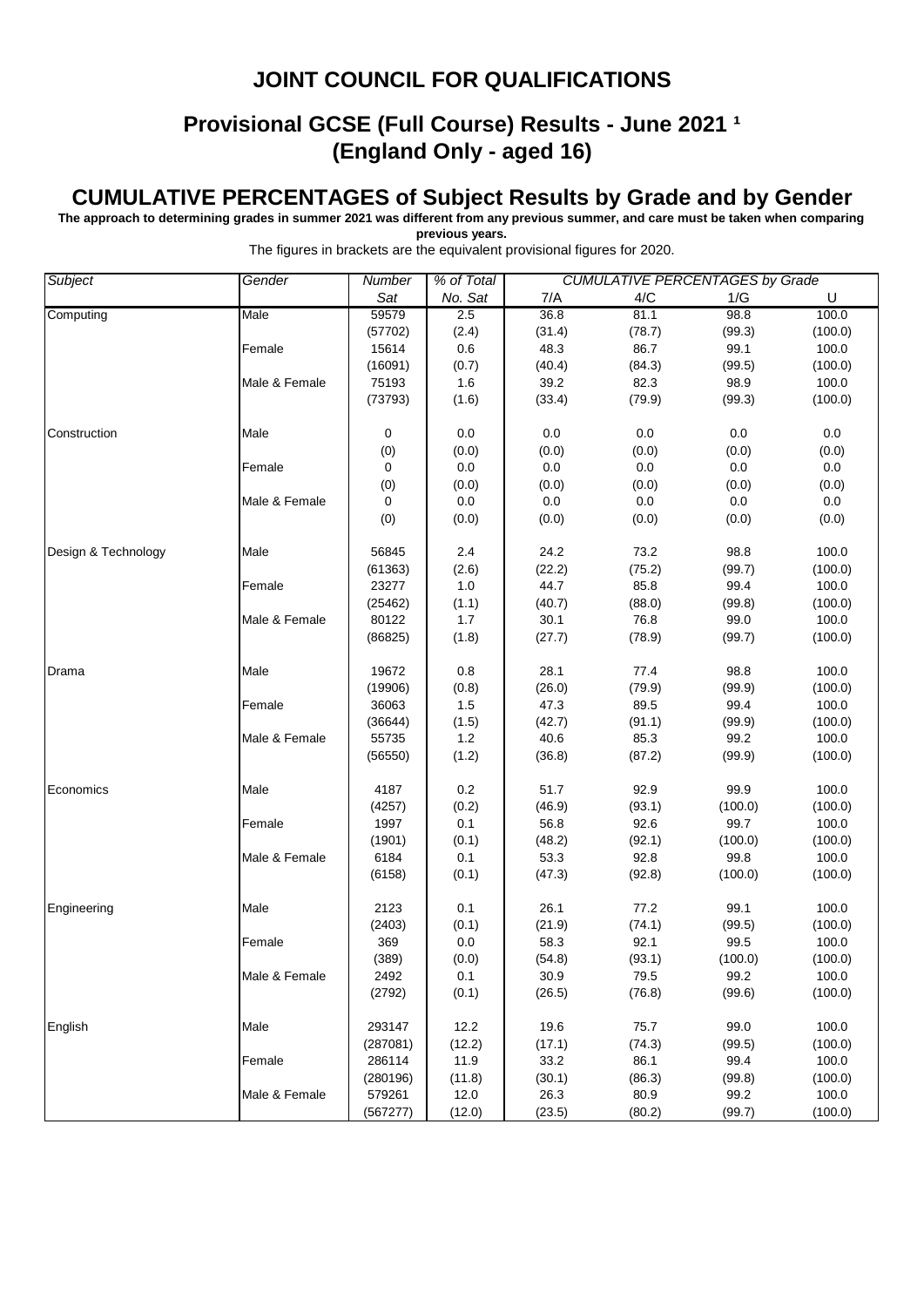### **Provisional GCSE (Full Course) Results - June 2021 1 (England Only - aged 16)**

#### **CUMULATIVE PERCENTAGES of Subject Results by Grade and by Gender**

**The approach to determining grades in summer 2021 was different from any previous summer, and care must be taken when comparing** 

**previous years.**

| <b>Subject</b>                  | Gender        | Number   | % of Total |        | <b>CUMULATIVE PERCENTAGES by Grade</b> |         |         |  |
|---------------------------------|---------------|----------|------------|--------|----------------------------------------|---------|---------|--|
|                                 |               | Sat      | No. Sat    | 7/A    | 4/C                                    | 1/G     | U       |  |
| English Literature              | Male          | 274525   | 11.4       | 19.1   | 75.3                                   | 98.6    | 100.0   |  |
|                                 |               | (266816) | (11.3)     | (17.8) | (74.1)                                 | (99.2)  | (100.0) |  |
|                                 | Female        | 271407   | 11.3       | 33.0   | 85.9                                   | 99.2    | 100.0   |  |
|                                 |               | (264810) | (11.2)     | (31.7) | (86.2)                                 | (99.6)  | (100.0) |  |
|                                 | Male & Female | 545932   | 11.3       | 26.0   | 80.6                                   | 98.9    | 100.0   |  |
|                                 |               | (531626) | (11.2)     | (24.7) | (80.1)                                 | (99.4)  | (100.0) |  |
|                                 |               |          |            |        |                                        |         |         |  |
| Food Preparation & Nutrition    | Male          | 19636    | 0.8        | 14.4   | 67.7                                   | 98.8    | 100.0   |  |
|                                 |               | (17773)  | (0.8)      | (13.3) | (68.2)                                 | (99.9)  | (100.0) |  |
|                                 | Female        | 28570    | 1.2        | 34.9   | 84.3                                   | 99.2    | 100.0   |  |
|                                 |               | (28118)  | (1.2)      | (31.9) | (85.2)                                 | (99.9)  | (100.0) |  |
|                                 | Male & Female | 48206    | $1.0$      | 26.6   | 77.5                                   | 99.0    | 100.0   |  |
|                                 |               | (45891)  | (1.0)      | (24.7) | (78.6)                                 | (99.9)  | (100.0) |  |
|                                 |               |          |            |        |                                        |         |         |  |
| French                          | Male          | 51626    | 2.1        | 26.4   | 78.3                                   | 99.5    | 100.0   |  |
|                                 |               | (50931)  | (2.2)      | (24.2) | (76.5)                                 | (99.8)  | (100.0) |  |
|                                 | Female        | 70419    | 2.9        | 36.9   | 86.4                                   | 99.7    | 100.0   |  |
|                                 |               | (70848)  | (3.0)      | (33.3) | (85.9)                                 | (99.9)  | (100.0) |  |
|                                 | Male & Female | 122045   | 2.5        | 32.4   | 83.0                                   | 99.6    | 100.0   |  |
|                                 |               | (121779) | (2.6)      | (29.5) | (82.0)                                 | (99.9)  | (100.0) |  |
|                                 |               |          |            |        |                                        |         |         |  |
| Geography                       | Male          | 141737   | 5.9        | 30.3   | 74.8                                   | 99.0    | 100.0   |  |
|                                 |               | (135818) | (5.8)      | (26.7) | (72.7)                                 | (99.4)  | (100.0) |  |
|                                 | Female        | 121964   | 5.1        | 38.9   | 79.2                                   | 99.2    | 100.0   |  |
|                                 |               | (116774) | (4.9)      | (34.2) | (78.8)                                 | (99.7)  | (100.0) |  |
|                                 | Male & Female | 263701   | 5.5        | 34.2   | 76.8                                   | 99.1    | 100.0   |  |
|                                 |               | (252592) | (5.3)      | (30.1) | (75.5)                                 | (99.5)  | (100.0) |  |
|                                 |               |          |            |        |                                        |         |         |  |
| German                          | Male          | 17517    | 0.7        | 32.8   | 84.5                                   | 99.7    | 100.0   |  |
|                                 |               | (19318)  | (0.8)      | (28.3) | (83.0)                                 | (99.9)  | (100.0) |  |
|                                 | Female        | 18724    | 0.8        | 41.6   | 90.1                                   | 99.8    | 100.0   |  |
|                                 |               | (20656)  | (0.9)      | (38.0) | (90.0)                                 | (99.9)  | (100.0) |  |
|                                 | Male & Female | 36241    | $0.8\,$    | 37.3   | 87.4                                   | 99.8    | 100.0   |  |
|                                 |               | (39974)  | (0.8)      | (33.3) | (86.6)                                 | (99.9)  | (100.0) |  |
|                                 |               |          |            |        |                                        |         |         |  |
| <b>Health &amp; Social Care</b> | Male          | 0        | 0.0        | 0.0    | 0.0                                    | 0.0     | 0.0     |  |
|                                 |               | (0)      | (0.0)      | (0.0)  | (0.0)                                  | (0.0)   | (0.0)   |  |
|                                 | Female        | 0        | 0.0        | 0.0    | 0.0                                    | 0.0     | 0.0     |  |
|                                 |               | (0)      | (0.0)      | (0.0)  | (0.0)                                  | (0.0)   | (0.0)   |  |
|                                 | Male & Female | 0        | 0.0        | 0.0    | $0.0\,$                                | $0.0\,$ | 0.0     |  |
|                                 |               | (0)      | (0.0)      | (0.0)  | (0.0)                                  | (0.0)   | (0.0)   |  |
|                                 |               |          |            |        |                                        |         |         |  |
| History                         | Male          | 132128   | 5.5        | 26.8   | 72.7                                   | 98.3    | 100.0   |  |
|                                 |               | (128758) | (5.5)      | (25.1) | (70.8)                                 | (98.9)  | (100.0) |  |
|                                 | Female        | 142169   | 5.9        | 37.3   | 79.3                                   | 98.9    | 100.0   |  |
|                                 |               | (142501) | (6.0)      | (33.3) | (77.6)                                 | (99.3)  | (100.0) |  |
|                                 | Male & Female | 274297   | 5.7        | 32.3   | 76.1                                   | 98.6    | 100.0   |  |
|                                 |               | (271259) | (5.7)      | (29.4) | (74.4)                                 | (99.1)  | (100.0) |  |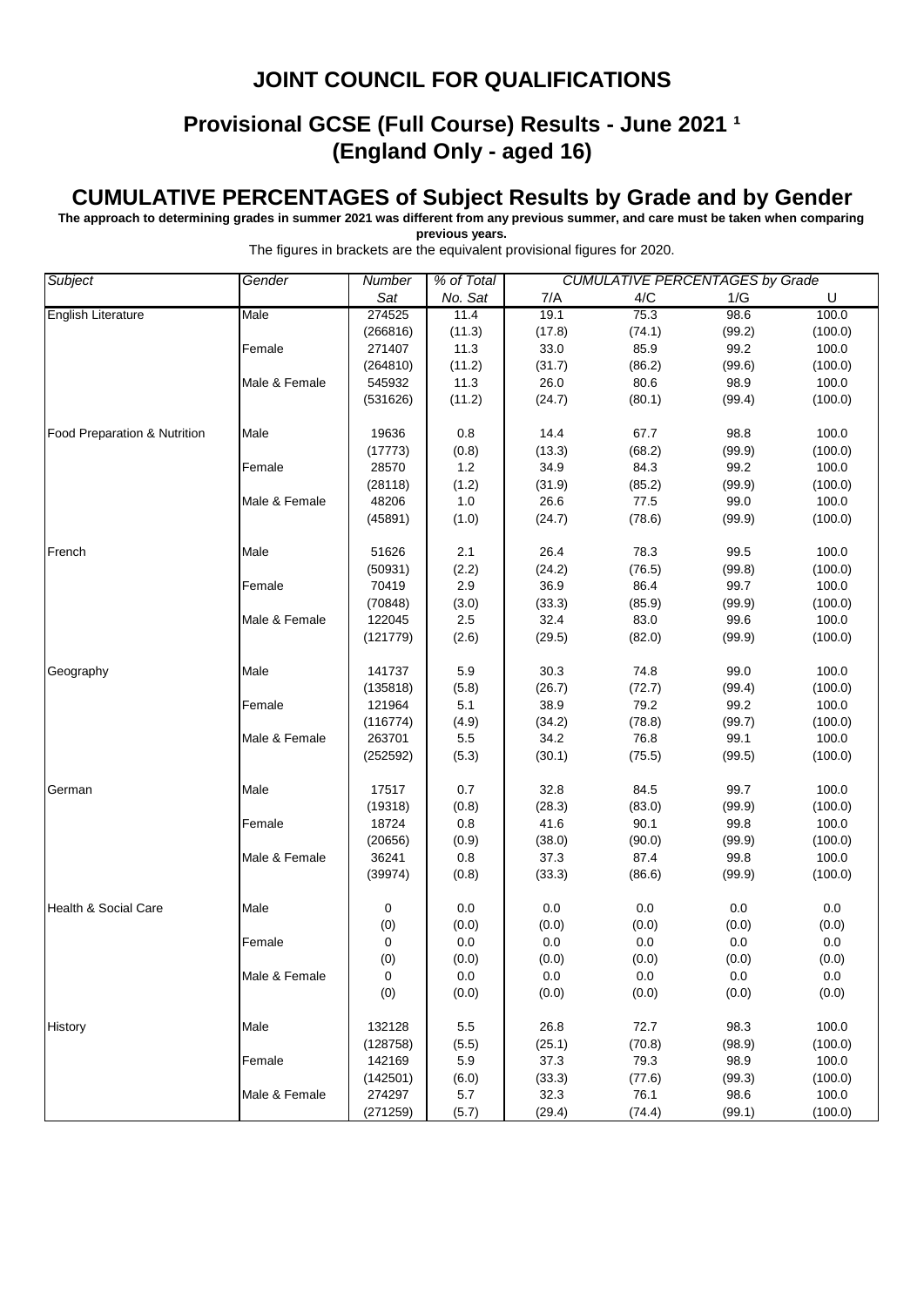### **Provisional GCSE (Full Course) Results - June 2021 1 (England Only - aged 16)**

#### **CUMULATIVE PERCENTAGES of Subject Results by Grade and by Gender**

**The approach to determining grades in summer 2021 was different from any previous summer, and care must be taken when comparing** 

**previous years.**

| Subject                   | Gender        | Number         | % of Total | <b>CUMULATIVE PERCENTAGES by Grade</b> |         |         |         |  |  |
|---------------------------|---------------|----------------|------------|----------------------------------------|---------|---------|---------|--|--|
|                           |               | Sat            | No. Sat    | 7/A                                    | 4/C     | 1/G     | U       |  |  |
| <b>Home Economics</b>     | Male          | $\overline{0}$ | 0.0        | 0.0                                    | 0.0     | 0.0     | 0.0     |  |  |
|                           |               | (0)            | (0.0)      | (0.0)                                  | (0.0)   | (0.0)   | (0.0)   |  |  |
|                           | Female        | 0              | 0.0        | 0.0                                    | 0.0     | 0.0     | 0.0     |  |  |
|                           |               | (0)            | (0.0)      | (0.0)                                  | (0.0)   | (0.0)   | (0.0)   |  |  |
|                           | Male & Female | 0              | 0.0        | 0.0                                    | 0.0     | 0.0     | $0.0\,$ |  |  |
|                           |               |                | (0.0)      | (0.0)                                  |         | (0.0)   | (0.0)   |  |  |
|                           |               | (0)            |            |                                        | (0.0)   |         |         |  |  |
| Hospitality               | Male          | 0              | 0.0        | 0.0                                    | 0.0     | 0.0     | 0.0     |  |  |
|                           |               | (0)            | (0.0)      | (0.0)                                  | (0.0)   | (0.0)   | (0.0)   |  |  |
|                           | Female        | $\mathsf 0$    | $0.0\,$    | $0.0\,$                                | 0.0     | $0.0\,$ | 0.0     |  |  |
|                           |               | (0)            | (0.0)      | (0.0)                                  | (0.0)   | (0.0)   | (0.0)   |  |  |
|                           | Male & Female | 0              | $0.0\,$    | $0.0\,$                                | $0.0\,$ | 0.0     | 0.0     |  |  |
|                           |               | (0)            | (0.0)      | (0.0)                                  | (0.0)   | (0.0)   | (0.0)   |  |  |
|                           |               |                |            |                                        |         |         |         |  |  |
| ICT                       | Male          | 0              | 0.0        | 0.0                                    | 0.0     | 0.0     | $0.0\,$ |  |  |
|                           |               | (0)            | (0.0)      | (0.0)                                  | (0.0)   | (0.0)   | (0.0)   |  |  |
|                           | Female        | 0              | 0.0        | $0.0\,$                                | 0.0     | 0.0     | 0.0     |  |  |
|                           |               | (0)            | (0.0)      | (0.0)                                  | (0.0)   | (0.0)   | (0.0)   |  |  |
|                           | Male & Female | 0              | $0.0\,$    | $0.0\,$                                | 0.0     | 0.0     | 0.0     |  |  |
|                           |               | (0)            | (0.0)      | (0.0)                                  | (0.0)   | (0.0)   | (0.0)   |  |  |
| Irish                     | Male          | 0              | 0.0        | 0.0                                    | 0.0     | 0.0     | $0.0\,$ |  |  |
|                           |               | (0)            | (0.0)      | (0.0)                                  | (0.0)   | (0.0)   | (0.0)   |  |  |
|                           | Female        | 0              | $0.0\,$    | $0.0\,$                                | 0.0     | 0.0     | 0.0     |  |  |
|                           |               | (0)            | (0.0)      | (0.0)                                  | (0.0)   | (0.0)   | (0.0)   |  |  |
|                           | Male & Female | 0              | $0.0\,$    | 0.0                                    | 0.0     | 0.0     | 0.0     |  |  |
|                           |               | (0)            | (0.0)      | (0.0)                                  | (0.0)   | (0.0)   | (0.0)   |  |  |
|                           |               |                |            |                                        |         |         |         |  |  |
| Leisure & Tourism         | Male          | 0              | 0.0        | 0.0                                    | 0.0     | 0.0     | 0.0     |  |  |
|                           |               | (0)            | (0.0)      | (0.0)                                  | (0.0)   | (0.0)   | (0.0)   |  |  |
|                           | Female        | $\mathbf 0$    | 0.0        | 0.0                                    | 0.0     | 0.0     | 0.0     |  |  |
|                           |               | (0)            | (0.0)      | (0.0)                                  | (0.0)   | (0.0)   | (0.0)   |  |  |
|                           | Male & Female | 0              | 0.0        | $0.0\,$                                | 0.0     | 0.0     | $0.0\,$ |  |  |
|                           |               | (0)            | (0.0)      | (0.0)                                  | (0.0)   | (0.0)   | (0.0)   |  |  |
| <b>Mathematics</b>        | Male          | 293678         | 12.2       | 25.5                                   | 77.0    | 98.9    | 100.0   |  |  |
|                           |               | (287381)       | (12.2)     | (24.6)                                 | (75.9)  | (99.3)  | (100.0) |  |  |
|                           | Female        | 286048         | 11.9       | 26.4                                   | 78.8    | 99.2    | 100.0   |  |  |
|                           |               | (279276)       | (11.8)     | (24.0)                                 | (78.3)  | (99.5)  | (100.0) |  |  |
|                           | Male & Female | 579726         | 12.0       | 25.9                                   | 77.9    | 99.0    | 100.0   |  |  |
|                           |               | (566657)       | (12.0)     | (24.3)                                 | (77.1)  | (99.4)  | (100.0) |  |  |
|                           |               |                |            |                                        |         |         |         |  |  |
| Mathematics: Numeracy (3) | Male          | 0              | 0.0        | 0.0                                    | $0.0\,$ | 0.0     | 0.0     |  |  |
|                           |               | (0)            | (0.0)      | (0.0)                                  | (0.0)   | (0.0)   | (0.0)   |  |  |
|                           | Female        | 0              | 0.0        | 0.0                                    | 0.0     | $0.0\,$ | 0.0     |  |  |
|                           |               | (0)            | (0.0)      | (0.0)                                  | (0.0)   | (0.0)   | (0.0)   |  |  |
|                           | Male & Female | 0              | 0.0        | 0.0                                    | 0.0     | 0.0     | $0.0\,$ |  |  |
|                           |               | (0)            | (0.0)      | (0.0)                                  | (0.0)   | (0.0)   | (0.0)   |  |  |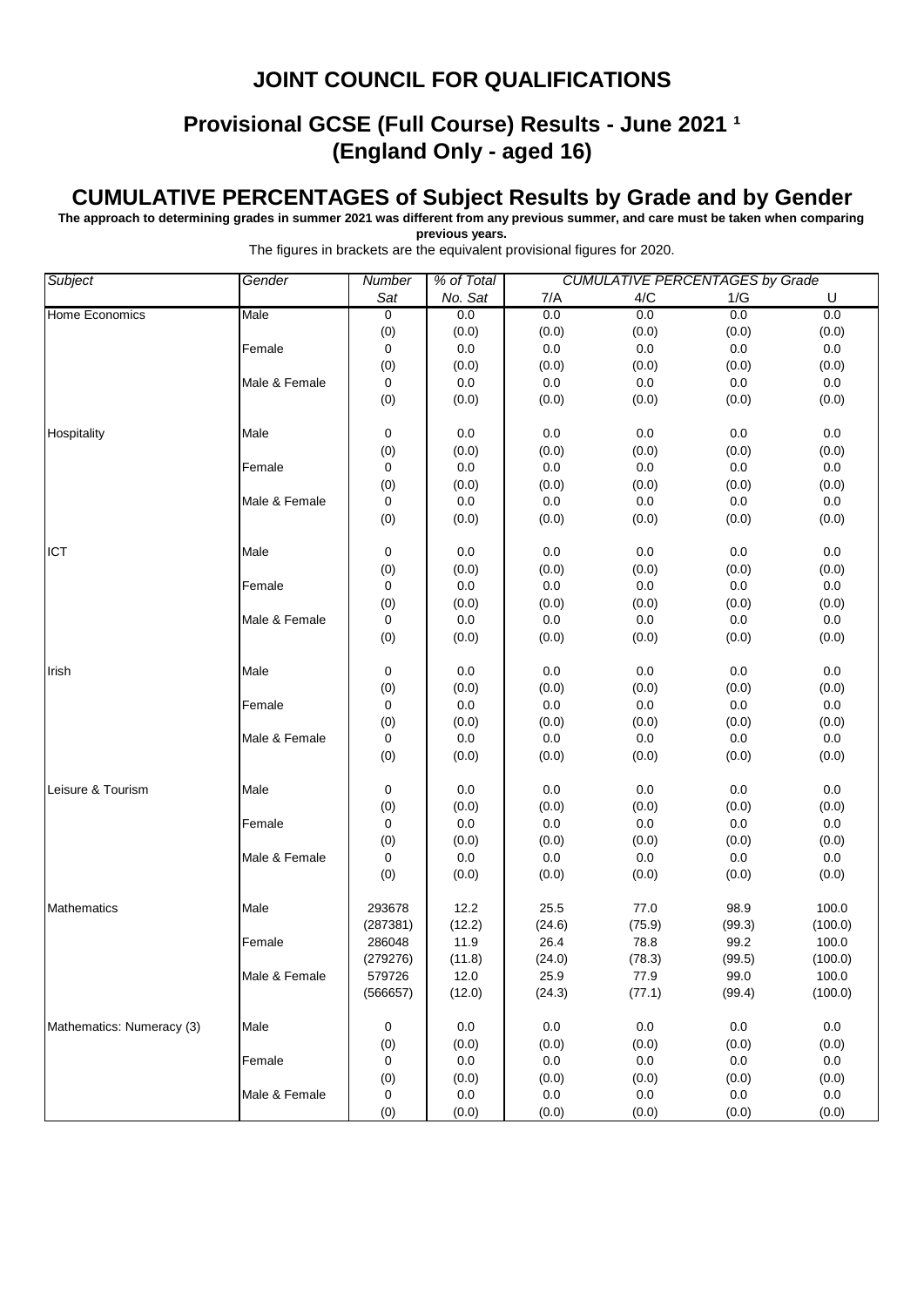### **Provisional GCSE (Full Course) Results - June 2021 1 (England Only - aged 16)**

#### **CUMULATIVE PERCENTAGES of Subject Results by Grade and by Gender**

**The approach to determining grades in summer 2021 was different from any previous summer, and care must be taken when comparing previous years.**

| Subject                       | Gender        |           | % of Total | <b>CUMULATIVE PERCENTAGES by Grade</b> |        |         |         |  |
|-------------------------------|---------------|-----------|------------|----------------------------------------|--------|---------|---------|--|
|                               |               | Sat       | No. Sat    | 7/A                                    | 4/C    | 1/G     | U       |  |
| Mathematics (Additional)      | Male          | $\pmb{0}$ | 0.0        | 0.0                                    | 0.0    | 0.0     | 0.0     |  |
|                               |               | (0)       | (0.0)      | (0.0)                                  | (0.0)  | (0.0)   | (0.0)   |  |
|                               | Female        | 0         | 0.0        | $0.0\,$                                | 0.0    | 0.0     | 0.0     |  |
|                               |               | (0)       | (0.0)      | (0.0)                                  | (0.0)  | (0.0)   | (0.0)   |  |
|                               | Male & Female | 0         | $0.0\,$    | 0.0                                    | 0.0    | 0.0     | $0.0\,$ |  |
|                               |               | (0)       | (0.0)      | (0.0)                                  | (0.0)  | (0.0)   | (0.0)   |  |
| Media / Film / TV Studies (2) | Male          | 16447     | 0.7        | 17.0                                   | 72.0   | 98.4    | 100.0   |  |
|                               |               | (17617)   | (0.7)      | (15.9)                                 | (74.1) | (99.7)  | (100.0) |  |
|                               | Female        | 14925     | 0.6        | 37.0                                   | 86.3   | 99.1    | 100.0   |  |
|                               |               | (15469)   | (0.7)      | (34.6)                                 | (88.1) | (99.9)  | (100.0) |  |
|                               | Male & Female | 31372     | 0.7        | 26.5                                   | 78.8   | 98.8    | 100.0   |  |
|                               |               | (33086)   | (0.7)      | (24.6)                                 | (80.6) | (99.8)  | (100.0) |  |
| Music                         | Male          | 16011     | 0.7        | 46.3                                   | 85.2   | 99.1    | 100.0   |  |
|                               |               | (15473)   | (0.7)      | (41.9)                                 | (86.4) | (99.9)  | (100.0) |  |
|                               | Female        | 18349     | 0.8        | 53.2                                   | 90.4   | 99.4    | 100.0   |  |
|                               |               | (18102)   | (0.8)      | (49.1)                                 | (91.5) | (99.9)  | (100.0) |  |
|                               | Male & Female | 34360     | 0.7        | 50.0                                   | 88.0   | 99.3    | 100.0   |  |
|                               |               | (33575)   | (0.7)      | (45.8)                                 | (89.2) | (99.9)  | (100.0) |  |
| Performing / Expressive Arts  | Male          | 529       | 0.0        | 33.6                                   | 78.3   | 98.3    | 100.0   |  |
|                               |               | (544)     | (0.0)      | (33.8)                                 | (80.9) | (100.0) | (100.0) |  |
|                               | Female        | 7749      | 0.3        | 42.8                                   | 87.1   | 99.6    | 100.0   |  |
|                               |               | (7957)    | (0.3)      | (38.5)                                 | (87.8) | (99.9)  | (100.0) |  |
|                               | Male & Female | 8278      | $0.2\,$    | 42.2                                   | 86.5   | 99.5    | 100.0   |  |
|                               |               | (8501)    | (0.2)      | (38.2)                                 | (87.3) | (99.9)  | (100.0) |  |
| <b>Physical Education</b>     | Male          | 43385     | 1.8        | 33.6                                   | 84.7   | 99.8    | 100.0   |  |
|                               |               | (44958)   | (1.9)      | (27.7)                                 | (83.3) | (100.0) | (100.0) |  |
|                               | Female        | 25850     | 1.1        | 52.2                                   | 90.9   | 99.9    | 100.0   |  |
|                               |               | (27149)   | (1.1)      | (42.8)                                 | (89.5) | (100.0) | (100.0) |  |
|                               | Male & Female | 69235     | 1.4        | 40.5                                   | 87.0   | 99.8    | 100.0   |  |
|                               |               | (72107)   | (1.5)      | (33.4)                                 | (85.6) | (100.0) | (100.0) |  |
| Physics                       | Male          | 80638     | 3.4        | 56.1                                   | 95.4   | 99.8    | 100.0   |  |
|                               |               | (78140)   | (3.3)      | (54.4)                                 | (96.1) | (100.0) | (100.0) |  |
|                               | Female        | 80856     | 3.4        | 54.8                                   | 95.5   | 99.9    | 100.0   |  |
|                               |               | (76847)   | (3.2)      | (51.9)                                 | (96.5) | (100.0) | (100.0) |  |
|                               | Male & Female | 161494    | 3.4        | 55.4                                   | 95.5   | 99.8    | 100.0   |  |
|                               |               | (154987)  | (3.3)      | (53.2)                                 | (96.3) | (100.0) | (100.0) |  |
| Prep. For Life and Work       | Male          | 0         | 0.0        | 0.0                                    | 0.0    | 0.0     | 0.0     |  |
|                               |               | (0)       | (0.0)      | (0.0)                                  | (0.0)  | (0.0)   | (0.0)   |  |
|                               | Female        | 0         | 0.0        | 0.0                                    | 0.0    | 0.0     | 0.0     |  |
|                               |               | (0)       | (0.0)      | (0.0)                                  | (0.0)  | (0.0)   | (0.0)   |  |
|                               | Male & Female | 0         | 0.0        | 0.0                                    | 0.0    | 0.0     | 0.0     |  |
|                               |               | (0)       | (0.0)      | (0.0)                                  | (0.0)  | (0.0)   | (0.0)   |  |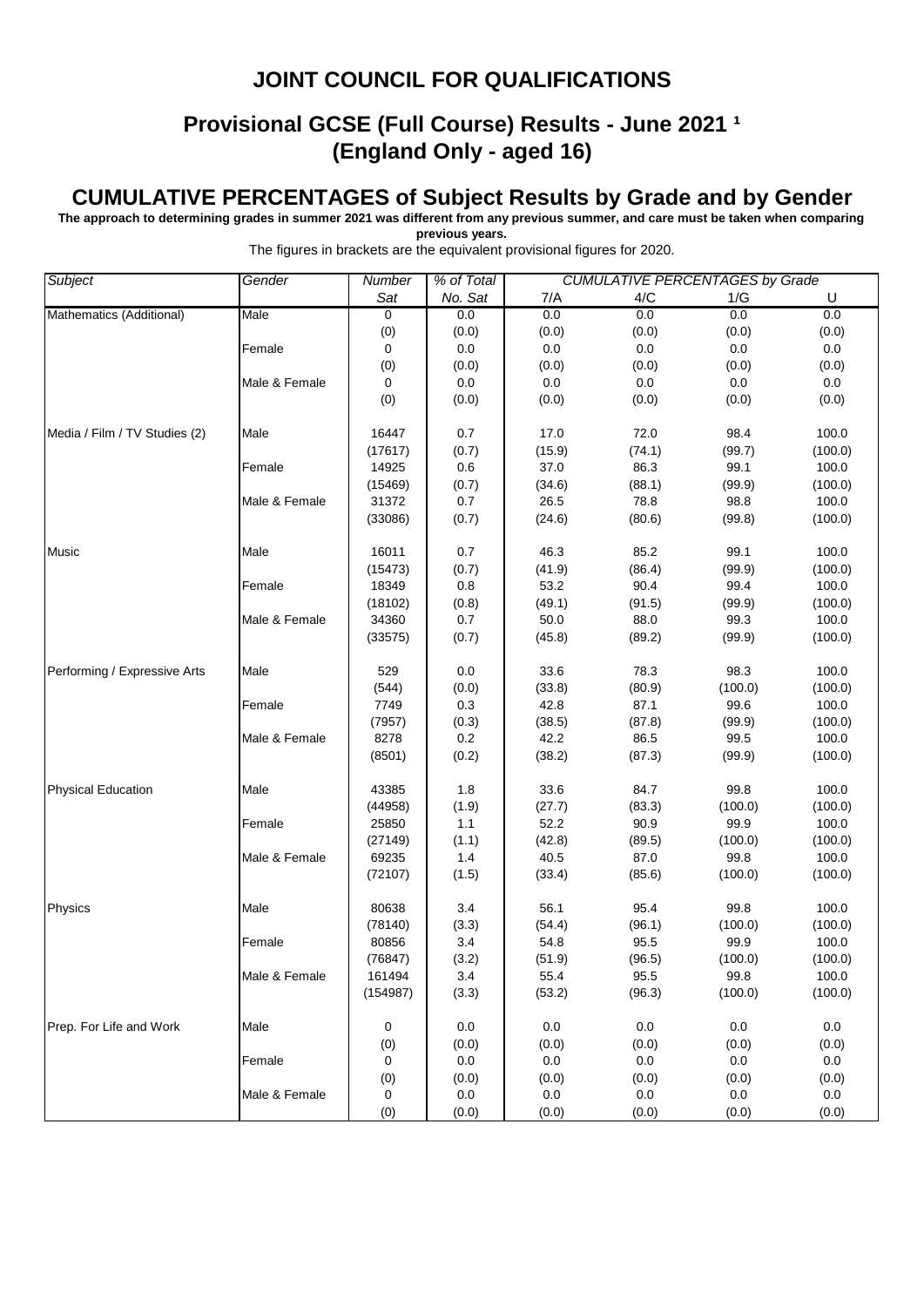### **Provisional GCSE (Full Course) Results - June 2021 <sup>1</sup> (England Only - aged 16)**

#### **CUMULATIVE PERCENTAGES of Subject Results by Grade and by Gender**

**The approach to determining grades in summer 2021 was different from any previous summer, and care must be taken when comparing** 

**previous years.**

|                             | The figures in brackets are the equivalent provisional figures for 2020. |             |            |        |                                        |        |         |  |  |
|-----------------------------|--------------------------------------------------------------------------|-------------|------------|--------|----------------------------------------|--------|---------|--|--|
| Subject                     | Gender                                                                   | Number      | % of Total |        | <b>CUMULATIVE PERCENTAGES by Grade</b> |        |         |  |  |
|                             |                                                                          | Sat         | No. Sat    | 7/A    | 4/C                                    | 1/G    | U       |  |  |
| <b>Religious Studies</b>    | Male                                                                     | 91899       | 3.8        | 28.6   | 74.1                                   | 98.4   | 100.0   |  |  |
|                             |                                                                          | (93670)     | (4.0)      | (26.3) | (74.3)                                 | (99.2) | (100.0) |  |  |
|                             | Female                                                                   | 110067      | 4.6        | 45.4   | 85.2                                   | 99.3   | 100.0   |  |  |
|                             |                                                                          | (111440)    | (4.7)      | (42.3) | (85.8)                                 | (99.7) | (100.0) |  |  |
|                             | Male & Female                                                            | 201966      | 4.2        | 37.7   | 80.2                                   | 98.9   | 100.0   |  |  |
|                             |                                                                          | (205110)    | (4.3)      | (35.0) | (80.5)                                 | (99.5) | (100.0) |  |  |
| Science                     | Male                                                                     | 0           | 0.0        | 0.0    | 0.0                                    | 0.0    | 0.0     |  |  |
|                             |                                                                          | (0)         | (0.0)      | (0.0)  | (0.0)                                  | (0.0)  | (0.0)   |  |  |
|                             | Female                                                                   | 0           | 0.0        | 0.0    | 0.0                                    | 0.0    | 0.0     |  |  |
|                             |                                                                          | (0)         | (0.0)      | (0.0)  | (0.0)                                  | (0.0)  | (0.0)   |  |  |
|                             | Male & Female                                                            | $\mathbf 0$ | 0.0        | 0.0    | 0.0                                    | 0.0    | 0.0     |  |  |
|                             |                                                                          | (0)         | (0.0)      | (0.0)  | (0.0)                                  | (0.0)  | (0.0)   |  |  |
| Science: Double Award (4)   | Male                                                                     | 418272      | 17.4       | 10.3   | 62.1                                   | 98.9   | 100.0   |  |  |
|                             |                                                                          | (407580)    | (17.3)     | (9.0)  | (61.4)                                 | (99.5) | (100.0) |  |  |
|                             | Female                                                                   | 407532      | 16.9       | 14.1   | 67.3                                   | 99.3   | 100.0   |  |  |
|                             |                                                                          | (401476)    | (16.9)     | (11.8) | (67.5)                                 | (99.7) | (100.0) |  |  |
|                             | Male & Female                                                            | 825804      | 17.2       | 12.2   | 64.7                                   | 99.1   | 100.0   |  |  |
|                             |                                                                          | (809056)    | (17.1)     | (10.4) | (64.4)                                 | (99.6) | (100.0) |  |  |
| Social Science subjects (2) | Male                                                                     | 10987       | 0.5        | 23.5   | 70.4                                   | 98.6   | 100.0   |  |  |
|                             |                                                                          | (10251)     | (0.4)      | (19.2) | (70.9)                                 | (99.4) | (100.0) |  |  |
|                             | Female                                                                   | 25439       | 1.1        | 37.8   | 82.6                                   | 99.3   | 100.0   |  |  |
|                             |                                                                          | (24663)     | (1.0)      | (31.6) | (82.5)                                 | (99.7) | (100.0) |  |  |
|                             | Male & Female                                                            | 36426       | 0.8        | 33.5   | 78.9                                   | 99.1   | 100.0   |  |  |
|                             |                                                                          | (34914)     | (0.7)      | (27.9) | (79.1)                                 | (99.6) | (100.0) |  |  |
| Spanish                     | Male                                                                     | 44856       | 1.9        | 27.7   | 78.1                                   | 99.4   | 100.0   |  |  |
|                             |                                                                          | (43164)     | (1.8)      | (25.6) | (76.1)                                 | (99.8) | (100.0) |  |  |
|                             | Female                                                                   | 61453       | 2.5        | 38.3   | 86.8                                   | 99.6   | 100.0   |  |  |
|                             |                                                                          | (58038)     | (2.4)      | (36.5) | (85.8)                                 | (99.9) | (100.0) |  |  |
|                             | Male & Female                                                            | 106309      | 2.2        | 33.8   | 83.1                                   | 99.5   | 100.0   |  |  |
|                             |                                                                          | (101202)    | (2.1)      | (31.9) | (81.6)                                 | (99.8) | (100.0) |  |  |
| <b>Statistics</b>           | Male                                                                     | 6417        | 0.3        | 33.5   | 81.7                                   | 99.0   | 100.0   |  |  |
|                             |                                                                          | (8593)      | (0.4)      | (28.3) | (82.8)                                 | (99.5) | (100.0) |  |  |
|                             | Female                                                                   | 4583        | 0.2        | 31.0   | 80.6                                   | 99.2   | 100.0   |  |  |
|                             |                                                                          | (5811)      | (0.2)      | (27.8) | (84.2)                                 | (99.8) | (100.0) |  |  |
|                             | Male & Female                                                            | 11000       | 0.2        | 32.5   | 81.2                                   | 99.1   | 100.0   |  |  |
|                             |                                                                          | (14404)     | (0.3)      | (28.1) | (83.3)                                 | (99.6) | (100.0) |  |  |
| Welsh: First Language       | Male                                                                     | 0           | 0.0        | 0.0    | 0.0                                    | 0.0    | 0.0     |  |  |
|                             |                                                                          | (0)         | (0.0)      | (0.0)  | (0.0)                                  | (0.0)  | (0.0)   |  |  |
|                             | Female                                                                   | 0           | 0.0        | 0.0    | 0.0                                    | 0.0    | 0.0     |  |  |
|                             |                                                                          | (0)         | (0.0)      | (0.0)  | (0.0)                                  | (0.0)  | (0.0)   |  |  |
|                             | Male & Female                                                            | 0           | 0.0        | 0.0    | 0.0                                    | 0.0    | 0.0     |  |  |
|                             |                                                                          | (0)         | (0.0)      | (0.0)  | (0.0)                                  | (0.0)  | (0.0)   |  |  |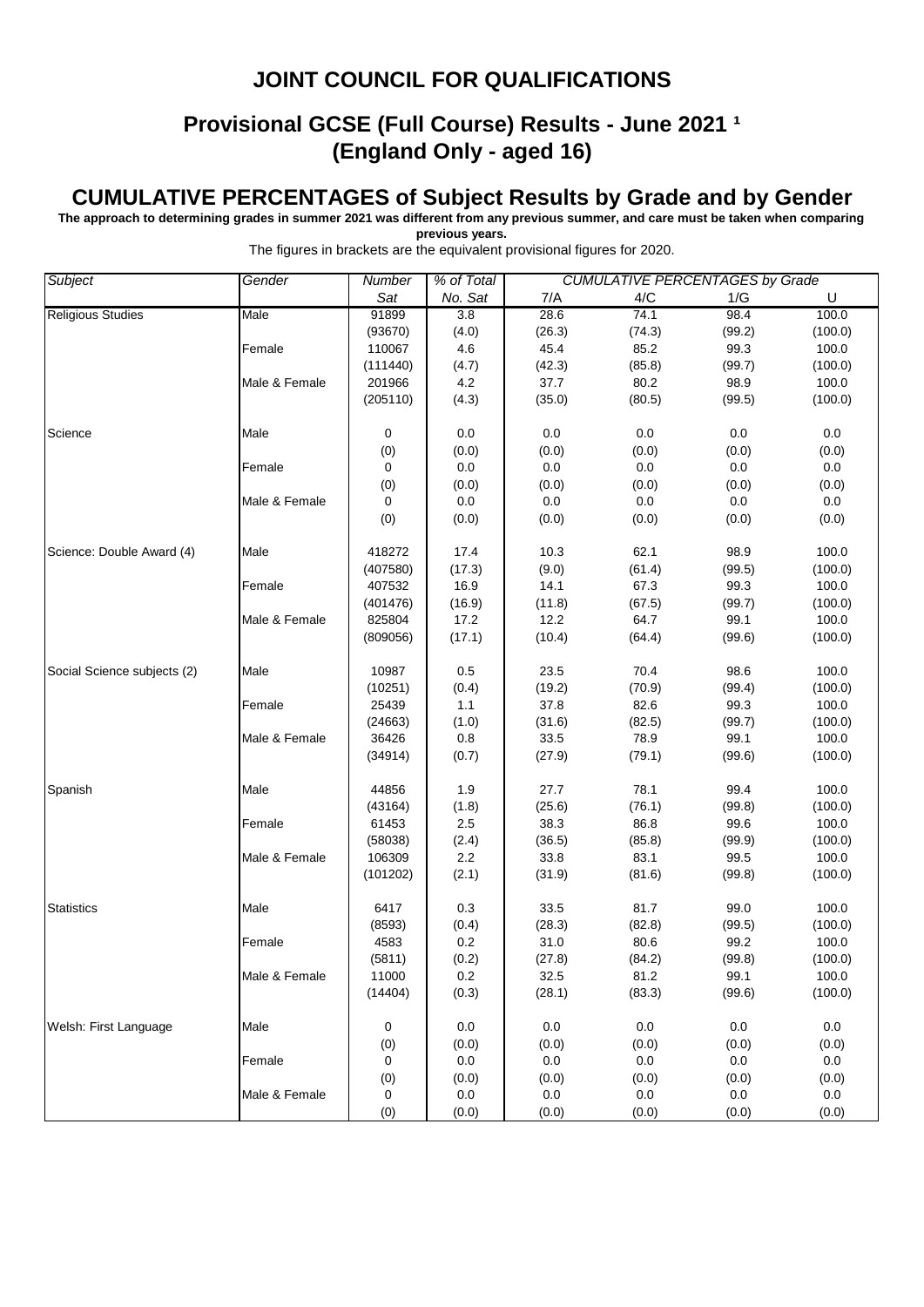### **Provisional GCSE (Full Course) Results - June 2021 1 (England Only - aged 16)**

#### **CUMULATIVE PERCENTAGES of Subject Results by Grade and by Gender**

**The approach to determining grades in summer 2021 was different from any previous summer, and care must be taken when comparing** 

**previous years.**

| <b>Subject</b>             | Gender        | Number         | % of Total |                | <b>CUMULATIVE PERCENTAGES by Grade</b> |                |              |
|----------------------------|---------------|----------------|------------|----------------|----------------------------------------|----------------|--------------|
|                            |               | Sat            | No. Sat    | 7/A            | $4/C$                                  | 1/G            | U            |
| Welsh: Second Language (8) | Male          |                |            | $\overline{a}$ |                                        | $\overline{a}$ | $\mathbf{L}$ |
|                            |               | $( - )$        | $(-)$      | $(\cdot)$      | $(-)$                                  | $( - )$        | $(-)$        |
|                            | Female        | $\blacksquare$ |            |                |                                        | $\blacksquare$ | $\omega$     |
|                            |               | $(-)$          | $(\cdot)$  | $(\cdot)$      | $(-)$                                  | $(-)$          | $(-)$        |
|                            | Male & Female | $\blacksquare$ |            |                |                                        |                |              |
|                            |               | $(-)$          | $(-)$      | $(\cdot)$      | $(-)$                                  | $(-)$          | $(-)$        |
| Welsh Literature           | Male          | 0              | 0.0        | 0.0            | 0.0                                    | 0.0            | 0.0          |
|                            |               | (0)            | (0.0)      | (0.0)          | (0.0)                                  | (0.0)          | (0.0)        |
|                            | Female        | 0              | 0.0        | $0.0\,$        | 0.0                                    | 0.0            | 0.0          |
|                            |               | (0)            | (0.0)      | (0.0)          | (0.0)                                  | (0.0)          | (0.0)        |
|                            | Male & Female | 0              | 0.0        | 0.0            | 0.0                                    | 0.0            | 0.0          |
|                            |               | (0)            | (0.0)      | (0.0)          | (0.0)                                  | (0.0)          | (0.0)        |
| Other Modern Languages (5) | Male          | 8151           | 0.3        | 63.6           | 91.5                                   | 99.5           | 100.0        |
|                            |               | (7703)         | (0.3)      | (61.3)         | (92.6)                                 | (99.6)         | (100.0)      |
|                            | Female        | 9214           | 0.4        | 71.2           | 94.9                                   | 99.7           | 100.0        |
|                            |               | (8837)         | (0.4)      | (66.3)         | (95.0)                                 | (99.7)         | (100.0)      |
|                            | Male & Female | 17365          | 0.4        | 67.6           | 93.3                                   | 99.6           | 100.0        |
|                            |               | (16540)        | (0.3)      | (64.0)         | (93.8)                                 | (99.7)         | (100.0)      |
| Other Sciences (6)         | Male          | 1474           | 0.1        | 60.7           | 89.8                                   | 99.8           | 100.0        |
|                            |               | (1469)         | (0.1)      | (61.0)         | (91.6)                                 | (99.9)         | (100.0)      |
|                            | Female        | 366            | 0.0        | 56.6           | 91.5                                   | 100.0          | 100.0        |
|                            |               | (383)          | (0.0)      | (55.4)         | (92.7)                                 | (99.2)         | (100.0)      |
|                            | Male & Female | 1840           | 0.0        | 59.9           | 90.2                                   | 99.8           | 100.0        |
|                            |               | (1852)         | (0.0)      | (59.8)         | (91.8)                                 | (99.8)         | (100.0)      |
| Other Technology (7)       | Male          | 0              | 0.0        | 0.0            | 0.0                                    | 0.0            | $0.0\,$      |
|                            |               | (0)            | (0.0)      | (0.0)          | (0.0)                                  | (0.0)          | (0.0)        |
|                            | Female        | $\mathbf 0$    | 0.0        | 0.0            | 0.0                                    | 0.0            | 0.0          |
|                            |               | (0)            | (0.0)      | (0.0)          | (0.0)                                  | (0.0)          | (0.0)        |
|                            | Male & Female | $\mathbf 0$    | $0.0\,$    | 0.0            | 0.0                                    | $0.0\,$        | 0.0          |
|                            |               | (0)            | (0.0)      | (0.0)          | (0.0)                                  | (0.0)          | (0.0)        |
| All Other subjects         | Male          | 0              | 0.0        | 0.0            | 0.0                                    | 0.0            | 0.0          |
|                            |               | (0)            | (0.0)      | (0.0)          | (0.0)                                  | (0.0)          | (0.0)        |
|                            | Female        | 0              | 0.0        | 0.0            | 0.0                                    | $0.0\,$        | $0.0\,$      |
|                            |               | (0)            | (0.0)      | (0.0)          | (0.0)                                  | (0.0)          | (0.0)        |
|                            | Male & Female | 0              | 0.0        | 0.0            | 0.0                                    | 0.0            | 0.0          |
|                            |               | (0)            | (0.0)      | (0.0)          | (0.0)                                  | (0.0)          | (0.0)        |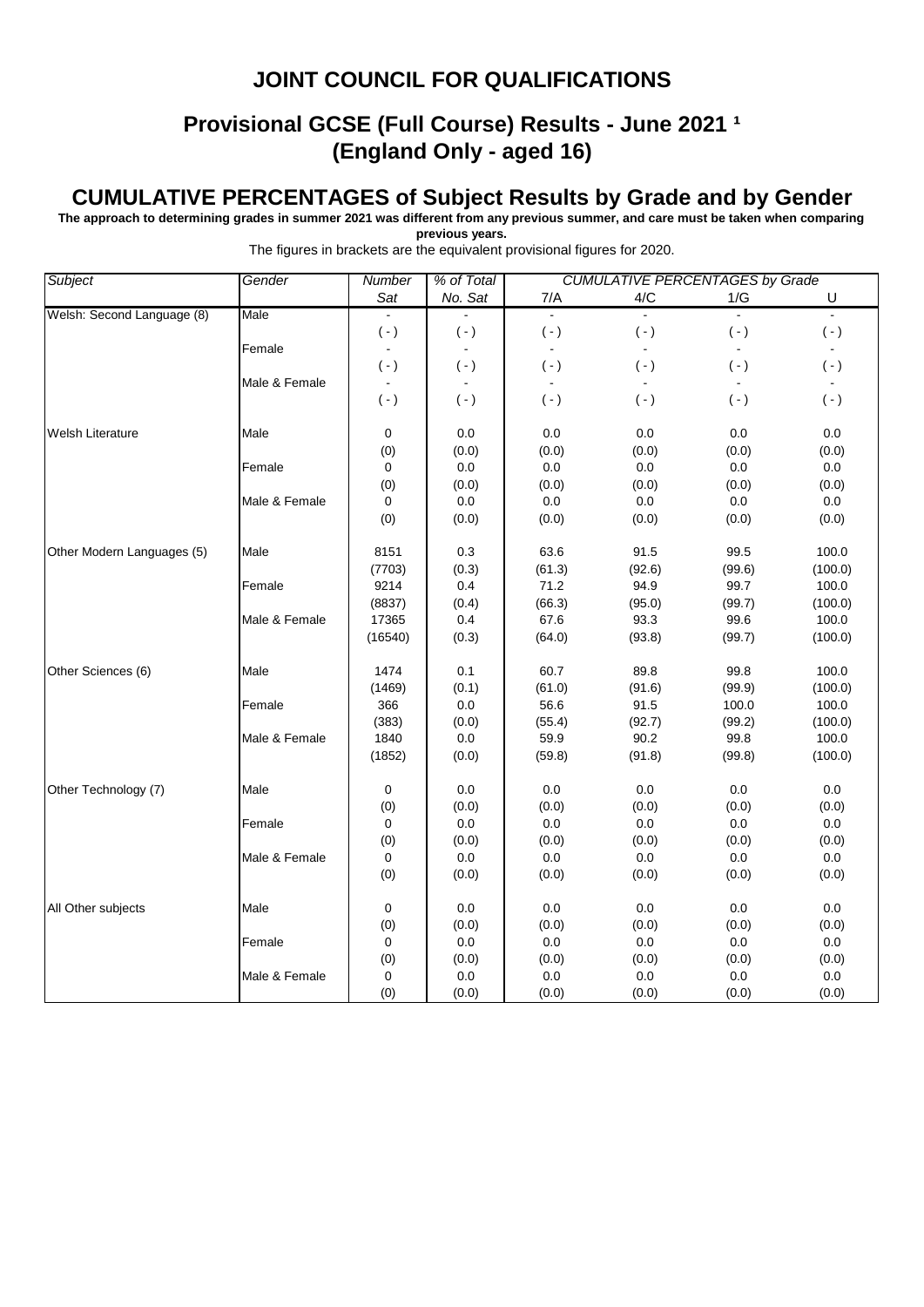#### **Provisional GCSE (Full Course) Results - June 2021 1 (England Only - aged 16)**

#### **CUMULATIVE PERCENTAGES of Subject Results by Grade and by Gender**

**The approach to determining grades in summer 2021 was different from any previous summer, and care must be taken when comparing previous years.**

The figures in brackets are the equivalent provisional figures for 2020.

| Subject             | Gender        | Number    | % of Total | <b>CUMULATIVE PERCENTAGES by Grade</b> |        |        |         |
|---------------------|---------------|-----------|------------|----------------------------------------|--------|--------|---------|
|                     |               | Sat       | No. Sat    | 7/A                                    | 4/C    | 1/G    |         |
| <b>All Subjects</b> | Male          | 2403680   | 100.0      | 25.5                                   | 75.6   | 99.0   | 100.0   |
|                     |               | (2357666) | (100.0)    | (23.5)                                 | (74.9) | (99.5) | (100.0) |
|                     | Female        | 2410842   | 100.0      | 34.5                                   | 82.5   | 99.4   | 100.0   |
|                     |               | (2369513) | (100.0)    | (31.6)                                 | (82.6) | (99.7) | (100.0) |
|                     | Male & Female | 4814522   | 100.0      | 30.0                                   | 79.1   | 99.2   | 100.0   |
|                     |               | (4727179) | (100.0)    | (27.5)                                 | (78.8) | (99.6) | (100.0) |

(1) - Differences in resit opportunities may affect outcomes in jurisdictions. (See the explanatory notes for differences between jurisdictions).

(2) - These titles cover a range of related subjects.

(3) - In Wales candidates can take either GCSE Mathematics or GCSE Mathematics Numeracy and the great majority take both.

(4) - Science: Double Award counts as two GCSE entries. These entries, therefore, are counted twice both in the subject and in the overall figures.

(5) - Other modern languages includes all languages except: French, German, Irish, Spanish and Welsh.

(6) - Other sciences includes all sciences except: Biology, Chemistry, Physics and Science.

(7) - Other technology includes technology-based subjects other than Design & Technology.

(8) - Data suppression applied if a subject or gender breakdown had fewer than 10 candidates entered but counted in 'All Subjects'. (See explanatory notes).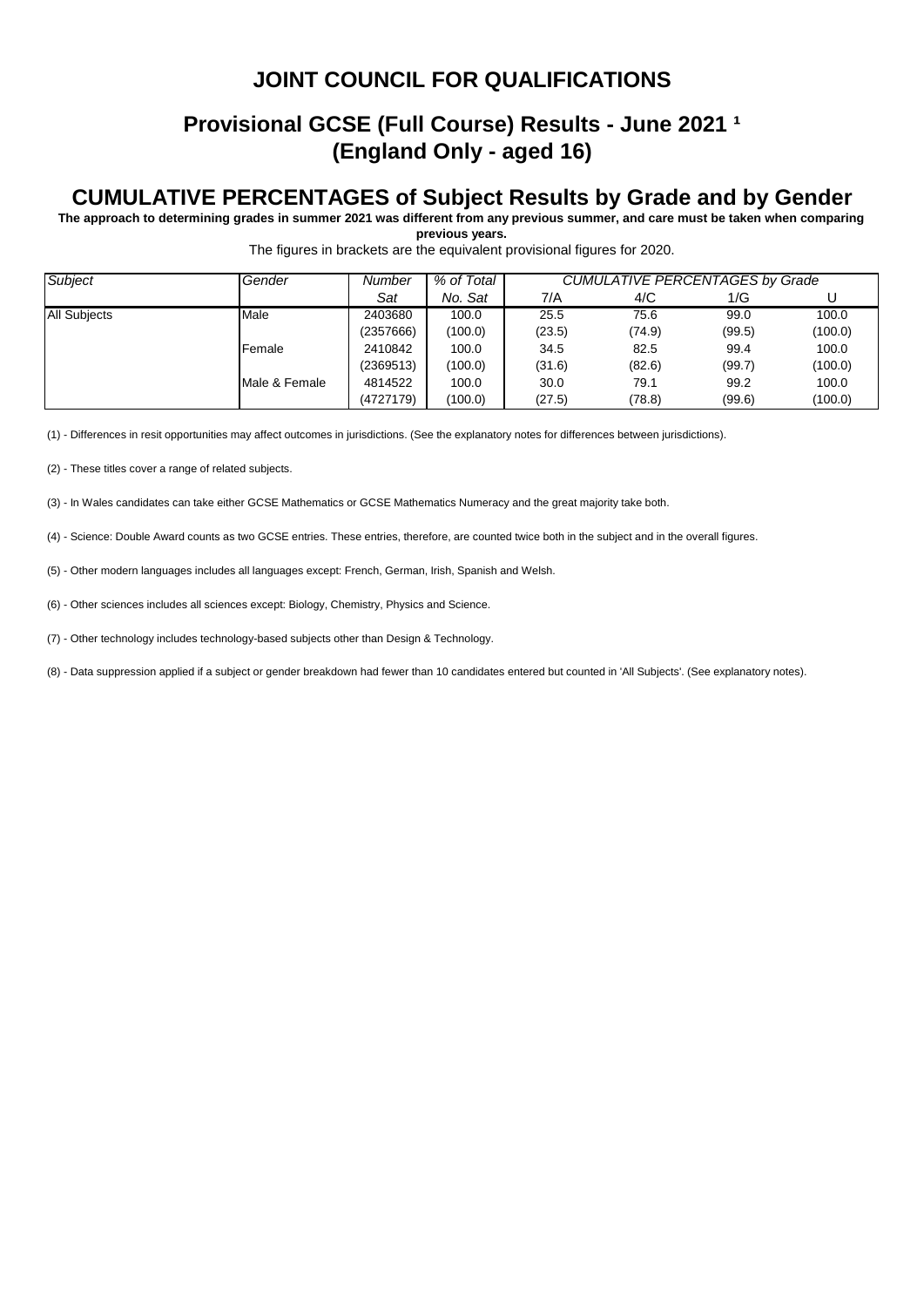#### **Provisional GCSE (Full Course) Results - June 2021 1 (England Only - aged 17 and over)**

#### **CUMULATIVE PERCENTAGES of Subject Results by Grade and by Gender**

**The approach to determining grades in summer 2021 was different from any previous summer, and care must be taken when comparing previous years.**

| <b>Subject</b>              | Gender        | Number | % of Total | <b>CUMULATIVE PERCENTAGES by Grade</b> |        |         |         |
|-----------------------------|---------------|--------|------------|----------------------------------------|--------|---------|---------|
|                             |               | Sat    | No. Sat    | 7/A                                    | 4/C    | 1/G     | U       |
| Art and Design subjects (2) | Male          | 1061   | 0.6        | 20.2                                   | 76.4   | 99.0    | 100.0   |
|                             |               | (1212) | (0.6)      | (18.4)                                 | (76.3) | (99.3)  | (100.0) |
|                             | Female        | 1479   | 0.9        | 43.3                                   | 89.9   | 99.2    | 100.0   |
|                             |               | (1659) | (0.9)      | (39.3)                                 | (89.3) | (99.8)  | (100.0) |
|                             | Male & Female | 2540   | $0.8\,$    | 33.6                                   | 84.3   | 99.1    | 100.0   |
|                             |               | (2871) | (0.7)      | (30.5)                                 | (83.8) | (99.5)  | (100.0) |
|                             |               |        |            |                                        |        |         |         |
| <b>Biology</b>              | Male          | 1503   | 0.9        | 31.6                                   | 82.0   | 98.9    | 100.0   |
|                             |               | (1731) | (0.9)      | (25.5)                                 | (80.1) | (99.4)  | (100.0) |
|                             | Female        | 3038   | 1.9        | 25.1                                   | 84.1   | 98.3    | 100.0   |
|                             |               | (3230) | (1.7)      | (17.1)                                 | (82.6) | (99.7)  | (100.0) |
|                             | Male & Female | 4541   | 1.3        | 27.2                                   | 83.4   | 98.5    | 100.0   |
|                             |               | (4961) | (1.3)      | (20.0)                                 | (81.7) | (99.6)  | (100.0) |
| Business & Comm. Systems    | Male          | 0      | 0.0        | 0.0                                    | 0.0    | 0.0     | $0.0\,$ |
|                             |               | (0)    | (0.0)      | (0.0)                                  | (0.0)  | (0.0)   | (0.0)   |
|                             | Female        | 0      | $0.0\,$    | $0.0\,$                                | 0.0    | $0.0\,$ | 0.0     |
|                             |               | (0)    | (0.0)      | (0.0)                                  | (0.0)  | (0.0)   | (0.0)   |
|                             | Male & Female | 0      | 0.0        | $0.0\,$                                | 0.0    | 0.0     | 0.0     |
|                             |               | (0)    | (0.0)      | (0.0)                                  | (0.0)  | (0.0)   | (0.0)   |
|                             |               |        |            |                                        |        |         |         |
| <b>Business Studies</b>     | Male          | 739    | 0.4        | 23.8                                   | 70.8   | 98.2    | 100.0   |
|                             |               | (612)  | (0.3)      | (20.8)                                 | (74.5) | (99.8)  | (100.0) |
|                             | Female        | 455    | 0.3        | 38.5                                   | 80.7   | 98.7    | 100.0   |
|                             |               | (443)  | (0.2)      | (27.5)                                 | (73.1) | (98.4)  | (100.0) |
|                             | Male & Female | 1194   | 0.4        | 29.4                                   | 74.5   | 98.4    | 100.0   |
|                             |               | (1055) | (0.3)      | (23.6)                                 | (73.9) | (99.2)  | (100.0) |
| Chemistry                   | Male          | 1001   | 0.6        | 46.3                                   | 85.7   | 99.1    | 100.0   |
|                             |               | (1129) | (0.6)      | (35.6)                                 | (87.1) | (99.5)  | (100.0) |
|                             | Female        | 1030   | 0.6        | 46.7                                   | 88.6   | 99.5    | 100.0   |
|                             |               | (1058) | (0.6)      | (41.8)                                 | (88.7) | (99.4)  | (100.0) |
|                             | Male & Female | 2031   | 0.6        | 46.5                                   | 87.2   | 99.3    | 100.0   |
|                             |               | (2187) | (0.6)      | (38.6)                                 | (87.8) | (99.5)  | (100.0) |
| <b>Citizenship Studies</b>  | Male          | 365    | 0.2        | 11.0                                   | 59.2   | 97.5    | 100.0   |
|                             |               | (337)  | (0.2)      | (11.6)                                 | (63.8) | (97.6)  | (100.0) |
|                             | Female        | 424    | 0.3        | 18.4                                   | 73.3   | 97.4    | 100.0   |
|                             |               | (418)  | (0.2)      | (13.4)                                 | (71.8) | (99.5)  | (100.0) |
|                             | Male & Female | 789    | $0.2\,$    | 15.0                                   | 66.8   | 97.5    | 100.0   |
|                             |               | (755)  | (0.2)      | (12.6)                                 | (68.2) | (98.7)  | (100.0) |
|                             |               |        |            |                                        |        |         |         |
| Classical subjects (2)      | Male          | 135    | 0.1        | 74.8                                   | 94.8   | 100.0   | 100.0   |
|                             |               | (114)  | (0.1)      | (57.0)                                 | (93.0) | (100.0) | (100.0) |
|                             | Female        | 153    | 0.1        | 71.2                                   | 93.5   | 100.0   | 100.0   |
|                             |               | (132)  | (0.1)      | (76.5)                                 | (94.7) | (100.0) | (100.0) |
|                             | Male & Female | 288    | 0.1        | 72.9                                   | 94.1   | 100.0   | 100.0   |
|                             |               | (246)  | (0.1)      | (67.5)                                 | (93.9) | (100.0) | (100.0) |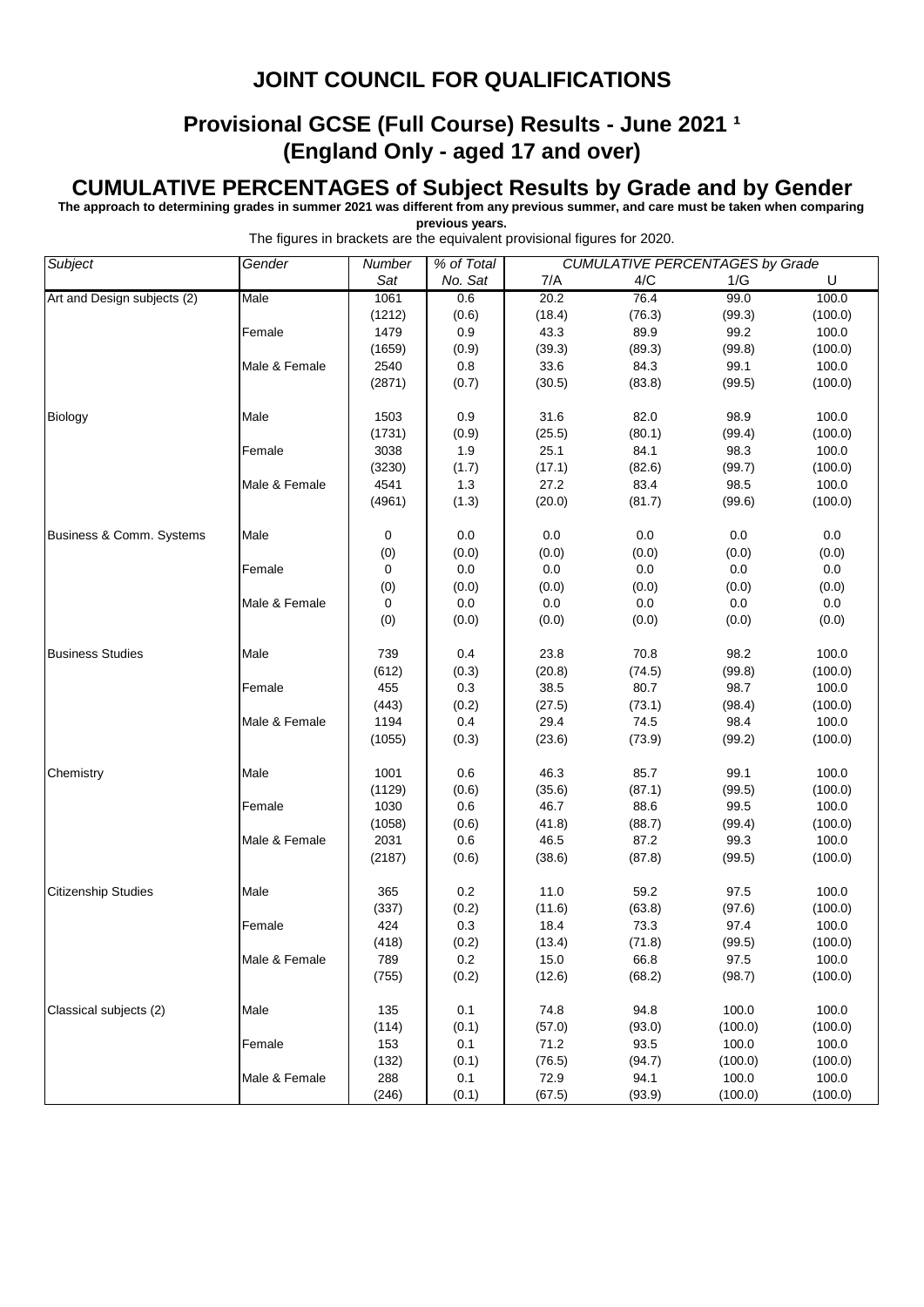#### **Provisional GCSE (Full Course) Results - June 2021 1 (England Only - aged 17 and over)**

#### **CUMULATIVE PERCENTAGES of Subject Results by Grade and by Gender**

**The approach to determining grades in summer 2021 was different from any previous summer, and care must be taken when comparing previous years.**

| Subject             | Gender        | Number           | % of Total       | <b>CUMULATIVE PERCENTAGES by Grade</b> |           |           |           |  |
|---------------------|---------------|------------------|------------------|----------------------------------------|-----------|-----------|-----------|--|
|                     |               | Sat              | No. Sat          | 7/A                                    | 4/C       | 1/G       | U         |  |
| Computing           | Male          | 506              | 0.3              | 33.0                                   | 80.6      | 98.4      | 100.0     |  |
|                     |               | (523)            | (0.3)            | (29.6)                                 | (76.3)    | (99.4)    | (100.0)   |  |
|                     | Female        | 159              | 0.1              | 45.3                                   | 81.8      | 100.0     | 100.0     |  |
|                     |               | (142)            | (0.1)            | (42.3)                                 | (85.2)    | (100.0)   | (100.0)   |  |
|                     | Male & Female | 665              | $0.2\,$          | 35.9                                   | 80.9      | 98.8      | 100.0     |  |
|                     |               | (665)            | (0.2)            | (32.3)                                 | (78.2)    | (99.5)    | (100.0)   |  |
|                     |               |                  |                  |                                        |           |           |           |  |
| Construction        | Male          | 0                | 0.0              | 0.0                                    | 0.0       | 0.0       | 0.0       |  |
|                     |               | (0)              | (0.0)            | (0.0)                                  | (0.0)     | (0.0)     | (0.0)     |  |
|                     | Female        | 0                | 0.0              | 0.0                                    | 0.0       | 0.0       | 0.0       |  |
|                     |               | (0)              | (0.0)            | (0.0)                                  | (0.0)     | (0.0)     | (0.0)     |  |
|                     | Male & Female | 0                | 0.0              | $0.0\,$                                | $0.0\,$   | 0.0       | $0.0\,$   |  |
|                     |               | (0)              | (0.0)            | (0.0)                                  | (0.0)     | (0.0)     | (0.0)     |  |
| Design & Technology | Male          | 472              | 0.3              | 28.2                                   | 75.8      | 98.5      | 100.0     |  |
|                     |               | (533)            | (0.3)            | (24.6)                                 | (73.9)    | (99.8)    | (100.0)   |  |
|                     | Female        | 214              | 0.1              | 42.5                                   | 85.5      | 99.5      | 100.0     |  |
|                     |               | (198)            | (0.1)            | (38.9)                                 | (82.8)    | (100.0)   | (100.0)   |  |
|                     | Male & Female | 686              | 0.2              | 32.7                                   | 78.9      | 98.8      | 100.0     |  |
|                     |               | (731)            | (0.2)            | (28.5)                                 | (76.3)    | (99.9)    | (100.0)   |  |
|                     |               |                  |                  |                                        |           |           |           |  |
| Drama               | Male          | 173              | 0.1              | 33.5                                   | 79.2      | 98.3      | 100.0     |  |
|                     |               | (166)            | (0.1)            | (22.9)                                 | (80.7)    | (100.0)   | (100.0)   |  |
|                     | Female        | 229              | 0.1              | 45.9                                   | 85.6      | 99.1      | 100.0     |  |
|                     |               | (268)            | (0.1)            | (41.0)                                 | (87.7)    | (100.0)   | (100.0)   |  |
|                     | Male & Female | 402              | 0.1              | 40.5                                   | 82.8      | 98.8      | 100.0     |  |
|                     |               | (434)            | (0.1)            | (34.1)                                 | (85.0)    | (100.0)   | (100.0)   |  |
| Economics           | Male          | 49               | 0.0              | 53.1                                   | 87.8      | 100.0     | 100.0     |  |
|                     |               | (52)             | (0.0)            | (30.8)                                 | (90.4)    | (100.0)   | (100.0)   |  |
|                     | Female        | 30               | 0.0              | 46.7                                   | 100.0     | 100.0     | 100.0     |  |
|                     |               | (29)             | (0.0)            | (48.3)                                 | (96.6)    | (100.0)   | (100.0)   |  |
|                     | Male & Female | 79               | $0.0\,$          | 50.6                                   | 92.4      | 100.0     | 100.0     |  |
|                     |               | (81)             | (0.0)            | (37.0)                                 | (92.6)    | (100.0)   | (100.0)   |  |
|                     |               |                  |                  |                                        |           |           |           |  |
| Engineering (8)     | Male          | 10               | 0.0              | 10.0                                   | 50.0      | 100.0     | 100.0     |  |
|                     |               | $(-)$            | $(\cdot)$        | $(\cdot)$                              | $(\cdot)$ | $(\cdot)$ | $(\cdot)$ |  |
|                     | Female        | 0                | $0.0\,$          | 0.0                                    | 0.0       | 0.0       | 0.0       |  |
|                     |               | $(\,\text{-}\,)$ | $(\,\text{-}\,)$ | $(\cdot)$                              | $(-)$     | $(\cdot)$ | $(\cdot)$ |  |
|                     | Male & Female | 10               | 0.0              | 10.0                                   | 50.0      | 100.0     | 100.0     |  |
|                     |               | (16)             | (0.0)            | (18.8)                                 | (87.5)    | (100.0)   | (100.0)   |  |
| English             | Male          | 78955            | 44.8             | 2.1                                    | 38.6      | 94.9      | 100.0     |  |
|                     |               | (96450)          | (47.8)           | (1.0)                                  | (35.2)    | (99.3)    | (100.0)   |  |
|                     | Female        | 55027            | 34.0             | 5.1                                    | 47.4      | 96.2      | 100.0     |  |
|                     |               | (68095)          | (36.8)           | (2.6)                                  | (45.5)    | (99.5)    | (100.0)   |  |
|                     | Male & Female | 133982           | 39.6             | 3.3                                    | 42.3      | 95.4      | 100.0     |  |
|                     |               | (164545)         | (42.5)           | (1.7)                                  | (39.5)    | (99.4)    | (100.0)   |  |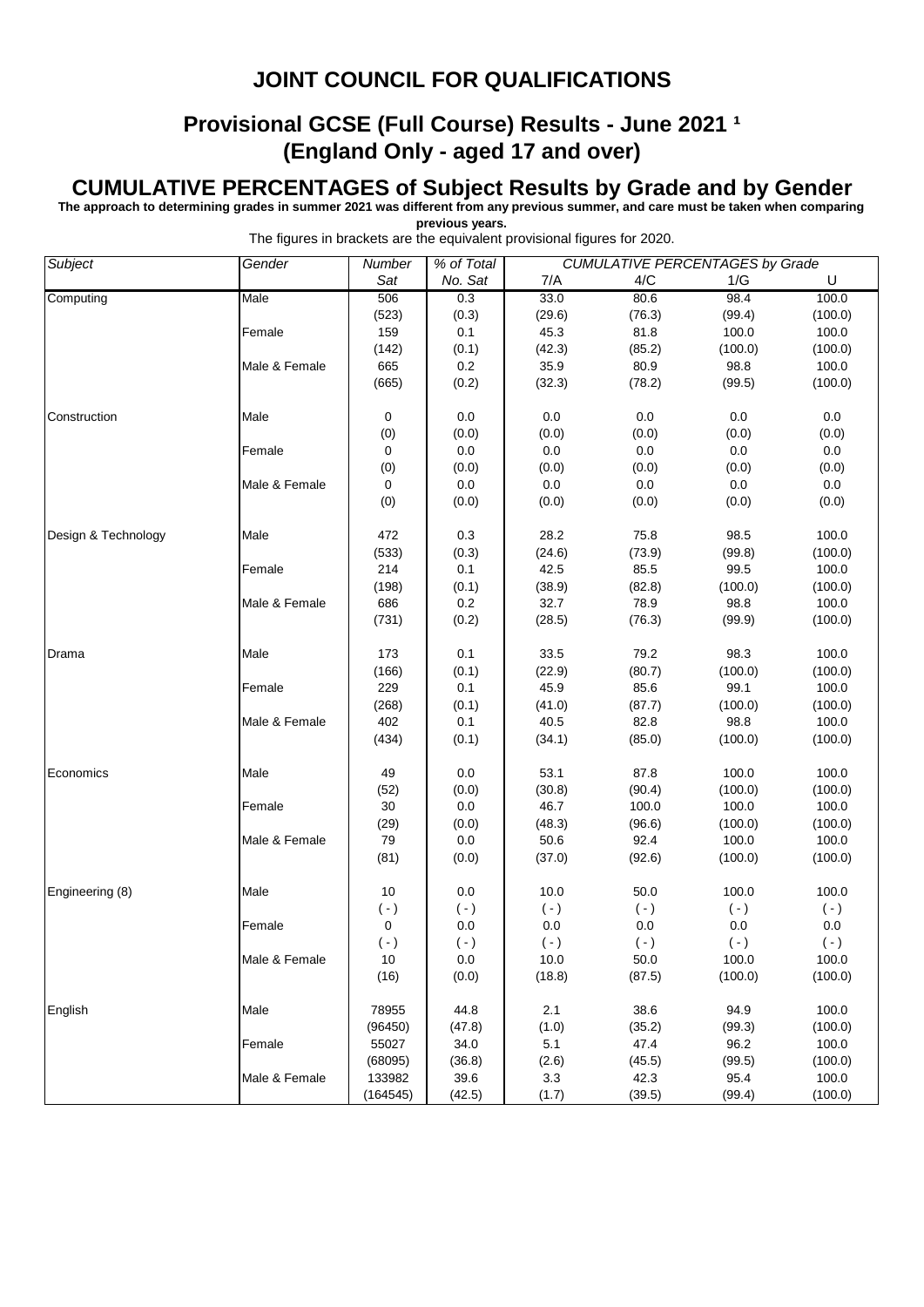#### **Provisional GCSE (Full Course) Results - June 2021 1 (England Only - aged 17 and over)**

#### **CUMULATIVE PERCENTAGES of Subject Results by Grade and by Gender**

**The approach to determining grades in summer 2021 was different from any previous summer, and care must be taken when comparing previous years.**

| <b>Subject</b>                  | Gender        | Number | % of Total |        | <b>CUMULATIVE PERCENTAGES by Grade</b> |         |         |  |  |
|---------------------------------|---------------|--------|------------|--------|----------------------------------------|---------|---------|--|--|
|                                 |               | Sat    | No. Sat    | 7/A    | 4/C                                    | 1/G     | U       |  |  |
| <b>English Literature</b>       | Male          | 1888   | 1.1        | 17.0   | 66.6                                   | 96.7    | 100.0   |  |  |
|                                 |               | (1950) | (1.0)      | (11.6) | (65.9)                                 | (98.2)  | (100.0) |  |  |
|                                 | Female        | 1751   | 1.1        | 27.2   | 77.8                                   | 98.1    | 100.0   |  |  |
|                                 |               | (1797) | (1.0)      | (22.3) | (77.4)                                 | (99.0)  | (100.0) |  |  |
|                                 | Male & Female | 3639   | 1.1        | 21.9   | 72.0                                   | 97.4    | 100.0   |  |  |
|                                 |               | (3747) | (1.0)      | (16.7) | (71.4)                                 | (98.6)  | (100.0) |  |  |
|                                 |               |        |            |        |                                        |         |         |  |  |
| Food Preparation & Nutrition    | Male          | 169    | 0.1        | 13.0   | 64.5                                   | 96.4    | 100.0   |  |  |
|                                 |               | (175)  | (0.1)      | (13.1) | (65.1)                                 | (99.4)  | (100.0) |  |  |
|                                 | Female        | 234    | 0.1        | 32.1   | 73.9                                   | 98.7    | 100.0   |  |  |
|                                 |               | (235)  | (0.1)      | (32.3) | (83.8)                                 | (100.0) | (100.0) |  |  |
|                                 | Male & Female | 403    | 0.1        | 24.1   | 70.0                                   | 97.8    | 100.0   |  |  |
|                                 |               | (410)  | (0.1)      | (24.1) | (75.9)                                 | (99.8)  | (100.0) |  |  |
|                                 |               |        |            |        |                                        |         |         |  |  |
| French                          | Male          | 275    | $0.2\,$    | 39.6   | 80.0                                   | 97.8    | 100.0   |  |  |
|                                 |               | (278)  | (0.1)      | (37.8) | (83.8)                                 | (99.6)  | (100.0) |  |  |
|                                 | Female        | 303    | 0.2        | 51.5   | 88.4                                   | 100.0   | 100.0   |  |  |
|                                 |               | (360)  | (0.2)      | (46.4) | (87.8)                                 | (100.0) | (100.0) |  |  |
|                                 | Male & Female | 578    | 0.2        | 45.8   | 84.4                                   | 99.0    | 100.0   |  |  |
|                                 |               | (638)  | (0.2)      | (42.6) | (86.1)                                 | (99.8)  | (100.0) |  |  |
|                                 |               |        |            |        |                                        |         |         |  |  |
| Geography                       | Male          | 1004   | 0.6        | 26.0   | 73.0                                   | 98.6    | 100.0   |  |  |
|                                 |               | (1045) | (0.5)      | (22.8) | (71.7)                                 | (98.9)  | (100.0) |  |  |
|                                 | Female        | 833    | 0.5        | 38.3   | 75.6                                   | 98.3    | 100.0   |  |  |
|                                 |               | (835)  | (0.5)      | (31.7) | (77.2)                                 | (99.5)  | (100.0) |  |  |
|                                 | Male & Female | 1837   | 0.5        | 31.6   | 74.2                                   | 98.5    | 100.0   |  |  |
|                                 |               | (1880) | (0.5)      | (26.8) | (74.1)                                 | (99.2)  | (100.0) |  |  |
|                                 |               |        |            |        |                                        |         |         |  |  |
| German                          | Male          | 85     | 0.0        | 60.0   | 89.4                                   | 97.6    | 100.0   |  |  |
|                                 |               | (110)  | (0.1)      | (54.5) | (89.1)                                 | (99.1)  | (100.0) |  |  |
|                                 | Female        | 86     | 0.1        | 62.8   | 96.5                                   | 100.0   | 100.0   |  |  |
|                                 |               | (92)   | (0.0)      | (63.0) | (91.3)                                 | (100.0) | (100.0) |  |  |
|                                 | Male & Female | 171    | 0.1        | 61.4   | 93.0                                   | 98.8    | 100.0   |  |  |
|                                 |               | (202)  | (0.1)      | (58.4) | (90.1)                                 | (99.5)  | (100.0) |  |  |
|                                 |               |        |            |        |                                        |         |         |  |  |
| <b>Health &amp; Social Care</b> | Male          | 0      | 0.0        | 0.0    | 0.0                                    | 0.0     | 0.0     |  |  |
|                                 |               | (0)    | (0.0)      | (0.0)  | (0.0)                                  | (0.0)   | (0.0)   |  |  |
|                                 | Female        | 0      | 0.0        | 0.0    | 0.0                                    | 0.0     | 0.0     |  |  |
|                                 |               | (0)    | (0.0)      | (0.0)  | (0.0)                                  | (0.0)   | (0.0)   |  |  |
|                                 | Male & Female | 0      | 0.0        | 0.0    | 0.0                                    | 0.0     | $0.0\,$ |  |  |
|                                 |               | (0)    | (0.0)      | (0.0)  | (0.0)                                  | (0.0)   | (0.0)   |  |  |
|                                 |               |        |            |        |                                        |         |         |  |  |
| History                         | Male          | 822    | 0.5        | 24.8   | 70.3                                   | 98.1    | 100.0   |  |  |
|                                 |               | (913)  | (0.5)      | (22.3) | (71.1)                                 | (98.7)  | (100.0) |  |  |
|                                 | Female        | 784    | 0.5        | 35.2   | 79.3                                   | 98.7    | 100.0   |  |  |
|                                 |               | (792)  | (0.4)      | (27.7) | (72.9)                                 | (99.4)  | (100.0) |  |  |
|                                 | Male & Female | 1606   | 0.5        | 29.9   | 74.7                                   | 98.4    | 100.0   |  |  |
|                                 |               | (1705) | (0.4)      | (24.8) | (71.9)                                 | (99.0)  | (100.0) |  |  |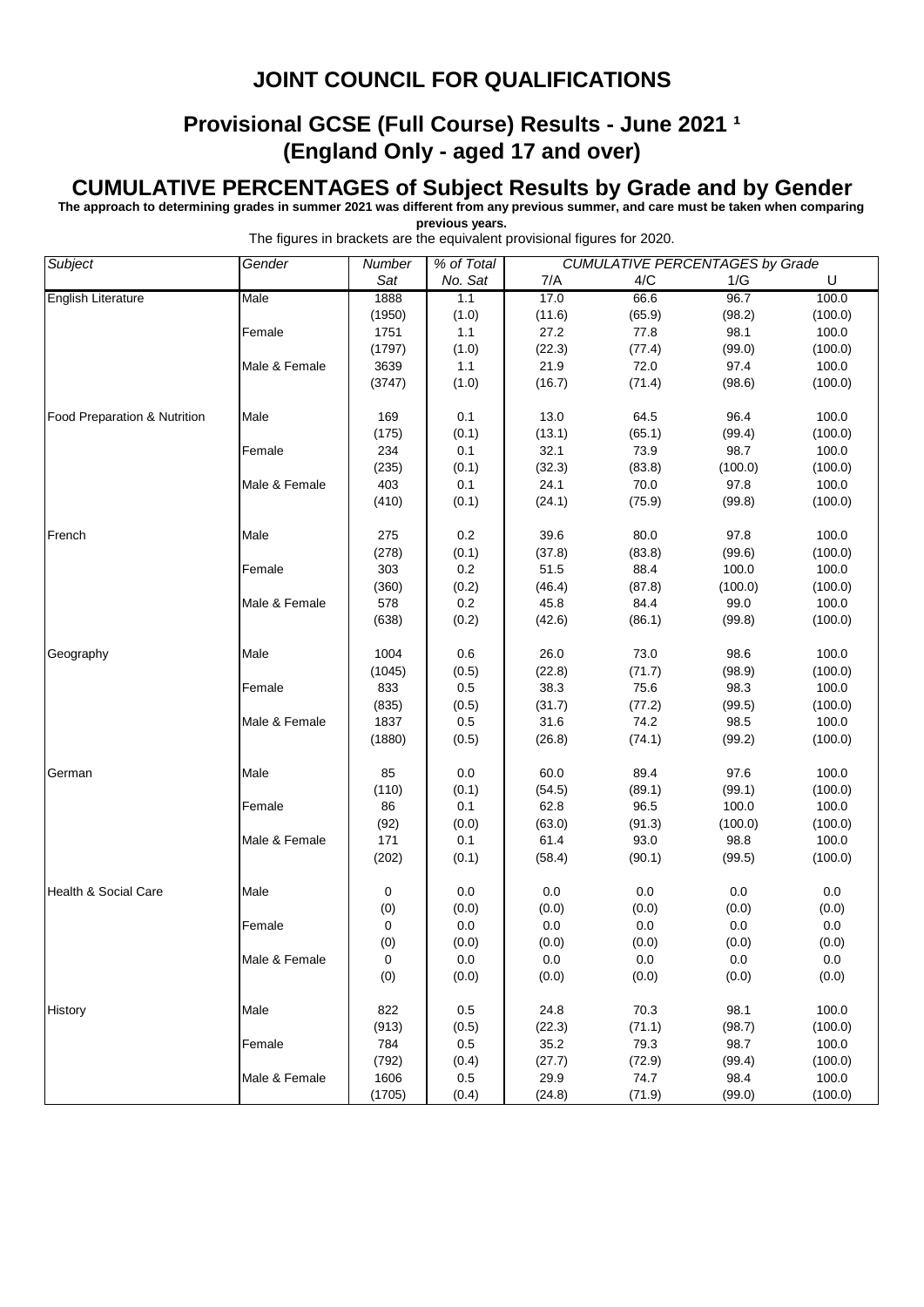#### **Provisional GCSE (Full Course) Results - June 2021 1 (England Only - aged 17 and over)**

#### **CUMULATIVE PERCENTAGES of Subject Results by Grade and by Gender**

**The approach to determining grades in summer 2021 was different from any previous summer, and care must be taken when comparing previous years.**

| <b>Subject</b>            | Gender        | Number<br>% of Total |              |              |                  | <b>CUMULATIVE PERCENTAGES by Grade</b> |              |  |
|---------------------------|---------------|----------------------|--------------|--------------|------------------|----------------------------------------|--------------|--|
|                           |               | Sat                  | No. Sat      | 7/A          | 4/C              | 1/G                                    | U            |  |
| <b>Home Economics</b>     | Male          | $\overline{0}$       | 0.0          | 0.0          | 0.0              | 0.0                                    | 0.0          |  |
|                           |               | (0)                  | (0.0)        | (0.0)        | (0.0)            | (0.0)                                  | (0.0)        |  |
|                           | Female        | 0                    | $0.0\,$      | $0.0\,$      | $0.0\,$          | $0.0\,$                                | 0.0          |  |
|                           |               | (0)                  | (0.0)        | (0.0)        | (0.0)            | (0.0)                                  | (0.0)        |  |
|                           | Male & Female | 0                    | 0.0          | 0.0          | 0.0              | 0.0                                    | 0.0          |  |
|                           |               | (0)                  | (0.0)        | (0.0)        | (0.0)            | (0.0)                                  | (0.0)        |  |
|                           |               |                      |              |              |                  |                                        |              |  |
| Hospitality               | Male          | 0                    | 0.0          | 0.0          | 0.0              | 0.0                                    | 0.0          |  |
|                           |               | (0)                  | (0.0)        | (0.0)        | (0.0)            | (0.0)                                  | (0.0)        |  |
|                           | Female        | 0                    | 0.0          | $0.0\,$      | 0.0              | 0.0                                    | 0.0          |  |
|                           |               | (0)                  | (0.0)        | (0.0)        | (0.0)            | (0.0)                                  | (0.0)        |  |
|                           | Male & Female | 0                    | $0.0\,$      | $0.0\,$      | 0.0              | $0.0\,$                                | $0.0\,$      |  |
|                           |               | (0)                  | (0.0)        | (0.0)        | (0.0)            | (0.0)                                  | (0.0)        |  |
| ICT                       | Male          | 0                    | 0.0          | 0.0          | 0.0              | 0.0                                    | 0.0          |  |
|                           |               | (0)                  | (0.0)        | (0.0)        | (0.0)            | (0.0)                                  | (0.0)        |  |
|                           | Female        | 0                    | $0.0\,$      | 0.0          | 0.0              | 0.0                                    | $0.0\,$      |  |
|                           |               | (0)                  | (0.0)        | (0.0)        | (0.0)            | (0.0)                                  | (0.0)        |  |
|                           | Male & Female | 0                    | 0.0          | 0.0          | 0.0              | 0.0                                    | 0.0          |  |
|                           |               | (0)                  | (0.0)        | (0.0)        | (0.0)            | (0.0)                                  | (0.0)        |  |
|                           |               |                      |              |              |                  |                                        |              |  |
| Irish<br>Male             |               | 0                    | 0.0          | 0.0          | 0.0              | 0.0                                    | 0.0          |  |
|                           |               | (0)                  | (0.0)        | (0.0)        | (0.0)            | (0.0)                                  | (0.0)        |  |
|                           | Female        | 0                    | 0.0          | $0.0\,$      | 0.0              | 0.0                                    | $0.0\,$      |  |
|                           |               | (0)                  | (0.0)        | (0.0)        | (0.0)            | (0.0)                                  | (0.0)        |  |
|                           | Male & Female | 0                    | $0.0\,$      | $0.0\,$      | 0.0              | $0.0\,$                                | $0.0\,$      |  |
|                           |               | (0)                  | (0.0)        | (0.0)        | (0.0)            | (0.0)                                  | (0.0)        |  |
|                           |               |                      |              |              |                  |                                        |              |  |
| Leisure & Tourism         | Male          | 0                    | 0.0          | 0.0<br>(0.0) | 0.0              | 0.0                                    | 0.0          |  |
|                           | Female        | (0)<br>0             | (0.0)<br>0.0 | $0.0\,$      | (0.0)<br>$0.0\,$ | (0.0)<br>0.0                           | (0.0)<br>0.0 |  |
|                           |               | (0)                  | (0.0)        | (0.0)        | (0.0)            | (0.0)                                  | (0.0)        |  |
|                           | Male & Female | 0                    | 0.0          | 0.0          | 0.0              | 0.0                                    | 0.0          |  |
|                           |               | (0)                  | (0.0)        | (0.0)        | (0.0)            | (0.0)                                  | (0.0)        |  |
|                           |               |                      |              |              |                  |                                        |              |  |
| <b>Mathematics</b>        | Male          | 78430                | 44.5         | 1.6          | 36.8             | 95.7                                   | 100.0        |  |
|                           |               | (84786)              | (42.0)       | (1.5)        | (30.1)           | (98.9)                                 | (100.0)      |  |
|                           | Female        | 86720                | 53.5         | 2.0          | 40.1             | 96.6                                   | 100.0        |  |
|                           |               | (95996)              | (51.8)       | (1.8)        | (35.4)           | (99.3)                                 | (100.0)      |  |
|                           | Male & Female | 165150               | 48.8         | 1.8          | 38.6             | 96.1                                   | 100.0        |  |
|                           |               | (180782)             | (46.7)       | (1.6)        | (32.9)           | (99.1)                                 | (100.0)      |  |
|                           |               |                      |              |              |                  |                                        |              |  |
| Mathematics: Numeracy (3) | Male          | 0                    | 0.0          | 0.0          | 0.0              | 0.0                                    | 0.0          |  |
|                           |               | (0)                  | (0.0)        | (0.0)        | (0.0)            | (0.0)                                  | (0.0)        |  |
|                           | Female        | 0                    | 0.0          | 0.0          | 0.0              | $0.0\,$                                | $0.0\,$      |  |
|                           |               | (0)                  | (0.0)        | (0.0)        | (0.0)            | (0.0)                                  | (0.0)        |  |
|                           | Male & Female | 0                    | 0.0          | 0.0          | 0.0              | 0.0                                    | 0.0          |  |
|                           |               | (0)                  | (0.0)        | (0.0)        | (0.0)            | (0.0)                                  | (0.0)        |  |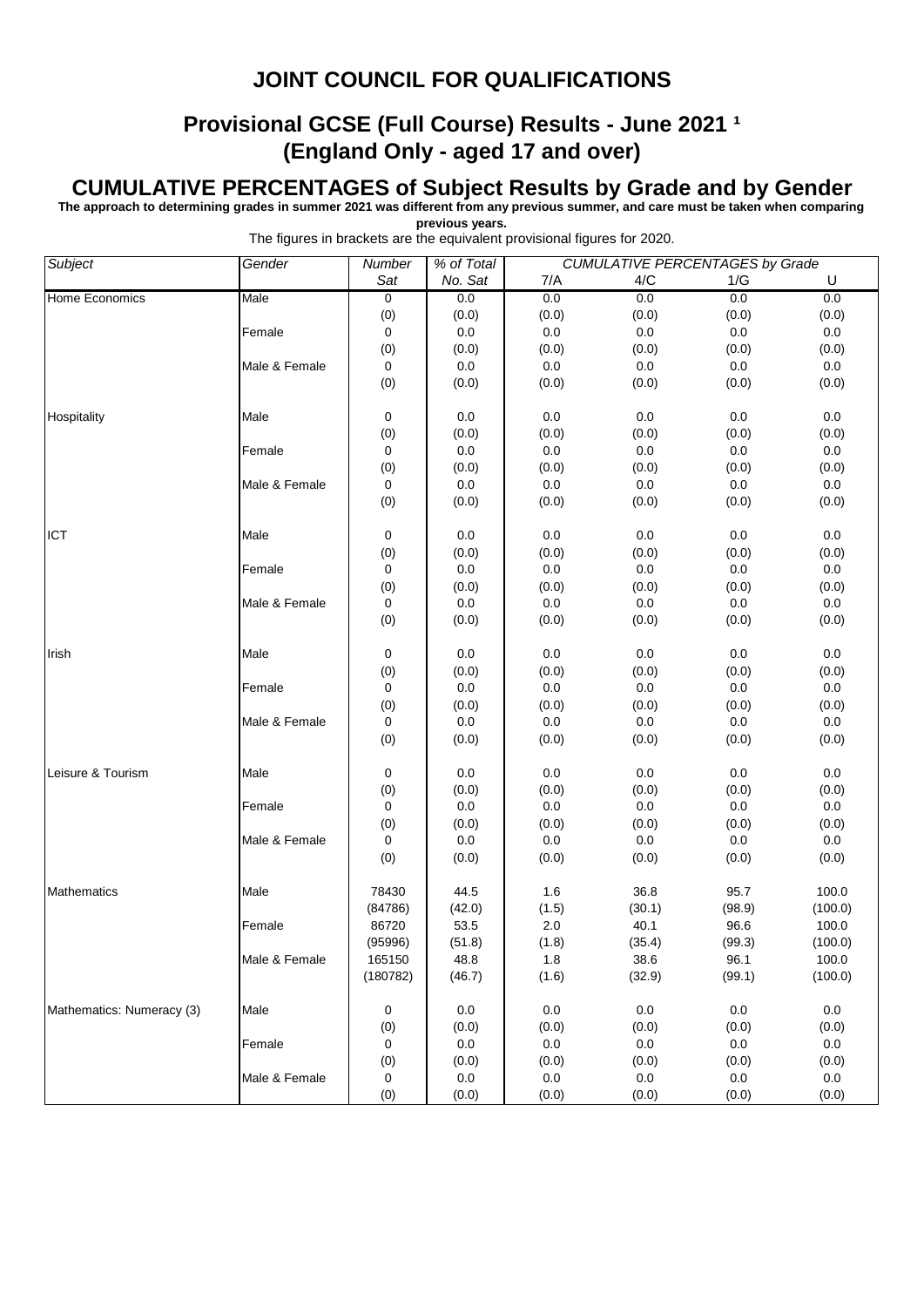#### **Provisional GCSE (Full Course) Results - June 2021 1 (England Only - aged 17 and over)**

#### **CUMULATIVE PERCENTAGES of Subject Results by Grade and by Gender**

**The approach to determining grades in summer 2021 was different from any previous summer, and care must be taken when comparing previous years.**

| Subject                                 | Gender        | Number           | % of Total |           |           | <b>CUMULATIVE PERCENTAGES by Grade</b> |           |  |  |
|-----------------------------------------|---------------|------------------|------------|-----------|-----------|----------------------------------------|-----------|--|--|
|                                         |               | Sat              | No. Sat    | 7/A       | 4/C       | 1/G                                    | U         |  |  |
| Mathematics (Additional)                | Male          | $\overline{0}$   | 0.0        | 0.0       | 0.0       | 0.0                                    | 0.0       |  |  |
|                                         |               | (0)              | (0.0)      | (0.0)     | (0.0)     | (0.0)                                  | (0.0)     |  |  |
|                                         | Female        | 0                | 0.0        | $0.0\,$   | $0.0\,$   | $0.0\,$                                | 0.0       |  |  |
|                                         |               | (0)              | (0.0)      | (0.0)     | (0.0)     | (0.0)                                  | (0.0)     |  |  |
|                                         | Male & Female | 0                | $0.0\,$    | 0.0       | $0.0\,$   | 0.0                                    | $0.0\,$   |  |  |
|                                         |               | (0)              | (0.0)      | (0.0)     | (0.0)     | (0.0)                                  | (0.0)     |  |  |
|                                         |               |                  |            |           |           |                                        |           |  |  |
| Media / Film / TV Studies (2)           | Male          | 366              | $0.2\,$    | 12.0      | 63.7      | 95.4                                   | 100.0     |  |  |
|                                         |               | (411)            | (0.2)      | (8.0)     | (65.9)    | (99.8)                                 | (100.0)   |  |  |
|                                         | Female        | 272              | 0.2        | 16.5      | 74.6      | 98.2                                   | 100.0     |  |  |
|                                         |               | (325)            | (0.2)      | (15.4)    | (72.3)    | (99.4)                                 | (100.0)   |  |  |
|                                         | Male & Female | 638              | 0.2        | 13.9      | 68.3      | 96.6                                   | 100.0     |  |  |
|                                         |               | (736)            | (0.2)      | (11.3)    | (68.8)    | (99.6)                                 | (100.0)   |  |  |
|                                         |               |                  |            |           |           |                                        |           |  |  |
| Music                                   | Male          | 186              | 0.1        | 55.4      | 87.6      | 100.0                                  | 100.0     |  |  |
|                                         |               | (187)            | (0.1)      | (41.2)    | (86.6)    | (99.5)                                 | (100.0)   |  |  |
|                                         | Female        | 187              | 0.1        | 53.5      | 89.8      | 99.5                                   | 100.0     |  |  |
|                                         |               | (199)            | (0.1)      | (51.8)    | (88.9)    | (100.0)                                | (100.0)   |  |  |
|                                         | Male & Female | 373              | 0.1        | 54.4      | 88.7      | 99.7                                   | 100.0     |  |  |
|                                         |               | (386)            | (0.1)      | (46.6)    | (87.8)    | (99.7)                                 | (100.0)   |  |  |
|                                         |               |                  |            |           |           |                                        |           |  |  |
| Performing / Expressive Arts(8)<br>Male |               |                  |            |           |           |                                        |           |  |  |
|                                         |               | $(\cdot)$        | $(\cdot)$  | $( - )$   | $(\cdot)$ | $(\cdot)$                              | $(\cdot)$ |  |  |
|                                         | Female        |                  |            |           |           |                                        |           |  |  |
|                                         |               | $(\,\text{-}\,)$ | $(\cdot)$  | $(\cdot)$ | $(\cdot)$ | $(\cdot)$                              | $(\cdot)$ |  |  |
|                                         | Male & Female | 43               | 0.0        | 41.9      | 86.0      | 100.0                                  | 100.0     |  |  |
|                                         |               | (34)             | (0.0)      | (32.4)    | (82.4)    | (100.0)                                | (100.0)   |  |  |
|                                         |               |                  |            |           |           |                                        |           |  |  |
| <b>Physical Education</b>               | Male          | 365              | $0.2\,$    | 29.0      | 79.5      | 99.2                                   | 100.0     |  |  |
|                                         |               | (380)            | (0.2)      | (23.9)    | (76.8)    | (99.7)                                 | (100.0)   |  |  |
|                                         | Female        | 135              | 0.1        | 42.2      | 84.4      | 100.0                                  | 100.0     |  |  |
|                                         |               | (133)            | (0.1)      | (32.3)    | (82.0)    | (100.0)                                | (100.0)   |  |  |
|                                         | Male & Female | 500              | 0.1        | 32.6      | 80.8      | 99.4                                   | 100.0     |  |  |
|                                         |               | (513)            | (0.1)      | (26.1)    | (78.2)    | (99.8)                                 | (100.0)   |  |  |
|                                         |               |                  |            |           |           |                                        |           |  |  |
| Physics                                 | Male          | 940              | 0.5        | 48.0      | 89.5      | 99.1                                   | 100.0     |  |  |
|                                         |               | (1069)           | (0.5)      | (36.9)    | (87.9)    | (99.0)                                 | (100.0)   |  |  |
|                                         | Female        | 751              | 0.5        | 49.1      | 91.7      | 98.9                                   | 100.0     |  |  |
|                                         |               | (752)            | (0.4)      | (44.4)    | (90.4)    | (99.3)                                 | (100.0)   |  |  |
|                                         | Male & Female | 1691             | 0.5        | 48.5      | 90.5      | 99.1                                   | 100.0     |  |  |
|                                         |               | (1821)           | (0.5)      | (40.0)    | (89.0)    | (99.1)                                 | (100.0)   |  |  |
|                                         |               |                  |            |           |           |                                        |           |  |  |
| Prep. For Life and Work                 | Male          | 0                | 0.0        | 0.0       | 0.0       | 0.0                                    | 0.0       |  |  |
|                                         |               | (0)              | (0.0)      | (0.0)     | (0.0)     | (0.0)                                  | (0.0)     |  |  |
|                                         | Female        | 0                | 0.0        | 0.0       | 0.0       | 0.0                                    | 0.0       |  |  |
|                                         |               | (0)              | (0.0)      | (0.0)     | (0.0)     | (0.0)                                  | (0.0)     |  |  |
|                                         | Male & Female | 0                | 0.0        | 0.0       | 0.0       | $0.0\,$                                | 0.0       |  |  |
|                                         |               | (0)              | (0.0)      | (0.0)     | (0.0)     | (0.0)                                  | (0.0)     |  |  |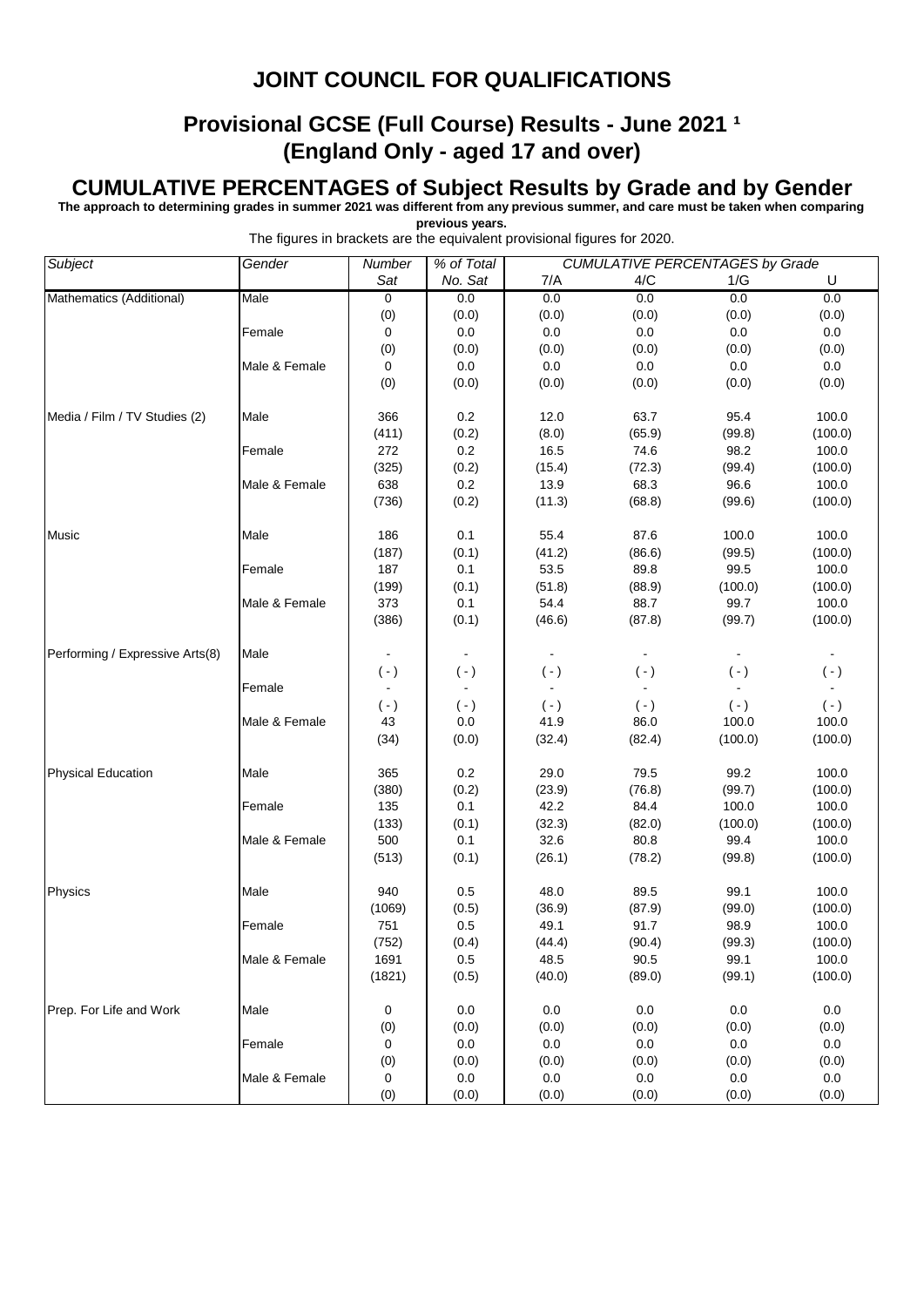#### **Provisional GCSE (Full Course) Results - June 2021 1 (England Only - aged 17 and over)**

#### **CUMULATIVE PERCENTAGES of Subject Results by Grade and by Gender**

**The approach to determining grades in summer 2021 was different from any previous summer, and care must be taken when comparing previous years.**

| Subject                     | Gender        | Number | % of Total | <b>CUMULATIVE PERCENTAGES by Grade</b> |         |         |         |
|-----------------------------|---------------|--------|------------|----------------------------------------|---------|---------|---------|
|                             |               | Sat    | No. Sat    | 7/A                                    | 4/C     | 1/G     | U       |
| <b>Religious Studies</b>    | Male          | 660    | 0.4        | 26.1                                   | 71.4    | 98.3    | 100.0   |
|                             |               | (655)  | (0.3)      | (23.7)                                 | (71.6)  | (97.9)  | (100.0) |
|                             | Female        | 702    | 0.4        | 42.6                                   | 81.8    | 98.3    | 100.0   |
|                             |               | (699)  | (0.4)      | (38.3)                                 | (82.8)  | (99.3)  | (100.0) |
|                             | Male & Female | 1362   | 0.4        | 34.6                                   | 76.7    | 98.3    | 100.0   |
|                             |               | (1354) | (0.3)      | (31.2)                                 | (77.4)  | (98.6)  | (100.0) |
|                             |               |        |            |                                        |         |         |         |
| Science                     | Male          | 0      | 0.0        | 0.0                                    | 0.0     | 0.0     | $0.0\,$ |
|                             |               | (0)    | (0.0)      | (0.0)                                  | (0.0)   | (0.0)   | (0.0)   |
|                             | Female        | 0      | 0.0        | $0.0\,$                                | 0.0     | 0.0     | 0.0     |
|                             |               | (0)    | (0.0)      | (0.0)                                  | (0.0)   | (0.0)   | (0.0)   |
|                             | Male & Female | 0      | $0.0\,$    | $0.0\,$                                | $0.0\,$ | $0.0\,$ | $0.0\,$ |
|                             |               | (0)    | (0.0)      | (0.0)                                  | (0.0)   | (0.0)   | (0.0)   |
|                             |               |        |            |                                        |         |         |         |
| Science: Double Award (4)   | Male          | 4516   | 2.6        | 13.0                                   | 63.9    | 98.6    | 100.0   |
|                             |               | (4876) | (2.4)      | (11.7)                                 | (62.1)  | (99.2)  | (100.0) |
|                             | Female        | 4684   | $2.9\,$    | 16.8                                   | 68.8    | 98.2    | 100.0   |
|                             |               | (4934) | (2.7)      | (13.1)                                 | (67.9)  | (98.9)  | (100.0) |
|                             | Male & Female | 9200   | 2.7        | 14.9                                   | 66.4    | 98.4    | 100.0   |
|                             |               | (9810) | (2.5)      | (12.4)                                 | (65.0)  | (99.1)  | (100.0) |
|                             |               |        |            |                                        |         |         |         |
| Social Science subjects (2) | Male          | 530    | 0.3        | 17.5                                   | 62.6    | 96.6    | 100.0   |
|                             |               | (783)  | (0.4)      | (10.2)                                 | (58.2)  | (99.6)  | (100.0) |
|                             | Female        | 1172   | 0.7        | 24.5                                   | 72.8    | 97.9    | 100.0   |
|                             |               | (1264) | (0.7)      | (15.7)                                 | (66.1)  | (99.5)  | (100.0) |
|                             | Male & Female | 1702   | 0.5        | 22.3                                   | 69.6    | 97.5    | 100.0   |
|                             |               | (2047) | (0.5)      | (13.6)                                 | (63.1)  | (99.6)  | (100.0) |
|                             |               |        |            |                                        |         |         |         |
| Spanish                     | Male          | 289    | 0.2        | 47.8                                   | 86.5    | 99.7    | 100.0   |
|                             |               | (326)  | (0.2)      | (49.4)                                 | (90.5)  | (100.0) | (100.0) |
|                             | Female        | 333    | 0.2        | 58.0                                   | 91.3    | 99.4    | 100.0   |
|                             |               | (394)  | (0.2)      | (57.4)                                 | (91.1)  | (99.5)  | (100.0) |
|                             | Male & Female | 622    | 0.2        | 53.2                                   | 89.1    | 99.5    | 100.0   |
|                             |               | (720)  | (0.2)      | (53.8)                                 | (90.8)  | (99.7)  | (100.0) |
|                             |               |        |            |                                        |         |         |         |
| <b>Statistics</b>           | Male          | 172    | 0.1        | 23.8                                   | 79.7    | 98.3    | 100.0   |
|                             |               | (221)  | (0.1)      | (19.9)                                 | (67.4)  | (97.3)  | (100.0) |
|                             | Female        | 137    | 0.1        | 24.1                                   | 73.0    | 97.1    | 100.0   |
|                             |               | (210)  | (0.1)      | (18.6)                                 | (77.1)  | (99.0)  | (100.0) |
|                             | Male & Female | 309    | 0.1        | 23.9                                   | 76.7    | 97.7    | 100.0   |
|                             |               | (431)  | (0.1)      | (19.3)                                 | (72.2)  | (98.1)  | (100.0) |
|                             |               |        |            |                                        |         |         |         |
| Welsh: First Language       | Male          | 0      | 0.0        | 0.0                                    | 0.0     | 0.0     | 0.0     |
|                             |               | (0)    | (0.0)      | (0.0)                                  | (0.0)   | (0.0)   | (0.0)   |
|                             | Female        | 0      | 0.0        | 0.0                                    | 0.0     | 0.0     | 0.0     |
|                             |               | (0)    | (0.0)      | (0.0)                                  | (0.0)   | (0.0)   | (0.0)   |
|                             | Male & Female | 0      | 0.0        | 0.0                                    | 0.0     | 0.0     | 0.0     |
|                             |               | (0)    | (0.0)      | (0.0)                                  | (0.0)   | (0.0)   | (0.0)   |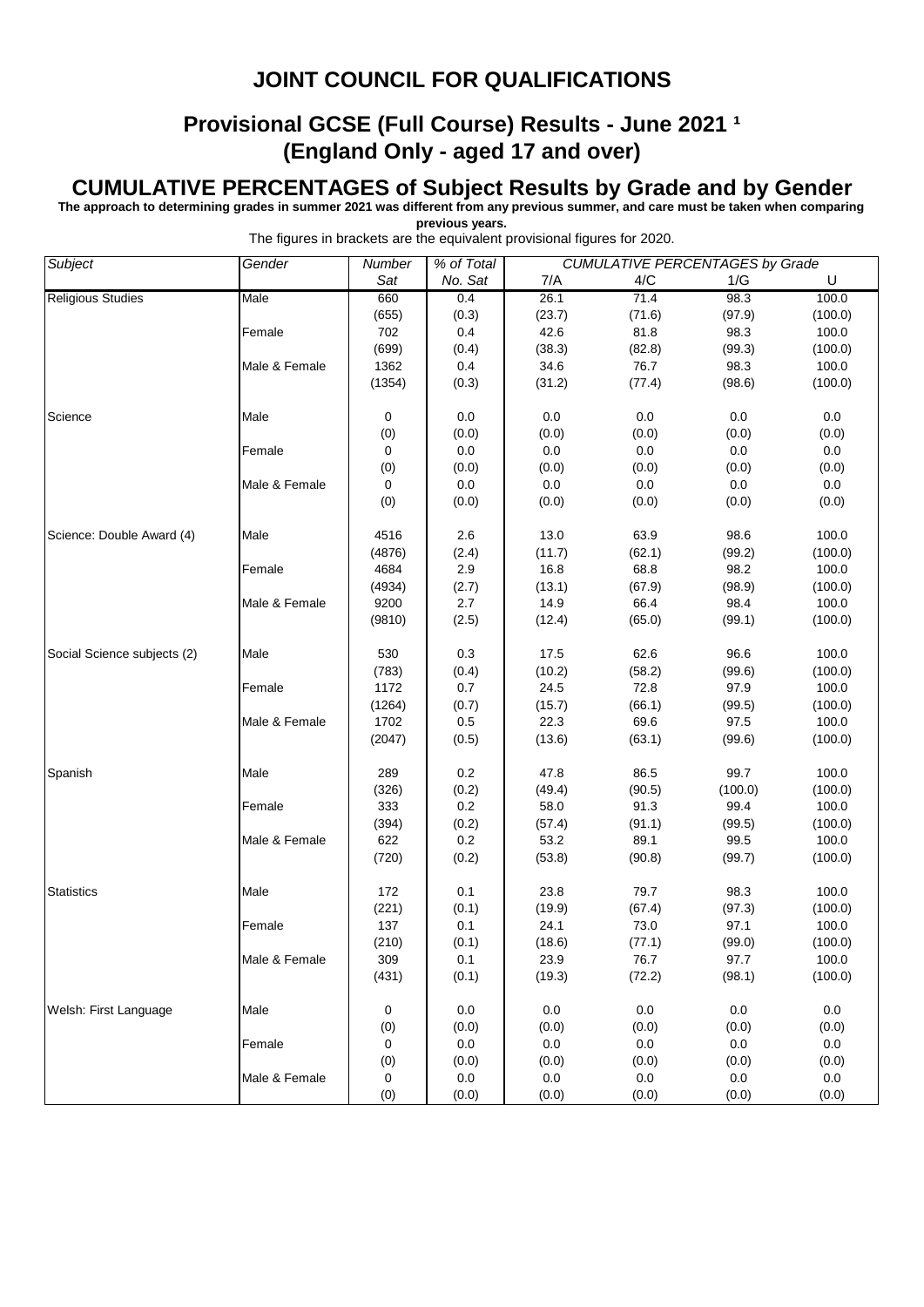### **Provisional GCSE (Full Course) Results - June 2021 1 (England Only - aged 17 and over)**

#### **CUMULATIVE PERCENTAGES of Subject Results by Grade and by Gender**

**The approach to determining grades in summer 2021 was different from any previous summer, and care must be taken when comparing previous years.**

| The figures in brackets are the equivalent provisional figures for 2020. |  |  |  |  |  |
|--------------------------------------------------------------------------|--|--|--|--|--|
|                                                                          |  |  |  |  |  |

| Subject                    | Gender        | Number         | % of Total |         |        | <b>CUMULATIVE PERCENTAGES by Grade</b> |         |
|----------------------------|---------------|----------------|------------|---------|--------|----------------------------------------|---------|
|                            |               | Sat            | No. Sat    | 7/A     | 4/C    | 1/G                                    | U       |
| Welsh: Second Language     | Male          | $\overline{0}$ | 0.0        | 0.0     | 0.0    | 0.0                                    | 0.0     |
|                            |               | (0)            | (0.0)      | (0.0)   | (0.0)  | (0.0)                                  | (0.0)   |
|                            | Female        | 0              | 0.0        | 0.0     | 0.0    | 0.0                                    | 0.0     |
|                            |               | (0)            | (0.0)      | (0.0)   | (0.0)  | (0.0)                                  | (0.0)   |
|                            | Male & Female | $\mathbf 0$    | 0.0        | 0.0     | 0.0    | 0.0                                    | $0.0\,$ |
|                            |               | (0)            | (0.0)      | (0.0)   | (0.0)  | (0.0)                                  | (0.0)   |
| <b>Welsh Literature</b>    | Male          | 0              | 0.0        | 0.0     | 0.0    | 0.0                                    | 0.0     |
|                            |               | (0)            | (0.0)      | (0.0)   | (0.0)  | (0.0)                                  | (0.0)   |
|                            | Female        | 0              | 0.0        | 0.0     | 0.0    | 0.0                                    | $0.0\,$ |
|                            |               | (0)            | (0.0)      | (0.0)   | (0.0)  | (0.0)                                  | (0.0)   |
|                            | Male & Female | $\mathbf 0$    | 0.0        | 0.0     | 0.0    | 0.0                                    | $0.0\,$ |
|                            |               | (0)            | (0.0)      | (0.0)   | (0.0)  | (0.0)                                  | (0.0)   |
| Other Modern Languages (5) | Male          | 532            | 0.3        | 86.7    | 98.1   | 99.8                                   | 100.0   |
|                            |               | (515)          | (0.3)      | (81.2)  | (95.9) | (98.4)                                 | (100.0) |
|                            | Female        | 581            | 0.4        | 86.2    | 98.5   | 99.8                                   | 100.0   |
|                            |               | (473)          | (0.3)      | (84.6)  | (98.5) | (99.2)                                 | (100.0) |
|                            | Male & Female | 1113           | 0.3        | 86.4    | 98.3   | 99.8                                   | 100.0   |
|                            |               | (988)          | (0.3)      | (82.8)  | (97.2) | (98.8)                                 | (100.0) |
| Other Sciences (6)         | Male          | 80             | $0.0\,$    | 58.8    | 95.0   | 97.5                                   | 100.0   |
|                            |               | (103)          | (0.1)      | (59.2)  | (82.5) | (99.0)                                 | (100.0) |
|                            | Female        | 51             | $0.0\,$    | 76.5    | 96.1   | 100.0                                  | 100.0   |
|                            |               | (50)           | (0.0)      | (58.0)  | (88.0) | (100.0)                                | (100.0) |
|                            | Male & Female | 131            | 0.0        | 65.6    | 95.4   | 98.5                                   | 100.0   |
|                            |               | (153)          | (0.0)      | (58.8)  | (84.3) | (99.3)                                 | (100.0) |
| Other Technology (7)       | Male          | 0              | 0.0        | 0.0     | 0.0    | 0.0                                    | 0.0     |
|                            |               | (0)            | (0.0)      | (0.0)   | (0.0)  | (0.0)                                  | (0.0)   |
|                            | Female        | $\mathbf 0$    | 0.0        | $0.0\,$ | 0.0    | 0.0                                    | $0.0\,$ |
|                            |               | (0)            | (0.0)      | (0.0)   | (0.0)  | (0.0)                                  | (0.0)   |
|                            | Male & Female | $\mathbf 0$    | 0.0        | 0.0     | 0.0    | 0.0                                    | 0.0     |
|                            |               | (0)            | (0.0)      | (0.0)   | (0.0)  | (0.0)                                  | (0.0)   |
| All Other subjects         | Male          | 0              | 0.0        | 0.0     | 0.0    | 0.0                                    | 0.0     |
|                            |               | (0)            | (0.0)      | (0.0)   | (0.0)  | (0.0)                                  | (0.0)   |
|                            | Female        | 0              | 0.0        | 0.0     | 0.0    | 0.0                                    | 0.0     |
|                            |               | (0)            | (0.0)      | (0.0)   | (0.0)  | (0.0)                                  | (0.0)   |
|                            | Male & Female | $\mathbf 0$    | 0.0        | 0.0     | 0.0    | 0.0                                    | 0.0     |
|                            |               | (0)            | (0.0)      | (0.0)   | (0.0)  | (0.0)                                  | (0.0)   |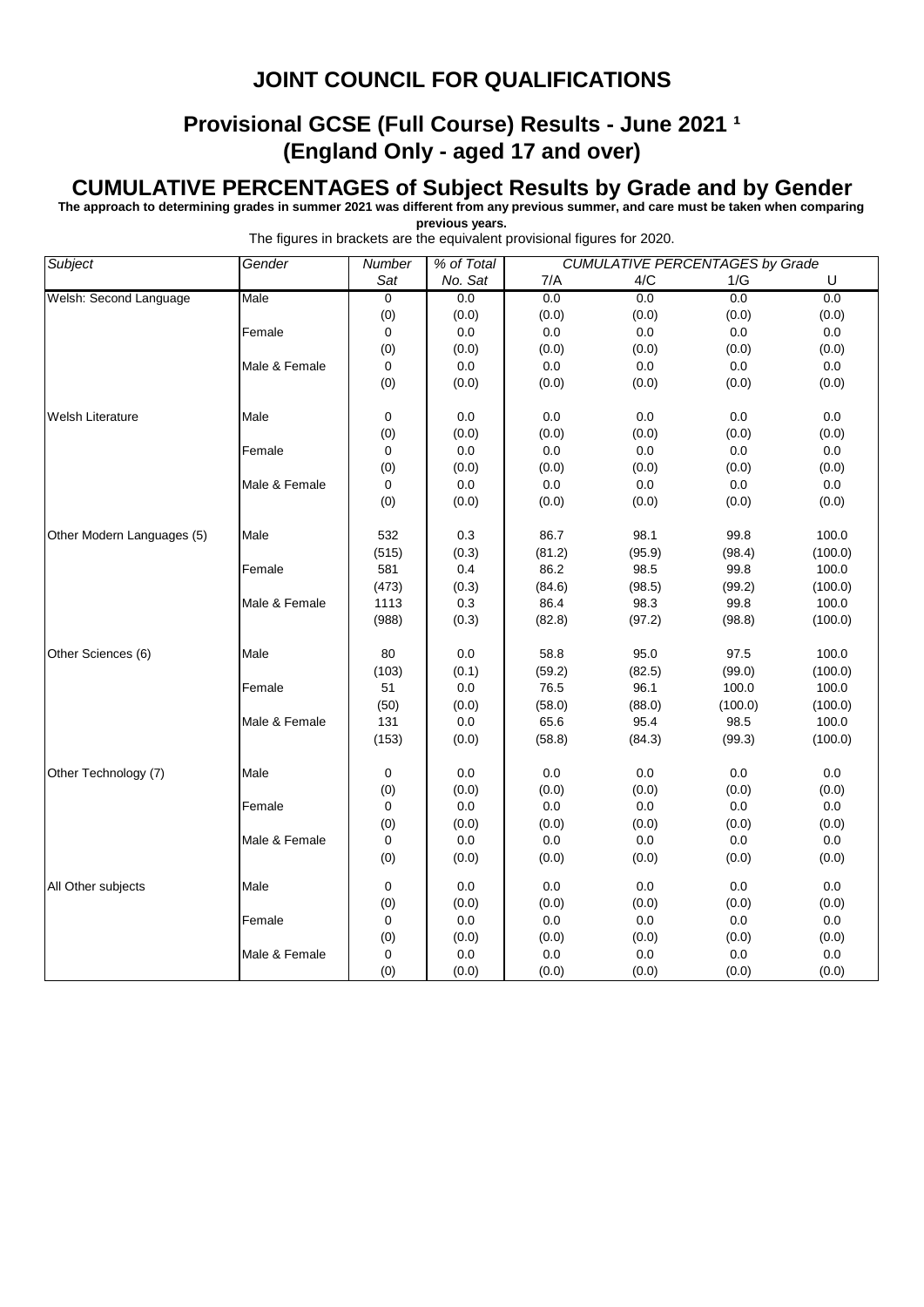### **Provisional GCSE (Full Course) Results - June 2021 1 (England Only - aged 17 and over)**

#### **CUMULATIVE PERCENTAGES of Subject Results by Grade and by Gender**

**The approach to determining grades in summer 2021 was different from any previous summer, and care must be taken when comparing previous years.**

The figures in brackets are the equivalent provisional figures for 2020.

| Subject             | Gender        | <b>Number</b> | % of Total | <b>CUMULATIVE PERCENTAGES by Grade</b> |        |        |         |  |
|---------------------|---------------|---------------|------------|----------------------------------------|--------|--------|---------|--|
|                     |               | Sat           | No. Sat    | 7/A                                    | 4/C    | 1/G    |         |  |
| <b>All Subjects</b> | Male          | 176281        | 100.0      | 4.5                                    | 41.6   | 95.6   | 100.0   |  |
|                     |               | (201658)      | (100.0)    | (3.4)                                  | (36.9) | (99.1) | (100.0) |  |
|                     | Female        | 161994        | 100.0      | 6.9                                    | 47.6   | 96.7   | 100.0   |  |
|                     |               | (185246)      | (100.0)    | (5.0)                                  | (44.0) | (99.4) | (100.0) |  |
|                     | Male & Female | 338275        | 100.0      | 5.7                                    | 44.5   | 96.1   | 100.0   |  |
|                     |               | (386904)      | (100.0)    | (4.2)                                  | (40.3) | (99.2) | (100.0) |  |

(1) - Differences in resit opportunities may affect outcomes in jurisdictions. (See the explanatory notes for differences between jurisdictions).

(2) - These titles cover a range of related subjects.

(3) - In Wales candidates can take either GCSE Mathematics or GCSE Mathematics Numeracy and the great majority take both.

(4) - Science: Double Award counts as two GCSE entries. These entries, therefore, are counted twice both in the subject and in the overall figures.

(5) - Other modern languages includes all languages except: French, German, Irish, Spanish and Welsh.

(6) - Other sciences includes all sciences except: Biology, Chemistry, Physics and Science.

(7) - Other technology includes technology-based subjects other than Design & Technology.

(8) - Data suppression applied if a subject or gender breakdown had fewer than 10 candidates entered but counted in 'All Subjects'. (See explanatory notes).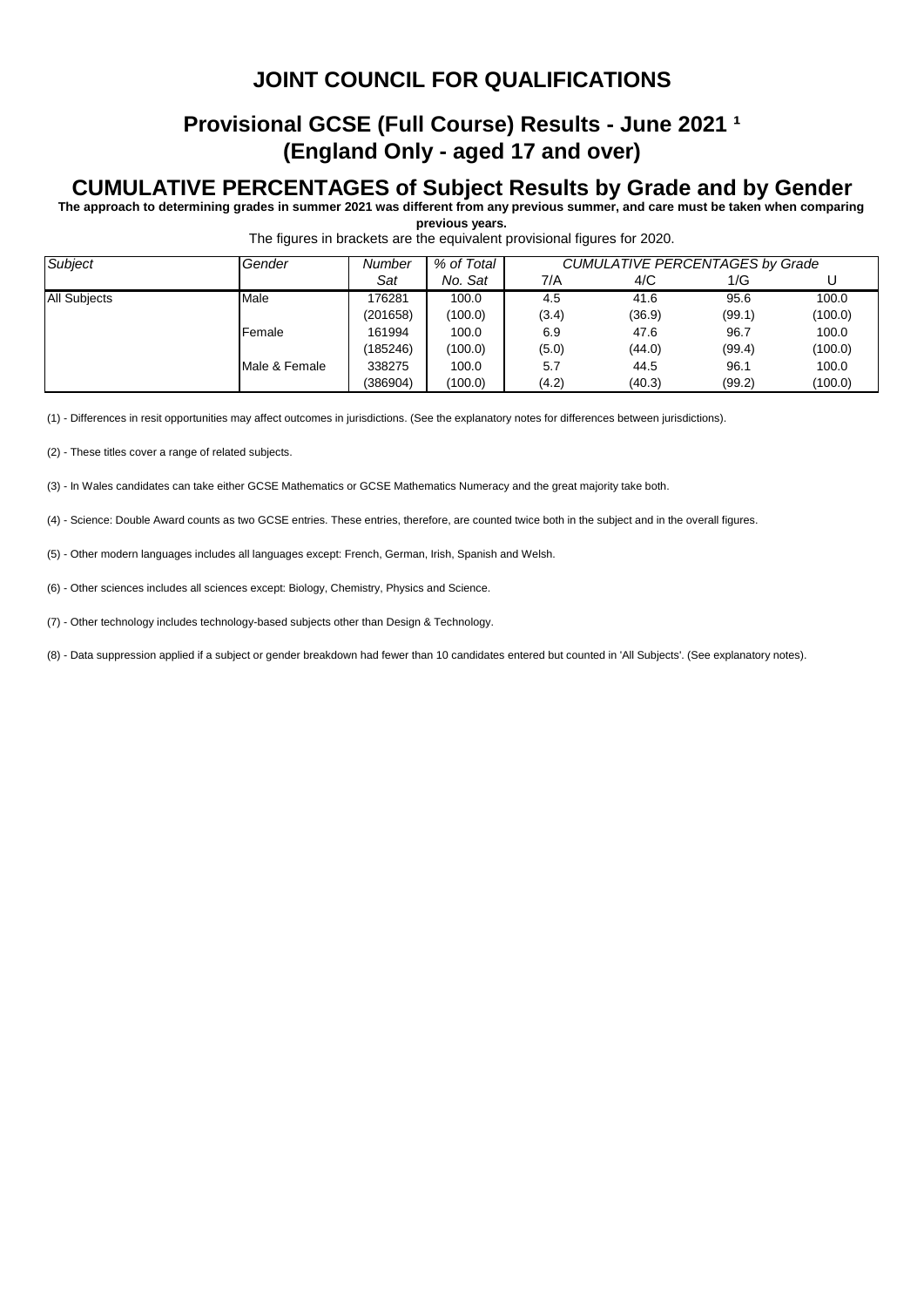### **Provisional GCSE (Full Course) Results - June 2021 1 (Northern Ireland Only - aged 15 and under)**

#### **CUMULATIVE PERCENTAGES of Subject Results by Grade and by Gender**

**The approach to determining grades in summer 2021 was different from any previous summer, and care must be taken when comparing previous years.**

| Subject                         | Gender        | Number                      | % of Total          |                             | <b>CUMULATIVE PERCENTAGES by Grade</b> |                           |                     |
|---------------------------------|---------------|-----------------------------|---------------------|-----------------------------|----------------------------------------|---------------------------|---------------------|
|                                 |               | Sat                         | No. Sat             | 7/A                         | 4/C                                    | 1/G                       | U                   |
| Art and Design subjects (2) (8) | Male          |                             |                     | $\blacksquare$              | $\blacksquare$                         |                           | $\blacksquare$      |
|                                 |               | $(\cdot)$                   | $( - )$             | $( - )$                     | $(\cdot)$                              | $(\cdot)$                 | $(\,\text{-}\,)$    |
|                                 | Female        |                             |                     |                             | $\blacksquare$                         | $\blacksquare$            |                     |
|                                 | Male & Female | $(\cdot)$<br>$\blacksquare$ | $(\cdot)$<br>$\sim$ | $(\cdot)$<br>$\blacksquare$ | $(\cdot)$<br>$\sim$                    | $( - )$<br>$\blacksquare$ | $(\cdot)$<br>$\sim$ |
|                                 |               | $(\cdot)$                   | $( - )$             | $(\cdot)$                   | $( - )$                                | $( - )$                   | $(\cdot)$           |
|                                 |               |                             |                     |                             |                                        |                           |                     |
| Biology (8)                     | Male          | $\blacksquare$              |                     |                             |                                        |                           |                     |
|                                 |               | $( - )$                     | $(\cdot)$           | $(\cdot)$                   | $(\cdot)$                              | $( - )$                   | $(\cdot)$           |
|                                 | Female        | $\blacksquare$              |                     | $\blacksquare$              | $\omega$                               | $\blacksquare$            |                     |
|                                 | Male & Female | $(-)$                       | $(\cdot)$           | $(\cdot)$                   | $(\cdot)$                              | $(\cdot)$                 | $(\cdot)$           |
|                                 |               | $(\cdot)$                   | $( - )$             | $(\cdot)$                   | $(\cdot)$                              | $(\cdot)$                 | $(\cdot)$           |
|                                 |               |                             |                     |                             |                                        |                           |                     |
| Business & Comm. Systems(8)     | Male          | 0                           | 0.0                 | 0.0                         | 0.0                                    | 0.0                       | $0.0\,$             |
|                                 |               | $( - )$                     | $(\cdot)$           | $( - )$                     | $( - )$                                | $(\cdot)$                 | $(\cdot)$           |
|                                 | Female        | 0                           | 0.0                 | 0.0                         | 0.0                                    | 0.0                       | 0.0                 |
|                                 |               | $(\cdot)$                   | $( - )$             | $( - )$                     | $(\cdot)$                              | $(\cdot)$                 | $(\cdot)$           |
|                                 | Male & Female | $\pmb{0}$                   | $0.0\,$             | 0.0                         | $0.0\,$                                | $0.0\,$                   | $0.0\,$             |
|                                 |               | $(\,\text{-}\,)$            | $(\cdot)$           | $( - )$                     | $(\cdot)$                              | $(-)$                     | $(\cdot)$           |
| <b>Business Studies (8)</b>     | Male          | $\blacksquare$              | $\blacksquare$      | $\blacksquare$              | $\blacksquare$                         | $\blacksquare$            |                     |
|                                 |               | (0)                         | (0.0)               | (0.0)                       | (0.0)                                  | (0.0)                     | (0.0)               |
|                                 | Female        |                             |                     |                             |                                        |                           |                     |
|                                 |               | (0)                         | (0.0)               | (0.0)                       | (0.0)                                  | (0.0)                     | (0.0)               |
|                                 | Male & Female |                             |                     |                             |                                        |                           |                     |
|                                 |               | (0)                         | (0.0)               | (0.0)                       | (0.0)                                  | (0.0)                     | (0.0)               |
| Chemistry (8)                   | Male          | $\blacksquare$              |                     | $\blacksquare$              | $\blacksquare$                         |                           |                     |
|                                 |               | $(\cdot)$                   | $(\cdot)$           | $(\cdot)$                   | $( - )$                                | $(\cdot)$                 | $(\cdot)$           |
|                                 | Female        | $\blacksquare$              |                     |                             |                                        | $\blacksquare$            |                     |
|                                 |               | $(\cdot)$                   | $(\cdot)$           | $(\cdot)$                   | $(\cdot)$                              | $( - )$                   | $(\cdot)$           |
|                                 | Male & Female | $\blacksquare$              |                     | $\blacksquare$              | $\blacksquare$                         | $\blacksquare$            |                     |
|                                 |               | $( - )$                     | $(\cdot)$           | $( - )$                     | $( - )$                                | $(-)$                     | $(\cdot)$           |
| Citizenship Studies (8)         | Male          | $\overline{\phantom{a}}$    |                     |                             |                                        |                           |                     |
|                                 |               | $(\,\text{-}\,)$            | $(\cdot)$           | $(\cdot)$                   | $(\cdot)$                              | $( - )$                   | $(\cdot)$           |
|                                 | Female        | $\blacksquare$              | $\omega$            | $\blacksquare$              | $\blacksquare$                         | $\blacksquare$            |                     |
|                                 |               | $(\,\text{-}\,)$            | $(\,\text{-}\,)$    | $(\cdot)$                   | $(\cdot)$                              | $(\cdot)$                 | $(\cdot)$           |
|                                 | Male & Female | $\sim$                      | $\sim$              | $\blacksquare$              |                                        | $\blacksquare$            |                     |
|                                 |               | (12)                        | (0.3)               | (33.3)                      | (100.0)                                | (100.0)                   | (100.0)             |
|                                 |               |                             |                     |                             |                                        |                           |                     |
| Classical subjects (2) (8)      | Male          | $\blacksquare$              | $\blacksquare$      | $\blacksquare$              | $\blacksquare$                         | $\blacksquare$            | $\sim$<br>$(\cdot)$ |
|                                 | Female        | $(\cdot)$<br>$\blacksquare$ | $(\cdot)$           | $(\cdot)$<br>$\blacksquare$ | $(\cdot)$                              | $(\cdot)$                 |                     |
|                                 |               | $(\,\text{-}\,)$            | $(\cdot)$           | $(\cdot)$                   | $(\cdot)$                              | $(\cdot)$                 | $(\cdot)$           |
|                                 | Male & Female |                             |                     |                             |                                        |                           |                     |
|                                 |               | $( - )$                     | $(\,\text{-}\,)$    | $(\cdot)$                   | $(\cdot)$                              | $(-)$                     | $(\cdot)$           |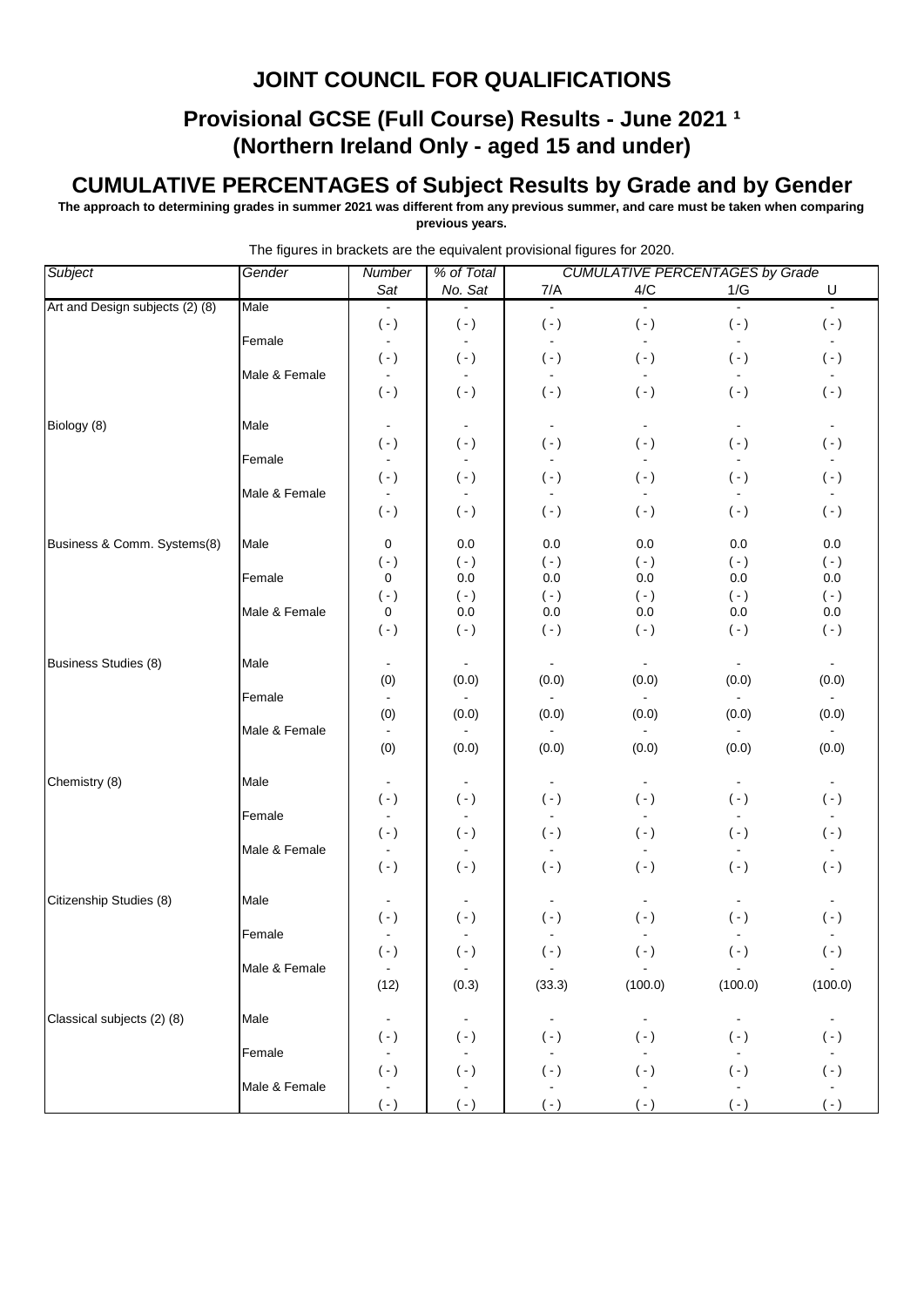### **Provisional GCSE (Full Course) Results - June 2021 1 (Northern Ireland Only - aged 15 and under)**

#### **CUMULATIVE PERCENTAGES of Subject Results by Grade and by Gender**

**The approach to determining grades in summer 2021 was different from any previous summer, and care must be taken when comparing previous years.**

| Sat<br>No. Sat<br>7/A<br>4/C<br>1/G<br>U<br>Male<br>$\mathbf{r}$<br>$\mathbf{r}$<br>$\omega$<br>(0)<br>(0.0)<br>(0.0)<br>(0.0)<br>(0.0)<br>(0.0)<br>Female<br>$\sim$<br>$\sim$<br>$\sim$<br>$\sim$<br>(0)<br>(0.0)<br>(0.0)<br>(0.0)<br>(0.0)<br>(0.0)<br>Male & Female<br>$\blacksquare$<br>$\blacksquare$<br>$\blacksquare$<br>$\sim$<br>$\sim$<br>(0)<br>(0.0)<br>(0.0)<br>(0.0)<br>(0.0)<br>(0.0)<br>0<br>$0.0\,$<br>$0.0\,$<br>0.0<br>$0.0\,$<br>Construction<br>Male<br>0.0<br>(0)<br>(0.0)<br>(0.0)<br>(0.0)<br>(0.0)<br>(0.0)<br>$0.0\,$<br>$0.0\,$<br>0<br>0.0<br>0.0<br>0.0<br>Female<br>(0)<br>(0.0)<br>(0.0)<br>(0.0)<br>(0.0)<br>(0.0)<br>$0.0\,$<br>$0.0\,$<br>$0.0\,$<br>$0.0\,$<br>Male & Female<br>0<br>$0.0\,$<br>(0)<br>(0.0)<br>(0.0)<br>(0.0)<br>(0.0)<br>(0.0)<br>Male<br>Design & Technology (8)<br>$\blacksquare$<br>$\sim$<br>$\blacksquare$<br>$\mathcal{L}_{\mathbf{r}}$<br>$\blacksquare$<br>$\blacksquare$<br>(0)<br>(0.0)<br>(0.0)<br>(0.0)<br>(0.0)<br>(0.0)<br>Female<br>$\blacksquare$<br>$\blacksquare$<br>$\sim$<br>$\blacksquare$<br>(0)<br>(0.0)<br>(0.0)<br>(0.0)<br>(0.0)<br>(0.0)<br>Male & Female<br>$\blacksquare$<br>$\sim$<br>(0)<br>(0.0)<br>(0.0)<br>(0.0)<br>(0.0)<br>(0.0)<br>Male<br>$\sim$<br>$\blacksquare$<br>$\sim$<br>$\sim$<br>$\blacksquare$<br>(0)<br>(0.0)<br>(0.0)<br>(0.0)<br>(0.0)<br>(0.0)<br>Female<br>$\sim$ $-$<br>(0)<br>(0.0)<br>(0.0)<br>(0.0)<br>(0.0)<br>(0.0)<br>Male & Female<br>$\blacksquare$<br>(15)<br>(73.3)<br>(100.0)<br>(100.0)<br>(100.0)<br>(0.4)<br>$0.0\,$<br>0.0<br>$0.0\,$<br>0.0<br>0.0<br>Economics<br>Male<br>0<br>(0)<br>(0.0)<br>(0.0)<br>(0.0)<br>(0.0)<br>(0.0)<br>$0.0\,$<br>$0.0\,$<br>$0.0\,$<br>$0.0\,$<br>Female<br>0<br>0.0<br>(0)<br>(0.0)<br>(0.0)<br>(0.0)<br>(0.0)<br>(0.0)<br>$0.0\,$<br>$0.0\,$<br>Male & Female<br>0<br>0.0<br>0.0<br>$0.0\,$<br>(0)<br>(0.0)<br>(0.0)<br>(0.0)<br>(0.0)<br>(0.0)<br>0.0<br>0.0<br>0.0<br>0.0<br>Male<br>0<br>0.0<br>(0)<br>(0.0)<br>(0.0)<br>(0.0)<br>(0.0)<br>(0.0)<br>0<br>$0.0\,$<br>0.0<br>$0.0\,$<br>Female<br>0.0<br>0.0<br>(0)<br>(0.0)<br>(0.0)<br>(0.0)<br>(0.0)<br>(0.0)<br>Male & Female<br>0<br>0.0<br>0.0<br>0.0<br>0.0<br>0.0<br>(0.0)<br>(0)<br>(0.0)<br>(0.0)<br>(0.0)<br>(0.0)<br>$\sim$<br>English (8)<br>Male<br>$\sim$<br>$\sim$<br>$\sim$ $-$<br>$\blacksquare$<br>$\blacksquare$<br>(26)<br>(1.4)<br>(0.0)<br>(65.4)<br>(100.0)<br>(100.0)<br>Female<br>$\sim$ $^{-1}$<br>$\sim$<br>$\sim 10^{-11}$<br>$\sim$<br>$\blacksquare$<br>$\sim$<br>(1.0)<br>(26.3)<br>(94.7)<br>(19)<br>(100.0)<br>(100.0)<br>Male & Female<br>$\sim$<br>$\sim$<br>$\sim 100$<br>(45)<br>(1.2)<br>(11.1)<br>(77.8)<br>(100.0)<br>(100.0) | Subject       | Gender | <b>Number</b> | % of Total | <b>CUMULATIVE PERCENTAGES by Grade</b> |  |  |
|-------------------------------------------------------------------------------------------------------------------------------------------------------------------------------------------------------------------------------------------------------------------------------------------------------------------------------------------------------------------------------------------------------------------------------------------------------------------------------------------------------------------------------------------------------------------------------------------------------------------------------------------------------------------------------------------------------------------------------------------------------------------------------------------------------------------------------------------------------------------------------------------------------------------------------------------------------------------------------------------------------------------------------------------------------------------------------------------------------------------------------------------------------------------------------------------------------------------------------------------------------------------------------------------------------------------------------------------------------------------------------------------------------------------------------------------------------------------------------------------------------------------------------------------------------------------------------------------------------------------------------------------------------------------------------------------------------------------------------------------------------------------------------------------------------------------------------------------------------------------------------------------------------------------------------------------------------------------------------------------------------------------------------------------------------------------------------------------------------------------------------------------------------------------------------------------------------------------------------------------------------------------------------------------------------------------------------------------------------------------------------------------------------------------------------------------------------------------------------------------------------------------------------------------------------------------------------------------------------------------------------------------------------------------------------------|---------------|--------|---------------|------------|----------------------------------------|--|--|
|                                                                                                                                                                                                                                                                                                                                                                                                                                                                                                                                                                                                                                                                                                                                                                                                                                                                                                                                                                                                                                                                                                                                                                                                                                                                                                                                                                                                                                                                                                                                                                                                                                                                                                                                                                                                                                                                                                                                                                                                                                                                                                                                                                                                                                                                                                                                                                                                                                                                                                                                                                                                                                                                                     |               |        |               |            |                                        |  |  |
|                                                                                                                                                                                                                                                                                                                                                                                                                                                                                                                                                                                                                                                                                                                                                                                                                                                                                                                                                                                                                                                                                                                                                                                                                                                                                                                                                                                                                                                                                                                                                                                                                                                                                                                                                                                                                                                                                                                                                                                                                                                                                                                                                                                                                                                                                                                                                                                                                                                                                                                                                                                                                                                                                     | Computing (8) |        |               |            |                                        |  |  |
|                                                                                                                                                                                                                                                                                                                                                                                                                                                                                                                                                                                                                                                                                                                                                                                                                                                                                                                                                                                                                                                                                                                                                                                                                                                                                                                                                                                                                                                                                                                                                                                                                                                                                                                                                                                                                                                                                                                                                                                                                                                                                                                                                                                                                                                                                                                                                                                                                                                                                                                                                                                                                                                                                     |               |        |               |            |                                        |  |  |
|                                                                                                                                                                                                                                                                                                                                                                                                                                                                                                                                                                                                                                                                                                                                                                                                                                                                                                                                                                                                                                                                                                                                                                                                                                                                                                                                                                                                                                                                                                                                                                                                                                                                                                                                                                                                                                                                                                                                                                                                                                                                                                                                                                                                                                                                                                                                                                                                                                                                                                                                                                                                                                                                                     |               |        |               |            |                                        |  |  |
|                                                                                                                                                                                                                                                                                                                                                                                                                                                                                                                                                                                                                                                                                                                                                                                                                                                                                                                                                                                                                                                                                                                                                                                                                                                                                                                                                                                                                                                                                                                                                                                                                                                                                                                                                                                                                                                                                                                                                                                                                                                                                                                                                                                                                                                                                                                                                                                                                                                                                                                                                                                                                                                                                     |               |        |               |            |                                        |  |  |
|                                                                                                                                                                                                                                                                                                                                                                                                                                                                                                                                                                                                                                                                                                                                                                                                                                                                                                                                                                                                                                                                                                                                                                                                                                                                                                                                                                                                                                                                                                                                                                                                                                                                                                                                                                                                                                                                                                                                                                                                                                                                                                                                                                                                                                                                                                                                                                                                                                                                                                                                                                                                                                                                                     |               |        |               |            |                                        |  |  |
|                                                                                                                                                                                                                                                                                                                                                                                                                                                                                                                                                                                                                                                                                                                                                                                                                                                                                                                                                                                                                                                                                                                                                                                                                                                                                                                                                                                                                                                                                                                                                                                                                                                                                                                                                                                                                                                                                                                                                                                                                                                                                                                                                                                                                                                                                                                                                                                                                                                                                                                                                                                                                                                                                     |               |        |               |            |                                        |  |  |
|                                                                                                                                                                                                                                                                                                                                                                                                                                                                                                                                                                                                                                                                                                                                                                                                                                                                                                                                                                                                                                                                                                                                                                                                                                                                                                                                                                                                                                                                                                                                                                                                                                                                                                                                                                                                                                                                                                                                                                                                                                                                                                                                                                                                                                                                                                                                                                                                                                                                                                                                                                                                                                                                                     |               |        |               |            |                                        |  |  |
|                                                                                                                                                                                                                                                                                                                                                                                                                                                                                                                                                                                                                                                                                                                                                                                                                                                                                                                                                                                                                                                                                                                                                                                                                                                                                                                                                                                                                                                                                                                                                                                                                                                                                                                                                                                                                                                                                                                                                                                                                                                                                                                                                                                                                                                                                                                                                                                                                                                                                                                                                                                                                                                                                     |               |        |               |            |                                        |  |  |
|                                                                                                                                                                                                                                                                                                                                                                                                                                                                                                                                                                                                                                                                                                                                                                                                                                                                                                                                                                                                                                                                                                                                                                                                                                                                                                                                                                                                                                                                                                                                                                                                                                                                                                                                                                                                                                                                                                                                                                                                                                                                                                                                                                                                                                                                                                                                                                                                                                                                                                                                                                                                                                                                                     |               |        |               |            |                                        |  |  |
|                                                                                                                                                                                                                                                                                                                                                                                                                                                                                                                                                                                                                                                                                                                                                                                                                                                                                                                                                                                                                                                                                                                                                                                                                                                                                                                                                                                                                                                                                                                                                                                                                                                                                                                                                                                                                                                                                                                                                                                                                                                                                                                                                                                                                                                                                                                                                                                                                                                                                                                                                                                                                                                                                     |               |        |               |            |                                        |  |  |
|                                                                                                                                                                                                                                                                                                                                                                                                                                                                                                                                                                                                                                                                                                                                                                                                                                                                                                                                                                                                                                                                                                                                                                                                                                                                                                                                                                                                                                                                                                                                                                                                                                                                                                                                                                                                                                                                                                                                                                                                                                                                                                                                                                                                                                                                                                                                                                                                                                                                                                                                                                                                                                                                                     |               |        |               |            |                                        |  |  |
|                                                                                                                                                                                                                                                                                                                                                                                                                                                                                                                                                                                                                                                                                                                                                                                                                                                                                                                                                                                                                                                                                                                                                                                                                                                                                                                                                                                                                                                                                                                                                                                                                                                                                                                                                                                                                                                                                                                                                                                                                                                                                                                                                                                                                                                                                                                                                                                                                                                                                                                                                                                                                                                                                     |               |        |               |            |                                        |  |  |
|                                                                                                                                                                                                                                                                                                                                                                                                                                                                                                                                                                                                                                                                                                                                                                                                                                                                                                                                                                                                                                                                                                                                                                                                                                                                                                                                                                                                                                                                                                                                                                                                                                                                                                                                                                                                                                                                                                                                                                                                                                                                                                                                                                                                                                                                                                                                                                                                                                                                                                                                                                                                                                                                                     |               |        |               |            |                                        |  |  |
|                                                                                                                                                                                                                                                                                                                                                                                                                                                                                                                                                                                                                                                                                                                                                                                                                                                                                                                                                                                                                                                                                                                                                                                                                                                                                                                                                                                                                                                                                                                                                                                                                                                                                                                                                                                                                                                                                                                                                                                                                                                                                                                                                                                                                                                                                                                                                                                                                                                                                                                                                                                                                                                                                     |               |        |               |            |                                        |  |  |
|                                                                                                                                                                                                                                                                                                                                                                                                                                                                                                                                                                                                                                                                                                                                                                                                                                                                                                                                                                                                                                                                                                                                                                                                                                                                                                                                                                                                                                                                                                                                                                                                                                                                                                                                                                                                                                                                                                                                                                                                                                                                                                                                                                                                                                                                                                                                                                                                                                                                                                                                                                                                                                                                                     |               |        |               |            |                                        |  |  |
|                                                                                                                                                                                                                                                                                                                                                                                                                                                                                                                                                                                                                                                                                                                                                                                                                                                                                                                                                                                                                                                                                                                                                                                                                                                                                                                                                                                                                                                                                                                                                                                                                                                                                                                                                                                                                                                                                                                                                                                                                                                                                                                                                                                                                                                                                                                                                                                                                                                                                                                                                                                                                                                                                     |               |        |               |            |                                        |  |  |
|                                                                                                                                                                                                                                                                                                                                                                                                                                                                                                                                                                                                                                                                                                                                                                                                                                                                                                                                                                                                                                                                                                                                                                                                                                                                                                                                                                                                                                                                                                                                                                                                                                                                                                                                                                                                                                                                                                                                                                                                                                                                                                                                                                                                                                                                                                                                                                                                                                                                                                                                                                                                                                                                                     |               |        |               |            |                                        |  |  |
|                                                                                                                                                                                                                                                                                                                                                                                                                                                                                                                                                                                                                                                                                                                                                                                                                                                                                                                                                                                                                                                                                                                                                                                                                                                                                                                                                                                                                                                                                                                                                                                                                                                                                                                                                                                                                                                                                                                                                                                                                                                                                                                                                                                                                                                                                                                                                                                                                                                                                                                                                                                                                                                                                     |               |        |               |            |                                        |  |  |
|                                                                                                                                                                                                                                                                                                                                                                                                                                                                                                                                                                                                                                                                                                                                                                                                                                                                                                                                                                                                                                                                                                                                                                                                                                                                                                                                                                                                                                                                                                                                                                                                                                                                                                                                                                                                                                                                                                                                                                                                                                                                                                                                                                                                                                                                                                                                                                                                                                                                                                                                                                                                                                                                                     |               |        |               |            |                                        |  |  |
|                                                                                                                                                                                                                                                                                                                                                                                                                                                                                                                                                                                                                                                                                                                                                                                                                                                                                                                                                                                                                                                                                                                                                                                                                                                                                                                                                                                                                                                                                                                                                                                                                                                                                                                                                                                                                                                                                                                                                                                                                                                                                                                                                                                                                                                                                                                                                                                                                                                                                                                                                                                                                                                                                     | Drama (8)     |        |               |            |                                        |  |  |
|                                                                                                                                                                                                                                                                                                                                                                                                                                                                                                                                                                                                                                                                                                                                                                                                                                                                                                                                                                                                                                                                                                                                                                                                                                                                                                                                                                                                                                                                                                                                                                                                                                                                                                                                                                                                                                                                                                                                                                                                                                                                                                                                                                                                                                                                                                                                                                                                                                                                                                                                                                                                                                                                                     |               |        |               |            |                                        |  |  |
|                                                                                                                                                                                                                                                                                                                                                                                                                                                                                                                                                                                                                                                                                                                                                                                                                                                                                                                                                                                                                                                                                                                                                                                                                                                                                                                                                                                                                                                                                                                                                                                                                                                                                                                                                                                                                                                                                                                                                                                                                                                                                                                                                                                                                                                                                                                                                                                                                                                                                                                                                                                                                                                                                     |               |        |               |            |                                        |  |  |
|                                                                                                                                                                                                                                                                                                                                                                                                                                                                                                                                                                                                                                                                                                                                                                                                                                                                                                                                                                                                                                                                                                                                                                                                                                                                                                                                                                                                                                                                                                                                                                                                                                                                                                                                                                                                                                                                                                                                                                                                                                                                                                                                                                                                                                                                                                                                                                                                                                                                                                                                                                                                                                                                                     |               |        |               |            |                                        |  |  |
|                                                                                                                                                                                                                                                                                                                                                                                                                                                                                                                                                                                                                                                                                                                                                                                                                                                                                                                                                                                                                                                                                                                                                                                                                                                                                                                                                                                                                                                                                                                                                                                                                                                                                                                                                                                                                                                                                                                                                                                                                                                                                                                                                                                                                                                                                                                                                                                                                                                                                                                                                                                                                                                                                     |               |        |               |            |                                        |  |  |
|                                                                                                                                                                                                                                                                                                                                                                                                                                                                                                                                                                                                                                                                                                                                                                                                                                                                                                                                                                                                                                                                                                                                                                                                                                                                                                                                                                                                                                                                                                                                                                                                                                                                                                                                                                                                                                                                                                                                                                                                                                                                                                                                                                                                                                                                                                                                                                                                                                                                                                                                                                                                                                                                                     |               |        |               |            |                                        |  |  |
|                                                                                                                                                                                                                                                                                                                                                                                                                                                                                                                                                                                                                                                                                                                                                                                                                                                                                                                                                                                                                                                                                                                                                                                                                                                                                                                                                                                                                                                                                                                                                                                                                                                                                                                                                                                                                                                                                                                                                                                                                                                                                                                                                                                                                                                                                                                                                                                                                                                                                                                                                                                                                                                                                     |               |        |               |            |                                        |  |  |
|                                                                                                                                                                                                                                                                                                                                                                                                                                                                                                                                                                                                                                                                                                                                                                                                                                                                                                                                                                                                                                                                                                                                                                                                                                                                                                                                                                                                                                                                                                                                                                                                                                                                                                                                                                                                                                                                                                                                                                                                                                                                                                                                                                                                                                                                                                                                                                                                                                                                                                                                                                                                                                                                                     |               |        |               |            |                                        |  |  |
|                                                                                                                                                                                                                                                                                                                                                                                                                                                                                                                                                                                                                                                                                                                                                                                                                                                                                                                                                                                                                                                                                                                                                                                                                                                                                                                                                                                                                                                                                                                                                                                                                                                                                                                                                                                                                                                                                                                                                                                                                                                                                                                                                                                                                                                                                                                                                                                                                                                                                                                                                                                                                                                                                     |               |        |               |            |                                        |  |  |
|                                                                                                                                                                                                                                                                                                                                                                                                                                                                                                                                                                                                                                                                                                                                                                                                                                                                                                                                                                                                                                                                                                                                                                                                                                                                                                                                                                                                                                                                                                                                                                                                                                                                                                                                                                                                                                                                                                                                                                                                                                                                                                                                                                                                                                                                                                                                                                                                                                                                                                                                                                                                                                                                                     |               |        |               |            |                                        |  |  |
|                                                                                                                                                                                                                                                                                                                                                                                                                                                                                                                                                                                                                                                                                                                                                                                                                                                                                                                                                                                                                                                                                                                                                                                                                                                                                                                                                                                                                                                                                                                                                                                                                                                                                                                                                                                                                                                                                                                                                                                                                                                                                                                                                                                                                                                                                                                                                                                                                                                                                                                                                                                                                                                                                     |               |        |               |            |                                        |  |  |
|                                                                                                                                                                                                                                                                                                                                                                                                                                                                                                                                                                                                                                                                                                                                                                                                                                                                                                                                                                                                                                                                                                                                                                                                                                                                                                                                                                                                                                                                                                                                                                                                                                                                                                                                                                                                                                                                                                                                                                                                                                                                                                                                                                                                                                                                                                                                                                                                                                                                                                                                                                                                                                                                                     |               |        |               |            |                                        |  |  |
|                                                                                                                                                                                                                                                                                                                                                                                                                                                                                                                                                                                                                                                                                                                                                                                                                                                                                                                                                                                                                                                                                                                                                                                                                                                                                                                                                                                                                                                                                                                                                                                                                                                                                                                                                                                                                                                                                                                                                                                                                                                                                                                                                                                                                                                                                                                                                                                                                                                                                                                                                                                                                                                                                     |               |        |               |            |                                        |  |  |
|                                                                                                                                                                                                                                                                                                                                                                                                                                                                                                                                                                                                                                                                                                                                                                                                                                                                                                                                                                                                                                                                                                                                                                                                                                                                                                                                                                                                                                                                                                                                                                                                                                                                                                                                                                                                                                                                                                                                                                                                                                                                                                                                                                                                                                                                                                                                                                                                                                                                                                                                                                                                                                                                                     | Engineering   |        |               |            |                                        |  |  |
|                                                                                                                                                                                                                                                                                                                                                                                                                                                                                                                                                                                                                                                                                                                                                                                                                                                                                                                                                                                                                                                                                                                                                                                                                                                                                                                                                                                                                                                                                                                                                                                                                                                                                                                                                                                                                                                                                                                                                                                                                                                                                                                                                                                                                                                                                                                                                                                                                                                                                                                                                                                                                                                                                     |               |        |               |            |                                        |  |  |
|                                                                                                                                                                                                                                                                                                                                                                                                                                                                                                                                                                                                                                                                                                                                                                                                                                                                                                                                                                                                                                                                                                                                                                                                                                                                                                                                                                                                                                                                                                                                                                                                                                                                                                                                                                                                                                                                                                                                                                                                                                                                                                                                                                                                                                                                                                                                                                                                                                                                                                                                                                                                                                                                                     |               |        |               |            |                                        |  |  |
|                                                                                                                                                                                                                                                                                                                                                                                                                                                                                                                                                                                                                                                                                                                                                                                                                                                                                                                                                                                                                                                                                                                                                                                                                                                                                                                                                                                                                                                                                                                                                                                                                                                                                                                                                                                                                                                                                                                                                                                                                                                                                                                                                                                                                                                                                                                                                                                                                                                                                                                                                                                                                                                                                     |               |        |               |            |                                        |  |  |
|                                                                                                                                                                                                                                                                                                                                                                                                                                                                                                                                                                                                                                                                                                                                                                                                                                                                                                                                                                                                                                                                                                                                                                                                                                                                                                                                                                                                                                                                                                                                                                                                                                                                                                                                                                                                                                                                                                                                                                                                                                                                                                                                                                                                                                                                                                                                                                                                                                                                                                                                                                                                                                                                                     |               |        |               |            |                                        |  |  |
|                                                                                                                                                                                                                                                                                                                                                                                                                                                                                                                                                                                                                                                                                                                                                                                                                                                                                                                                                                                                                                                                                                                                                                                                                                                                                                                                                                                                                                                                                                                                                                                                                                                                                                                                                                                                                                                                                                                                                                                                                                                                                                                                                                                                                                                                                                                                                                                                                                                                                                                                                                                                                                                                                     |               |        |               |            |                                        |  |  |
|                                                                                                                                                                                                                                                                                                                                                                                                                                                                                                                                                                                                                                                                                                                                                                                                                                                                                                                                                                                                                                                                                                                                                                                                                                                                                                                                                                                                                                                                                                                                                                                                                                                                                                                                                                                                                                                                                                                                                                                                                                                                                                                                                                                                                                                                                                                                                                                                                                                                                                                                                                                                                                                                                     |               |        |               |            |                                        |  |  |
|                                                                                                                                                                                                                                                                                                                                                                                                                                                                                                                                                                                                                                                                                                                                                                                                                                                                                                                                                                                                                                                                                                                                                                                                                                                                                                                                                                                                                                                                                                                                                                                                                                                                                                                                                                                                                                                                                                                                                                                                                                                                                                                                                                                                                                                                                                                                                                                                                                                                                                                                                                                                                                                                                     |               |        |               |            |                                        |  |  |
|                                                                                                                                                                                                                                                                                                                                                                                                                                                                                                                                                                                                                                                                                                                                                                                                                                                                                                                                                                                                                                                                                                                                                                                                                                                                                                                                                                                                                                                                                                                                                                                                                                                                                                                                                                                                                                                                                                                                                                                                                                                                                                                                                                                                                                                                                                                                                                                                                                                                                                                                                                                                                                                                                     |               |        |               |            |                                        |  |  |
|                                                                                                                                                                                                                                                                                                                                                                                                                                                                                                                                                                                                                                                                                                                                                                                                                                                                                                                                                                                                                                                                                                                                                                                                                                                                                                                                                                                                                                                                                                                                                                                                                                                                                                                                                                                                                                                                                                                                                                                                                                                                                                                                                                                                                                                                                                                                                                                                                                                                                                                                                                                                                                                                                     |               |        |               |            |                                        |  |  |
|                                                                                                                                                                                                                                                                                                                                                                                                                                                                                                                                                                                                                                                                                                                                                                                                                                                                                                                                                                                                                                                                                                                                                                                                                                                                                                                                                                                                                                                                                                                                                                                                                                                                                                                                                                                                                                                                                                                                                                                                                                                                                                                                                                                                                                                                                                                                                                                                                                                                                                                                                                                                                                                                                     |               |        |               |            |                                        |  |  |
|                                                                                                                                                                                                                                                                                                                                                                                                                                                                                                                                                                                                                                                                                                                                                                                                                                                                                                                                                                                                                                                                                                                                                                                                                                                                                                                                                                                                                                                                                                                                                                                                                                                                                                                                                                                                                                                                                                                                                                                                                                                                                                                                                                                                                                                                                                                                                                                                                                                                                                                                                                                                                                                                                     |               |        |               |            |                                        |  |  |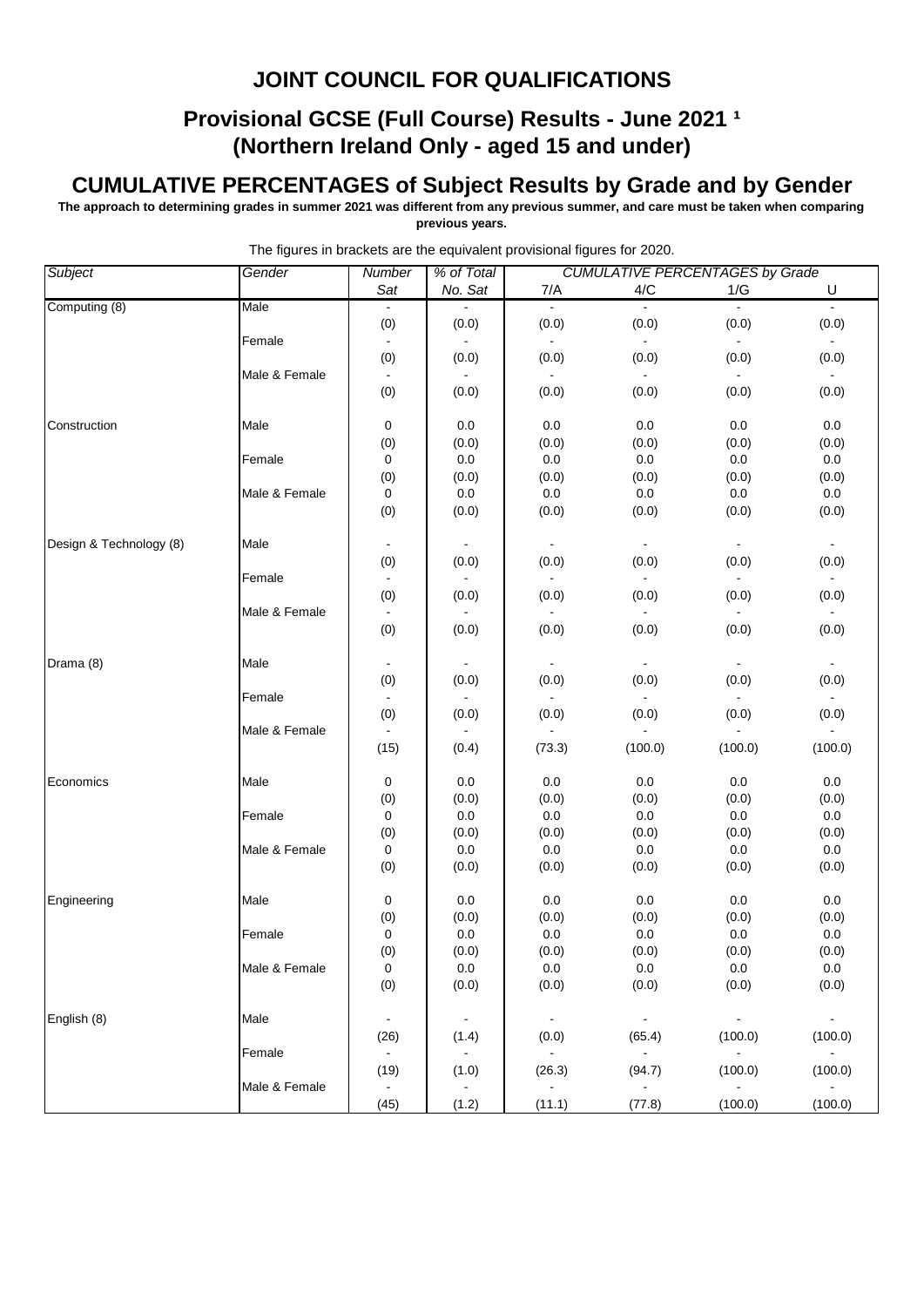### **Provisional GCSE (Full Course) Results - June 2021 1 (Northern Ireland Only - aged 15 and under)**

#### **CUMULATIVE PERCENTAGES of Subject Results by Grade and by Gender**

**The approach to determining grades in summer 2021 was different from any previous summer, and care must be taken when comparing previous years.**

| Subject                         | Gender        | Number                    | % of Total               |                           | <b>CUMULATIVE PERCENTAGES by Grade</b> |                             |                     |
|---------------------------------|---------------|---------------------------|--------------------------|---------------------------|----------------------------------------|-----------------------------|---------------------|
|                                 |               | Sat                       | No. Sat                  | 7/A                       | 4/C                                    | 1/G                         | U                   |
| English Literature (8)          | Male          |                           |                          | $\blacksquare$            | $\blacksquare$                         |                             | $\blacksquare$      |
|                                 |               | $(\cdot)$                 | $(\cdot)$                | $(\cdot)$                 | $(\cdot)$                              | $(\cdot)$                   | $(\cdot)$           |
|                                 | Female        |                           |                          |                           |                                        | $\blacksquare$              |                     |
|                                 |               | $( - )$                   | $(\cdot)$                | $(\cdot)$                 | $(\cdot)$                              | $(\cdot)$                   | $(\cdot)$           |
|                                 | Male & Female | $\blacksquare$<br>$( - )$ | $\sim$                   | $\blacksquare$<br>$( - )$ | $\sim$<br>$(\cdot)$                    | $\blacksquare$<br>$(\cdot)$ | $\sim$<br>$(\cdot)$ |
|                                 |               |                           | $(\cdot)$                |                           |                                        |                             |                     |
| Food Preparation & Nutrition(8) | Male          |                           |                          |                           |                                        |                             |                     |
|                                 |               | (0)                       | (0.0)                    | (0.0)                     | (0.0)                                  | (0.0)                       | (0.0)               |
|                                 | Female        |                           |                          |                           |                                        |                             |                     |
|                                 |               | (0)                       | (0.0)                    | (0.0)                     | (0.0)                                  | (0.0)                       | (0.0)               |
|                                 | Male & Female |                           |                          |                           |                                        |                             |                     |
|                                 |               | (0)                       | (0.0)                    | (0.0)                     | (0.0)                                  | (0.0)                       | (0.0)               |
| French (8)                      | Male          | $\blacksquare$            | $\blacksquare$           | $\blacksquare$            | $\blacksquare$                         | $\blacksquare$              | $\sim$              |
|                                 |               | $( - )$                   | $(\cdot)$                | $(\cdot)$                 | $(\cdot)$                              | $(\cdot)$                   | $(\cdot)$           |
|                                 | Female        | $\blacksquare$            | $\blacksquare$           | $\blacksquare$            |                                        | $\blacksquare$              | $\blacksquare$      |
|                                 |               | $( - )$                   | $(\cdot)$                | $( - )$                   | $(\cdot)$                              | $(\cdot)$                   | $(\cdot)$           |
|                                 | Male & Female |                           |                          |                           |                                        |                             |                     |
|                                 |               | (12)                      | (0.3)                    | (91.7)                    | (100.0)                                | (100.0)                     | (100.0)             |
|                                 |               |                           |                          |                           |                                        |                             |                     |
| Geography (8)                   | Male          | $\blacksquare$            | $\overline{\phantom{a}}$ | $\blacksquare$            |                                        |                             |                     |
|                                 |               | $(-)$                     | $(\cdot)$                | $(\cdot)$                 | $(\cdot)$                              | $(\cdot)$                   | $(\cdot)$           |
|                                 | Female        | $( - )$                   | $(\cdot)$                | $(\cdot)$                 | $(\cdot)$                              | $(\cdot)$                   | $(\cdot)$           |
|                                 | Male & Female | $\blacksquare$            |                          |                           |                                        |                             |                     |
|                                 |               | $(\,\text{-}\,)$          | $(\cdot)$                | $( - )$                   | $(\cdot)$                              | $(\cdot)$                   | $(\cdot)$           |
|                                 |               |                           |                          |                           |                                        |                             |                     |
| German (8)                      | Male          | 0                         | $0.0\,$                  | 0.0                       | 0.0                                    | 0.0                         | $0.0\,$             |
|                                 |               | $(\cdot)$                 | $(\cdot)$                | $(\cdot)$                 | $(\cdot)$                              | $(\cdot)$                   | $(\cdot)$           |
|                                 | Female        | 0                         | 0.0                      | 0.0                       | 0.0                                    | 0.0                         | 0.0                 |
|                                 |               | $( - )$                   | $(\cdot)$                | $( - )$                   | $(\cdot)$                              | $(\cdot)$                   | $(\cdot)$           |
|                                 | Male & Female | 0<br>$( - )$              | 0.0                      | 0.0                       | 0.0                                    | 0.0<br>$(\cdot)$            | 0.0<br>$(\cdot)$    |
|                                 |               |                           | $(\cdot)$                | $(\cdot)$                 | $(\cdot)$                              |                             |                     |
| Health & Social Care            | Male          | 0                         | 0.0                      | 0.0                       | 0.0                                    | 0.0                         | $0.0\,$             |
|                                 |               | (0)                       | (0.0)                    | (0.0)                     | (0.0)                                  | (0.0)                       | (0.0)               |
|                                 | Female        | 0                         | $0.0\,$                  | 0.0                       | 0.0                                    | 0.0                         | $0.0\,$             |
|                                 |               | (0)                       | (0.0)                    | (0.0)                     | (0.0)                                  | (0.0)                       | (0.0)               |
|                                 | Male & Female | 0                         | 0.0                      | 0.0                       | 0.0                                    | 0.0                         | 0.0                 |
|                                 |               | (0)                       | (0.0)                    | (0.0)                     | (0.0)                                  | (0.0)                       | (0.0)               |
|                                 |               |                           |                          |                           |                                        |                             |                     |
| History (8)                     | Male          | $\blacksquare$<br>(0)     | $\sim$<br>(0.0)          | $\sim$<br>(0.0)           | $\sim$<br>(0.0)                        | $\sim$<br>(0.0)             | $\sim$<br>(0.0)     |
|                                 | Female        | $\blacksquare$            | $\sim$                   | $\bullet$                 | $\sim$                                 | $\sim$                      | $\sim$              |
|                                 |               | (0)                       | (0.0)                    | (0.0)                     | (0.0)                                  | (0.0)                       | (0.0)               |
|                                 | Male & Female |                           | $\sim$                   | $\sim$                    | $\sim$                                 | $\sim$ .                    | $\sim$              |
|                                 |               | (0)                       | (0.0)                    | (0.0)                     | (0.0)                                  | (0.0)                       | (0.0)               |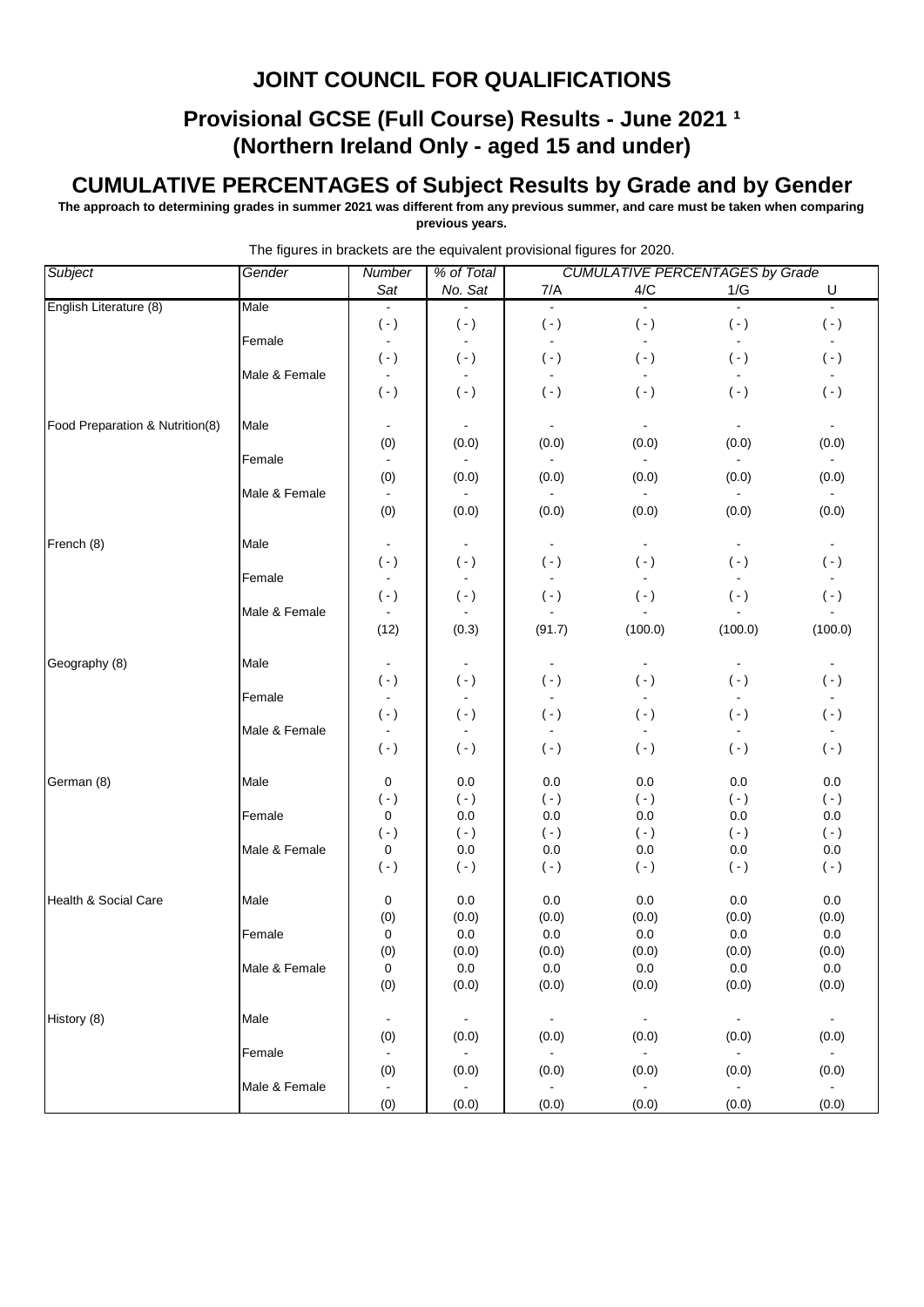#### **Provisional GCSE (Full Course) Results - June 2021 1 (Northern Ireland Only - aged 15 and under)**

#### **CUMULATIVE PERCENTAGES of Subject Results by Grade and by Gender**

**The approach to determining grades in summer 2021 was different from any previous summer, and care must be taken when comparing previous years.**

| Subject                   | Gender        | <b>CUMULATIVE PERCENTAGES by Grade</b><br>Number<br>% of Total |           |           |           |                |                           |  |  |
|---------------------------|---------------|----------------------------------------------------------------|-----------|-----------|-----------|----------------|---------------------------|--|--|
|                           |               | Sat                                                            | No. Sat   | 7/A       | 4/C       | 1/G            | U                         |  |  |
| Home Economics (8)        | Male          | $\overline{0}$                                                 | 0.0       | 0.0       | 0.0       | 0.0            | 0.0                       |  |  |
|                           |               | $( - )$                                                        | $(\cdot)$ | $(\cdot)$ | $(\cdot)$ | $(\cdot)$      | $(\cdot)$                 |  |  |
|                           | Female        | 0                                                              | 0.0       | 0.0       | 0.0       | 0.0            | 0.0                       |  |  |
|                           |               | $(\cdot)$                                                      | $(\cdot)$ | $(\cdot)$ | $(\cdot)$ | $(\cdot)$      | $(\cdot)$                 |  |  |
|                           | Male & Female | 0                                                              | 0.0       | 0.0       | 0.0       | 0.0            | $0.0\,$                   |  |  |
|                           |               | $(\cdot)$                                                      | $(\cdot)$ | $(\cdot)$ | $(\cdot)$ | $(\cdot)$      | $(\cdot)$                 |  |  |
|                           |               |                                                                |           |           |           |                |                           |  |  |
| Hospitality               | Male          | 0                                                              | 0.0       | 0.0       | 0.0       | 0.0            | 0.0                       |  |  |
|                           |               | (0)                                                            | (0.0)     | (0.0)     | (0.0)     | (0.0)          | (0.0)                     |  |  |
|                           | Female        | 0                                                              | $0.0\,$   | $0.0\,$   | $0.0\,$   | $0.0\,$        | $0.0\,$                   |  |  |
|                           |               | (0)                                                            | (0.0)     | (0.0)     | (0.0)     | (0.0)          | (0.0)                     |  |  |
|                           | Male & Female | 0                                                              | $0.0\,$   | $0.0\,$   | $0.0\,$   | $0.0\,$        | $0.0\,$                   |  |  |
|                           |               | (0)                                                            | (0.0)     | (0.0)     | (0.0)     | (0.0)          | (0.0)                     |  |  |
|                           |               |                                                                |           |           |           |                |                           |  |  |
| ICT(8)                    | Male          |                                                                |           |           |           | $\blacksquare$ | $\blacksquare$            |  |  |
|                           |               | (0)                                                            | (0.0)     | (0.0)     | (0.0)     | (0.0)          | (0.0)                     |  |  |
|                           | Female        | $\blacksquare$                                                 |           | $\Box$    | $\sim$    | $\sim$         | $\mathbb{Z}^{\mathbb{Z}}$ |  |  |
|                           |               | (0)                                                            | (0.0)     | (0.0)     | (0.0)     | (0.0)          | (0.0)                     |  |  |
|                           | Male & Female | $\blacksquare$                                                 |           | $\Box$    |           | $\sim$         | $\sim$                    |  |  |
|                           |               | (0)                                                            | (0.0)     | (0.0)     | (0.0)     | (0.0)          | (0.0)                     |  |  |
|                           |               |                                                                |           |           |           |                |                           |  |  |
| Irish                     | Male          | 187                                                            | 12.2      | 79.7      | 98.9      | 99.5           | 100.0                     |  |  |
|                           |               | (145)                                                          | (7.9)     | (70.3)    | (100.0)   | (100.0)        | (100.0)                   |  |  |
|                           | Female        | 176                                                            | 12.0      | 88.1      | 100.0     | 100.0          | 100.0                     |  |  |
|                           |               | (160)                                                          | (8.3)     | (80.6)    | (100.0)   | (100.0)        | (100.0)                   |  |  |
|                           | Male & Female | 363                                                            | 12.1      | 83.7      | 99.4      | 99.7           | 100.0                     |  |  |
|                           |               | (305)                                                          | (8.1)     | (75.7)    | (100.0)   | (100.0)        | (100.0)                   |  |  |
|                           |               |                                                                |           |           |           |                |                           |  |  |
| Leisure & Tourism         | Male          | 0                                                              | 0.0       | $0.0\,$   | 0.0       | 0.0            | $0.0\,$                   |  |  |
|                           |               | (0)                                                            | (0.0)     | (0.0)     | (0.0)     | (0.0)          | (0.0)                     |  |  |
|                           | Female        | 0                                                              | $0.0\,$   | 0.0       | 0.0       | $0.0\,$        | $0.0\,$                   |  |  |
|                           |               | (0)                                                            | (0.0)     | (0.0)     | (0.0)     | (0.0)          | (0.0)                     |  |  |
|                           | Male & Female | 0                                                              | 0.0       | $0.0\,$   | 0.0       | 0.0            | $0.0\,$                   |  |  |
|                           |               | (0)                                                            | (0.0)     | (0.0)     | (0.0)     | (0.0)          | (0.0)                     |  |  |
|                           |               |                                                                |           |           |           |                |                           |  |  |
| <b>Mathematics</b>        | Male          | 1310                                                           | 85.5      | 78.8      | 98.2      | 100.0          | 100.0                     |  |  |
|                           |               | (1411)                                                         | (77.2)    | (57.3)    | (94.1)    | (100.0)        | (100.0)                   |  |  |
|                           | Female        | 1218                                                           | 82.9      | 85.6      | 99.3      | 99.9           | 100.0                     |  |  |
|                           |               | (1510)                                                         | (77.9)    | (58.4)    | (91.7)    | (99.9)         | (100.0)                   |  |  |
|                           | Male & Female | 2528                                                           | 84.2      | 82.1      | 98.7      | 100.0          | 100.0                     |  |  |
|                           |               | (2921)                                                         | (77.6)    | (57.9)    | (92.9)    | (99.9)         | (100.0)                   |  |  |
|                           |               |                                                                |           |           |           |                |                           |  |  |
| Mathematics: Numeracy (3) | Male          | $\mathbf 0$                                                    | 0.0       | 0.0       | 0.0       | 0.0            | 0.0                       |  |  |
|                           |               | (0)                                                            | (0.0)     | (0.0)     | (0.0)     | (0.0)          | (0.0)                     |  |  |
|                           | Female        | 0                                                              | 0.0       | $0.0\,$   | $0.0\,$   | $0.0\,$        | 0.0                       |  |  |
|                           |               | (0)                                                            | (0.0)     | (0.0)     | (0.0)     | (0.0)          | (0.0)                     |  |  |
|                           | Male & Female | 0                                                              | 0.0       | 0.0       | 0.0       | 0.0            | 0.0                       |  |  |
|                           |               | (0)                                                            | (0.0)     | (0.0)     | (0.0)     | (0.0)          | (0.0)                     |  |  |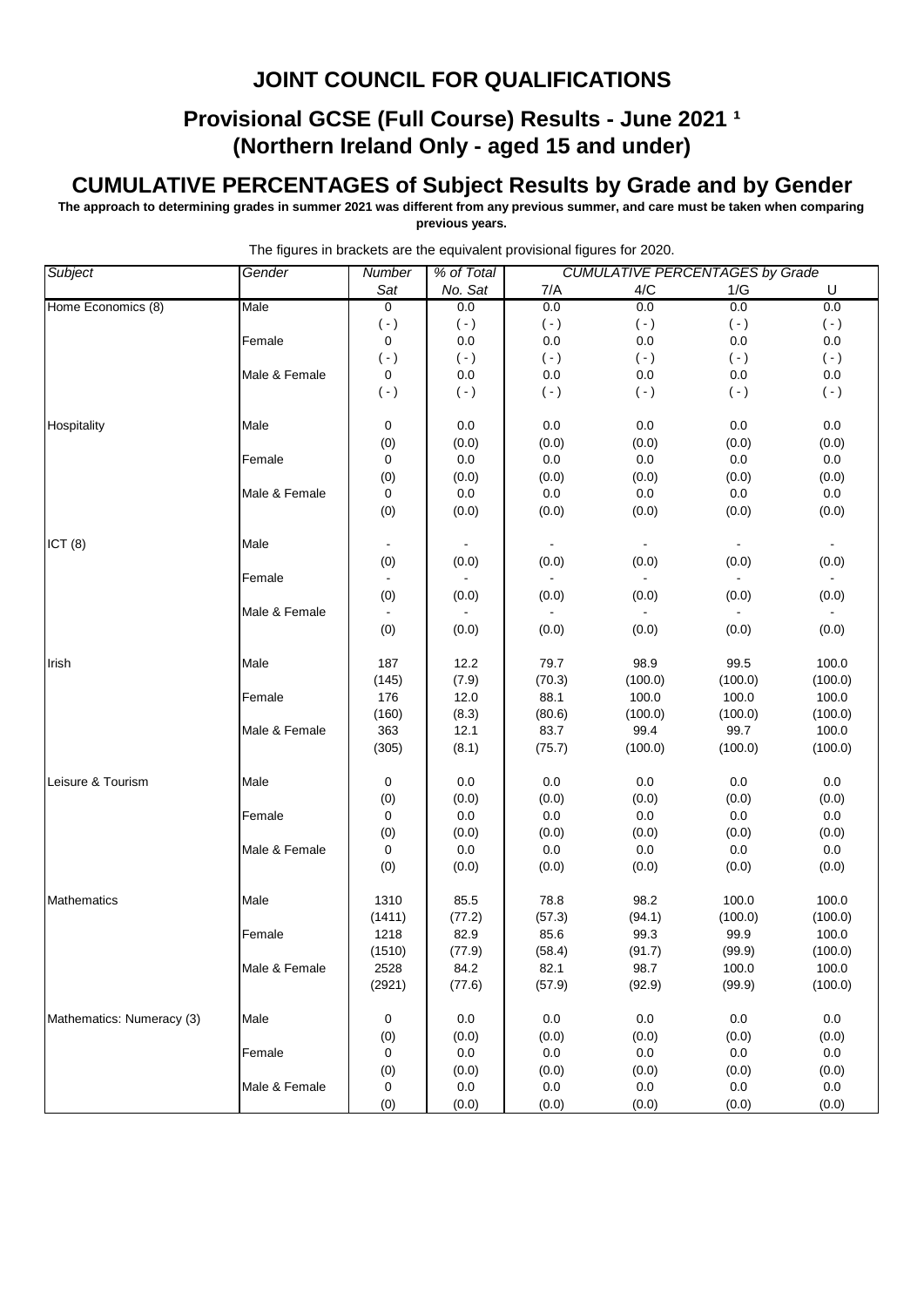### **Provisional GCSE (Full Course) Results - June 2021 1 (Northern Ireland Only - aged 15 and under)**

#### **CUMULATIVE PERCENTAGES of Subject Results by Grade and by Gender**

**The approach to determining grades in summer 2021 was different from any previous summer, and care must be taken when comparing previous years.**

| Subject                          | Gender        | Number                    | % of Total                  |                             | <b>CUMULATIVE PERCENTAGES by Grade</b> |                  |                      |
|----------------------------------|---------------|---------------------------|-----------------------------|-----------------------------|----------------------------------------|------------------|----------------------|
|                                  |               | Sat                       | No. Sat                     | 7/A                         | 4/C                                    | 1/G              | U                    |
| Mathematics (Additional) (8)     | Male          |                           |                             | $\blacksquare$              |                                        |                  | $\blacksquare$       |
|                                  |               | $(-)$                     | $(\cdot)$                   | $( - )$                     | $(\cdot)$                              | $(\cdot)$        | $(\cdot)$            |
|                                  | Female        |                           |                             |                             | $\blacksquare$                         | $\blacksquare$   |                      |
|                                  |               | $( - )$                   | $(\cdot)$                   | $(\cdot)$                   | $(\cdot)$                              | $( - )$          | $(\cdot)$            |
|                                  | Male & Female | $\blacksquare$            | $\sim$                      | $\blacksquare$              | $\sim$                                 | $\blacksquare$   | $\sim$               |
|                                  |               | $( - )$                   | $(\cdot)$                   | $(\cdot)$                   | $( - )$                                | $(\cdot)$        | $(\cdot)$            |
| Media / Film / TV Studies (2)(8) | Male          | 0                         | 0.0                         | 0.0                         | 0.0                                    | 0.0              | 0.0                  |
|                                  |               | $( - )$                   | $( - )$                     | $( - )$                     | $(\cdot)$                              | $(\cdot)$        | $(\cdot)$            |
|                                  | Female        | 0                         | 0.0                         | 0.0                         | 0.0                                    | 0.0              | 0.0                  |
|                                  |               | $(-)$                     | $(\cdot)$                   | $(\cdot)$                   | $(\cdot)$                              | $(\cdot)$        | $(\cdot)$            |
|                                  | Male & Female | 0                         | 0.0                         | 0.0                         | 0.0                                    | 0.0              | 0.0                  |
|                                  |               | $(\cdot)$                 | $(\cdot)$                   | $(\cdot)$                   | $( - )$                                | $(\cdot)$        | $(\cdot)$            |
|                                  |               |                           |                             |                             |                                        | $\blacksquare$   | $\blacksquare$       |
| Music (8)                        | Male          | $\blacksquare$<br>$( - )$ | $\blacksquare$<br>$(\cdot)$ | $\blacksquare$<br>$(\cdot)$ | $\blacksquare$<br>$(\cdot)$            | $(\cdot)$        | $(\cdot)$            |
|                                  | Female        | $\blacksquare$            |                             | $\blacksquare$              |                                        | $\blacksquare$   | $\blacksquare$       |
|                                  |               | $(\cdot)$                 | $(\cdot)$                   | $( - )$                     | $(\cdot)$                              | $( - )$          | $(\cdot)$            |
|                                  | Male & Female |                           |                             |                             |                                        |                  |                      |
|                                  |               | (25)                      | (0.7)                       | (64.0)                      | (100.0)                                | (100.0)          | (100.0)              |
|                                  |               |                           |                             |                             |                                        |                  |                      |
| Performing / Expressive Arts(8)  | Male          | 0                         | 0.0                         | 0.0                         | 0.0                                    | 0.0              | 0.0                  |
|                                  |               | $( - )$                   | $(\cdot)$                   | $( - )$                     | $(\cdot)$                              | $(\cdot)$        | $(\cdot)$            |
|                                  | Female        | $\pmb{0}$                 | $0.0\,$                     | 0.0                         | 0.0                                    | 0.0              | $0.0\,$              |
|                                  | Male & Female | $( - )$<br>0              | $(\cdot)$<br>0.0            | $(\cdot)$<br>0.0            | $(\cdot)$<br>0.0                       | $(\cdot)$<br>0.0 | $(\cdot)$<br>$0.0\,$ |
|                                  |               | $( - )$                   | $(\cdot)$                   | $( - )$                     | $(\cdot)$                              | $(\cdot)$        | $(\cdot)$            |
|                                  |               |                           |                             |                             |                                        |                  |                      |
| Physical Education (8)           | Male          |                           |                             |                             |                                        |                  |                      |
|                                  |               | (0)                       | (0.0)                       | (0.0)                       | (0.0)                                  | (0.0)            | (0.0)                |
|                                  | Female        |                           |                             |                             |                                        |                  |                      |
|                                  |               | (0)                       | (0.0)                       | (0.0)                       | (0.0)                                  | (0.0)            | (0.0)                |
|                                  | Male & Female | (0)                       | (0.0)                       | (0.0)                       | (0.0)                                  | (0.0)            | (0.0)                |
|                                  |               |                           |                             |                             |                                        |                  |                      |
| Physics (8)                      | Male          |                           |                             |                             |                                        |                  |                      |
|                                  |               | $(\cdot)$                 | $(\cdot)$                   | $(\cdot)$                   | $(\cdot)$                              | $(\cdot)$        | $(\cdot)$            |
|                                  | Female        | $\blacksquare$            | $\sim$                      | $\blacksquare$              |                                        | L.               |                      |
|                                  |               | $(\,\text{-}\,)$          | $(\cdot)$                   | $(\,\cdot\,)$               | $(\cdot)$                              | $(\cdot)$        | $(\cdot)$            |
|                                  | Male & Female | $\blacksquare$            | $\sim$                      | $\blacksquare$              |                                        |                  | $\sim$               |
|                                  |               | $(\cdot)$                 | $(\cdot)$                   | $(\cdot)$                   | $(\cdot)$                              | $(\cdot)$        | $(\cdot)$            |
| Prep. For Life and Work          | Male          | $\pmb{0}$                 | $0.0\,$                     | $0.0\,$                     | $0.0\,$                                | $0.0\,$          | $0.0\,$              |
|                                  |               | (108)                     | (5.9)                       | (10.2)                      | (82.4)                                 | (100.0)          | (100.0)              |
|                                  | Female        | 0                         | $0.0\,$                     | $0.0\,$                     | 0.0                                    | $0.0\,$          | 0.0                  |
|                                  |               | (76)                      | (3.9)                       | (30.3)                      | (86.8)                                 | (100.0)          | (100.0)              |
|                                  | Male & Female | 0                         | $0.0\,$                     | $0.0\,$                     | $0.0\,$                                | $0.0\,$          | 0.0                  |
|                                  |               | (184)                     | (4.9)                       | (18.5)                      | (84.2)                                 | (100.0)          | (100.0)              |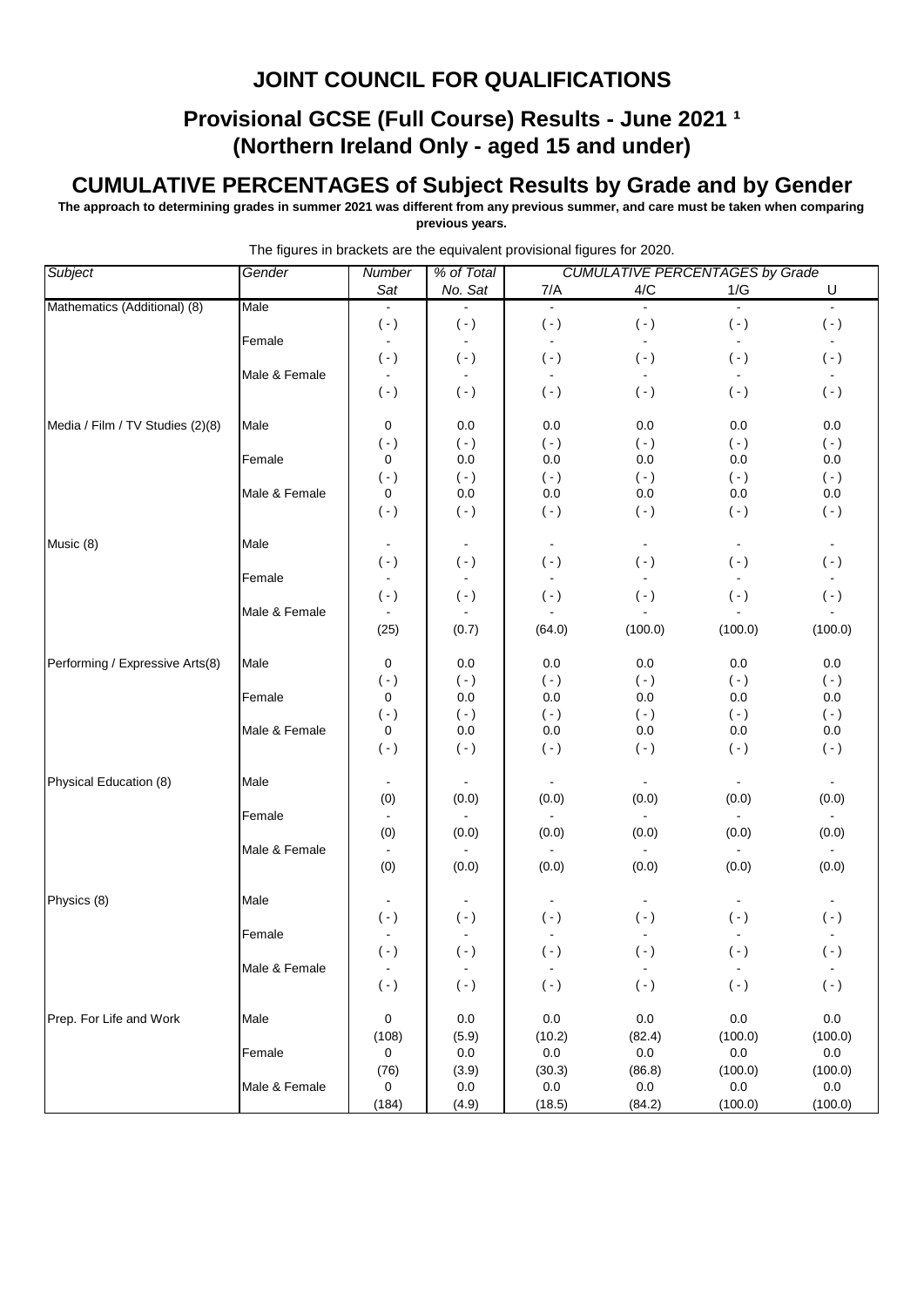### **Provisional GCSE (Full Course) Results - June 2021 1 (Northern Ireland Only - aged 15 and under)**

#### **CUMULATIVE PERCENTAGES of Subject Results by Grade and by Gender**

**The approach to determining grades in summer 2021 was different from any previous summer, and care must be taken when comparing previous years.**

| Subject                       | Gender        | Number           | % of Total       |                  |                | <b>CUMULATIVE PERCENTAGES by Grade</b> |                |
|-------------------------------|---------------|------------------|------------------|------------------|----------------|----------------------------------------|----------------|
|                               |               | Sat              | No. Sat          | 7/A              | 4/C            | 1/G                                    | U              |
| Religious Studies (8)         | Male          |                  |                  | $\sim$           |                | $\mathbf{r}$                           | $\omega$       |
|                               |               | $(\cdot)$        | $(\cdot)$        | $(\cdot)$        | $(\cdot)$      | $(\cdot)$                              | $(\cdot)$      |
|                               | Female        | $\blacksquare$   |                  |                  |                | $\blacksquare$                         |                |
|                               |               | $( - )$          | $(\,\text{-}\,)$ | $( - )$          | $(\cdot)$      | $(\cdot)$                              | $(\cdot)$      |
|                               | Male & Female | $\blacksquare$   |                  | $\sim$           | $\sim$         | $\blacksquare$                         | $\sim$         |
|                               |               | $(\cdot)$        | $(\cdot)$        | $(\cdot)$        | $(\cdot)$      | $(\cdot)$                              | $(\cdot)$      |
| Science (8)                   | Male          | 0                | 0.0              | $0.0\,$          | $0.0\,$        | 0.0                                    | $0.0\,$        |
|                               |               | $(\cdot)$        | $(\cdot)$        | $(\cdot)$        | $(\cdot)$      | $(\cdot)$                              | $(\cdot)$      |
|                               | Female        | $\mathbf 0$      | $0.0\,$          | 0.0              | 0.0            | 0.0                                    | $0.0\,$        |
|                               |               | $( - )$          | $(\cdot)$        | $(\cdot)$        | $(\cdot)$      | $(\cdot)$                              | $(\cdot)$      |
|                               | Male & Female | 0                | 0.0              | $0.0\,$          | $0.0\,$        | $0.0\,$                                | $0.0\,$        |
|                               |               | (19)             | (0.5)            | (0.0)            | (89.5)         | (100.0)                                | (100.0)        |
| Science: Double Award (4) (8) | Male          | $\blacksquare$   |                  | $\blacksquare$   |                | $\blacksquare$                         | $\blacksquare$ |
|                               |               | (0)              | (0.0)            | (0.0)            | (0.0)          | (0.0)                                  | (0.0)          |
|                               | Female        | $\blacksquare$   |                  | $\omega$         | $\blacksquare$ | $\omega$                               | $\sim$         |
|                               |               | (0)              | (0.0)            | (0.0)            | (0.0)          | (0.0)                                  | (0.0)          |
|                               | Male & Female |                  |                  | $\sim$           | $\sim$         | $\sim$                                 | $\sim$         |
|                               |               | (0)              | (0.0)            | (0.0)            | (0.0)          | (0.0)                                  | (0.0)          |
| Social Science subjects (2)   | Male          | $\pmb{0}$        | 0.0              | $0.0\,$          | 0.0            | $0.0\,$                                | $0.0\,$        |
|                               |               | (0)              | (0.0)            | (0.0)            | (0.0)          | (0.0)                                  | (0.0)          |
|                               | Female        | $\pmb{0}$        | $0.0\,$          | $0.0\,$          | 0.0            | 0.0                                    | 0.0            |
|                               |               | (0)              | (0.0)            | (0.0)            | (0.0)          | (0.0)                                  | (0.0)          |
|                               | Male & Female | $\pmb{0}$        | $0.0\,$          | $0.0\,$          | 0.0            | $0.0\,$                                | $0.0\,$        |
|                               |               | (0)              | (0.0)            | (0.0)            | (0.0)          | (0.0)                                  | (0.0)          |
|                               |               |                  |                  |                  |                |                                        |                |
| Spanish (8)                   | Male          | $\blacksquare$   |                  | $\blacksquare$   | $\sim$         | $\blacksquare$                         | $\blacksquare$ |
|                               |               | $(\,\text{-}\,)$ | $(\cdot)$        | $(\cdot)$        | $(\cdot)$      | $(\cdot)$                              | $(\cdot)$      |
|                               | Female        | $\blacksquare$   |                  | $\blacksquare$   |                | $\blacksquare$                         |                |
|                               |               | $(\cdot)$        | $(\,\text{-}\,)$ | $(\,\text{-}\,)$ | $(\cdot)$      | $(\cdot)$                              | $(\cdot)$      |
|                               | Male & Female | $\blacksquare$   |                  |                  |                |                                        |                |
|                               |               | $(\cdot)$        | $(\cdot)$        | $(\cdot)$        | $(\cdot)$      | $(\cdot)$                              | $(\cdot)$      |
| Statistics (8)                | Male          |                  |                  |                  |                |                                        |                |
|                               |               | (28)             | (1.5)            | (0.0)            | (89.3)         | (100.0)                                | (100.0)        |
|                               | Female        | $\blacksquare$   |                  |                  |                |                                        |                |
|                               |               | (20)             | (1.0)            | (5.0)            | (85.0)         | (100.0)                                | (100.0)        |
|                               | Male & Female | $\sim$           |                  |                  |                |                                        |                |
|                               |               | (48)             | (1.3)            | (2.1)            | (87.5)         | (100.0)                                | (100.0)        |
| Welsh: First Language         | Male          | 0                | 0.0              | $0.0\,$          | 0.0            | $0.0\,$                                | $0.0\,$        |
|                               |               | (0)              | (0.0)            | (0.0)            | (0.0)          | (0.0)                                  | (0.0)          |
|                               | Female        | 0                | 0.0              | 0.0              | 0.0            | 0.0                                    | $0.0\,$        |
|                               |               | (0)              | (0.0)            | (0.0)            | (0.0)          | (0.0)                                  | (0.0)          |
|                               | Male & Female | 0                | $0.0\,$          | $0.0\,$          | $0.0\,$        | $0.0\,$                                | $0.0\,$        |
|                               |               | (0)              | (0.0)            | (0.0)            | (0.0)          | (0.0)                                  | (0.0)          |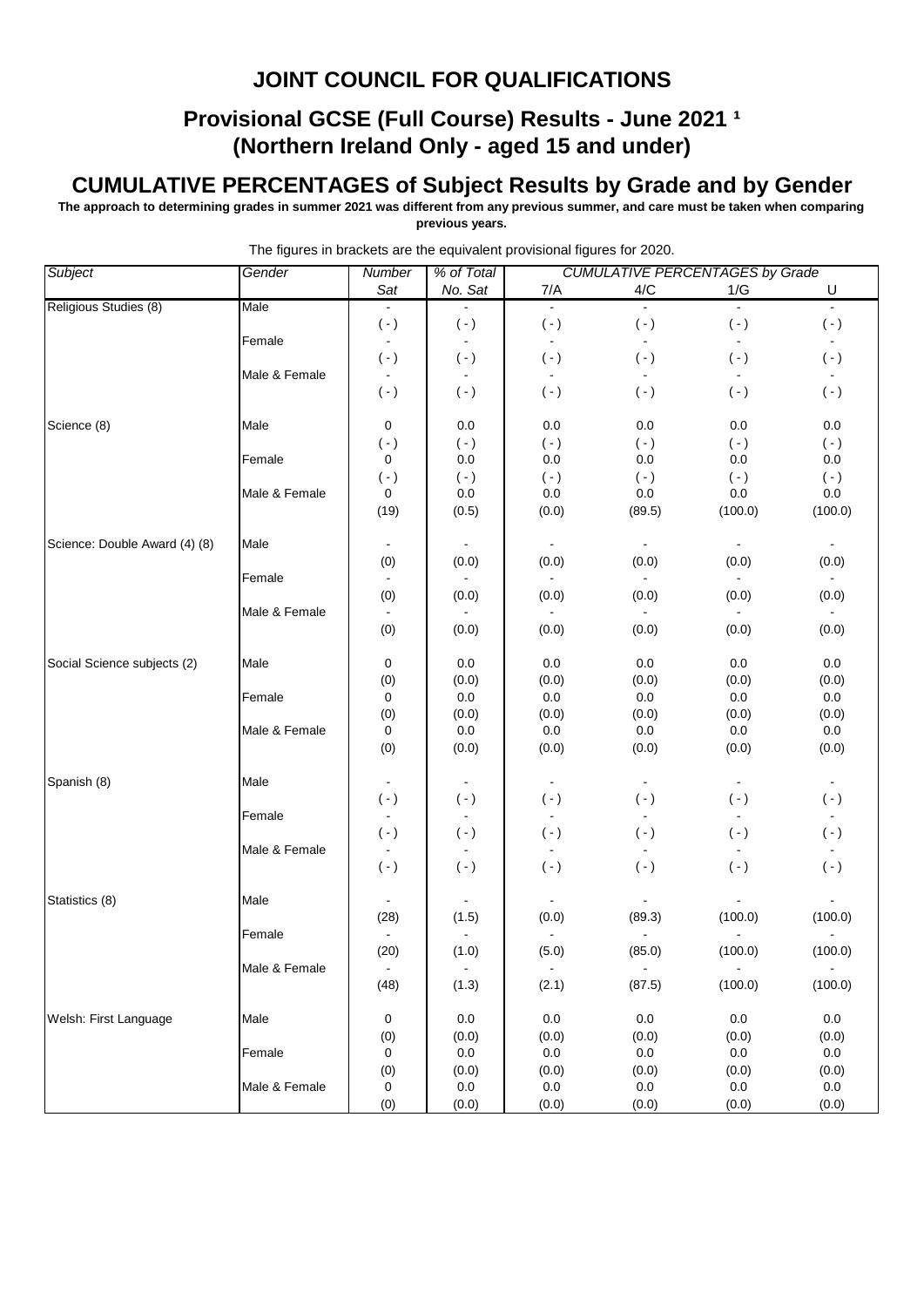### **Provisional GCSE (Full Course) Results - June 2021 1 (Northern Ireland Only - aged 15 and under)**

#### **CUMULATIVE PERCENTAGES of Subject Results by Grade and by Gender**

**The approach to determining grades in summer 2021 was different from any previous summer, and care must be taken when comparing previous years.**

| Subject                    | Gender        | Number                   | % of Total     |                | <b>CUMULATIVE PERCENTAGES by Grade</b> |              |           |
|----------------------------|---------------|--------------------------|----------------|----------------|----------------------------------------|--------------|-----------|
|                            |               | Sat                      | No. Sat        | 7/A            | 4/C                                    | 1/G          | U         |
| Welsh: Second Language     | Male          | $\overline{0}$           | 0.0            | 0.0            | 0.0                                    | 0.0          | 0.0       |
|                            |               | (0)                      | (0.0)          | (0.0)          | (0.0)                                  | (0.0)        | (0.0)     |
|                            | Female        | 0                        | 0.0            | 0.0            | 0.0                                    | 0.0          | 0.0       |
|                            |               | (0)                      | (0.0)          | (0.0)          | (0.0)                                  | (0.0)        | (0.0)     |
|                            | Male & Female | 0                        | 0.0            | $0.0\,$        | 0.0                                    | 0.0          | 0.0       |
|                            |               | (0)                      | (0.0)          | (0.0)          | (0.0)                                  | (0.0)        | (0.0)     |
| <b>Welsh Literature</b>    | Male          | 0                        | 0.0            | 0.0            | 0.0                                    | 0.0          | 0.0       |
|                            |               | (0)                      | (0.0)          | (0.0)          | (0.0)                                  | (0.0)        | (0.0)     |
|                            | Female        | 0                        | $0.0\,$        | 0.0            | $0.0\,$                                | $0.0\,$      | $0.0\,$   |
|                            |               | (0)                      | (0.0)          | (0.0)          | (0.0)                                  | (0.0)        | (0.0)     |
|                            | Male & Female | 0                        | 0.0            | $0.0\,$        | 0.0                                    | 0.0          | 0.0       |
|                            |               | (0)                      | (0.0)          | (0.0)          | (0.0)                                  | (0.0)        | (0.0)     |
| Other Modern Languages (5) | Male          | 10                       | 0.7            | 60.0           | 100.0                                  | 100.0        | 100.0     |
|                            |               | (46)                     | (2.5)          | (71.7)         | (100.0)                                | (100.0)      | (100.0)   |
|                            | Female        | 19                       | 1.3            | 68.4           | 100.0                                  | 100.0        | 100.0     |
|                            |               | (82)                     | (4.2)          | (78.0)         | (100.0)                                | (100.0)      | (100.0)   |
|                            | Male & Female | 29                       | 1.0            | 65.5           | 100.0                                  | 100.0        | 100.0     |
|                            |               | (128)                    | (3.4)          | (75.8)         | (100.0)                                | (100.0)      | (100.0)   |
| Other Sciences (6) (8)     | Male          | $\overline{\phantom{a}}$ |                |                |                                        | $\mathbf{r}$ |           |
|                            |               | $( - )$                  | $(\cdot)$      | $( - )$        | $(-)$                                  | $(\cdot)$    | $( - )$   |
|                            | Female        | $\blacksquare$           | $\blacksquare$ | $\blacksquare$ |                                        |              |           |
|                            |               | $(\cdot)$                | $(\cdot)$      | $( - )$        | $( - )$                                | $(\cdot)$    | $(\cdot)$ |
|                            | Male & Female | $\blacksquare$           |                |                |                                        |              |           |
|                            |               | $(-)$                    | $(\cdot)$      | $( - )$        | $(-)$                                  | $( - )$      | $(-)$     |
| Other Technology (7) (8)   | Male          | 0                        | 0.0            | 0.0            | 0.0                                    | 0.0          | 0.0       |
|                            |               | $( - )$                  | $(-)$          | $( - )$        | $(-)$                                  | $(-)$        | $(\cdot)$ |
|                            | Female        | 0                        | 0.0            | 0.0            | 0.0                                    | 0.0          | 0.0       |
|                            |               | $(-)$                    | $(-)$          | $( - )$        | $(-)$                                  | $(-)$        | $(\cdot)$ |
|                            | Male & Female | $\mathbf 0$              | 0.0            | 0.0            | 0.0                                    | 0.0          | $0.0\,$   |
|                            |               | $(\cdot)$                | $(\cdot)$      | $( - )$        | $(\cdot)$                              | $(\cdot)$    | $(\cdot)$ |
| All Other subjects         | Male          | 0                        | 0.0            | 0.0            | 0.0                                    | 0.0          | $0.0\,$   |
|                            |               | (0)                      | (0.0)          | (0.0)          | (0.0)                                  | (0.0)        | (0.0)     |
|                            | Female        | 0                        | $0.0\,$        | $0.0\,$        | 0.0                                    | $0.0\,$      | $0.0\,$   |
|                            |               | (0)                      | (0.0)          | (0.0)          | (0.0)                                  | (0.0)        | (0.0)     |
|                            | Male & Female | 0                        | $0.0\,$        | 0.0            | 0.0                                    | 0.0          | 0.0       |
|                            |               | (0)                      | (0.0)          | (0.0)          | (0.0)                                  | (0.0)        | (0.0)     |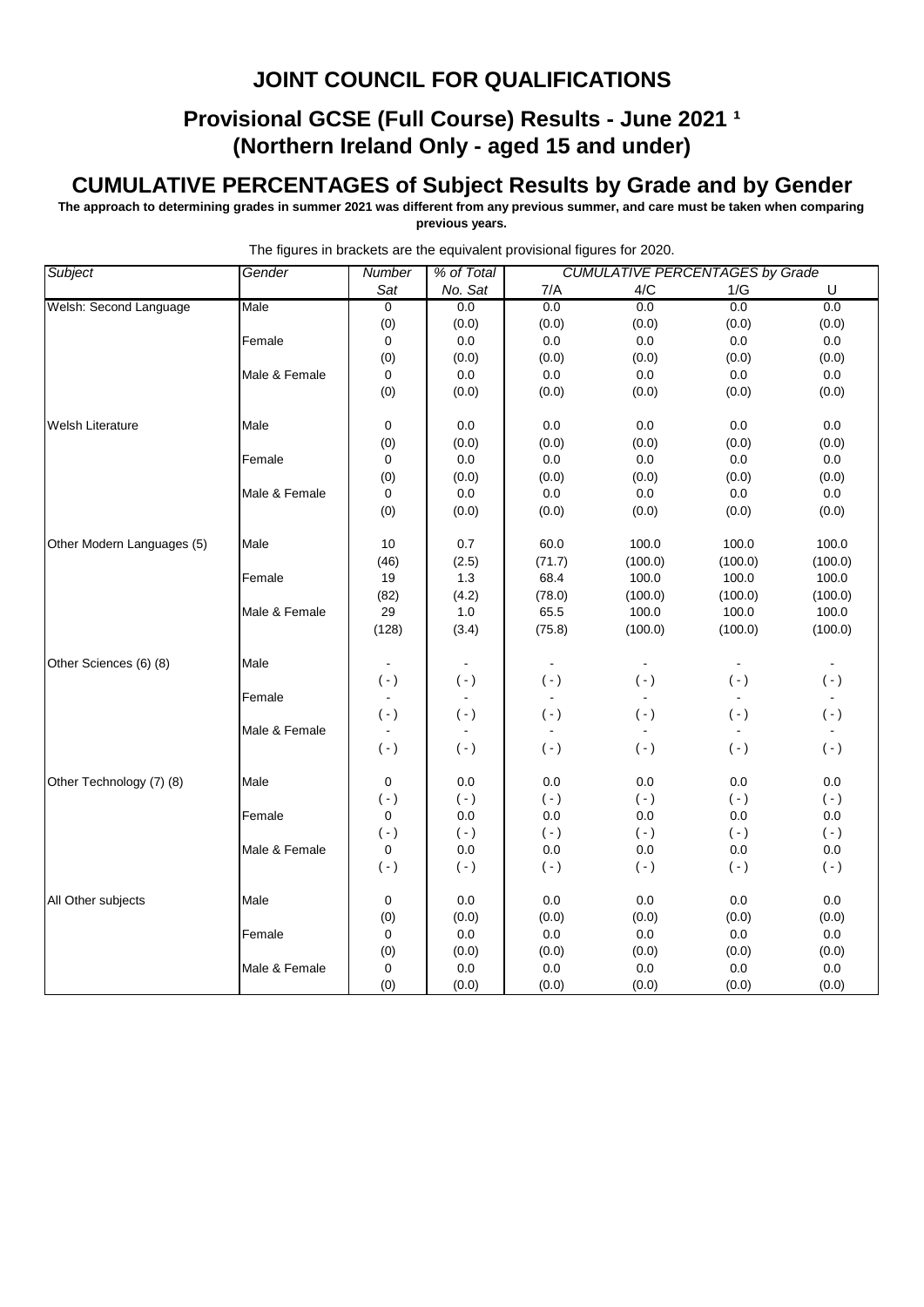### **Provisional GCSE (Full Course) Results - June 2021 1 (Northern Ireland Only - aged 15 and under)**

#### **CUMULATIVE PERCENTAGES of Subject Results by Grade and by Gender**

**The approach to determining grades in summer 2021 was different from any previous summer, and care must be taken when comparing previous years.**

| Subject             | Gender        | Number | % of Total |        |        | <b>CUMULATIVE PERCENTAGES by Grade</b> |         |
|---------------------|---------------|--------|------------|--------|--------|----------------------------------------|---------|
|                     |               | Sat    | No. Sat    | 7/A    | 4/C    | 1/G                                    |         |
| <b>All Subjects</b> | Male          | 1533   | 100.0      | 78.5   | 98.2   | 99.9                                   | 100.0   |
|                     |               | (1827) | (100.0)    | (54.1) | (93.7) | (100.0)                                | (100.0) |
|                     | Female        | 1470   | 100.0      | 85.9   | 99.5   | 99.9                                   | 100.0   |
|                     |               | (1938) | (100.0)    | (59.2) | (92.6) | (99.9)                                 | (100.0) |
|                     | Male & Female | 3003   | 100.0      | 82.2   | 98.8   | 99.9                                   | 100.0   |
|                     |               | (3765) | (100.0)    | (56.8) | (93.1) | (99.9)                                 | (100.0) |

#### The figures in brackets are the equivalent provisional figures for 2020.

(1) - Differences in resit opportunities may affect outcomes in jurisdictions. (See the explanatory notes for differences between jurisdictions).

(2) - These titles cover a range of related subjects.

(3) - In Wales candidates can take either GCSE Mathematics or GCSE Mathematics Numeracy and the great majority take both.

(4) - Science: Double Award counts as two GCSE entries. These entries, therefore, are counted twice both in the subject and in the overall figures.

(5) - Other modern languages includes all languages except: French, German, Irish, Spanish and Welsh.

(6) - Other sciences includes all sciences except: Biology, Chemistry, Physics and Science.

(7) - Other technology includes technology-based subjects other than Design & Technology.

(8) - Data suppression applied if a subject or gender breakdown had fewer than 10 candidates entered but counted in 'All Subjects'. (See explanatory notes).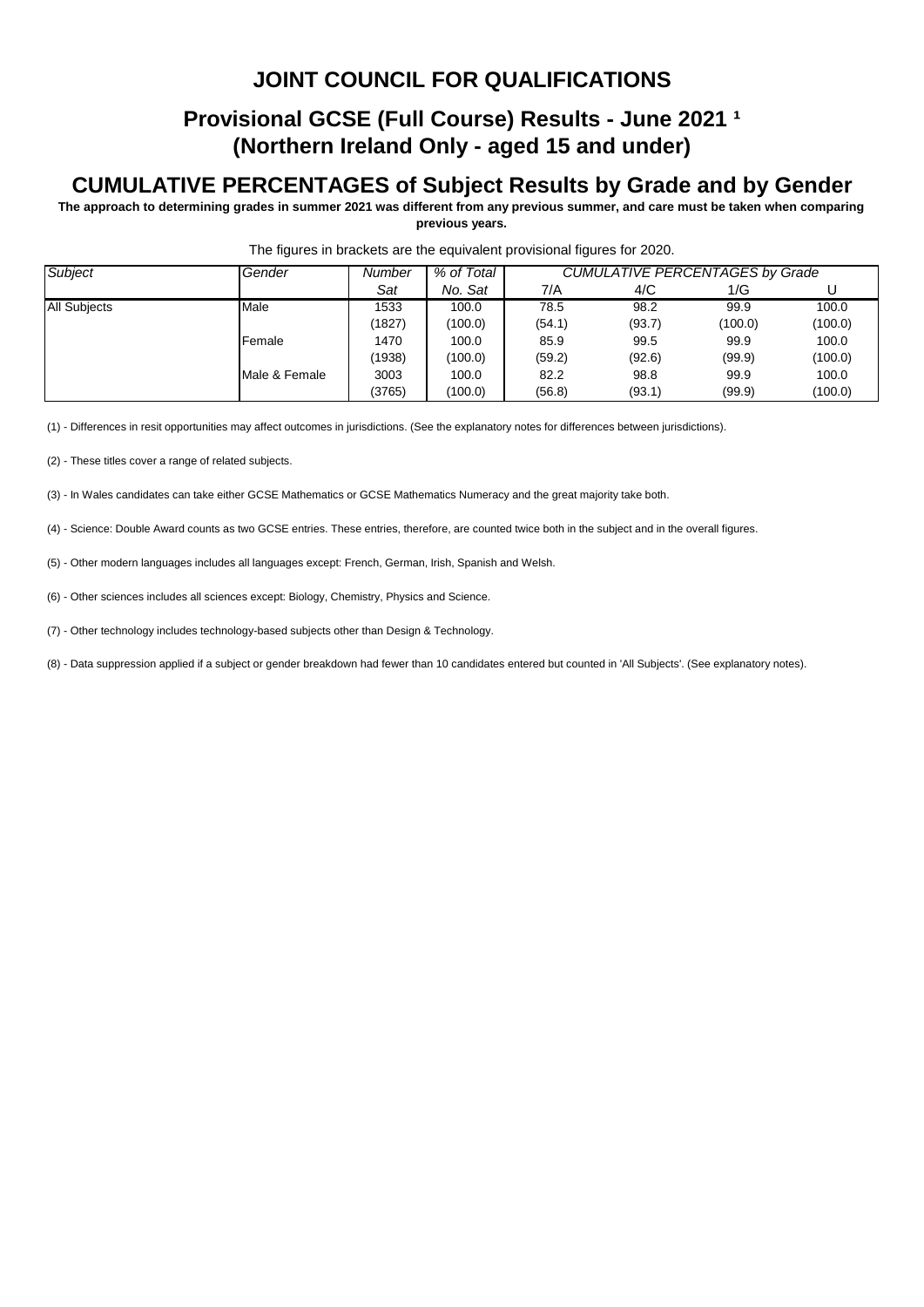#### **Provisional GCSE (Full Course) Results - June 2021 1 (Northern Ireland Only - aged 16)**

#### **CUMULATIVE PERCENTAGES of Subject Results by Grade and by Gender**

**The approach to determining grades in summer 2021 was different from any previous summer, and care must be taken when comparing** 

**previous years.**

| Subject                     | Gender        | <b>Number</b> | % of Total |           |           | <b>CUMULATIVE PERCENTAGES by Grade</b> |           |
|-----------------------------|---------------|---------------|------------|-----------|-----------|----------------------------------------|-----------|
|                             |               | Sat           | No. Sat    | 7/A       | 4/C       | 1/G                                    | U         |
| Art and Design subjects (2) | Male          | 931           | 1.5        | 23.4      | 87.9      | 99.5                                   | 100.0     |
|                             |               | (863)         | (1.4)      | (20.5)    | (87.8)    | (99.7)                                 | (100.0)   |
|                             | Female        | 2215          | 3.3        | 45.2      | 94.2      | 99.7                                   | 100.0     |
|                             |               | (2142)        | (3.3)      | (41.9)    | (93.8)    | (99.8)                                 | (100.0)   |
|                             | Male & Female | 3146          | 2.4        | 38.7      | 92.3      | 99.7                                   | 100.0     |
|                             |               | (3005)        | (2.4)      | (35.7)    | (92.1)    | (99.7)                                 | (100.0)   |
|                             |               |               |            |           |           |                                        |           |
| <b>Biology</b>              | Male          | 1354          | 2.2        | 54.4      | 97.8      | 100.0                                  | 100.0     |
|                             |               | (1296)        | (2.2)      | (48.1)    | (98.2)    | (99.9)                                 | (100.0)   |
|                             | Female        | 1685          | 2.5        | 64.0      | 99.0      | 99.8                                   | 100.0     |
|                             |               | (1706)        | (2.6)      | (57.6)    | (98.4)    | (100.0)                                | (100.0)   |
|                             | Male & Female | 3039          | 2.3        | 59.7      | 98.5      | 99.9                                   | 100.0     |
|                             |               | (3002)        | (2.4)      | (53.5)    | (98.3)    | (100.0)                                | (100.0)   |
|                             |               |               |            |           |           |                                        |           |
| Business & Comm. Systems    | Male          | 797           | 1.3        | 21.5      | 79.9      | 98.2                                   | 100.0     |
|                             |               | (752)         | (1.3)      | (18.1)    | (84.3)    | (99.7)                                 | (100.0)   |
|                             | Female        | 618           | 0.9        | 37.7      | 84.0      | 98.4                                   | 100.0     |
|                             |               | (593)         | (0.9)      | (29.2)    | (88.4)    | (99.3)                                 | (100.0)   |
|                             | Male & Female | 1415          | 1.1        | 28.6      | 81.7      | 98.3                                   | 100.0     |
|                             |               | (1345)        | (1.1)      | (23.0)    | (86.1)    | (99.6)                                 | (100.0)   |
|                             |               |               |            |           |           |                                        |           |
| <b>Business Studies</b>     | Male          | 1640          | 2.6        | 37.5      | 89.6      | 99.4                                   | 100.0     |
|                             |               | (1693)        | (2.8)      | (28.0)    | (88.0)    | (99.8)                                 | (100.0)   |
|                             | Female        | 1456          | 2.2        | 52.3      | 92.4      | 99.5                                   | 100.0     |
|                             |               | (1285)        | (2.0)      | (42.0)    | (93.7)    | (100.0)                                | (100.0)   |
|                             | Male & Female | 3096          | 2.4        | 44.5      | 90.9      | 99.5                                   | 100.0     |
|                             |               | (2978)        | (2.4)      | (34.0)    | (90.4)    | (99.9)                                 | (100.0)   |
|                             |               |               |            |           |           |                                        |           |
| Chemistry                   | Male          | 1155          | 1.8        | 59.1      | 98.5      | 99.7                                   | 100.0     |
|                             |               | (1082)        | (1.8)      | (56.3)    | (98.3)    | (100.0)                                | (100.0)   |
|                             | Female        | 1215          | 1.8        | 69.0      | 99.0      | 100.0                                  | 100.0     |
|                             |               | (1305)        | (2.0)      | (65.5)    | (98.8)    | (100.0)                                | (100.0)   |
|                             | Male & Female | 2370          | 1.8        | 64.2      | 98.8      | 99.9                                   | 100.0     |
|                             |               | (2387)        | (1.9)      | (61.3)    | (98.6)    | (100.0)                                | (100.0)   |
|                             |               |               |            |           |           |                                        |           |
| Citizenship Studies (8)     | Male          |               |            |           |           |                                        |           |
|                             |               | $(\cdot)$     | $(\cdot)$  | $( - )$   | $(-)$     | $(\cdot)$                              | $(\cdot)$ |
|                             | Female        |               |            |           |           |                                        |           |
|                             |               | $(\cdot)$     | $(\cdot)$  | $(\cdot)$ | $(\cdot)$ | $(\cdot)$                              | $(\cdot)$ |
|                             | Male & Female |               |            |           |           |                                        |           |
|                             |               | $(\cdot)$     | $(\cdot)$  | $(\cdot)$ | $( - )$   | $(\cdot)$                              | $(\cdot)$ |
|                             |               |               |            |           |           |                                        |           |
| Classical subjects (2)      | Male          | 73            | 0.1        | 65.8      | 97.3      | 100.0                                  | 100.0     |
|                             |               | (69)          | (0.1)      | (59.4)    | (95.7)    | (100.0)                                | (100.0)   |
|                             | Female        | 78            | 0.1        | 76.9      | 97.4      | 100.0                                  | 100.0     |
|                             |               | (61)          | (0.1)      | (78.7)    | (98.4)    | (100.0)                                | (100.0)   |
|                             | Male & Female | 151           | 0.1        | 71.5      | 97.4      | 100.0                                  | 100.0     |
|                             |               | (130)         | (0.1)      | (68.5)    | (96.9)    | (100.0)                                | (100.0)   |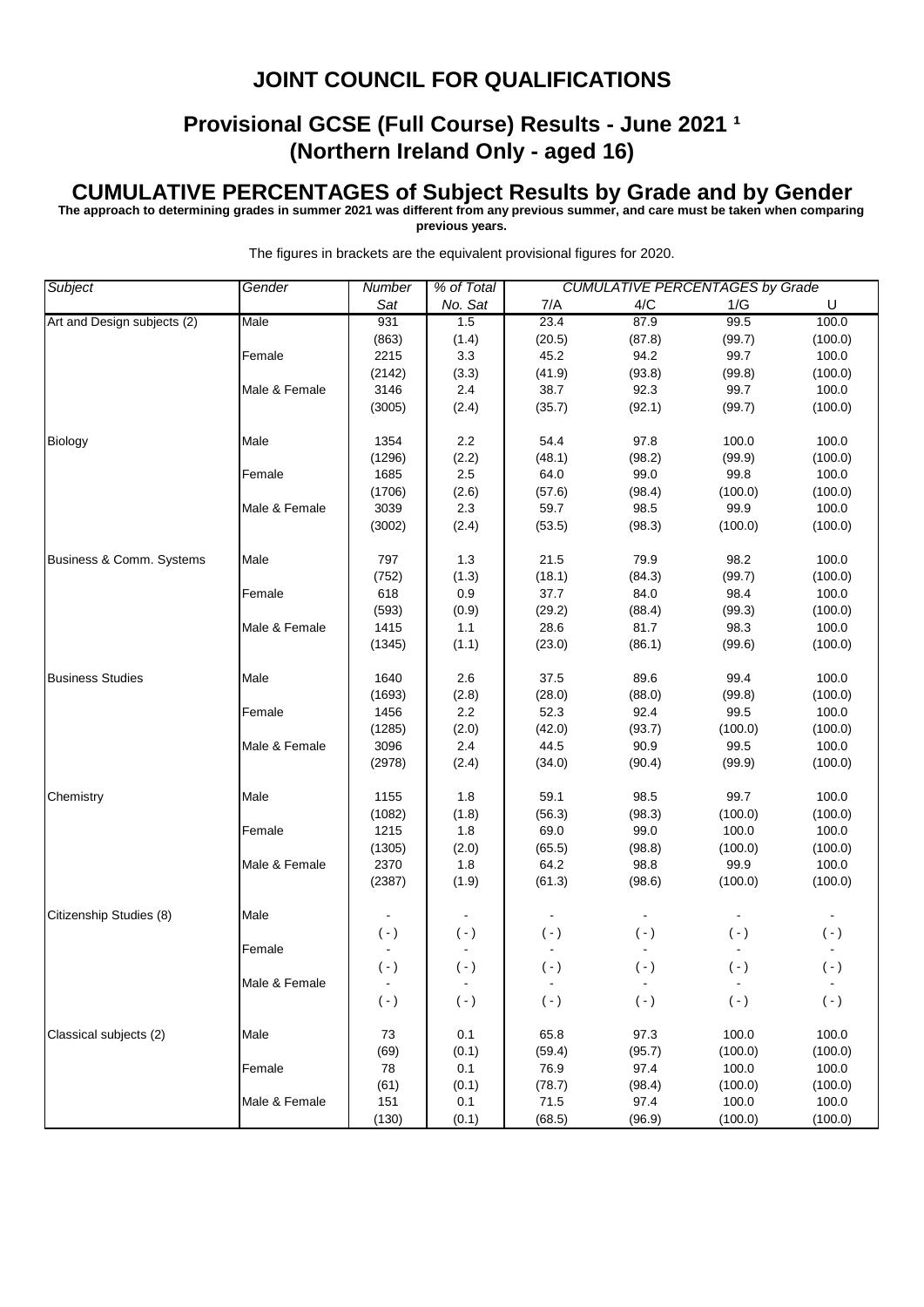#### **Provisional GCSE (Full Course) Results - June 2021 1 (Northern Ireland Only - aged 16)**

#### **CUMULATIVE PERCENTAGES of Subject Results by Grade and by Gender**

**The approach to determining grades in summer 2021 was different from any previous summer, and care must be taken when comparing** 

**previous years.**

| Subject             | Gender        | <b>Number</b> | % of Total |        |         | <b>CUMULATIVE PERCENTAGES by Grade</b> |         |
|---------------------|---------------|---------------|------------|--------|---------|----------------------------------------|---------|
|                     |               | Sat           | No. Sat    | 7/A    | 4/C     | 1/G                                    | U       |
| Computing           | Male          | 309           | 0.5        | 69.3   | 96.8    | 100.0                                  | 100.0   |
|                     |               | (300)         | (0.5)      | (57.7) | (98.7)  | (100.0)                                | (100.0) |
|                     | Female        | 49            | 0.1        | 69.4   | 98.0    | 100.0                                  | 100.0   |
|                     |               | (36)          | (0.1)      | (83.3) | (100.0) | (100.0)                                | (100.0) |
|                     | Male & Female | 358           | 0.3        | 69.3   | 96.9    | 100.0                                  | 100.0   |
|                     |               | (336)         | (0.3)      | (60.4) | (98.8)  | (100.0)                                | (100.0) |
|                     |               |               |            |        |         |                                        |         |
| Construction        | Male          | 745           | 1.2        | 36.4   | 89.3    | 99.2                                   | 100.0   |
|                     |               | (727)         | (1.2)      | (30.0) | (90.9)  | (99.9)                                 | (100.0) |
|                     | Female        | 92            | 0.1        | 53.3   | 94.6    | 100.0                                  | 100.0   |
|                     |               | (61)          | (0.1)      | (60.7) | (98.4)  | (100.0)                                | (100.0) |
|                     | Male & Female | 837           | 0.6        | 38.2   | 89.8    | 99.3                                   | 100.0   |
|                     |               | (788)         | (0.6)      | (32.4) | (91.5)  | (99.9)                                 | (100.0) |
|                     |               |               |            |        |         |                                        |         |
| Design & Technology | Male          | 2094          | 3.3        | 29.8   | 86.6    | 98.8                                   | 100.0   |
|                     |               | (2114)        | (3.5)      | (26.7) | (87.8)  | (99.6)                                 | (100.0) |
|                     | Female        | 852           | 1.3        | 50.9   | 93.2    | 99.2                                   | 100.0   |
|                     |               | (879)         | (1.3)      | (47.2) | (95.0)  | (99.8)                                 | (100.0) |
|                     | Male & Female | 2946          | $2.3\,$    | 35.9   | 88.5    | 98.9                                   | 100.0   |
|                     |               | (2993)        | (2.4)      | (32.7) | (89.9)  | (99.7)                                 | (100.0) |
|                     |               |               |            |        |         |                                        |         |
| Drama               | Male          | 392           | 0.6        | 34.7   | 86.7    | 98.2                                   | 100.0   |
|                     |               | (326)         | (0.5)      | (33.7) | (92.9)  | (100.0)                                | (100.0) |
|                     | Female        | 843           | 1.3        | 51.8   | 93.5    | 98.7                                   | 100.0   |
|                     |               | (934)         | (1.4)      | (54.2) | (96.8)  | (99.8)                                 | (100.0) |
|                     | Male & Female | 1235          | 0.9        | 46.4   | 91.3    | 98.5                                   | 100.0   |
|                     |               | (1260)        | (1.0)      | (48.9) | (95.8)  | (99.8)                                 | (100.0) |
|                     |               |               |            |        |         |                                        |         |
| Economics           | Male          | 61            | 0.1        | 52.5   | 90.2    | 100.0                                  | 100.0   |
|                     |               | (69)          | (0.1)      | (50.7) | (98.6)  | (100.0)                                | (100.0) |
|                     | Female        | 95            | 0.1        | 53.7   | 96.8    | 100.0                                  | 100.0   |
|                     |               | (91)          | (0.1)      | (62.6) | (98.9)  | (100.0)                                | (100.0) |
|                     | Male & Female | 156           | 0.1        | 53.2   | 94.2    | 100.0                                  | 100.0   |
|                     |               | (160)         | (0.1)      | (57.5) | (98.8)  | (100.0)                                | (100.0) |
|                     |               |               |            |        |         |                                        |         |
| Engineering         | Male          | 244           | 0.4        | 16.0   | 76.2    | 99.2                                   | 100.0   |
|                     |               | (258)         | (0.4)      | (14.7) | (79.1)  | (99.6)                                 | (100.0) |
|                     | Female        | 23            | 0.0        | 60.9   | 91.3    | 100.0                                  | 100.0   |
|                     |               | (39)          | (0.1)      | (46.2) | (92.3)  | (100.0)                                | (100.0) |
|                     | Male & Female | 267           | $0.2\,$    | 19.9   | 77.5    | 99.3                                   | 100.0   |
|                     |               | (297)         | (0.2)      | (18.9) | (80.8)  | (99.7)                                 | (100.0) |
|                     |               |               |            |        |         |                                        |         |
| English             | Male          | 8798          | 14.0       | 20.9   | 82.1    | 99.0                                   | 100.0   |
|                     |               | (8568)        | (14.3)     | (18.8) | (83.3)  | (99.5)                                 | (100.0) |
|                     | Female        | 8830          | 13.1       | 39.2   | 91.5    | 99.5                                   | 100.0   |
|                     |               | (8572)        | (13.1)     | (38.8) | (92.2)  | (99.8)                                 | (100.0) |
|                     | Male & Female | 17628         | 13.5       | 30.1   | 86.8    | 99.2                                   | 100.0   |
|                     |               | (17140)       | (13.7)     | (28.8) | (87.7)  | (99.7)                                 | (100.0) |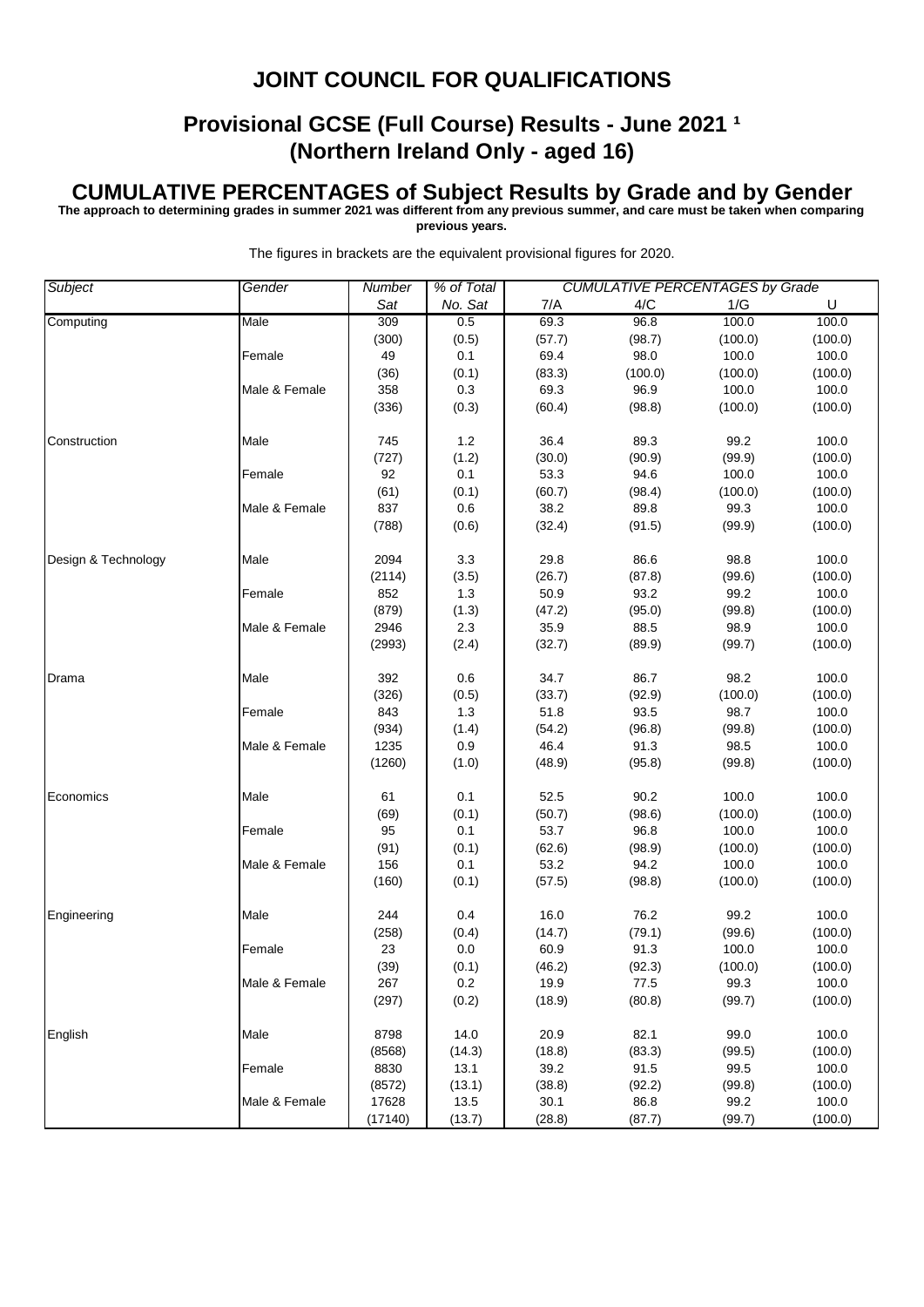#### **Provisional GCSE (Full Course) Results - June 2021 1 (Northern Ireland Only - aged 16)**

#### **CUMULATIVE PERCENTAGES of Subject Results by Grade and by Gender**

**The approach to determining grades in summer 2021 was different from any previous summer, and care must be taken when comparing** 

**previous years.**

| Subject                         | Gender        | Number | % of Total | <b>CUMULATIVE PERCENTAGES by Grade</b> |        |         |         |
|---------------------------------|---------------|--------|------------|----------------------------------------|--------|---------|---------|
|                                 |               | Sat    | No. Sat    | 7/A                                    | 4/C    | 1/G     | U       |
| English Literature              | Male          | 3614   | 5.7        | 36.3                                   | 94.6   | 99.6    | 100.0   |
|                                 |               | (3544) | (5.9)      | (34.3)                                 | (96.4) | (99.9)  | (100.0) |
|                                 | Female        | 4612   | 6.8        | 57.2                                   | 98.1   | 99.7    | 100.0   |
|                                 |               | (4721) | (7.2)      | (54.8)                                 | (98.6) | (100.0) | (100.0) |
|                                 | Male & Female | 8226   | 6.3        | 48.0                                   | 96.6   | 99.6    | 100.0   |
|                                 |               | (8265) | (6.6)      | (46.0)                                 | (97.7) | (100.0) | (100.0) |
| Food Preparation & Nutrition    | Male          | 569    | 0.9        | 20.7                                   | 80.3   | 99.3    | 100.0   |
|                                 |               | (479)  | (0.8)      | (16.7)                                 | (86.4) | (99.8)  | (100.0) |
|                                 | Female        | 1634   | 2.4        | 51.4                                   | 93.1   | 99.8    | 100.0   |
|                                 |               | (1576) | (2.4)      | (47.7)                                 | (95.9) | (99.9)  | (100.0) |
|                                 | Male & Female | 2203   | 1.7        | 43.5                                   | 89.8   | 99.7    | 100.0   |
|                                 |               | (2055) | (1.6)      | (40.4)                                 | (93.7) | (99.9)  | (100.0) |
| French                          | Male          | 1119   | 1.8        | 37.4                                   | 91.9   | 99.9    | 100.0   |
|                                 |               | (1123) | (1.9)      | (32.1)                                 | (89.3) | (99.8)  | (100.0) |
|                                 | Female        | 1795   | 2.7        | 51.3                                   | 96.1   | 99.9    | 100.0   |
|                                 |               | (1853) | (2.8)      | (47.9)                                 | (94.9) | (100.0) | (100.0) |
|                                 | Male & Female | 2914   | 2.2        | 46.0                                   | 94.5   | 99.9    | 100.0   |
|                                 |               | (2976) | (2.4)      | (41.9)                                 | (92.8) | (99.9)  | (100.0) |
| Geography                       | Male          | 2813   | 4.5        | 40.1                                   | 88.4   | 99.6    | 100.0   |
|                                 |               | (2573) | (4.3)      | (32.5)                                 | (87.8) | (99.7)  | (100.0) |
|                                 | Female        | 2375   | 3.5        | 60.5                                   | 94.0   | 99.7    | 100.0   |
|                                 |               | (2195) | (3.4)      | (52.3)                                 | (93.3) | (99.8)  | (100.0) |
|                                 | Male & Female | 5188   | 4.0        | 49.4                                   | 91.0   | 99.6    | 100.0   |
|                                 |               | (4768) | (3.8)      | (41.6)                                 | (90.3) | (99.8)  | (100.0) |
| German                          | Male          | 307    | 0.5        | 42.3                                   | 93.8   | 99.3    | 100.0   |
|                                 |               | (358)  | (0.6)      | (34.9)                                 | (88.5) | (100.0) | (100.0) |
|                                 | Female        | 267    | 0.4        | 50.6                                   | 95.9   | 100.0   | 100.0   |
|                                 |               | (305)  | (0.5)      | (48.9)                                 | (96.4) | (100.0) | (100.0) |
|                                 | Male & Female | 574    | 0.4        | 46.2                                   | 94.8   | 99.7    | 100.0   |
|                                 |               | (663)  | (0.5)      | (41.3)                                 | (92.2) | (100.0) | (100.0) |
| <b>Health &amp; Social Care</b> | Male          | 68     | 0.1        | 16.2                                   | 72.1   | 92.6    | 100.0   |
|                                 |               | (63)   | (0.1)      | (4.8)                                  | (69.8) | (98.4)  | (100.0) |
|                                 | Female        | 1176   | 1.7        | 36.1                                   | 86.5   | 99.5    | 100.0   |
|                                 |               | (937)  | (1.4)      | (25.6)                                 | (89.5) | (99.7)  | (100.0) |
|                                 | Male & Female | 1244   | 1.0        | 35.0                                   | 85.7   | 99.1    | 100.0   |
|                                 |               | (1000) | (0.8)      | (24.3)                                 | (88.3) | (99.6)  | (100.0) |
| History                         | Male          | 3144   | $5.0$      | 36.1                                   | 86.1   | 99.0    | 100.0   |
|                                 |               | (2991) | (5.0)      | (32.5)                                 | (87.9) | (99.7)  | (100.0) |
|                                 | Female        | 2970   | 4.4        | 52.7                                   | 92.8   | 99.4    | 100.0   |
|                                 |               | (2817) | (4.3)      | (45.7)                                 | (92.8) | (99.9)  | (100.0) |
|                                 | Male & Female | 6114   | 4.7        | 44.2                                   | 89.4   | 99.2    | 100.0   |
|                                 |               | (5808) | (4.6)      | (38.9)                                 | (90.3) | (99.8)  | (100.0) |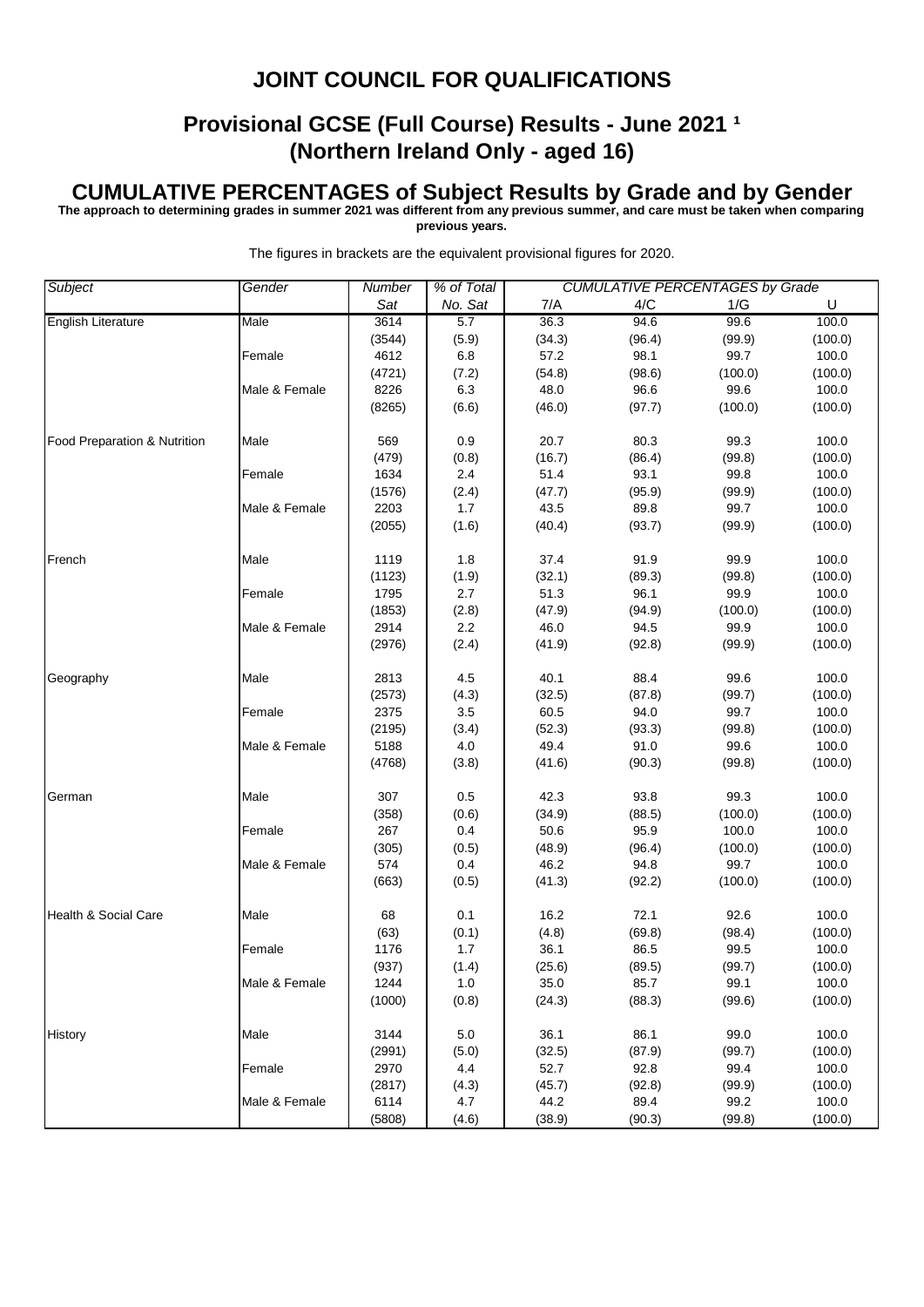# **Provisional GCSE (Full Course) Results - June 2021 1 (Northern Ireland Only - aged 16)**

#### **CUMULATIVE PERCENTAGES of Subject Results by Grade and by Gender**

**The approach to determining grades in summer 2021 was different from any previous summer, and care must be taken when comparing** 

**previous years.**

| Subject                   | Gender        | Number          | % of Total |        |        | <b>CUMULATIVE PERCENTAGES by Grade</b> |         |  |
|---------------------------|---------------|-----------------|------------|--------|--------|----------------------------------------|---------|--|
|                           |               | Sat             | No. Sat    | 7/A    | 4/C    | 1/G                                    | U       |  |
| Home Economics            | Male          | $\overline{25}$ | 0.0        | 12.0   | 80.0   | 96.0                                   | 100.0   |  |
|                           |               | (18)            | (0.0)      | (16.7) | (72.2) | (100.0)                                | (100.0) |  |
|                           | Female        | 1791            | 2.7        | 36.7   | 88.2   | 99.3                                   | 100.0   |  |
|                           |               | (1586)          | (2.4)      | (28.9) | (86.8) | (99.3)                                 | (100.0) |  |
|                           | Male & Female | 1816            | 1.4        | 36.4   | 88.1   | 99.3                                   | 100.0   |  |
|                           |               | (1604)          | (1.3)      | (28.8) | (86.7) | (99.3)                                 | (100.0) |  |
|                           |               |                 |            |        |        |                                        |         |  |
| Hospitality               | Male          | 165             | 0.3        | 25.5   | 83.0   | 97.6                                   | 100.0   |  |
|                           |               | (112)           | (0.2)      | (6.3)  | (75.9) | (100.0)                                | (100.0) |  |
|                           | Female        | 223             | 0.3        | 26.9   | 89.2   | 99.1                                   | 100.0   |  |
|                           |               | (208)           | (0.3)      | (13.5) | (79.8) | (98.6)                                 | (100.0) |  |
|                           | Male & Female | 388             | 0.3        | 26.3   | 86.6   | 98.5                                   | 100.0   |  |
|                           |               | (320)           | (0.3)      | (10.9) | (78.4) | (99.1)                                 | (100.0) |  |
| ICT                       | Male          | 1764            | 2.8        | 41.0   | 91.0   | 99.5                                   | 100.0   |  |
|                           |               | (1811)          | (3.0)      | (40.4) | (92.8) | (99.9)                                 | (100.0) |  |
|                           | Female        | 805             | 1.2        | 58.8   | 95.3   | 99.8                                   | 100.0   |  |
|                           |               | (939)           | (1.4)      | (53.0) | (94.4) | (100.0)                                | (100.0) |  |
|                           | Male & Female | 2569            | 2.0        | 46.6   | 92.3   | 99.6                                   | 100.0   |  |
|                           |               | (2750)          | (2.2)      | (44.7) | (93.3) | (100.0)                                | (100.0) |  |
|                           |               |                 |            |        |        |                                        |         |  |
| Irish                     | Male          | 418             | 0.7        | 43.1   | 94.7   | 98.6                                   | 100.0   |  |
|                           |               | (433)           | (0.7)      | (34.9) | (96.3) | (99.8)                                 | (100.0) |  |
|                           | Female        | 687             | 1.0        | 57.4   | 98.5   | 99.9                                   | 100.0   |  |
|                           |               | (735)           | (1.1)      | (54.8) | (98.2) | (100.0)                                | (100.0) |  |
|                           | Male & Female | 1105            | 0.8        | 51.9   | 97.1   | 99.4                                   | 100.0   |  |
|                           |               | (1168)          | (0.9)      | (47.4) | (97.5) | (99.9)                                 | (100.0) |  |
|                           |               |                 |            |        |        |                                        |         |  |
| Leisure & Tourism         | Male          | 61              | 0.1        | 19.7   | 80.3   | 100.0                                  | 100.0   |  |
|                           |               | (68)            | (0.1)      | (8.8)  | (75.0) | (100.0)                                | (100.0) |  |
|                           | Female        | 67              | 0.1        | 31.3   | 83.6   | 100.0                                  | 100.0   |  |
|                           |               | (69)            | (0.1)      | (29.0) | (84.1) | (98.6)                                 | (100.0) |  |
|                           | Male & Female | 128             | 0.1        | 25.8   | 82.0   | 100.0                                  | 100.0   |  |
|                           |               | (137)           | (0.1)      | (19.0) | (79.6) | (99.3)                                 | (100.0) |  |
| <b>Mathematics</b>        | Male          | 8264            | 13.1       | 24.2   | 80.3   | 98.5                                   | 100.0   |  |
|                           |               | (7181)          | (12.0)     | (24.0) | (78.1) | (99.4)                                 | (100.0) |  |
|                           | Female        | 8047            | 11.9       | 29.9   | 83.0   | 98.9                                   | 100.0   |  |
|                           |               | (7192)          | (11.0)     | (33.0) | (80.9) | (99.7)                                 | (100.0) |  |
|                           | Male & Female | 16311           | 12.5       | 27.0   | 81.6   | 98.7                                   | 100.0   |  |
|                           |               | (14373)         | (11.5)     | (28.5) | (79.5) | (99.5)                                 | (100.0) |  |
|                           |               |                 |            |        |        |                                        |         |  |
| Mathematics: Numeracy (3) | Male          | 0               | 0.0        | 0.0    | 0.0    | 0.0                                    | 0.0     |  |
|                           |               | (0)             | (0.0)      | (0.0)  | (0.0)  | (0.0)                                  | (0.0)   |  |
|                           | Female        | 0               | 0.0        | 0.0    | 0.0    | 0.0                                    | 0.0     |  |
|                           |               | (0)             | (0.0)      | (0.0)  | (0.0)  | (0.0)                                  | (0.0)   |  |
|                           | Male & Female | 0               | 0.0        | 0.0    | 0.0    | 0.0                                    | $0.0\,$ |  |
|                           |               | (0)             | (0.0)      | (0.0)  | (0.0)  | (0.0)                                  | (0.0)   |  |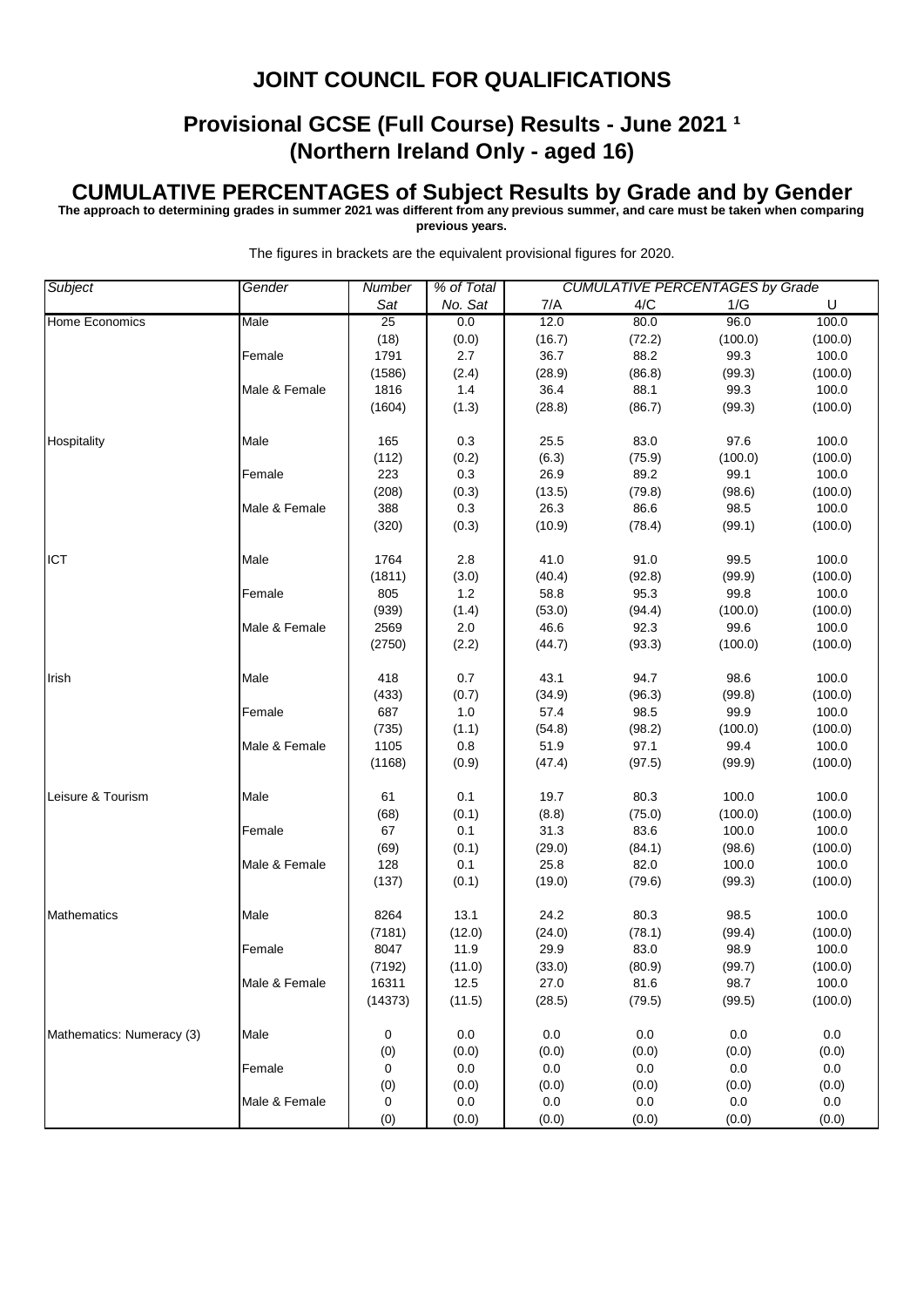# **Provisional GCSE (Full Course) Results - June 2021 1 (Northern Ireland Only - aged 16)**

#### **CUMULATIVE PERCENTAGES of Subject Results by Grade and by Gender**

**The approach to determining grades in summer 2021 was different from any previous summer, and care must be taken when comparing** 

**previous years.**

| <b>CUMULATIVE PERCENTAGES by Grade</b><br>Sat<br>7/A<br>No. Sat<br>4/C<br>1/G<br>U<br>60.9<br>97.4<br>99.8<br>100.0<br>Mathematics (Additional)<br>2.5<br>Male<br>1600<br>(2.5)<br>(57.9)<br>(1474)<br>(98.4)<br>(100.0)<br>(100.0)<br>99.9<br>2.3<br>73.6<br>98.5<br>100.0<br>Female<br>1581<br>(2.3)<br>(70.6)<br>(99.5)<br>(100.0)<br>(100.0)<br>(1472)<br>3181<br>2.4<br>67.2<br>97.9<br>99.9<br>100.0<br>Male & Female<br>(2946)<br>(2.4)<br>(64.2)<br>(98.9)<br>(100.0)<br>(100.0)<br>668<br>1.1<br>23.7<br>84.0<br>97.5<br>100.0<br>Media / Film / TV Studies (2)<br>Male<br>(25.0)<br>(1.1)<br>(85.6)<br>(99.5)<br>(100.0)<br>(631)<br>0.7<br>38.8<br>86.3<br>97.7<br>Female<br>482<br>100.0<br>(44.2)<br>(100.0)<br>(482)<br>(0.7)<br>(94.2)<br>(100.0)<br>Male & Female<br>30.0<br>85.0<br>97.6<br>100.0<br>1150<br>0.9<br>(1113)<br>(0.9)<br>(33.3)<br>(89.3)<br>(99.7)<br>(100.0)<br>Music<br>Male<br>46.8<br>96.1<br>99.5<br>100.0<br>406<br>0.6<br>(43.2)<br>(99.7)<br>(366)<br>(0.6)<br>(95.4)<br>(100.0)<br>742<br>1.1<br>60.2<br>96.0<br>99.5<br>Female<br>100.0<br>(746)<br>(1.1)<br>(57.1)<br>(100.0)<br>(98.9)<br>(100.0)<br>0.9<br>55.5<br>96.0<br>99.5<br>1148<br>100.0<br>Male & Female<br>(52.5)<br>(97.8)<br>(99.9)<br>(1112)<br>(0.9)<br>(100.0)<br>Performing / Expressive Arts(8)<br>Male<br>$\blacksquare$<br>$\sim$<br>$\blacksquare$<br>$\blacksquare$<br>$(-)$<br>$(-)$<br>$(\cdot)$<br>$(-)$<br>$(\cdot)$<br>$(\cdot)$<br>Female<br>$\mathbf{r}$<br>$\blacksquare$<br>$(-)$<br>$(-)$<br>$(\cdot)$<br>$(-)$<br>$(\cdot)$<br>$(\cdot)$<br>Male & Female<br>$\blacksquare$<br>$(-)$<br>$(-)$<br>$(\cdot)$<br>$(-)$<br>$(\cdot)$<br>$(\cdot)$<br><b>Physical Education</b><br>1326<br>45.1<br>93.2<br>99.8<br>100.0<br>Male<br>2.1<br>(2.3)<br>(36.7)<br>(1365)<br>(94.2)<br>(99.9)<br>(100.0)<br>62.5<br>99.9<br>875<br>1.3<br>96.6<br>100.0<br>Female<br>(58.4)<br>(100.0)<br>(848)<br>(1.3)<br>(97.1)<br>(100.0)<br>52.0<br>Male & Female<br>2201<br>1.7<br>94.5<br>99.8<br>100.0<br>(1.8)<br>(45.0)<br>(95.3)<br>(100.0)<br>(100.0)<br>(2213)<br>Physics<br>2.0<br>59.3<br>98.2<br>100.0<br>Male<br>1272<br>100.0<br>(1193)<br>(2.0)<br>(56.8)<br>(100.0)<br>(100.0)<br>(98.4)<br>Female<br>978<br>1.5<br>68.9<br>98.9<br>100.0<br>100.0<br>(1033)<br>(1.6)<br>(66.4)<br>(99.4)<br>(100.0)<br>(100.0)<br>63.5<br>100.0<br>Male & Female<br>2250<br>1.7<br>98.5<br>100.0<br>(1.8)<br>(61.3)<br>(100.0)<br>(2226)<br>(98.9)<br>(100.0)<br>Prep. For Life and Work<br>24.8<br>79.7<br>98.9<br>100.0<br>Male<br>1317<br>2.1<br>(2.6)<br>(17.1)<br>(1576)<br>(84.6)<br>(99.4)<br>(100.0)<br>2.3<br>39.9<br>88.3<br>98.8<br>Female<br>1545<br>100.0<br>(1611)<br>(2.5)<br>(30.6)<br>(90.3)<br>(99.6)<br>(100.0)<br>2862<br>2.2<br>32.9<br>84.3<br>98.8<br>100.0<br>Male & Female | Subject | Gender | Number | % of Total |        |        |        |         |  |
|-------------------------------------------------------------------------------------------------------------------------------------------------------------------------------------------------------------------------------------------------------------------------------------------------------------------------------------------------------------------------------------------------------------------------------------------------------------------------------------------------------------------------------------------------------------------------------------------------------------------------------------------------------------------------------------------------------------------------------------------------------------------------------------------------------------------------------------------------------------------------------------------------------------------------------------------------------------------------------------------------------------------------------------------------------------------------------------------------------------------------------------------------------------------------------------------------------------------------------------------------------------------------------------------------------------------------------------------------------------------------------------------------------------------------------------------------------------------------------------------------------------------------------------------------------------------------------------------------------------------------------------------------------------------------------------------------------------------------------------------------------------------------------------------------------------------------------------------------------------------------------------------------------------------------------------------------------------------------------------------------------------------------------------------------------------------------------------------------------------------------------------------------------------------------------------------------------------------------------------------------------------------------------------------------------------------------------------------------------------------------------------------------------------------------------------------------------------------------------------------------------------------------------------------------------------------------------------------------------------------------------------------------------------------------------------------------------------------------------------------------------------------------------------------------------------|---------|--------|--------|------------|--------|--------|--------|---------|--|
|                                                                                                                                                                                                                                                                                                                                                                                                                                                                                                                                                                                                                                                                                                                                                                                                                                                                                                                                                                                                                                                                                                                                                                                                                                                                                                                                                                                                                                                                                                                                                                                                                                                                                                                                                                                                                                                                                                                                                                                                                                                                                                                                                                                                                                                                                                                                                                                                                                                                                                                                                                                                                                                                                                                                                                                                             |         |        |        |            |        |        |        |         |  |
|                                                                                                                                                                                                                                                                                                                                                                                                                                                                                                                                                                                                                                                                                                                                                                                                                                                                                                                                                                                                                                                                                                                                                                                                                                                                                                                                                                                                                                                                                                                                                                                                                                                                                                                                                                                                                                                                                                                                                                                                                                                                                                                                                                                                                                                                                                                                                                                                                                                                                                                                                                                                                                                                                                                                                                                                             |         |        |        |            |        |        |        |         |  |
|                                                                                                                                                                                                                                                                                                                                                                                                                                                                                                                                                                                                                                                                                                                                                                                                                                                                                                                                                                                                                                                                                                                                                                                                                                                                                                                                                                                                                                                                                                                                                                                                                                                                                                                                                                                                                                                                                                                                                                                                                                                                                                                                                                                                                                                                                                                                                                                                                                                                                                                                                                                                                                                                                                                                                                                                             |         |        |        |            |        |        |        |         |  |
|                                                                                                                                                                                                                                                                                                                                                                                                                                                                                                                                                                                                                                                                                                                                                                                                                                                                                                                                                                                                                                                                                                                                                                                                                                                                                                                                                                                                                                                                                                                                                                                                                                                                                                                                                                                                                                                                                                                                                                                                                                                                                                                                                                                                                                                                                                                                                                                                                                                                                                                                                                                                                                                                                                                                                                                                             |         |        |        |            |        |        |        |         |  |
|                                                                                                                                                                                                                                                                                                                                                                                                                                                                                                                                                                                                                                                                                                                                                                                                                                                                                                                                                                                                                                                                                                                                                                                                                                                                                                                                                                                                                                                                                                                                                                                                                                                                                                                                                                                                                                                                                                                                                                                                                                                                                                                                                                                                                                                                                                                                                                                                                                                                                                                                                                                                                                                                                                                                                                                                             |         |        |        |            |        |        |        |         |  |
|                                                                                                                                                                                                                                                                                                                                                                                                                                                                                                                                                                                                                                                                                                                                                                                                                                                                                                                                                                                                                                                                                                                                                                                                                                                                                                                                                                                                                                                                                                                                                                                                                                                                                                                                                                                                                                                                                                                                                                                                                                                                                                                                                                                                                                                                                                                                                                                                                                                                                                                                                                                                                                                                                                                                                                                                             |         |        |        |            |        |        |        |         |  |
|                                                                                                                                                                                                                                                                                                                                                                                                                                                                                                                                                                                                                                                                                                                                                                                                                                                                                                                                                                                                                                                                                                                                                                                                                                                                                                                                                                                                                                                                                                                                                                                                                                                                                                                                                                                                                                                                                                                                                                                                                                                                                                                                                                                                                                                                                                                                                                                                                                                                                                                                                                                                                                                                                                                                                                                                             |         |        |        |            |        |        |        |         |  |
|                                                                                                                                                                                                                                                                                                                                                                                                                                                                                                                                                                                                                                                                                                                                                                                                                                                                                                                                                                                                                                                                                                                                                                                                                                                                                                                                                                                                                                                                                                                                                                                                                                                                                                                                                                                                                                                                                                                                                                                                                                                                                                                                                                                                                                                                                                                                                                                                                                                                                                                                                                                                                                                                                                                                                                                                             |         |        |        |            |        |        |        |         |  |
|                                                                                                                                                                                                                                                                                                                                                                                                                                                                                                                                                                                                                                                                                                                                                                                                                                                                                                                                                                                                                                                                                                                                                                                                                                                                                                                                                                                                                                                                                                                                                                                                                                                                                                                                                                                                                                                                                                                                                                                                                                                                                                                                                                                                                                                                                                                                                                                                                                                                                                                                                                                                                                                                                                                                                                                                             |         |        |        |            |        |        |        |         |  |
|                                                                                                                                                                                                                                                                                                                                                                                                                                                                                                                                                                                                                                                                                                                                                                                                                                                                                                                                                                                                                                                                                                                                                                                                                                                                                                                                                                                                                                                                                                                                                                                                                                                                                                                                                                                                                                                                                                                                                                                                                                                                                                                                                                                                                                                                                                                                                                                                                                                                                                                                                                                                                                                                                                                                                                                                             |         |        |        |            |        |        |        |         |  |
|                                                                                                                                                                                                                                                                                                                                                                                                                                                                                                                                                                                                                                                                                                                                                                                                                                                                                                                                                                                                                                                                                                                                                                                                                                                                                                                                                                                                                                                                                                                                                                                                                                                                                                                                                                                                                                                                                                                                                                                                                                                                                                                                                                                                                                                                                                                                                                                                                                                                                                                                                                                                                                                                                                                                                                                                             |         |        |        |            |        |        |        |         |  |
|                                                                                                                                                                                                                                                                                                                                                                                                                                                                                                                                                                                                                                                                                                                                                                                                                                                                                                                                                                                                                                                                                                                                                                                                                                                                                                                                                                                                                                                                                                                                                                                                                                                                                                                                                                                                                                                                                                                                                                                                                                                                                                                                                                                                                                                                                                                                                                                                                                                                                                                                                                                                                                                                                                                                                                                                             |         |        |        |            |        |        |        |         |  |
|                                                                                                                                                                                                                                                                                                                                                                                                                                                                                                                                                                                                                                                                                                                                                                                                                                                                                                                                                                                                                                                                                                                                                                                                                                                                                                                                                                                                                                                                                                                                                                                                                                                                                                                                                                                                                                                                                                                                                                                                                                                                                                                                                                                                                                                                                                                                                                                                                                                                                                                                                                                                                                                                                                                                                                                                             |         |        |        |            |        |        |        |         |  |
|                                                                                                                                                                                                                                                                                                                                                                                                                                                                                                                                                                                                                                                                                                                                                                                                                                                                                                                                                                                                                                                                                                                                                                                                                                                                                                                                                                                                                                                                                                                                                                                                                                                                                                                                                                                                                                                                                                                                                                                                                                                                                                                                                                                                                                                                                                                                                                                                                                                                                                                                                                                                                                                                                                                                                                                                             |         |        |        |            |        |        |        |         |  |
|                                                                                                                                                                                                                                                                                                                                                                                                                                                                                                                                                                                                                                                                                                                                                                                                                                                                                                                                                                                                                                                                                                                                                                                                                                                                                                                                                                                                                                                                                                                                                                                                                                                                                                                                                                                                                                                                                                                                                                                                                                                                                                                                                                                                                                                                                                                                                                                                                                                                                                                                                                                                                                                                                                                                                                                                             |         |        |        |            |        |        |        |         |  |
|                                                                                                                                                                                                                                                                                                                                                                                                                                                                                                                                                                                                                                                                                                                                                                                                                                                                                                                                                                                                                                                                                                                                                                                                                                                                                                                                                                                                                                                                                                                                                                                                                                                                                                                                                                                                                                                                                                                                                                                                                                                                                                                                                                                                                                                                                                                                                                                                                                                                                                                                                                                                                                                                                                                                                                                                             |         |        |        |            |        |        |        |         |  |
|                                                                                                                                                                                                                                                                                                                                                                                                                                                                                                                                                                                                                                                                                                                                                                                                                                                                                                                                                                                                                                                                                                                                                                                                                                                                                                                                                                                                                                                                                                                                                                                                                                                                                                                                                                                                                                                                                                                                                                                                                                                                                                                                                                                                                                                                                                                                                                                                                                                                                                                                                                                                                                                                                                                                                                                                             |         |        |        |            |        |        |        |         |  |
|                                                                                                                                                                                                                                                                                                                                                                                                                                                                                                                                                                                                                                                                                                                                                                                                                                                                                                                                                                                                                                                                                                                                                                                                                                                                                                                                                                                                                                                                                                                                                                                                                                                                                                                                                                                                                                                                                                                                                                                                                                                                                                                                                                                                                                                                                                                                                                                                                                                                                                                                                                                                                                                                                                                                                                                                             |         |        |        |            |        |        |        |         |  |
|                                                                                                                                                                                                                                                                                                                                                                                                                                                                                                                                                                                                                                                                                                                                                                                                                                                                                                                                                                                                                                                                                                                                                                                                                                                                                                                                                                                                                                                                                                                                                                                                                                                                                                                                                                                                                                                                                                                                                                                                                                                                                                                                                                                                                                                                                                                                                                                                                                                                                                                                                                                                                                                                                                                                                                                                             |         |        |        |            |        |        |        |         |  |
|                                                                                                                                                                                                                                                                                                                                                                                                                                                                                                                                                                                                                                                                                                                                                                                                                                                                                                                                                                                                                                                                                                                                                                                                                                                                                                                                                                                                                                                                                                                                                                                                                                                                                                                                                                                                                                                                                                                                                                                                                                                                                                                                                                                                                                                                                                                                                                                                                                                                                                                                                                                                                                                                                                                                                                                                             |         |        |        |            |        |        |        |         |  |
|                                                                                                                                                                                                                                                                                                                                                                                                                                                                                                                                                                                                                                                                                                                                                                                                                                                                                                                                                                                                                                                                                                                                                                                                                                                                                                                                                                                                                                                                                                                                                                                                                                                                                                                                                                                                                                                                                                                                                                                                                                                                                                                                                                                                                                                                                                                                                                                                                                                                                                                                                                                                                                                                                                                                                                                                             |         |        |        |            |        |        |        |         |  |
|                                                                                                                                                                                                                                                                                                                                                                                                                                                                                                                                                                                                                                                                                                                                                                                                                                                                                                                                                                                                                                                                                                                                                                                                                                                                                                                                                                                                                                                                                                                                                                                                                                                                                                                                                                                                                                                                                                                                                                                                                                                                                                                                                                                                                                                                                                                                                                                                                                                                                                                                                                                                                                                                                                                                                                                                             |         |        |        |            |        |        |        |         |  |
|                                                                                                                                                                                                                                                                                                                                                                                                                                                                                                                                                                                                                                                                                                                                                                                                                                                                                                                                                                                                                                                                                                                                                                                                                                                                                                                                                                                                                                                                                                                                                                                                                                                                                                                                                                                                                                                                                                                                                                                                                                                                                                                                                                                                                                                                                                                                                                                                                                                                                                                                                                                                                                                                                                                                                                                                             |         |        |        |            |        |        |        |         |  |
|                                                                                                                                                                                                                                                                                                                                                                                                                                                                                                                                                                                                                                                                                                                                                                                                                                                                                                                                                                                                                                                                                                                                                                                                                                                                                                                                                                                                                                                                                                                                                                                                                                                                                                                                                                                                                                                                                                                                                                                                                                                                                                                                                                                                                                                                                                                                                                                                                                                                                                                                                                                                                                                                                                                                                                                                             |         |        |        |            |        |        |        |         |  |
|                                                                                                                                                                                                                                                                                                                                                                                                                                                                                                                                                                                                                                                                                                                                                                                                                                                                                                                                                                                                                                                                                                                                                                                                                                                                                                                                                                                                                                                                                                                                                                                                                                                                                                                                                                                                                                                                                                                                                                                                                                                                                                                                                                                                                                                                                                                                                                                                                                                                                                                                                                                                                                                                                                                                                                                                             |         |        |        |            |        |        |        |         |  |
|                                                                                                                                                                                                                                                                                                                                                                                                                                                                                                                                                                                                                                                                                                                                                                                                                                                                                                                                                                                                                                                                                                                                                                                                                                                                                                                                                                                                                                                                                                                                                                                                                                                                                                                                                                                                                                                                                                                                                                                                                                                                                                                                                                                                                                                                                                                                                                                                                                                                                                                                                                                                                                                                                                                                                                                                             |         |        |        |            |        |        |        |         |  |
|                                                                                                                                                                                                                                                                                                                                                                                                                                                                                                                                                                                                                                                                                                                                                                                                                                                                                                                                                                                                                                                                                                                                                                                                                                                                                                                                                                                                                                                                                                                                                                                                                                                                                                                                                                                                                                                                                                                                                                                                                                                                                                                                                                                                                                                                                                                                                                                                                                                                                                                                                                                                                                                                                                                                                                                                             |         |        |        |            |        |        |        |         |  |
|                                                                                                                                                                                                                                                                                                                                                                                                                                                                                                                                                                                                                                                                                                                                                                                                                                                                                                                                                                                                                                                                                                                                                                                                                                                                                                                                                                                                                                                                                                                                                                                                                                                                                                                                                                                                                                                                                                                                                                                                                                                                                                                                                                                                                                                                                                                                                                                                                                                                                                                                                                                                                                                                                                                                                                                                             |         |        |        |            |        |        |        |         |  |
|                                                                                                                                                                                                                                                                                                                                                                                                                                                                                                                                                                                                                                                                                                                                                                                                                                                                                                                                                                                                                                                                                                                                                                                                                                                                                                                                                                                                                                                                                                                                                                                                                                                                                                                                                                                                                                                                                                                                                                                                                                                                                                                                                                                                                                                                                                                                                                                                                                                                                                                                                                                                                                                                                                                                                                                                             |         |        |        |            |        |        |        |         |  |
|                                                                                                                                                                                                                                                                                                                                                                                                                                                                                                                                                                                                                                                                                                                                                                                                                                                                                                                                                                                                                                                                                                                                                                                                                                                                                                                                                                                                                                                                                                                                                                                                                                                                                                                                                                                                                                                                                                                                                                                                                                                                                                                                                                                                                                                                                                                                                                                                                                                                                                                                                                                                                                                                                                                                                                                                             |         |        |        |            |        |        |        |         |  |
|                                                                                                                                                                                                                                                                                                                                                                                                                                                                                                                                                                                                                                                                                                                                                                                                                                                                                                                                                                                                                                                                                                                                                                                                                                                                                                                                                                                                                                                                                                                                                                                                                                                                                                                                                                                                                                                                                                                                                                                                                                                                                                                                                                                                                                                                                                                                                                                                                                                                                                                                                                                                                                                                                                                                                                                                             |         |        |        |            |        |        |        |         |  |
|                                                                                                                                                                                                                                                                                                                                                                                                                                                                                                                                                                                                                                                                                                                                                                                                                                                                                                                                                                                                                                                                                                                                                                                                                                                                                                                                                                                                                                                                                                                                                                                                                                                                                                                                                                                                                                                                                                                                                                                                                                                                                                                                                                                                                                                                                                                                                                                                                                                                                                                                                                                                                                                                                                                                                                                                             |         |        |        |            |        |        |        |         |  |
|                                                                                                                                                                                                                                                                                                                                                                                                                                                                                                                                                                                                                                                                                                                                                                                                                                                                                                                                                                                                                                                                                                                                                                                                                                                                                                                                                                                                                                                                                                                                                                                                                                                                                                                                                                                                                                                                                                                                                                                                                                                                                                                                                                                                                                                                                                                                                                                                                                                                                                                                                                                                                                                                                                                                                                                                             |         |        |        |            |        |        |        |         |  |
|                                                                                                                                                                                                                                                                                                                                                                                                                                                                                                                                                                                                                                                                                                                                                                                                                                                                                                                                                                                                                                                                                                                                                                                                                                                                                                                                                                                                                                                                                                                                                                                                                                                                                                                                                                                                                                                                                                                                                                                                                                                                                                                                                                                                                                                                                                                                                                                                                                                                                                                                                                                                                                                                                                                                                                                                             |         |        |        |            |        |        |        |         |  |
|                                                                                                                                                                                                                                                                                                                                                                                                                                                                                                                                                                                                                                                                                                                                                                                                                                                                                                                                                                                                                                                                                                                                                                                                                                                                                                                                                                                                                                                                                                                                                                                                                                                                                                                                                                                                                                                                                                                                                                                                                                                                                                                                                                                                                                                                                                                                                                                                                                                                                                                                                                                                                                                                                                                                                                                                             |         |        |        |            |        |        |        |         |  |
|                                                                                                                                                                                                                                                                                                                                                                                                                                                                                                                                                                                                                                                                                                                                                                                                                                                                                                                                                                                                                                                                                                                                                                                                                                                                                                                                                                                                                                                                                                                                                                                                                                                                                                                                                                                                                                                                                                                                                                                                                                                                                                                                                                                                                                                                                                                                                                                                                                                                                                                                                                                                                                                                                                                                                                                                             |         |        |        |            |        |        |        |         |  |
|                                                                                                                                                                                                                                                                                                                                                                                                                                                                                                                                                                                                                                                                                                                                                                                                                                                                                                                                                                                                                                                                                                                                                                                                                                                                                                                                                                                                                                                                                                                                                                                                                                                                                                                                                                                                                                                                                                                                                                                                                                                                                                                                                                                                                                                                                                                                                                                                                                                                                                                                                                                                                                                                                                                                                                                                             |         |        |        |            |        |        |        |         |  |
|                                                                                                                                                                                                                                                                                                                                                                                                                                                                                                                                                                                                                                                                                                                                                                                                                                                                                                                                                                                                                                                                                                                                                                                                                                                                                                                                                                                                                                                                                                                                                                                                                                                                                                                                                                                                                                                                                                                                                                                                                                                                                                                                                                                                                                                                                                                                                                                                                                                                                                                                                                                                                                                                                                                                                                                                             |         |        |        |            |        |        |        |         |  |
|                                                                                                                                                                                                                                                                                                                                                                                                                                                                                                                                                                                                                                                                                                                                                                                                                                                                                                                                                                                                                                                                                                                                                                                                                                                                                                                                                                                                                                                                                                                                                                                                                                                                                                                                                                                                                                                                                                                                                                                                                                                                                                                                                                                                                                                                                                                                                                                                                                                                                                                                                                                                                                                                                                                                                                                                             |         |        |        |            |        |        |        |         |  |
|                                                                                                                                                                                                                                                                                                                                                                                                                                                                                                                                                                                                                                                                                                                                                                                                                                                                                                                                                                                                                                                                                                                                                                                                                                                                                                                                                                                                                                                                                                                                                                                                                                                                                                                                                                                                                                                                                                                                                                                                                                                                                                                                                                                                                                                                                                                                                                                                                                                                                                                                                                                                                                                                                                                                                                                                             |         |        |        |            |        |        |        |         |  |
|                                                                                                                                                                                                                                                                                                                                                                                                                                                                                                                                                                                                                                                                                                                                                                                                                                                                                                                                                                                                                                                                                                                                                                                                                                                                                                                                                                                                                                                                                                                                                                                                                                                                                                                                                                                                                                                                                                                                                                                                                                                                                                                                                                                                                                                                                                                                                                                                                                                                                                                                                                                                                                                                                                                                                                                                             |         |        |        |            |        |        |        |         |  |
|                                                                                                                                                                                                                                                                                                                                                                                                                                                                                                                                                                                                                                                                                                                                                                                                                                                                                                                                                                                                                                                                                                                                                                                                                                                                                                                                                                                                                                                                                                                                                                                                                                                                                                                                                                                                                                                                                                                                                                                                                                                                                                                                                                                                                                                                                                                                                                                                                                                                                                                                                                                                                                                                                                                                                                                                             |         |        |        |            |        |        |        |         |  |
|                                                                                                                                                                                                                                                                                                                                                                                                                                                                                                                                                                                                                                                                                                                                                                                                                                                                                                                                                                                                                                                                                                                                                                                                                                                                                                                                                                                                                                                                                                                                                                                                                                                                                                                                                                                                                                                                                                                                                                                                                                                                                                                                                                                                                                                                                                                                                                                                                                                                                                                                                                                                                                                                                                                                                                                                             |         |        |        |            |        |        |        |         |  |
|                                                                                                                                                                                                                                                                                                                                                                                                                                                                                                                                                                                                                                                                                                                                                                                                                                                                                                                                                                                                                                                                                                                                                                                                                                                                                                                                                                                                                                                                                                                                                                                                                                                                                                                                                                                                                                                                                                                                                                                                                                                                                                                                                                                                                                                                                                                                                                                                                                                                                                                                                                                                                                                                                                                                                                                                             |         |        |        |            |        |        |        |         |  |
|                                                                                                                                                                                                                                                                                                                                                                                                                                                                                                                                                                                                                                                                                                                                                                                                                                                                                                                                                                                                                                                                                                                                                                                                                                                                                                                                                                                                                                                                                                                                                                                                                                                                                                                                                                                                                                                                                                                                                                                                                                                                                                                                                                                                                                                                                                                                                                                                                                                                                                                                                                                                                                                                                                                                                                                                             |         |        |        |            |        |        |        |         |  |
|                                                                                                                                                                                                                                                                                                                                                                                                                                                                                                                                                                                                                                                                                                                                                                                                                                                                                                                                                                                                                                                                                                                                                                                                                                                                                                                                                                                                                                                                                                                                                                                                                                                                                                                                                                                                                                                                                                                                                                                                                                                                                                                                                                                                                                                                                                                                                                                                                                                                                                                                                                                                                                                                                                                                                                                                             |         |        |        |            |        |        |        |         |  |
|                                                                                                                                                                                                                                                                                                                                                                                                                                                                                                                                                                                                                                                                                                                                                                                                                                                                                                                                                                                                                                                                                                                                                                                                                                                                                                                                                                                                                                                                                                                                                                                                                                                                                                                                                                                                                                                                                                                                                                                                                                                                                                                                                                                                                                                                                                                                                                                                                                                                                                                                                                                                                                                                                                                                                                                                             |         |        |        |            |        |        |        |         |  |
|                                                                                                                                                                                                                                                                                                                                                                                                                                                                                                                                                                                                                                                                                                                                                                                                                                                                                                                                                                                                                                                                                                                                                                                                                                                                                                                                                                                                                                                                                                                                                                                                                                                                                                                                                                                                                                                                                                                                                                                                                                                                                                                                                                                                                                                                                                                                                                                                                                                                                                                                                                                                                                                                                                                                                                                                             |         |        |        |            |        |        |        |         |  |
|                                                                                                                                                                                                                                                                                                                                                                                                                                                                                                                                                                                                                                                                                                                                                                                                                                                                                                                                                                                                                                                                                                                                                                                                                                                                                                                                                                                                                                                                                                                                                                                                                                                                                                                                                                                                                                                                                                                                                                                                                                                                                                                                                                                                                                                                                                                                                                                                                                                                                                                                                                                                                                                                                                                                                                                                             |         |        | (3187) | (2.5)      | (23.9) | (87.5) | (99.5) | (100.0) |  |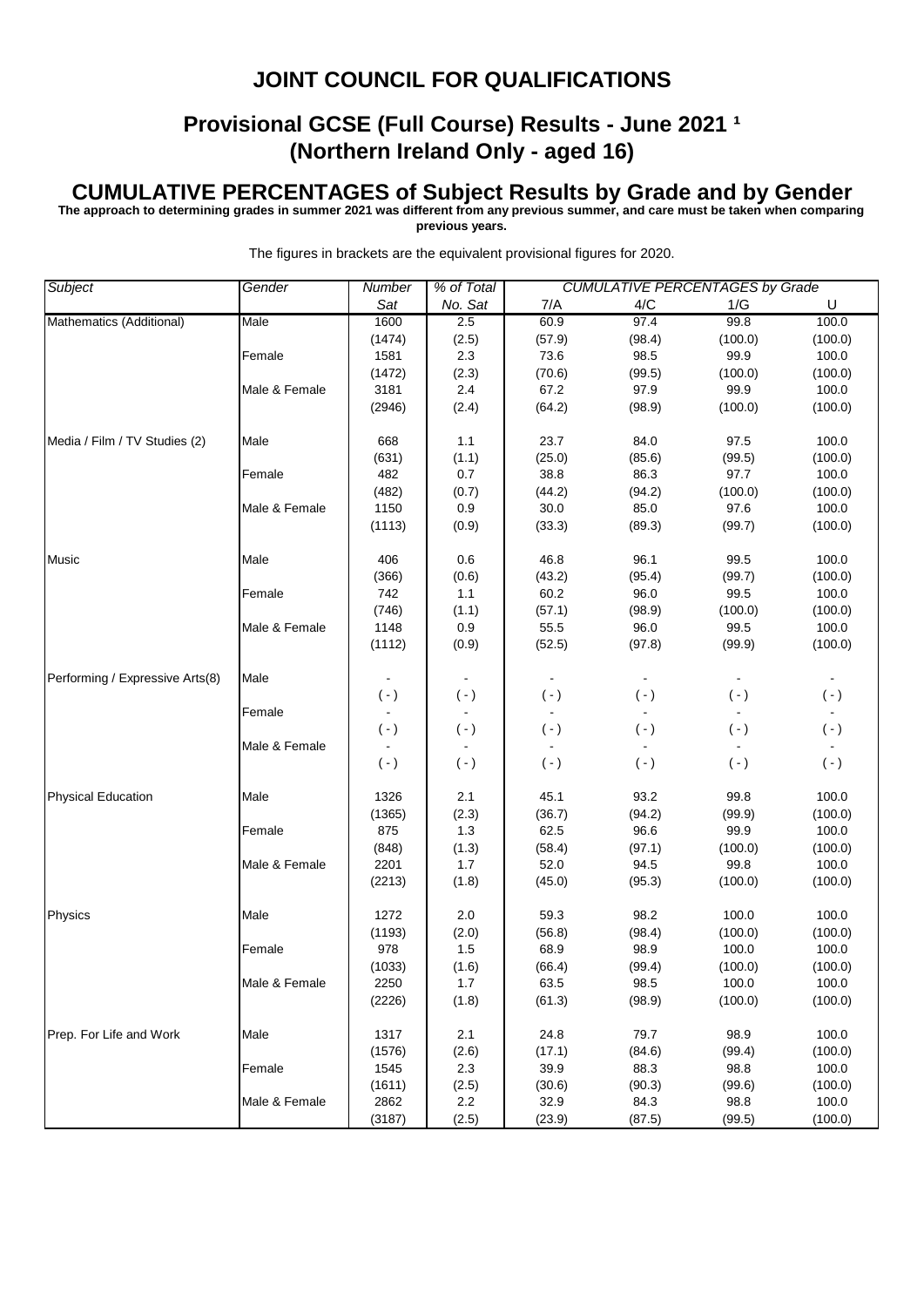# **Provisional GCSE (Full Course) Results - June 2021 1 (Northern Ireland Only - aged 16)**

#### **CUMULATIVE PERCENTAGES of Subject Results by Grade and by Gender**

**The approach to determining grades in summer 2021 was different from any previous summer, and care must be taken when comparing** 

**previous years.**

| Subject                     | Gender        | <b>Number</b> | % of Total |        |        | <b>CUMULATIVE PERCENTAGES by Grade</b> |         |  |
|-----------------------------|---------------|---------------|------------|--------|--------|----------------------------------------|---------|--|
|                             |               | Sat           | No. Sat    | 7/A    | 4/C    | 1/G                                    | U       |  |
| <b>Religious Studies</b>    | Male          | 3768          | 6.0        | 39.7   | 88.4   | 99.4                                   | 100.0   |  |
|                             |               | (3471)        | (5.8)      | (33.9) | (87.6) | (99.8)                                 | (100.0) |  |
|                             | Female        | 4906          | 7.3        | 61.5   | 95.1   | 99.7                                   | 100.0   |  |
|                             |               | (4814)        | (7.4)      | (53.6) | (95.1) | (99.8)                                 | (100.0) |  |
|                             | Male & Female | 8674          | 6.7        | 52.0   | 92.2   | 99.6                                   | 100.0   |  |
|                             |               | (8285)        | (6.6)      | (45.3) | (92.0) | (99.8)                                 | (100.0) |  |
|                             |               |               |            |        |        |                                        |         |  |
| Science                     | Male          | 2647          | 4.2        | 8.8    | 81.2   | 98.8                                   | 100.0   |  |
|                             |               | (2552)        | (4.3)      | (7.7)  | (80.8) | (99.7)                                 | (100.0) |  |
|                             | Female        | 2381          | 3.5        | 13.9   | 84.2   | 99.1                                   | 100.0   |  |
|                             |               | (2191)        | (3.4)      | (12.0) | (82.2) | (99.6)                                 | (100.0) |  |
|                             | Male & Female | 5028          | 3.9        | 11.2   | 82.6   | 98.9                                   | 100.0   |  |
|                             |               | (4743)        | (3.8)      | (9.7)  | (81.5) | (99.6)                                 | (100.0) |  |
|                             |               |               |            |        |        |                                        |         |  |
| Science: Double Award (4)   | Male          | 6308          | 10.0       | 28.0   | 92.1   | 99.7                                   | 100.0   |  |
|                             |               | (6070)        | (10.1)     | (24.5) | (91.5) | (99.9)                                 | (100.0) |  |
|                             | Female        | 7074          | 10.5       | 37.2   | 94.7   | 99.8                                   | 100.0   |  |
|                             |               | (6946)        | (10.6)     | (32.9) | (94.8) | (100.0)                                | (100.0) |  |
|                             | Male & Female | 13382         | 10.3       | 32.9   | 93.5   | 99.8                                   | 100.0   |  |
|                             |               | (13016)       | (10.4)     | (29.0) | (93.2) | (100.0)                                | (100.0) |  |
|                             |               |               |            |        |        |                                        |         |  |
| Social Science subjects (2) | Male          | 100           | 0.2        | 38.0   | 92.0   | 100.0                                  | 100.0   |  |
|                             |               | (126)         | (0.2)      | (26.2) | (83.3) | (100.0)                                | (100.0) |  |
|                             | Female        | 192           | 0.3        | 40.1   | 90.1   | 100.0                                  | 100.0   |  |
|                             |               | (163)         | (0.2)      | (28.8) | (89.0) | (100.0)                                | (100.0) |  |
|                             | Male & Female | 292           | 0.2        | 39.4   | 90.8   | 100.0                                  | 100.0   |  |
|                             |               | (289)         | (0.2)      | (27.7) | (86.5) | (100.0)                                | (100.0) |  |
|                             |               |               |            |        |        |                                        |         |  |
| Spanish                     | Male          | 1255          | 2.0        | 36.8   | 92.6   | 99.6                                   | 100.0   |  |
|                             |               | (1180)        | (2.0)      | (33.3) | (93.5) | (99.9)                                 | (100.0) |  |
|                             | Female        | 1733          | 2.6        | 50.9   | 96.9   | 99.9                                   | 100.0   |  |
|                             |               | (1707)        | (2.6)      | (50.6) | (96.5) | (99.9)                                 | (100.0) |  |
|                             | Male & Female | 2988          | 2.3        | 45.0   | 95.1   | 99.8                                   | 100.0   |  |
|                             |               | (2887)        | (2.3)      | (43.5) | (95.3) | (99.9)                                 | (100.0) |  |
|                             |               |               |            |        |        |                                        |         |  |
| <b>Statistics</b>           | Male          | 228           | 0.4        | 19.3   | 77.6   | 98.2                                   | 100.0   |  |
|                             |               | (242)         | (0.4)      | (19.8) | (97.1) | (100.0)                                | (100.0) |  |
|                             | Female        | 143           | 0.2        | 44.8   | 93.7   | 100.0                                  | 100.0   |  |
|                             |               | (183)         | (0.3)      | (25.1) | (94.5) | (100.0)                                | (100.0) |  |
|                             | Male & Female | 371           | 0.3        | 29.1   | 83.8   | 98.9                                   | 100.0   |  |
|                             |               | (425)         | (0.3)      | (22.1) | (96.0) | (100.0)                                | (100.0) |  |
|                             |               |               |            |        |        |                                        |         |  |
| Welsh: First Language       | Male          | 0             | 0.0        | 0.0    | 0.0    | 0.0                                    | 0.0     |  |
|                             |               | (0)           | (0.0)      | (0.0)  | (0.0)  | (0.0)                                  | (0.0)   |  |
|                             | Female        | 0             | 0.0        | 0.0    | 0.0    | 0.0                                    | 0.0     |  |
|                             |               | (0)           | (0.0)      | (0.0)  | (0.0)  | (0.0)                                  | (0.0)   |  |
|                             | Male & Female | 0             | 0.0        | 0.0    | 0.0    | 0.0                                    | 0.0     |  |
|                             |               | (0)           | (0.0)      | (0.0)  | (0.0)  | (0.0)                                  | (0.0)   |  |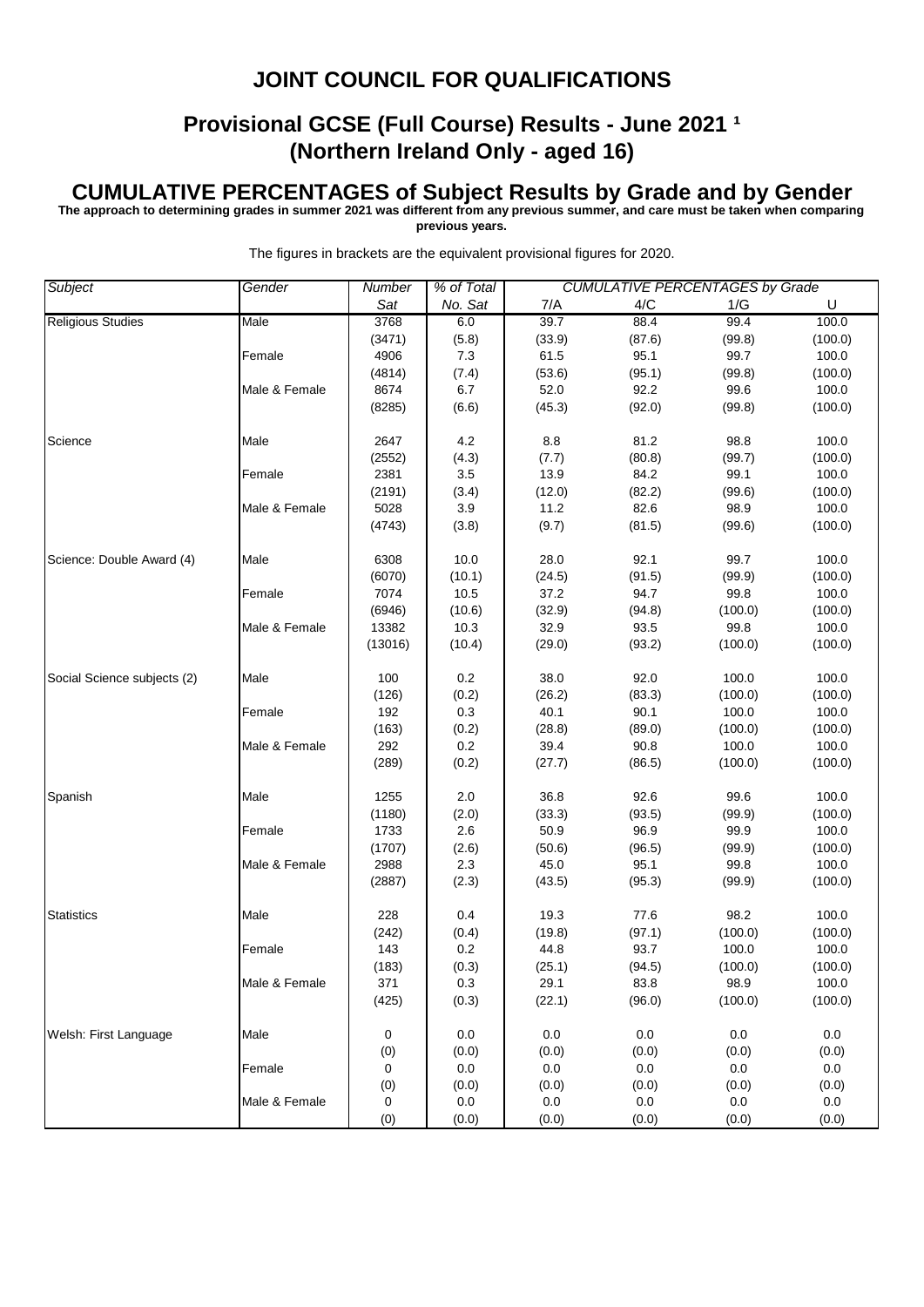# **Provisional GCSE (Full Course) Results - June 2021 1 (Northern Ireland Only - aged 16)**

#### **CUMULATIVE PERCENTAGES of Subject Results by Grade and by Gender**

**The approach to determining grades in summer 2021 was different from any previous summer, and care must be taken when comparing** 

**previous years.**

| Subject                    | Gender        | Number         | % of Total |         | <b>CUMULATIVE PERCENTAGES by Grade</b> |         |         |
|----------------------------|---------------|----------------|------------|---------|----------------------------------------|---------|---------|
|                            |               | Sat            | No. Sat    | 7/A     | 4/C                                    | 1/G     | U       |
| Welsh: Second Language     | Male          | $\overline{0}$ | 0.0        | 0.0     | 0.0                                    | 0.0     | 0.0     |
|                            |               | (0)            | (0.0)      | (0.0)   | (0.0)                                  | (0.0)   | (0.0)   |
|                            | Female        | 0              | 0.0        | $0.0\,$ | 0.0                                    | 0.0     | 0.0     |
|                            |               | (0)            | (0.0)      | (0.0)   | (0.0)                                  | (0.0)   | (0.0)   |
|                            | Male & Female | 0              | 0.0        | 0.0     | 0.0                                    | 0.0     | 0.0     |
|                            |               | (0)            | (0.0)      | (0.0)   | (0.0)                                  | (0.0)   | (0.0)   |
| Welsh Literature           | Male          | 0              | 0.0        | 0.0     | 0.0                                    | 0.0     | 0.0     |
|                            |               | (0)            | (0.0)      | (0.0)   | (0.0)                                  | (0.0)   | (0.0)   |
|                            | Female        | 0              | 0.0        | $0.0\,$ | 0.0                                    | 0.0     | 0.0     |
|                            |               | (0)            | (0.0)      | (0.0)   | (0.0)                                  | (0.0)   | (0.0)   |
|                            | Male & Female | $\mathbf 0$    | 0.0        | 0.0     | 0.0                                    | 0.0     | 0.0     |
|                            |               | (0)            | (0.0)      | (0.0)   | (0.0)                                  | (0.0)   | (0.0)   |
| Other Modern Languages (5) | Male          | 31             | 0.0        | 87.1    | 100.0                                  | 100.0   | 100.0   |
|                            |               | (26)           | (0.0)      | (69.2)  | (96.2)                                 | (96.2)  | (100.0) |
|                            | Female        | 25             | 0.0        | 84.0    | 100.0                                  | 100.0   | 100.0   |
|                            |               | (46)           | (0.1)      | (76.1)  | (100.0)                                | (100.0) | (100.0) |
|                            | Male & Female | 56             | 0.0        | 85.7    | 100.0                                  | 100.0   | 100.0   |
|                            |               | (72)           | (0.1)      | (73.6)  | (98.6)                                 | (98.6)  | (100.0) |
| Other Sciences (6)         | Male          | 221            | 0.4        | 37.6    | 88.2                                   | 98.6    | 100.0   |
|                            |               | (135)          | (0.2)      | (37.8)  | (86.7)                                 | (100.0) | (100.0) |
|                            | Female        | 67             | 0.1        | 52.2    | 92.5                                   | 98.5    | 100.0   |
|                            |               | (69)           | (0.1)      | (46.4)  | (89.9)                                 | (98.6)  | (100.0) |
|                            | Male & Female | 288            | 0.2        | 41.0    | 89.2                                   | 98.6    | 100.0   |
|                            |               | (204)          | (0.2)      | (40.7)  | (87.7)                                 | (99.5)  | (100.0) |
| Other Technology (7)       | Male          | 788            | 1.3        | 12.1    | 76.5                                   | 97.0    | 100.0   |
|                            |               | (659)          | (1.1)      | (12.7)  | (79.1)                                 | (99.7)  | (100.0) |
|                            | Female        | 39             | 0.1        | 12.8    | 64.1                                   | 97.4    | 100.0   |
|                            |               | (62)           | (0.1)      | (3.2)   | (46.8)                                 | (80.6)  | (100.0) |
|                            | Male & Female | 827            | 0.6        | 12.1    | 75.9                                   | 97.0    | 100.0   |
|                            |               | (721)          | (0.6)      | (11.9)  | (76.3)                                 | (98.1)  | (100.0) |
| All Other subjects         | Male          | 56             | 0.1        | 14.3    | 92.9                                   | 100.0   | 100.0   |
|                            |               | (34)           | (0.1)      | (26.5)  | (94.1)                                 | (100.0) | (100.0) |
|                            | Female        | 98             | 0.1        | 43.9    | 98.0                                   | 99.0    | 100.0   |
|                            |               | (82)           | (0.1)      | (51.2)  | (97.6)                                 | (100.0) | (100.0) |
|                            | Male & Female | 154            | 0.1        | 33.1    | 96.1                                   | 99.4    | 100.0   |
|                            |               | (116)          | (0.1)      | (44.0)  | (96.6)                                 | (100.0) | (100.0) |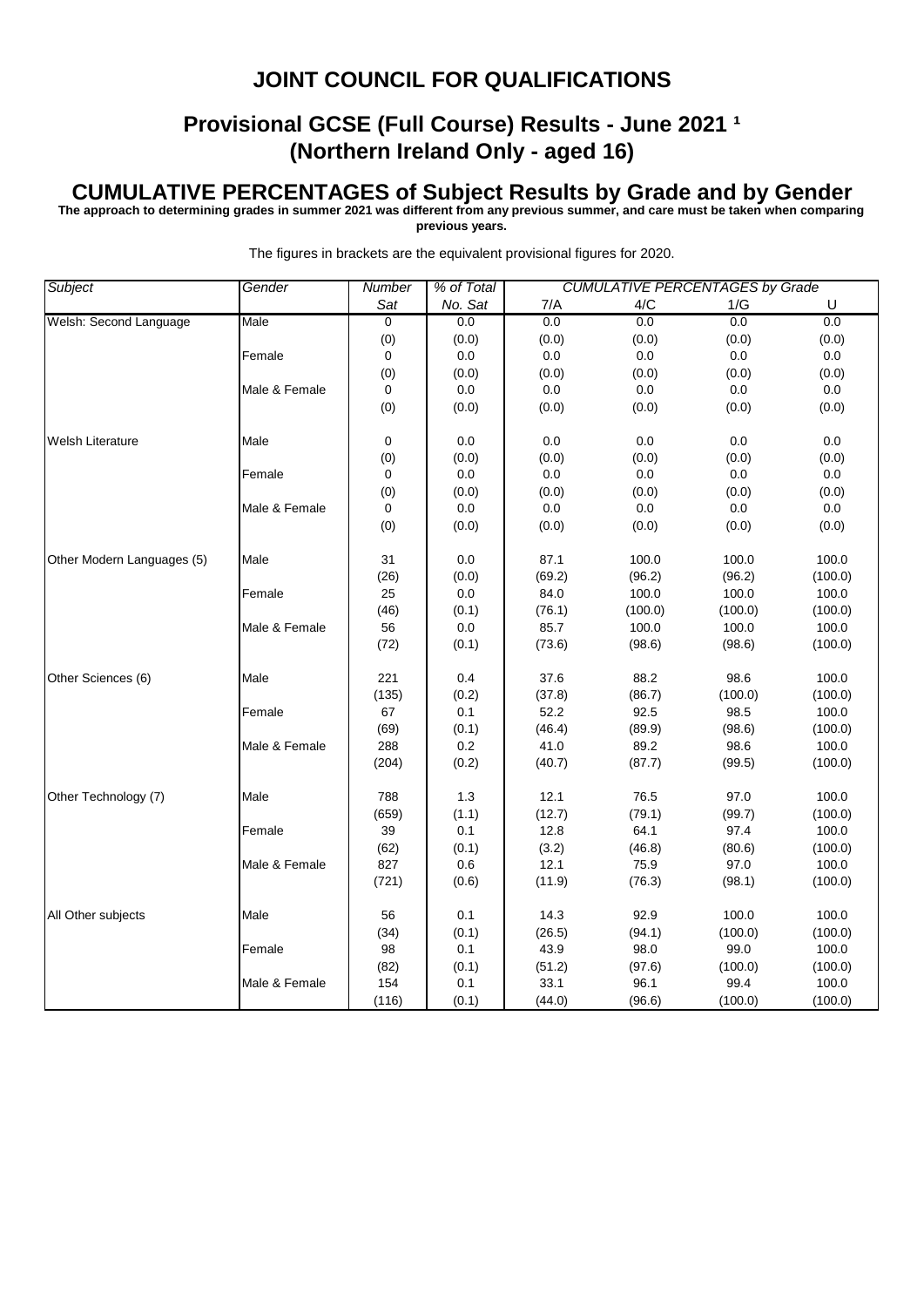## **Provisional GCSE (Full Course) Results - June 2021 1 (Northern Ireland Only - aged 16)**

#### **CUMULATIVE PERCENTAGES of Subject Results by Grade and by Gender**

**The approach to determining grades in summer 2021 was different from any previous summer, and care must be taken when comparing** 

**previous years.**

The figures in brackets are the equivalent provisional figures for 2020.

| Subject             | Gender        | Number   | % of Total | <b>CUMULATIVE PERCENTAGES by Grade</b> |        |        |         |  |
|---------------------|---------------|----------|------------|----------------------------------------|--------|--------|---------|--|
|                     |               | Sat      | No. Sat    | 7/A                                    | 4/C    | 1/G    |         |  |
| <b>All Subjects</b> | Male          | 62915    | 100.0      | 31.9                                   | 87.4   | 99.2   | 100.0   |  |
|                     |               | (59971)  | (100.0)    | (28.6)                                 | (87.8) | (99.7) | (100.0) |  |
|                     | Female        | 67372    | 100.0      | 46.3                                   | 92.4   | 99.5   | 100.0   |  |
|                     |               | (65302)  | (100.0)    | (43.3)                                 | (92.6) | (99.8) | (100.0) |  |
|                     | Male & Female | 130287   | 100.0      | 39.4                                   | 89.9   | 99.3   | 100.0   |  |
|                     |               | (125273) | (100.0)    | (36.3)                                 | (90.3) | (99.8) | (100.0) |  |

(1) - Differences in resit opportunities may affect outcomes in jurisdictions. (See the explanatory notes for differences between jurisdictions).

(2) - These titles cover a range of related subjects.

(3) - In Wales candidates can take either GCSE Mathematics or GCSE Mathematics Numeracy and the great majority take both.

(4) - Science: Double Award counts as two GCSE entries. These entries, therefore, are counted twice both in the subject and in the overall figures.

(5) - Other modern languages includes all languages except: French, German, Irish, Spanish and Welsh.

(6) - Other sciences includes all sciences except: Biology, Chemistry, Physics and Science.

(7) - Other technology includes technology-based subjects other than Design & Technology.

(8) - Data suppression applied if a subject or gender breakdown had fewer than 10 candidates entered but counted in 'All Subjects'. (See explanatory notes).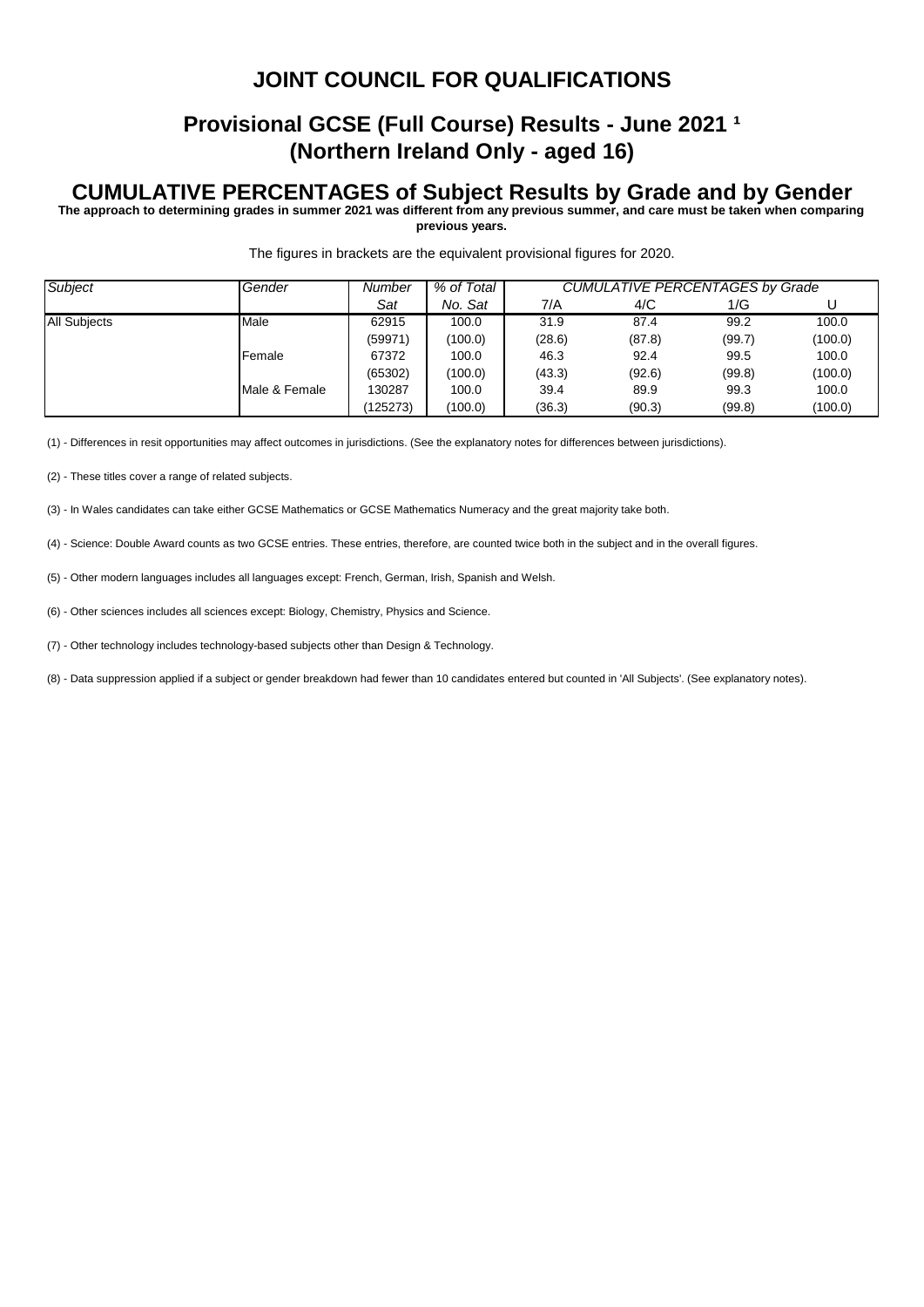# **Provisional GCSE (Full Course) Results - June 2021 1 (Northern Ireland Only - aged 17 and over)**

# **CUMULATIVE PERCENTAGES of Subject Results by Grade and by Gender**

**The approach to determining grades in summer 2021 was different from any previous summer, and care must be taken when comparing previous years.**

| Subject                     | Gender        | Number         | % of Total |        | <b>CUMULATIVE PERCENTAGES by Grade</b> |            |                |
|-----------------------------|---------------|----------------|------------|--------|----------------------------------------|------------|----------------|
|                             |               | Sat            | No. Sat    | 7/A    | 4/C                                    | 1/G        | U              |
| Art and Design subjects (2) | Male          | 233            | 1.4        | 28.8   | 88.8                                   | 98.7       | 100.0          |
|                             |               | (197)          | (1.2)      | (25.9) | (89.3)                                 | (100.0)    | (100.0)        |
|                             | Female        | 498            | 3.0        | 48.2   | 94.8                                   | 99.0       | 100.0          |
|                             |               | (502)          | (3.0)      | (43.0) | (93.8)                                 | (100.0)    | (100.0)        |
|                             | Male & Female | 731            | 2.2        | 42.0   | 92.9                                   | 98.9       | 100.0          |
|                             |               | (699)          | (2.1)      | (38.2) | (92.6)                                 | (100.0)    | (100.0)        |
| Biology                     | Male          | 387            | 2.4        | 50.9   | 95.1                                   | 98.2       | 100.0          |
|                             |               | (394)          | (2.5)      | (47.7) | (94.4)                                 | (98.5)     | (100.0)        |
|                             | Female        | 519            | 3.1        | 52.4   | 90.6                                   | 96.3       | 100.0          |
|                             |               | (542)          | (3.2)      | (45.0) | (94.1)                                 | (98.3)     | (100.0)        |
|                             | Male & Female | 906            | 2.8        | 51.8   | 92.5                                   | 97.1       | 100.0          |
|                             |               | (936)          | (2.8)      | (46.2) | (94.2)                                 | (98.4)     | (100.0)        |
| Business & Comm. Systems    | Male          | 188            | 1.2        | 22.9   | 79.3                                   | 99.5       | 100.0          |
|                             |               | (168)          | (1.0)      | (19.6) | (81.0)                                 | (99.4)     | (100.0)        |
|                             | Female        | 144            | 0.9        | 45.1   | 84.7                                   | 97.9       | 100.0          |
|                             |               | (129)          | (0.8)      | (31.0) | (87.6)                                 | (100.0)    | (100.0)        |
|                             | Male & Female | 332            | 1.0        | 32.5   | 81.6                                   | 98.8       | 100.0          |
|                             |               | (297)          | (0.9)      | (24.6) | (83.8)                                 | (99.7)     | (100.0)        |
| <b>Business Studies</b>     | Male          | 410            | 2.5        | 41.7   | 87.1                                   | 98.8       | 100.0          |
|                             |               | (446)          | (2.8)      | (31.6) | (90.1)                                 | (99.8)     | (100.0)        |
|                             | Female        | 302            | 1.8        | 47.4   | 93.0                                   | 100.0      | 100.0          |
|                             |               | (323)          | (1.9)      | (39.9) | (93.5)                                 | (100.0)    | (100.0)        |
|                             | Male & Female | 712            | 2.2        | 44.1   | 89.6                                   | 99.3       | 100.0          |
|                             |               | (769)          | (2.3)      | (35.1) | (91.5)                                 | (99.9)     | (100.0)        |
| Chemistry                   | Male          | 305            | 1.9        | 60.7   | 96.4                                   | 99.7       | 100.0          |
|                             |               | (300)          | (1.9)      | (55.3) | (97.3)                                 | (99.7)     | (100.0)        |
|                             | Female        | 307            | 1.8        | 69.4   | 97.7                                   | 100.0      | 100.0          |
|                             |               | (318)          | (1.9)      | (61.3) | (99.7)                                 | (100.0)    | (100.0)        |
|                             | Male & Female | 612            | 1.9        | 65.0   | 97.1                                   | 99.8       | 100.0          |
|                             |               | (618)          | (1.9)      | (58.4) | (98.5)                                 | (99.8)     | (100.0)        |
| <b>Citizenship Studies</b>  | Male          | 0              | 0.0        | 0.0    | 0.0                                    | 0.0        | 0.0            |
|                             |               | (0)            | (0.0)      | (0.0)  | (0.0)                                  | (0.0)      | (0.0)          |
|                             | Female        | 0              | 0.0        | 0.0    | 0.0                                    | 0.0        | 0.0            |
|                             |               | (0)            | (0.0)      | (0.0)  | (0.0)                                  | (0.0)      | (0.0)          |
|                             | Male & Female | 0              | 0.0        | 0.0    | 0.0                                    | 0.0        | 0.0            |
|                             |               | (0)            | (0.0)      | (0.0)  | (0.0)                                  | (0.0)      | (0.0)          |
| Classical subjects (2) (8)  | Male          |                |            | $\sim$ | $\sim$                                 | $\sim$     | $\sim$         |
|                             |               | (19)           | (0.1)      | (42.1) | (94.7)                                 | (94.7)     | (100.0)        |
|                             | Female        | $\blacksquare$ | $\bullet$  | $\sim$ | $\sim 10$                              | $\sim$ $-$ | $\sim$ $^{-1}$ |
|                             |               | (15)           | (0.1)      | (73.3) | (100.0)                                | (100.0)    | (100.0)        |
|                             | Male & Female | 33             | 0.1        | 63.6   | 97.0                                   | 100.0      | 100.0          |
|                             |               | (34)           | (0.1)      | (55.9) | (97.1)                                 | (97.1)     | (100.0)        |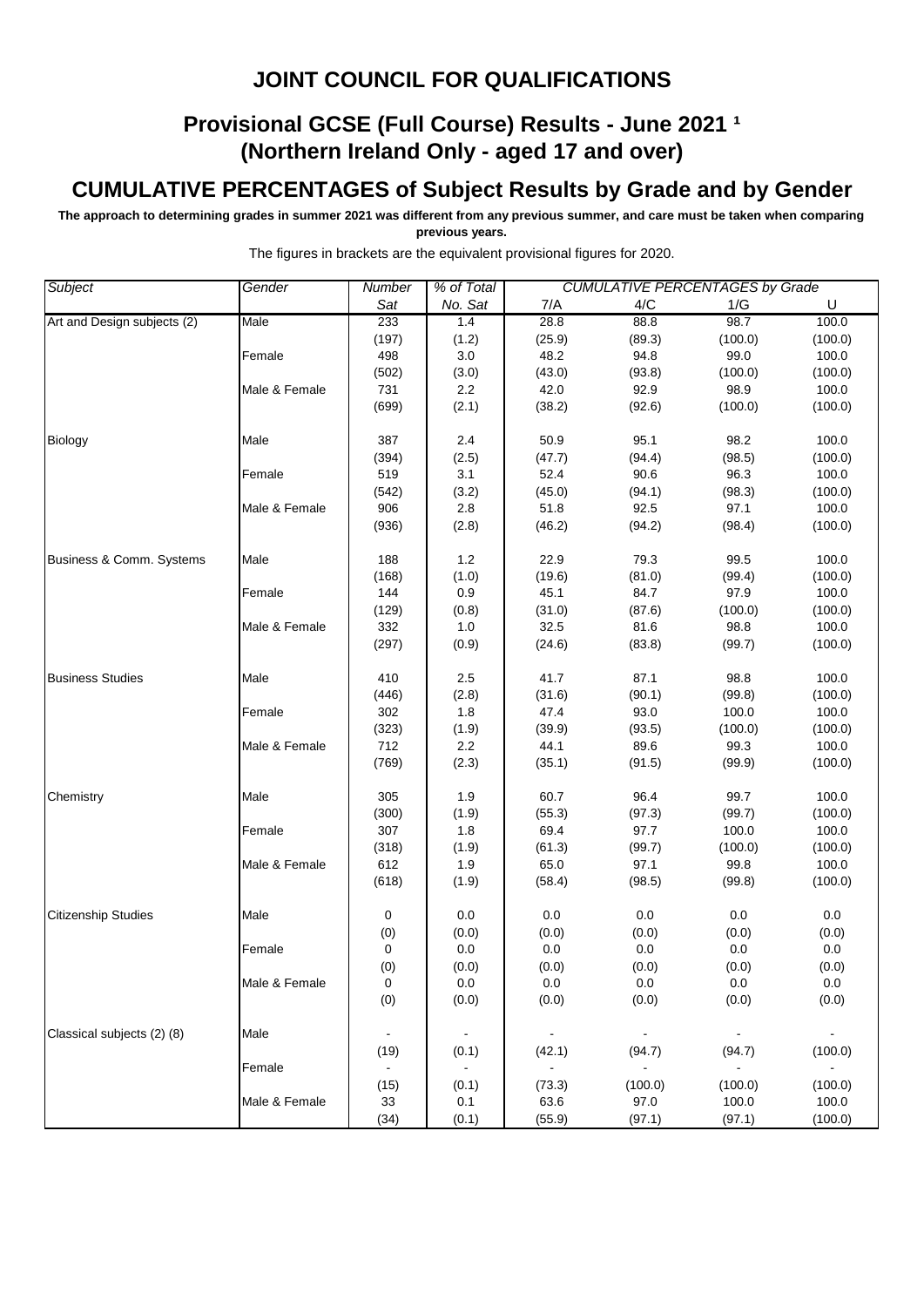# **Provisional GCSE (Full Course) Results - June 2021 1 (Northern Ireland Only - aged 17 and over)**

# **CUMULATIVE PERCENTAGES of Subject Results by Grade and by Gender**

**The approach to determining grades in summer 2021 was different from any previous summer, and care must be taken when comparing previous years.**

| Subject             | Gender        | Number         | % of Total |        | <b>CUMULATIVE PERCENTAGES by Grade</b> |         |                         |
|---------------------|---------------|----------------|------------|--------|----------------------------------------|---------|-------------------------|
|                     |               | Sat            | No. Sat    | 7/A    | 4/C                                    | 1/G     | U                       |
| Computing (8)       | Male          | 70             | 0.4        | 75.7   | 98.6                                   | 100.0   | 100.0                   |
|                     | Female        | 19             | 0.1        | 73.7   | 100.0                                  | 100.0   | $\blacksquare$<br>100.0 |
|                     | Male & Female | 89             | 0.3        | 75.3   | 98.9                                   | 100.0   | $\sim$<br>100.0         |
|                     |               | (83)           | (0.3)      | (69.9) | (97.6)                                 | (100.0) | (100.0)                 |
| Construction        | Male          | 170            | 1.1        | 37.1   | 88.8                                   | 96.5    | 100.0                   |
|                     |               | (162)          | (1.0)      | (33.3) | (92.6)                                 | (100.0) | (100.0)                 |
|                     | Female        | 15             | 0.1        | 73.3   | 93.3                                   | 100.0   | 100.0                   |
|                     |               | (13)           | (0.1)      | (69.2) | (100.0)                                | (100.0) | (100.0)                 |
|                     | Male & Female | 185            | 0.6        | 40.0   | 89.2                                   | 96.8    | 100.0                   |
|                     |               | (175)          | (0.5)      | (36.0) | (93.1)                                 | (100.0) | (100.0)                 |
| Design & Technology | Male          | 518            | 3.2        | 28.4   | 83.6                                   | 98.8    | 100.0                   |
|                     |               | (532)          | (3.3)      | (29.5) | (88.0)                                 | (99.6)  | (100.0)                 |
|                     | Female        | 189            | 1.1        | 55.6   | 92.1                                   | 97.9    | 100.0                   |
|                     |               | (186)          | (1.1)      | (47.3) | (92.5)                                 | (100.0) | (100.0)                 |
|                     | Male & Female | 707            | 2.2        | 35.6   | 85.9                                   | 98.6    | 100.0                   |
|                     |               | (718)          | (2.2)      | (34.1) | (89.1)                                 | (99.7)  | (100.0)                 |
| Drama               | Male          | 81             | 0.5        | 45.7   | 91.4                                   | 98.8    | 100.0                   |
|                     |               | (84)           | (0.5)      | (38.1) | (94.0)                                 | (100.0) | (100.0)                 |
|                     | Female        | 174            | 1.0        | 47.1   | 89.7                                   | 96.6    | 100.0                   |
|                     |               | (199)          | (1.2)      | (50.8) | (96.5)                                 | (100.0) | (100.0)                 |
|                     | Male & Female | 255            | 0.8        | 46.7   | 90.2                                   | 97.3    | 100.0                   |
|                     |               | (283)          | (0.9)      | (47.0) | (95.8)                                 | (100.0) | (100.0)                 |
| Economics           | Male          | 13             | 0.1        | 38.5   | 100.0                                  | 100.0   | 100.0                   |
|                     |               | (22)           | (0.1)      | (36.4) | (90.9)                                 | (95.5)  | (100.0)                 |
|                     | Female        | 18             | 0.1        | 77.8   | 88.9                                   | 100.0   | 100.0                   |
|                     |               | (17)           | (0.1)      | (52.9) | (94.1)                                 | (100.0) | (100.0)                 |
|                     | Male & Female | 31             | 0.1        | 61.3   | 93.5                                   | 100.0   | 100.0                   |
|                     |               | (39)           | (0.1)      | (43.6) | (92.3)                                 | (97.4)  | (100.0)                 |
| Engineering (8)     | Male          |                |            |        |                                        |         |                         |
|                     |               | (67)           | (0.4)      | (17.9) | (70.1)                                 | (100.0) | (100.0)                 |
|                     | Female        | $\blacksquare$ |            |        |                                        |         |                         |
|                     |               | (12)           | (0.1)      | (25.0) | (75.0)                                 | (100.0) | (100.0)                 |
|                     | Male & Female | 64             | 0.2        | 26.6   | 79.7                                   | 98.4    | 100.0                   |
|                     |               | (79)           | (0.2)      | (19.0) | (70.9)                                 | (100.0) | (100.0)                 |
| English             | Male          | 2521           | 15.6       | 20.1   | 79.5                                   | 97.4    | 100.0                   |
|                     |               | (2500)         | (15.6)     | (18.6) | (81.6)                                 | (99.0)  | (100.0)                 |
|                     | Female        | 2350           | 14.1       | 37.7   | 87.6                                   | 98.0    | 100.0                   |
|                     |               | (2376)         | (14.0)     | (34.7) | (89.0)                                 | (99.5)  | (100.0)                 |
|                     | Male & Female | 4871           | 14.8       | 28.6   | 83.4                                   | 97.7    | 100.0                   |
|                     |               | (4876)         | (14.8)     | (26.4) | (85.2)                                 | (99.3)  | (100.0)                 |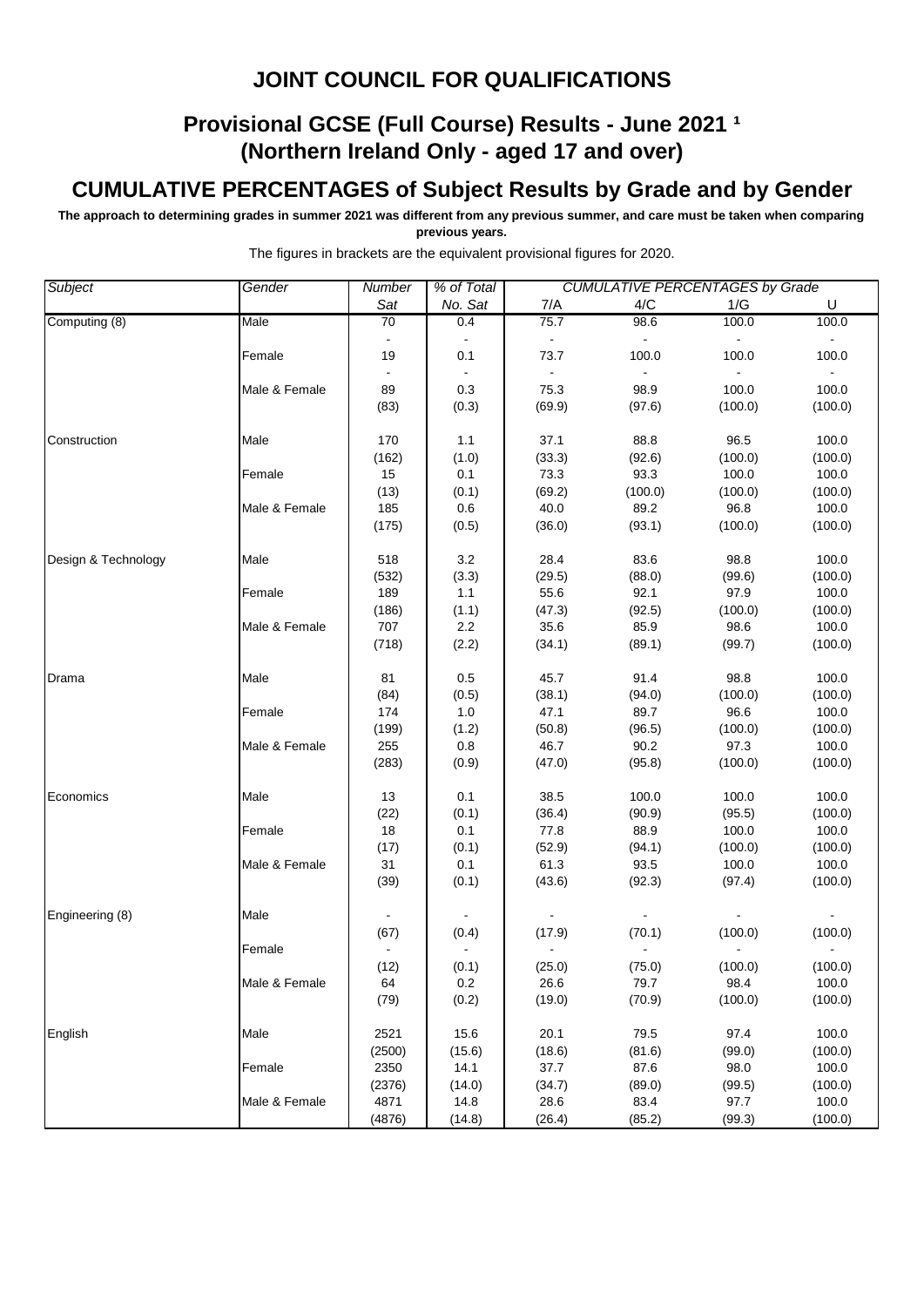# **Provisional GCSE (Full Course) Results - June 2021 1 (Northern Ireland Only - aged 17 and over)**

# **CUMULATIVE PERCENTAGES of Subject Results by Grade and by Gender**

**The approach to determining grades in summer 2021 was different from any previous summer, and care must be taken when comparing previous years.**

| Subject                      | Gender        | Number | % of Total |        |        | <b>CUMULATIVE PERCENTAGES by Grade</b> |         |
|------------------------------|---------------|--------|------------|--------|--------|----------------------------------------|---------|
|                              |               | Sat    | No. Sat    | 7/A    | 4/C    | 1/G                                    | U       |
| <b>English Literature</b>    | Male          | 905    | 5.6        | 38.5   | 93.8   | 99.6                                   | 100.0   |
|                              |               | (896)  | (5.6)      | (36.4) | (96.3) | (100.0)                                | (100.0) |
|                              | Female        | 1032   | 6.2        | 59.0   | 98.0   | 99.6                                   | 100.0   |
|                              |               | (1070) | (6.3)      | (55.0) | (98.3) | (100.0)                                | (100.0) |
|                              | Male & Female | 1937   | 5.9        | 49.4   | 96.0   | 99.6                                   | 100.0   |
|                              |               | (1966) | (6.0)      | (46.5) | (97.4) | (100.0)                                | (100.0) |
| Food Preparation & Nutrition | Male          | 133    | 0.8        | 17.3   | 81.2   | 100.0                                  | 100.0   |
|                              |               | (133)  | (0.8)      | (15.8) | (83.5) | (100.0)                                | (100.0) |
|                              | Female        | 344    | 2.1        | 48.8   | 91.3   | 98.8                                   | 100.0   |
|                              |               | (350)  | (2.1)      | (52.9) | (95.4) | (99.7)                                 | (100.0) |
|                              | Male & Female | 477    | 1.5        | 40.0   | 88.5   | 99.2                                   | 100.0   |
|                              |               | (483)  | (1.5)      | (42.7) | (92.1) | (99.8)                                 | (100.0) |
| French                       | Male          | 265    | 1.6        | 35.5   | 92.1   | 99.2                                   | 100.0   |
|                              |               | (268)  | (1.7)      | (35.4) | (91.8) | (100.0)                                | (100.0) |
|                              | Female        | 385    | 2.3        | 53.5   | 96.9   | 100.0                                  | 100.0   |
|                              |               | (425)  | (2.5)      | (46.6) | (96.0) | (100.0)                                | (100.0) |
|                              | Male & Female | 650    | 2.0        | 46.2   | 94.9   | 99.7                                   | 100.0   |
|                              |               | (693)  | (2.1)      | (42.3) | (94.4) | (100.0)                                | (100.0) |
| Geography                    | Male          | 640    | 4.0        | 43.6   | 89.2   | 99.8                                   | 100.0   |
|                              |               | (625)  | (3.9)      | (36.0) | (86.9) | (99.7)                                 | (100.0) |
|                              | Female        | 499    | 3.0        | 59.9   | 93.2   | 99.4                                   | 100.0   |
|                              |               | (498)  | (2.9)      | (55.4) | (94.4) | (100.0)                                | (100.0) |
|                              | Male & Female | 1139   | 3.5        | 50.7   | 91.0   | 99.6                                   | 100.0   |
|                              |               | (1123) | (3.4)      | (44.6) | (90.2) | (99.8)                                 | (100.0) |
| German                       | Male          | 63     | 0.4        | 52.4   | 92.1   | 100.0                                  | 100.0   |
|                              |               | (93)   | (0.6)      | (28.0) | (91.4) | (100.0)                                | (100.0) |
|                              | Female        | 55     | 0.3        | 60.0   | 98.2   | 100.0                                  | 100.0   |
|                              |               | (75)   | (0.4)      | (56.0) | (97.3) | (100.0)                                | (100.0) |
|                              | Male & Female | 118    | 0.4        | 55.9   | 94.9   | 100.0                                  | 100.0   |
|                              |               | (168)  | (0.5)      | (40.5) | (94.0) | (100.0)                                | (100.0) |
| Health & Social Care         | Male          | 19     | 0.1        | 15.8   | 68.4   | 94.7                                   | 100.0   |
|                              |               | (10)   | (0.1)      | (10.0) | (90.0) | (100.0)                                | (100.0) |
|                              | Female        | 252    | 1.5        | 37.3   | 91.3   | 100.0                                  | 100.0   |
|                              |               | (225)  | (1.3)      | (27.6) | (89.8) | (100.0)                                | (100.0) |
|                              | Male & Female | 271    | 0.8        | 35.8   | 89.7   | 99.6                                   | 100.0   |
|                              |               | (235)  | (0.7)      | (26.8) | (89.8) | (100.0)                                | (100.0) |
| <b>History</b>               | Male          | 716    | 4.4        | 38.7   | 87.3   | 99.0                                   | 100.0   |
|                              |               | (713)  | (4.4)      | (37.6) | (86.5) | (99.4)                                 | (100.0) |
|                              | Female        | 671    | 4.0        | 58.0   | 91.5   | 99.1                                   | 100.0   |
|                              |               | (647)  | (3.8)      | (47.8) | (90.6) | (99.5)                                 | (100.0) |
|                              | Male & Female | 1387   | 4.2        | 48.0   | 89.3   | 99.1                                   | 100.0   |
|                              |               | (1360) | (4.1)      | (42.4) | (88.5) | (99.5)                                 | (100.0) |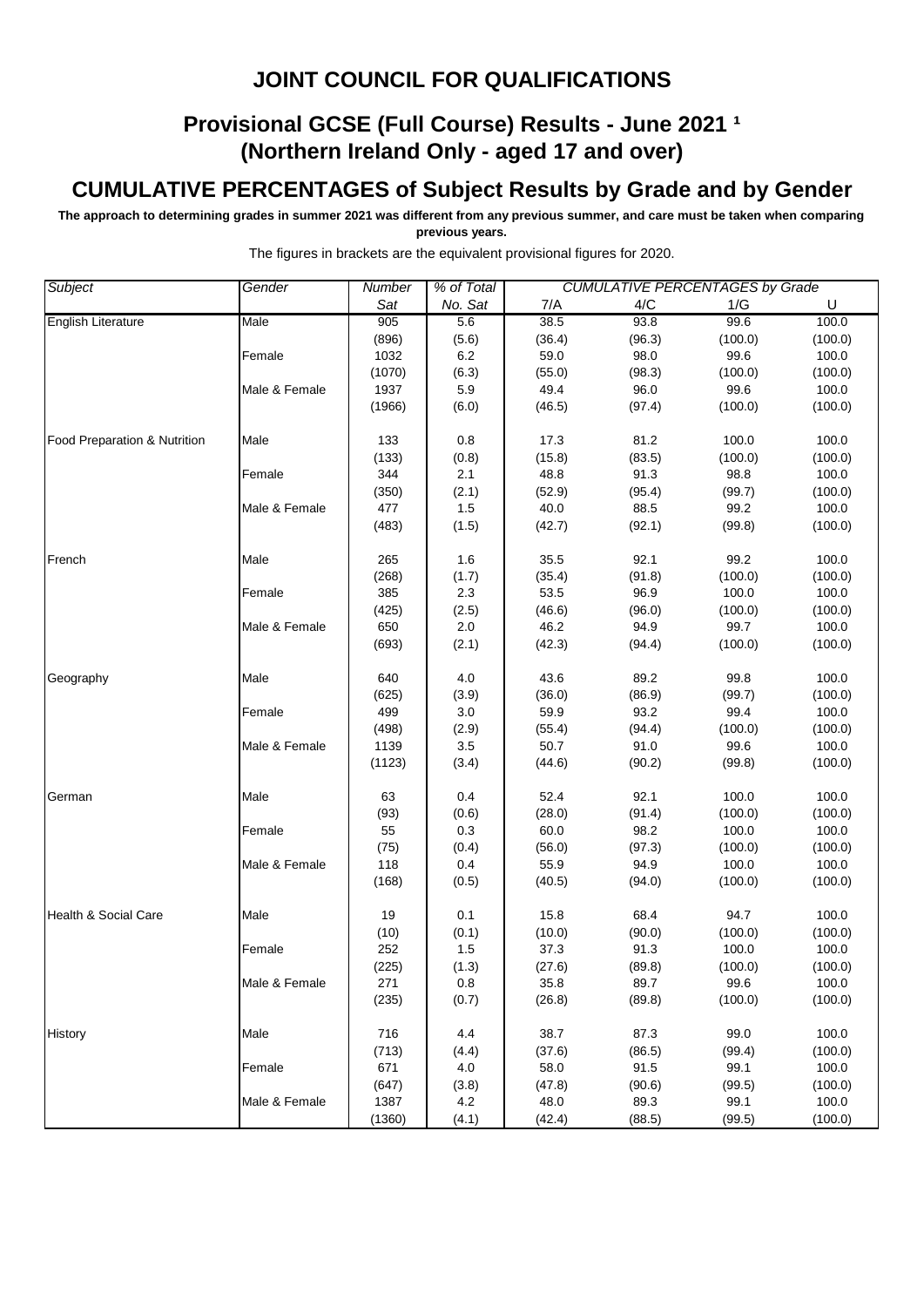# **Provisional GCSE (Full Course) Results - June 2021 1 (Northern Ireland Only - aged 17 and over)**

# **CUMULATIVE PERCENTAGES of Subject Results by Grade and by Gender**

**The approach to determining grades in summer 2021 was different from any previous summer, and care must be taken when comparing previous years.**

| Subject                   | Gender        | Number      | % of Total |           |           | <b>CUMULATIVE PERCENTAGES by Grade</b> |           |
|---------------------------|---------------|-------------|------------|-----------|-----------|----------------------------------------|-----------|
|                           |               | Sat         | No. Sat    | 7/A       | 4/C       | 1/G                                    | U         |
| Home Economics (8)        | Male          | 10          | 0.1        | 30.0      | 60.0      | 90.0                                   | 100.0     |
|                           |               | $(-)$       | $(\cdot)$  | $(-)$     | $(\cdot)$ | $(\cdot)$                              | $(\cdot)$ |
|                           | Female        | 388         | 2.3        | 43.0      | 89.2      | 99.0                                   | 100.0     |
|                           |               | $(\cdot)$   | $(\cdot)$  | $(\cdot)$ | $(\cdot)$ | $(\cdot)$                              | $(\cdot)$ |
|                           | Male & Female | 398         | $1.2$      | 42.7      | 88.4      | 98.7                                   | 100.0     |
|                           |               | (361)       | (1.1)      | (29.1)    | (83.9)    | (98.6)                                 | (100.0)   |
| Hospitality               | Male          | 40          | 0.2        | 20.0      | 87.5      | 100.0                                  | 100.0     |
|                           |               | (23)        | (0.1)      | (13.0)    | (78.3)    | (95.7)                                 | (100.0)   |
|                           | Female        | 55          | 0.3        | 36.4      | 85.5      | 100.0                                  | 100.0     |
|                           |               | (38)        | (0.2)      | (23.7)    | (71.1)    | (97.4)                                 | (100.0)   |
|                           | Male & Female | 95          | 0.3        | 29.5      | 86.3      | 100.0                                  | 100.0     |
|                           |               | (61)        | (0.2)      | (19.7)    | (73.8)    | (96.7)                                 | (100.0)   |
| ICT                       | Male          | 445         | 2.8        | 41.3      | 87.0      | 98.9                                   | 100.0     |
|                           |               | (497)       | (3.1)      | (43.7)    | (89.5)    | (99.8)                                 | (100.0)   |
|                           | Female        | 218         | 1.3        | 55.5      | 93.1      | 99.1                                   | 100.0     |
|                           |               | (234)       | (1.4)      | (47.9)    | (92.3)    | (100.0)                                | (100.0)   |
|                           | Male & Female | 663         | 2.0        | 46.0      | 89.0      | 98.9                                   | 100.0     |
|                           |               | (731)       | (2.2)      | (45.0)    | (90.4)    | (99.9)                                 | (100.0)   |
| Irish                     | Male          | 110         | 0.7        | 55.5      | 97.3      | 99.1                                   | 100.0     |
|                           |               | (116)       | (0.7)      | (48.3)    | (97.4)    | (100.0)                                | (100.0)   |
|                           | Female        | 179         | 1.1        | 58.1      | 96.1      | 98.3                                   | 100.0     |
|                           |               | (175)       | (1.0)      | (58.3)    | (98.3)    | (100.0)                                | (100.0)   |
|                           | Male & Female | 289         | 0.9        | 57.1      | 96.5      | 98.6                                   | 100.0     |
|                           |               | (291)       | (0.9)      | (54.3)    | (97.9)    | (100.0)                                | (100.0)   |
| Leisure & Tourism         | Male          | 19          | 0.1        | 10.5      | 84.2      | 100.0                                  | 100.0     |
|                           |               | (14)        | (0.1)      | (7.1)     | (78.6)    | (100.0)                                | (100.0)   |
|                           | Female        | 17          | 0.1        | 35.3      | 82.4      | 100.0                                  | 100.0     |
|                           |               | (16)        | (0.1)      | (31.3)    | (75.0)    | (100.0)                                | (100.0)   |
|                           | Male & Female | 36          | 0.1        | 22.2      | 83.3      | 100.0                                  | 100.0     |
|                           |               | (30)        | (0.1)      | (20.0)    | (76.7)    | (100.0)                                | (100.0)   |
| <b>Mathematics</b>        | Male          | 2545        | 15.7       | 16.4      | 74.0      | 96.9                                   | 100.0     |
|                           |               | (2326)      | (14.5)     | (16.6)    | (70.5)    | (98.6)                                 | (100.0)   |
|                           | Female        | 2873        | 17.2       | 17.3      | 72.6      | 95.0                                   | 100.0     |
|                           |               | (2856)      | (16.9)     | (17.4)    | (69.8)    | (98.4)                                 | (100.0)   |
|                           | Male & Female | 5418        | 16.5       | 16.9      | 73.3      | 95.9                                   | 100.0     |
|                           |               | (5182)      | (15.7)     | (17.0)    | (70.1)    | (98.5)                                 | (100.0)   |
| Mathematics: Numeracy (3) | Male          | $\mathbf 0$ | 0.0        | 0.0       | 0.0       | 0.0                                    | 0.0       |
|                           |               | (0)         | (0.0)      | (0.0)     | (0.0)     | (0.0)                                  | (0.0)     |
|                           | Female        | 0           | 0.0        | 0.0       | 0.0       | 0.0                                    | 0.0       |
|                           |               | (0)         | (0.0)      | (0.0)     | (0.0)     | (0.0)                                  | (0.0)     |
|                           | Male & Female | 0           | 0.0        | 0.0       | 0.0       | 0.0                                    | 0.0       |
|                           |               | (0)         | (0.0)      | (0.0)     | (0.0)     | (0.0)                                  | (0.0)     |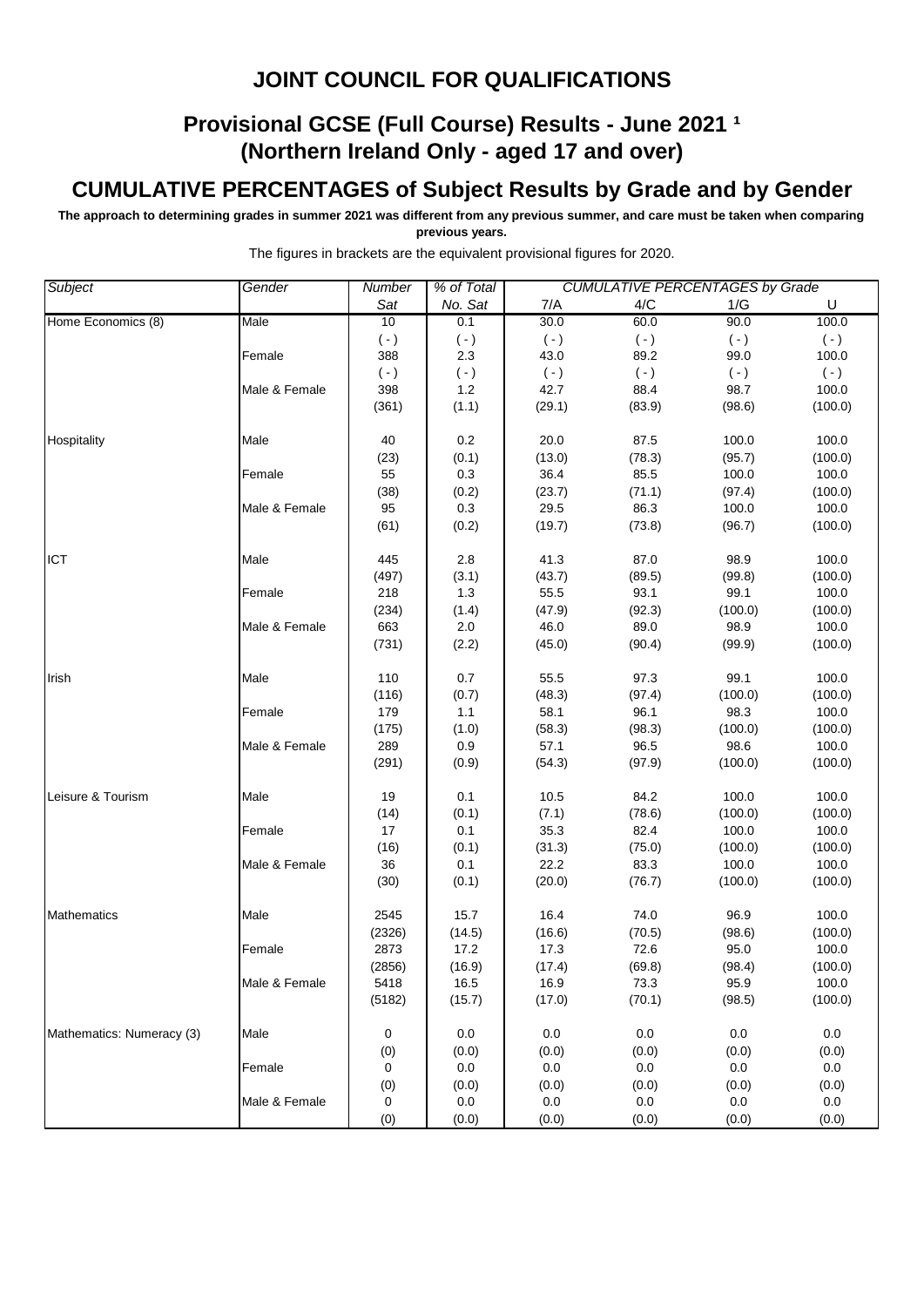# **Provisional GCSE (Full Course) Results - June 2021 1 (Northern Ireland Only - aged 17 and over)**

# **CUMULATIVE PERCENTAGES of Subject Results by Grade and by Gender**

**The approach to determining grades in summer 2021 was different from any previous summer, and care must be taken when comparing previous years.**

| Subject                         | Gender        | Number | % of Total |        |        | <b>CUMULATIVE PERCENTAGES by Grade</b> |         |
|---------------------------------|---------------|--------|------------|--------|--------|----------------------------------------|---------|
|                                 |               | Sat    | No. Sat    | 7/A    | 4/C    | 1/G                                    | U       |
| Mathematics (Additional)        | Male          | 435    | 2.7        | 61.8   | 97.2   | 100.0                                  | 100.0   |
|                                 |               | (450)  | (2.8)      | (57.8) | (98.2) | (100.0)                                | (100.0) |
|                                 | Female        | 427    | 2.6        | 75.4   | 99.3   | 100.0                                  | 100.0   |
|                                 |               | (369)  | (2.2)      | (70.7) | (98.9) | (100.0)                                | (100.0) |
|                                 | Male & Female | 862    | 2.6        | 68.6   | 98.3   | 100.0                                  | 100.0   |
|                                 |               | (819)  | (2.5)      | (63.6) | (98.5) | (100.0)                                | (100.0) |
| Media / Film / TV Studies (2)   | Male          | 136    | 0.8        | 29.4   | 87.5   | 96.3                                   | 100.0   |
|                                 |               | (140)  | (0.9)      | (32.9) | (86.4) | (100.0)                                | (100.0) |
|                                 | Female        | 106    | 0.6        | 54.7   | 89.6   | 100.0                                  | 100.0   |
|                                 |               | (112)  | (0.7)      | (41.1) | (92.0) | (100.0)                                | (100.0) |
|                                 | Male & Female | 242    | 0.7        | 40.5   | 88.4   | 97.9                                   | 100.0   |
|                                 |               | (252)  | (0.8)      | (36.5) | (88.9) | (100.0)                                | (100.0) |
| Music                           | Male          | 78     | 0.5        | 51.3   | 96.2   | 98.7                                   | 100.0   |
|                                 |               | (87)   | (0.5)      | (47.1) | (95.4) | (100.0)                                | (100.0) |
|                                 | Female        | 161    | 1.0        | 63.4   | 96.9   | 98.8                                   | 100.0   |
|                                 |               | (180)  | (1.1)      | (64.4) | (99.4) | (100.0)                                | (100.0) |
|                                 | Male & Female | 239    | 0.7        | 59.4   | 96.7   | 98.7                                   | 100.0   |
|                                 |               | (267)  | (0.8)      | (58.8) | (98.1) | (100.0)                                | (100.0) |
| Performing / Expressive Arts(8) | Male          |        |            |        |        |                                        |         |
|                                 |               | (0)    | (0.0)      | (0.0)  | (0.0)  | (0.0)                                  | (0.0)   |
|                                 | Female        |        |            |        |        |                                        |         |
|                                 |               | (0)    | (0.0)      | (0.0)  | (0.0)  | (0.0)                                  | (0.0)   |
|                                 | Male & Female |        |            |        |        |                                        |         |
|                                 |               | (0)    | (0.0)      | (0.0)  | (0.0)  | (0.0)                                  | (0.0)   |
| <b>Physical Education</b>       | Male          | 387    | 2.4        | 45.2   | 92.5   | 99.5                                   | 100.0   |
|                                 |               | (378)  | (2.4)      | (41.8) | (94.7) | (100.0)                                | (100.0) |
|                                 | Female        | 195    | 1.2        | 73.3   | 97.9   | 100.0                                  | 100.0   |
|                                 |               | (212)  | (1.3)      | (60.4) | (95.8) | (100.0)                                | (100.0) |
|                                 | Male & Female | 582    | 1.8        | 54.6   | 94.3   | 99.7                                   | 100.0   |
|                                 |               | (590)  | (1.8)      | (48.5) | (95.1) | (100.0)                                | (100.0) |
| Physics                         | Male          | 335    | 2.1        | 54.6   | 97.9   | 99.1                                   | 100.0   |
|                                 |               | (347)  | (2.2)      | (54.5) | (98.8) | (100.0)                                | (100.0) |
|                                 | Female        | 249    | 1.5        | 65.9   | 98.0   | 100.0                                  | 100.0   |
|                                 |               | (268)  | (1.6)      | (63.1) | (98.9) | (100.0)                                | (100.0) |
|                                 | Male & Female | 584    | 1.8        | 59.4   | 97.9   | 99.5                                   | 100.0   |
|                                 |               | (615)  | (1.9)      | (58.2) | (98.9) | (100.0)                                | (100.0) |
| Prep. For Life and Work         | Male          | 334    | 2.1        | 25.7   | 78.4   | 97.3                                   | 100.0   |
|                                 |               | (394)  | (2.5)      | (19.3) | (82.5) | (99.2)                                 | (100.0) |
|                                 | Female        | 298    | 1.8        | 49.7   | 88.9   | 98.7                                   | 100.0   |
|                                 |               | (374)  | (2.2)      | (34.0) | (89.3) | (99.2)                                 | (100.0) |
|                                 | Male & Female | 632    | 1.9        | 37.0   | 83.4   | 97.9                                   | 100.0   |
|                                 |               | (768)  | (2.3)      | (26.4) | (85.8) | (99.2)                                 | (100.0) |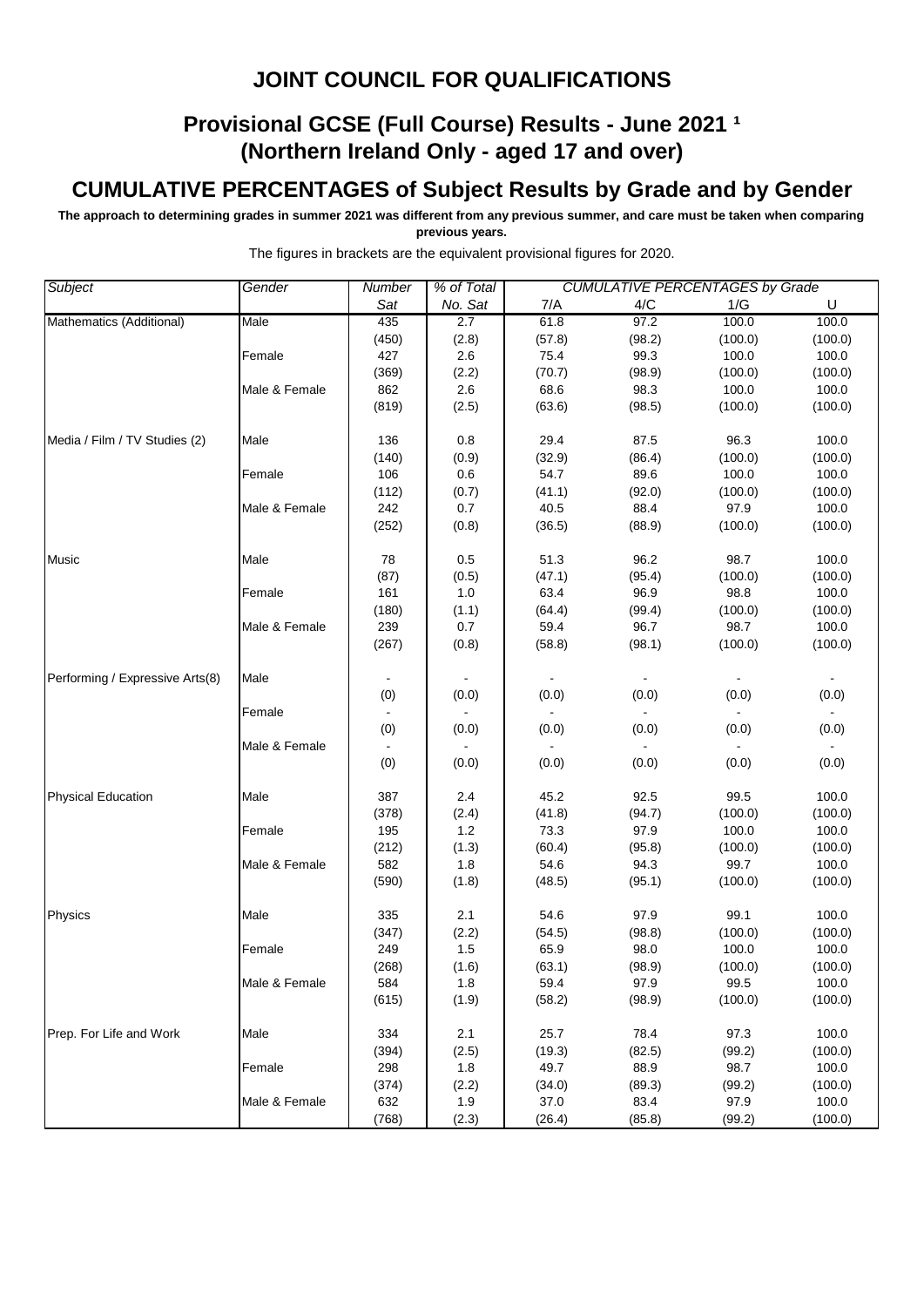# **Provisional GCSE (Full Course) Results - June 2021 1 (Northern Ireland Only - aged 17 and over)**

# **CUMULATIVE PERCENTAGES of Subject Results by Grade and by Gender**

**The approach to determining grades in summer 2021 was different from any previous summer, and care must be taken when comparing previous years.**

| Subject                     | Gender        | Number | % of Total |         | <b>CUMULATIVE PERCENTAGES by Grade</b> |         |         |  |
|-----------------------------|---------------|--------|------------|---------|----------------------------------------|---------|---------|--|
|                             |               | Sat    | No. Sat    | 7/A     | 4/C                                    | 1/G     | U       |  |
| <b>Religious Studies</b>    | Male          | 827    | 5.1        | 42.7    | 88.0                                   | 99.2    | 100.0   |  |
|                             |               | (876)  | (5.4)      | (36.0)  | (87.8)                                 | (99.7)  | (100.0) |  |
|                             | Female        | 1076   | 6.4        | 65.2    | 95.1                                   | 99.4    | 100.0   |  |
|                             |               | (1106) | (6.5)      | (53.6)  | (93.3)                                 | (99.8)  | (100.0) |  |
|                             | Male & Female | 1903   | 5.8        | 55.4    | 92.0                                   | 99.3    | 100.0   |  |
|                             |               | (1982) | (6.0)      | (45.8)  | (90.9)                                 | (99.7)  | (100.0) |  |
| Science                     | Male          | 588    | 3.6        | 7.5     | 78.4                                   | 97.6    | 100.0   |  |
|                             |               | (583)  | (3.6)      | (7.9)   | (77.4)                                 | (98.8)  | (100.0) |  |
|                             | Female        | 518    | 3.1        | 14.1    | 84.0                                   | 99.2    | 100.0   |  |
|                             |               | (548)  | (3.2)      | (8.9)   | (79.7)                                 | (99.1)  | (100.0) |  |
|                             | Male & Female | 1106   | 3.4        | 10.6    | 81.0                                   | 98.4    | 100.0   |  |
|                             |               | (1131) | (3.4)      | (8.4)   | (78.5)                                 | (98.9)  | (100.0) |  |
| Science: Double Award (4)   | Male          | 1540   | 9.5        | 31.0    | 90.4                                   | 99.7    | 100.0   |  |
|                             |               | (1512) | (9.4)      | (29.0)  | (90.9)                                 | (100.0) | (100.0) |  |
|                             | Female        | 1590   | 9.5        | 41.3    | 94.3                                   | 99.6    | 100.0   |  |
|                             |               | (1566) | (9.3)      | (30.7)  | (95.3)                                 | (100.0) | (100.0) |  |
|                             | Male & Female | 3130   | 9.5        | 36.2    | 92.4                                   | 99.7    | 100.0   |  |
|                             |               | (3078) | (9.3)      | (29.8)  | (93.1)                                 | (100.0) | (100.0) |  |
| Social Science subjects (2) | Male          | 45     | 0.3        | 20.0    | 75.6                                   | 95.6    | 100.0   |  |
|                             |               | (45)   | (0.3)      | (35.6)  | (80.0)                                 | (97.8)  | (100.0) |  |
|                             | Female        | 102    | 0.6        | 32.4    | 83.3                                   | 100.0   | 100.0   |  |
|                             |               | (92)   | (0.5)      | (23.9)  | (77.2)                                 | (100.0) | (100.0) |  |
|                             | Male & Female | 147    | 0.4        | 28.6    | 81.0                                   | 98.6    | 100.0   |  |
|                             |               | (137)  | (0.4)      | (27.7)  | (78.1)                                 | (99.3)  | (100.0) |  |
| Spanish                     | Male          | 255    | 1.6        | 43.5    | 93.3                                   | 100.0   | 100.0   |  |
|                             |               | (301)  | (1.9)      | (37.2)  | (95.0)                                 | (99.7)  | (100.0) |  |
|                             | Female        | 393    | 2.4        | 52.9    | 95.7                                   | 99.2    | 100.0   |  |
|                             |               | (381)  | (2.3)      | (45.1)  | (96.9)                                 | (100.0) | (100.0) |  |
|                             | Male & Female | 648    | 2.0        | 49.2    | 94.8                                   | 99.5    | 100.0   |  |
|                             |               | (682)  | (2.1)      | (41.6)  | (96.0)                                 | (99.9)  | (100.0) |  |
| <b>Statistics</b>           | Male          | 55     | 0.3        | 23.6    | 81.8                                   | 100.0   | 100.0   |  |
|                             |               | (70)   | (0.4)      | (25.7)  | (100.0)                                | (100.0) | (100.0) |  |
|                             | Female        | 24     | 0.1        | 50.0    | 100.0                                  | 100.0   | 100.0   |  |
|                             |               | (46)   | (0.3)      | (17.4)  | (95.7)                                 | (100.0) | (100.0) |  |
|                             | Male & Female | 79     | 0.2        | 31.6    | 87.3                                   | 100.0   | 100.0   |  |
|                             |               | (116)  | (0.4)      | (22.4)  | (98.3)                                 | (100.0) | (100.0) |  |
| Welsh: First Language       | Male          | 0      | 0.0        | 0.0     | $0.0\,$                                | $0.0\,$ | 0.0     |  |
|                             |               | (0)    | (0.0)      | (0.0)   | (0.0)                                  | (0.0)   | (0.0)   |  |
|                             | Female        | 0      | 0.0        | $0.0\,$ | $0.0\,$                                | 0.0     | $0.0\,$ |  |
|                             |               | (0)    | (0.0)      | (0.0)   | (0.0)                                  | (0.0)   | (0.0)   |  |
|                             | Male & Female | 0      | 0.0        | 0.0     | 0.0                                    | 0.0     | 0.0     |  |
|                             |               | (0)    | (0.0)      | (0.0)   | (0.0)                                  | (0.0)   | (0.0)   |  |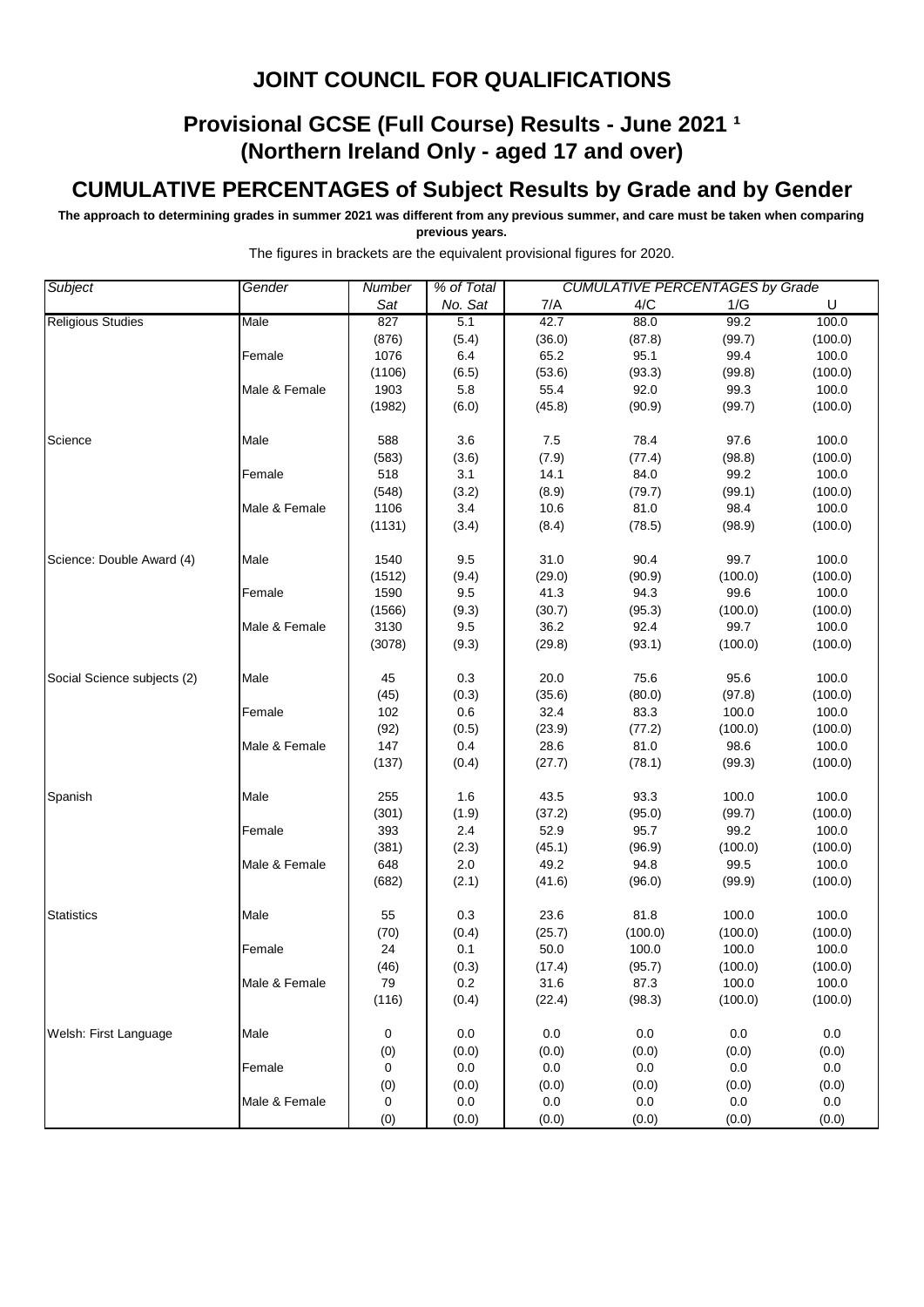# **Provisional GCSE (Full Course) Results - June 2021 1 (Northern Ireland Only - aged 17 and over)**

# **CUMULATIVE PERCENTAGES of Subject Results by Grade and by Gender**

**The approach to determining grades in summer 2021 was different from any previous summer, and care must be taken when comparing previous years.**

| Subject                    | Gender        | Number         | % of Total |        | <b>CUMULATIVE PERCENTAGES by Grade</b> |         |         |
|----------------------------|---------------|----------------|------------|--------|----------------------------------------|---------|---------|
|                            |               | Sat            | No. Sat    | 7/A    | 4/C                                    | 1/G     | U       |
| Welsh: Second Language     | Male          | $\overline{0}$ | 0.0        | 0.0    | 0.0                                    | 0.0     | 0.0     |
|                            |               | (0)            | (0.0)      | (0.0)  | (0.0)                                  | (0.0)   | (0.0)   |
|                            | Female        | 0              | 0.0        | 0.0    | 0.0                                    | 0.0     | 0.0     |
|                            |               | (0)            | (0.0)      | (0.0)  | (0.0)                                  | (0.0)   | (0.0)   |
|                            | Male & Female | 0              | 0.0        | 0.0    | 0.0                                    | 0.0     | 0.0     |
|                            |               | (0)            | (0.0)      | (0.0)  | (0.0)                                  | (0.0)   | (0.0)   |
| <b>Welsh Literature</b>    | Male          | 0              | 0.0        | 0.0    | 0.0                                    | 0.0     | 0.0     |
|                            |               | (0)            | (0.0)      | (0.0)  | (0.0)                                  | (0.0)   | (0.0)   |
|                            | Female        | 0              | 0.0        | 0.0    | 0.0                                    | 0.0     | 0.0     |
|                            |               | (0)            | (0.0)      | (0.0)  | (0.0)                                  | (0.0)   | (0.0)   |
|                            | Male & Female | $\mathbf 0$    | 0.0        | 0.0    | 0.0                                    | 0.0     | 0.0     |
|                            |               | (0)            | (0.0)      | (0.0)  | (0.0)                                  | (0.0)   | (0.0)   |
| Other Modern Languages (5) | Male          | 16             | 0.1        | 87.5   | 100.0                                  | 100.0   | 100.0   |
|                            |               | (20)           | (0.1)      | (80.0) | (85.0)                                 | (85.0)  | (100.0) |
|                            | Female        | 20             | 0.1        | 80.0   | 95.0                                   | 95.0    | 100.0   |
|                            |               | (13)           | (0.1)      | (84.6) | (100.0)                                | (100.0) | (100.0) |
|                            | Male & Female | 36             | 0.1        | 83.3   | 97.2                                   | 97.2    | 100.0   |
|                            |               | (33)           | (0.1)      | (81.8) | (90.9)                                 | (90.9)  | (100.0) |
| Other Sciences (6)         | Male          | 52             | 0.3        | 40.4   | 84.6                                   | 98.1    | 100.0   |
|                            |               | (34)           | (0.2)      | (38.2) | (85.3)                                 | (100.0) | (100.0) |
|                            | Female        | 12             | 0.1        | 58.3   | 83.3                                   | 100.0   | 100.0   |
|                            |               | (15)           | (0.1)      | (60.0) | (93.3)                                 | (100.0) | (100.0) |
|                            | Male & Female | 64             | 0.2        | 43.8   | 84.4                                   | 98.4    | 100.0   |
|                            |               | (49)           | (0.1)      | (44.9) | (87.8)                                 | (100.0) | (100.0) |
| Other Technology (7)       | Male          | 180            | 1.1        | 12.2   | 76.7                                   | 96.7    | 100.0   |
|                            |               | (143)          | (0.9)      | (13.3) | (76.2)                                 | (99.3)  | (100.0) |
|                            | Female        | 13             | 0.1        | 15.4   | 84.6                                   | 100.0   | 100.0   |
|                            |               | (13)           | (0.1)      | (7.7)  | (38.5)                                 | (100.0) | (100.0) |
|                            | Male & Female | 193            | 0.6        | 12.4   | 77.2                                   | 96.9    | 100.0   |
|                            |               | (156)          | (0.5)      | (12.8) | (73.1)                                 | (99.4)  | (100.0) |
| All Other subjects (8)     | Male          |                |            |        |                                        |         |         |
|                            |               | (0)            | (0.0)      | (0.0)  | (0.0)                                  | (0.0)   | (0.0)   |
|                            | Female        |                |            |        |                                        |         |         |
|                            |               | (0)            | (0.0)      | (0.0)  | (0.0)                                  | (0.0)   | (0.0)   |
|                            | Male & Female | 28             | 0.1        | 57.1   | 92.9                                   | 100.0   | 100.0   |
|                            |               | (32)           | (0.1)      | (40.6) | (96.9)                                 | (100.0) | (100.0) |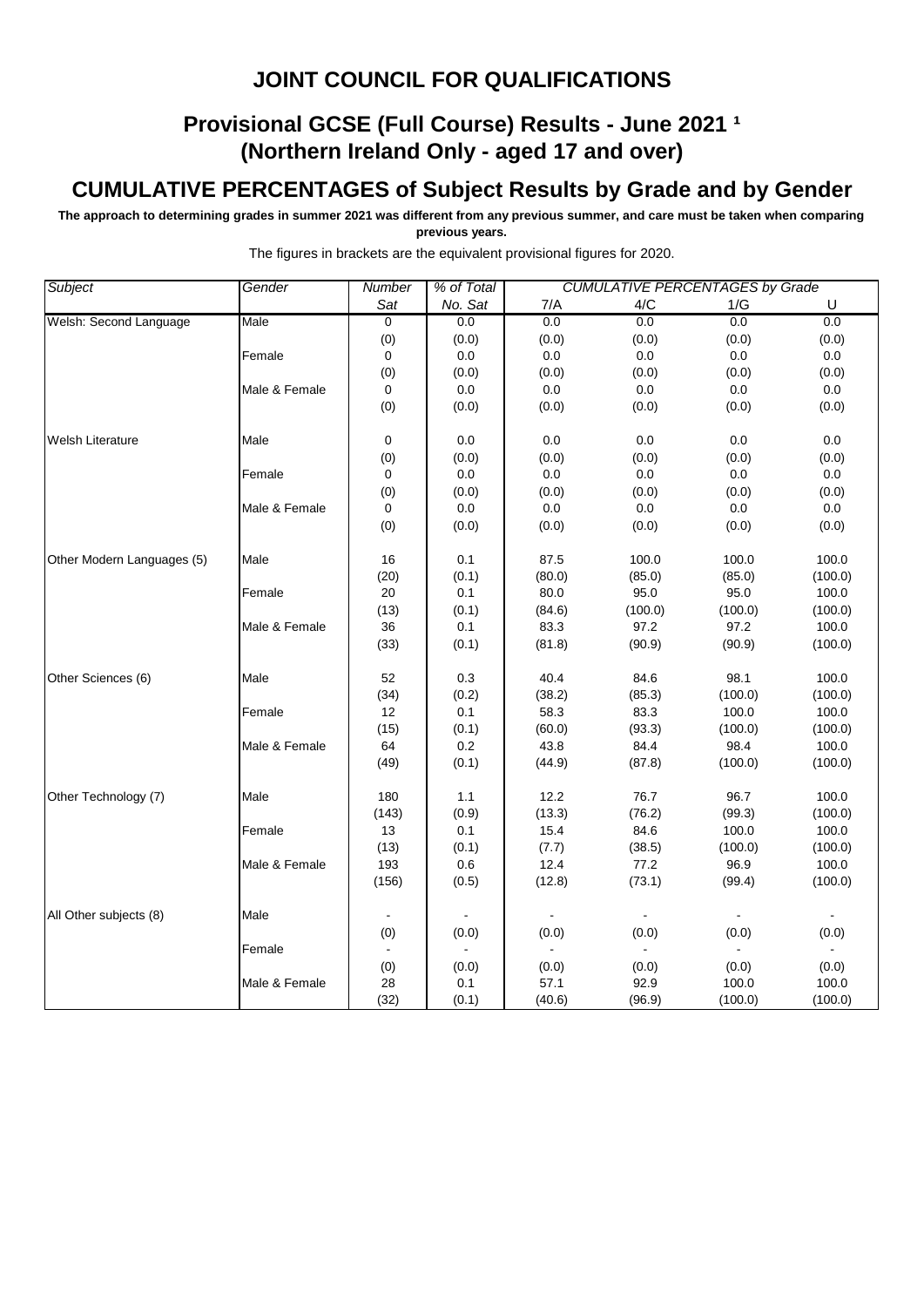# **Provisional GCSE (Full Course) Results - June 2021 1 (Northern Ireland Only - aged 17 and over)**

### **CUMULATIVE PERCENTAGES of Subject Results by Grade and by Gender**

**The approach to determining grades in summer 2021 was different from any previous summer, and care must be taken when comparing previous years.**

| Subject             | Gender        | Number  | % of Total | <b>CUMULATIVE PERCENTAGES by Grade</b> |        |        |         |  |
|---------------------|---------------|---------|------------|----------------------------------------|--------|--------|---------|--|
|                     |               | Sat     | No. Sat    | 7/A                                    | 4/C    | 1/G    | U       |  |
| <b>All Subjects</b> | Male          | 16164   | 100.0      | 31.5                                   | 85.1   | 98.4   | 100.0   |  |
|                     |               | (16074) | (100.0)    | (29.6)                                 | (85.8) | (99.4) | (100.0) |  |
|                     | Female        | 16718   | 100.0      | 44.4                                   | 89.1   | 98.3   | 100.0   |  |
|                     |               | (16923) | (100.0)    | (38.8)                                 | (88.9) | (99.5) | (100.0) |  |
|                     | Male & Female | 32882   | 100.0      | 38.1                                   | 87.2   | 98.4   | 100.0   |  |
|                     |               | (32997) | (100.0)    | (34.3)                                 | (87.4) | (99.4) | (100.0) |  |

The figures in brackets are the equivalent provisional figures for 2020.

(1) - Differences in resit opportunities may affect outcomes in jurisdictions. (See the explanatory notes for differences between jurisdictions).

(2) - These titles cover a range of related subjects.

(3) - In Wales candidates can take either GCSE Mathematics or GCSE Mathematics Numeracy and the great majority take both.

(4) - Science: Double Award counts as two GCSE entries. These entries, therefore, are counted twice both in the subject and in the overall figures.

(5) - Other modern languages includes all languages except: French, German, Irish, Spanish and Welsh.

(6) - Other sciences includes all sciences except: Biology, Chemistry, Physics and Science.

(7) - Other technology includes technology-based subjects other than Design & Technology.

(8) - Data suppression applied if a subject or gender breakdown had fewer than 10 candidates entered but counted in 'All Subjects'. (See explanatory notes).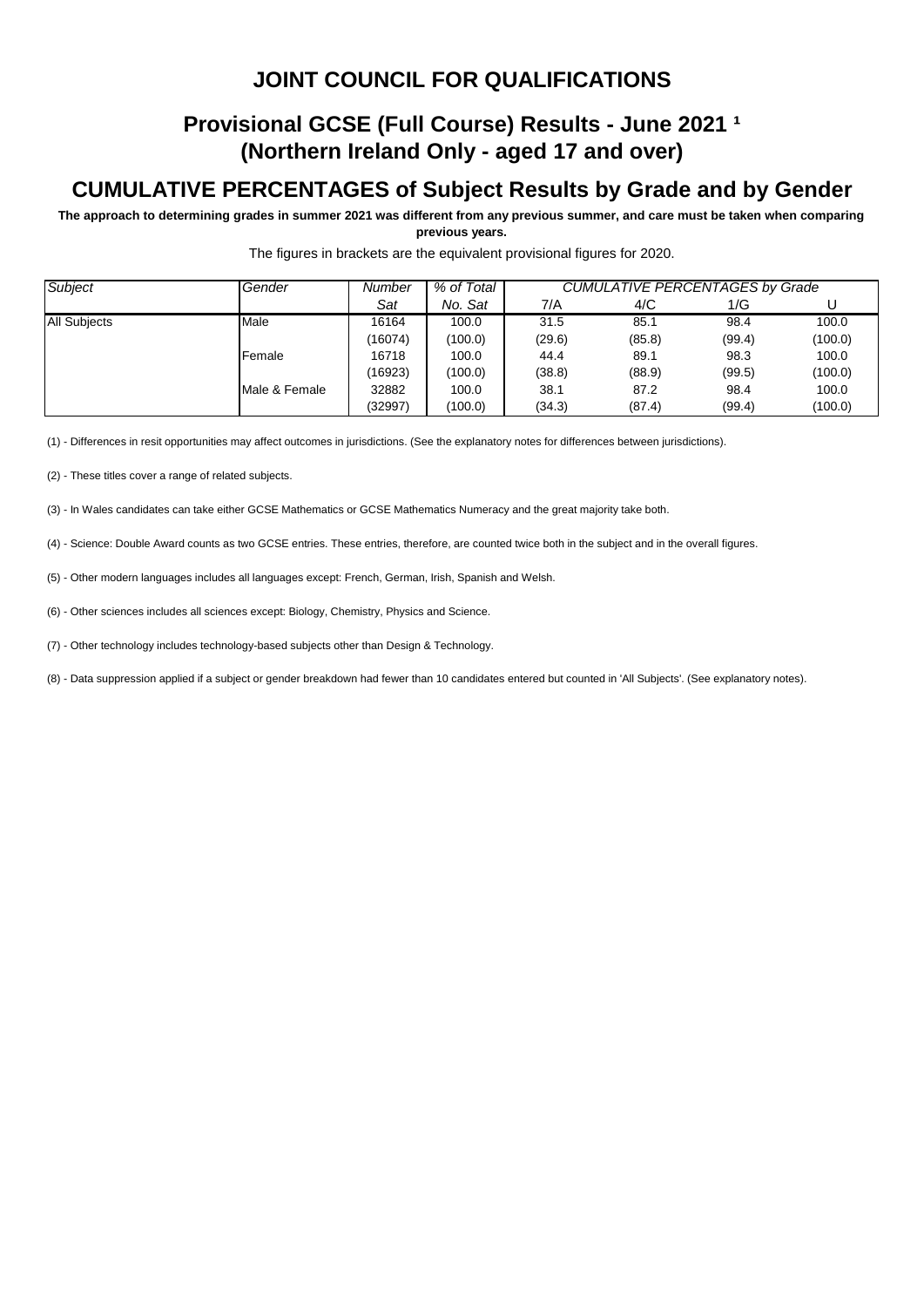# **Provisional GCSE (Full Course) Results - June 2021 1 (Wales Only - aged 15 and under)**

# **CUMULATIVE PERCENTAGES of Subject Results by Grade and by Gender**

**The approach to determining grades in summer 2021 was different from any previous summer, and care must be taken when comparing previous years.**

| Subject                     | Gender        | Number           | % of Total     |                | <b>CUMULATIVE PERCENTAGES by Grade</b> |                |                |
|-----------------------------|---------------|------------------|----------------|----------------|----------------------------------------|----------------|----------------|
|                             |               | Sat              | No. Sat        | 7/A            | 4/C                                    | 1/G            | U              |
| Art and Design subjects (2) | Male          | 70               | 0.5            | 8.6            | 50.0                                   | 97.1           | 100.0          |
|                             |               | (49)             | (0.6)          | (4.1)          | (57.1)                                 | (100.0)        | (100.0)        |
|                             | Female        | 113              | 0.8            | 32.7           | 70.8                                   | 100.0          | 100.0          |
|                             |               | (133)            | (1.6)          | (27.8)         | (81.2)                                 | (100.0)        | (100.0)        |
|                             | Male & Female | 183              | 0.7            | 23.5           | 62.8                                   | 98.9           | 100.0          |
|                             |               | (182)            | (1.1)          | (21.4)         | (74.7)                                 | (100.0)        | (100.0)        |
|                             |               |                  |                |                |                                        |                |                |
| <b>Biology</b>              | Male          | 63               | 0.5            | 12.7           | 38.1                                   | 98.4           | 100.0          |
|                             |               | (40)             | (0.5)          | (20.0)         | (52.5)                                 | (97.5)         | (100.0)        |
|                             | Female        | 40               | 0.3            | 30.0           | 50.0                                   | 97.5           | 100.0          |
|                             |               | (51)             | (0.6)          | (25.5)         | (62.7)                                 | (100.0)        | (100.0)        |
|                             | Male & Female | 103              | 0.4            | 19.4           | 42.7                                   | 98.1           | 100.0          |
|                             |               | (91)             | (0.5)          | (23.1)         | (58.2)                                 | (98.9)         | (100.0)        |
|                             |               |                  |                |                |                                        |                |                |
| Business & Comm. Systems    | Male          | 0                | 0.0            | 0.0            | 0.0                                    | 0.0            | $0.0\,$        |
|                             |               | (0)              | (0.0)          | (0.0)          | (0.0)                                  | (0.0)          | (0.0)          |
|                             | Female        | 0                | 0.0            | 0.0            | 0.0                                    | 0.0            | 0.0            |
|                             |               | (0)              | (0.0)          | (0.0)          | (0.0)                                  | (0.0)          | (0.0)          |
|                             | Male & Female | 0                | 0.0            | 0.0            | 0.0                                    | 0.0            | $0.0\,$        |
|                             |               | (0)              | (0.0)          | (0.0)          | (0.0)                                  | (0.0)          | (0.0)          |
| <b>Business Studies (8)</b> | Male          | 31               | 0.2            | 6.5            | 51.6                                   | 96.8           | 100.0          |
|                             |               | $(-)$            | $(-)$          | $(\cdot)$      | $(-)$                                  | $(\cdot)$      | $(\cdot)$      |
|                             | Female        | 21               | 0.2            | 28.6           | 52.4                                   | 90.5           | 100.0          |
|                             |               | $(\cdot)$        | $(\cdot)$      | $(\cdot)$      | $(\cdot)$                              | $(\cdot)$      | $(\cdot)$      |
|                             | Male & Female | 52               | 0.2            | 15.4           | 51.9                                   | 94.2           | 100.0          |
|                             |               | (13)             | (0.1)          | (76.9)         | (100.0)                                | (100.0)        | (100.0)        |
|                             |               |                  |                |                |                                        |                |                |
| Chemistry                   | Male          | 16               | 0.1            | 50.0           | 100.0                                  | 100.0          | 100.0          |
|                             |               | (23)             | (0.3)          | (60.9)         | (100.0)                                | (100.0)        | (100.0)        |
|                             | Female        | 33               | 0.2            | 39.4           | 97.0                                   | 100.0          | 100.0          |
|                             |               | (28)             | (0.3)          | (35.7)         | (96.4)                                 | (100.0)        | (100.0)        |
|                             | Male & Female | 49               | 0.2            | 42.9           | 98.0                                   | 100.0          | 100.0          |
|                             |               | (51)             | (0.3)          | (47.1)         | (98.0)                                 | (100.0)        | (100.0)        |
|                             |               |                  |                |                |                                        |                |                |
| Citizenship Studies (8)     | Male          |                  |                |                |                                        |                |                |
|                             |               | $(\cdot)$        | $(\cdot)$      | $(\cdot)$      | $(\cdot)$                              | $(\cdot)$      | $(\cdot)$      |
|                             | Female        | $\blacksquare$   | $\Box$         | ä,             |                                        |                |                |
|                             |               | $(\,\text{-}\,)$ | $(\cdot)$      | $(\cdot)$      | $(\cdot)$                              | $(\cdot)$      | $(\cdot)$      |
|                             | Male & Female | 12               | 0.0            | 25.0           | 100.0                                  | 100.0          | 100.0          |
|                             |               | $(\cdot)$        | $(\cdot)$      | $(\cdot)$      | $(\cdot)$                              | $(\cdot)$      | $(\cdot)$      |
| Classical subjects (2) (8)  | Male          | $\blacksquare$   | $\blacksquare$ | $\blacksquare$ | $\blacksquare$                         | $\blacksquare$ | $\blacksquare$ |
|                             |               | $(\cdot)$        | $(\cdot)$      | $(\cdot)$      | $(\cdot)$                              | $(\cdot)$      | $(\cdot)$      |
|                             | Female        | $\blacksquare$   | $\blacksquare$ | $\blacksquare$ | $\sim$                                 | $\blacksquare$ | $\bullet$      |
|                             |               | $(\cdot)$        | $(\cdot)$      | $(\cdot)$      | $(\cdot)$                              | $(\cdot)$      | $(\cdot)$      |
|                             | Male & Female | 17               | 0.1            | 58.8           | 100.0                                  | 100.0          | 100.0          |
|                             |               | (17)             | (0.1)          | (76.5)         | (100.0)                                | (100.0)        | (100.0)        |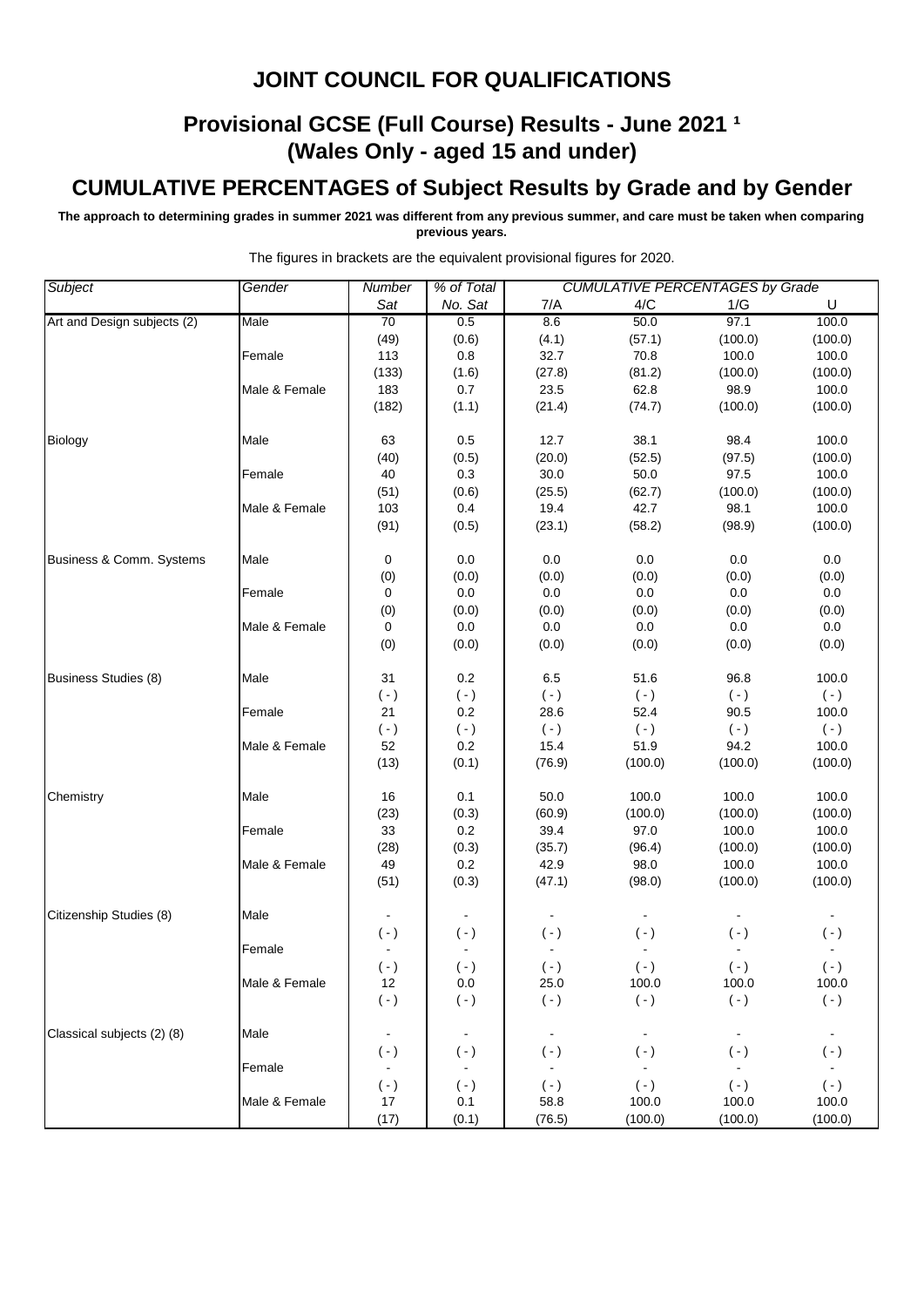# **Provisional GCSE (Full Course) Results - June 2021 1 (Wales Only - aged 15 and under)**

# **CUMULATIVE PERCENTAGES of Subject Results by Grade and by Gender**

**The approach to determining grades in summer 2021 was different from any previous summer, and care must be taken when comparing previous years.**

| Subject             | Gender        | Number         | % of Total |                | <b>CUMULATIVE PERCENTAGES by Grade</b> |                |                |
|---------------------|---------------|----------------|------------|----------------|----------------------------------------|----------------|----------------|
|                     |               | Sat            | No. Sat    | 7/A            | 4/C                                    | 1/G            | U              |
| Computing (8)       | Male          |                |            | $\sim$         |                                        |                | $\blacksquare$ |
|                     |               | $(\cdot)$      | $(\cdot)$  | $( - )$        | $(\cdot)$                              | $( - )$        | $(\cdot)$      |
|                     | Female        | $\blacksquare$ |            | $\blacksquare$ |                                        | $\blacksquare$ | $\blacksquare$ |
|                     |               | $(-)$          | $(\cdot)$  | $(\cdot)$      | $(-)$                                  | $(\cdot)$      | $(\cdot)$      |
|                     | Male & Female | 14             | 0.1        | 85.7           | 100.0                                  | 100.0          | 100.0          |
|                     |               | (13)           | (0.1)      | (92.3)         | (100.0)                                | (100.0)        | (100.0)        |
| Construction        | Male          | 0              | 0.0        | 0.0            | 0.0                                    | 0.0            | $0.0\,$        |
|                     |               | (0)            | (0.0)      | (0.0)          | (0.0)                                  | (0.0)          | (0.0)          |
|                     | Female        | 0              | 0.0        | $0.0\,$        | 0.0                                    | 0.0            | 0.0            |
|                     |               | (0)            | (0.0)      | (0.0)          | (0.0)                                  | (0.0)          | (0.0)          |
|                     | Male & Female | 0              | 0.0        | 0.0            | 0.0                                    | 0.0            | 0.0            |
|                     |               | (0)            | (0.0)      | (0.0)          | (0.0)                                  | (0.0)          | (0.0)          |
| Design & Technology | Male          | 51             | 0.4        | 9.8            | 51.0                                   | 100.0          | 100.0          |
|                     |               | (48)           | (0.6)      | (8.3)          | (81.3)                                 | (100.0)        | (100.0)        |
|                     | Female        | 55             | 0.4        | 21.8           | 65.5                                   | 98.2           | 100.0          |
|                     |               | (30)           | (0.4)      | (40.0)         | (90.0)                                 | (100.0)        | (100.0)        |
|                     | Male & Female | 106            | 0.4        | 16.0           | 58.5                                   | 99.1           | 100.0          |
|                     |               | (78)           | (0.5)      | (20.5)         | (84.6)                                 | (100.0)        | (100.0)        |
| Drama (8)           | Male          | $\blacksquare$ | $\sim$     | $\blacksquare$ |                                        |                |                |
|                     |               | (18)           | (0.2)      | (22.2)         | (88.9)                                 | (100.0)        | (100.0)        |
|                     | Female        |                |            | $\blacksquare$ | $\blacksquare$                         |                | $\blacksquare$ |
|                     |               | (33)           | (0.4)      | (39.4)         | (72.7)                                 | (100.0)        | (100.0)        |
|                     | Male & Female | 28             | 0.1        | 53.6           | 96.4                                   | 100.0          | 100.0          |
|                     |               | (51)           | (0.3)      | (33.3)         | (78.4)                                 | (100.0)        | (100.0)        |
| Economics           | Male          | 0              | 0.0        | 0.0            | 0.0                                    | 0.0            | 0.0            |
|                     |               | (0)            | (0.0)      | (0.0)          | (0.0)                                  | (0.0)          | (0.0)          |
|                     | Female        | 0              | 0.0        | 0.0            | 0.0                                    | 0.0            | $0.0\,$        |
|                     |               | (0)            | (0.0)      | (0.0)          | (0.0)                                  | (0.0)          | (0.0)          |
|                     | Male & Female | 0              | 0.0        | 0.0            | 0.0                                    | 0.0            | 0.0            |
|                     |               | (0)            | (0.0)      | (0.0)          | (0.0)                                  | (0.0)          | (0.0)          |
| Engineering         | Male          | 0              | 0.0        | 0.0            | 0.0                                    | 0.0            | 0.0            |
|                     |               | (0)            | (0.0)      | (0.0)          | (0.0)                                  | (0.0)          | (0.0)          |
|                     | Female        | $\mathbf 0$    | 0.0        | 0.0            | 0.0                                    | 0.0            | $0.0\,$        |
|                     |               | (0)            | (0.0)      | (0.0)          | (0.0)                                  | (0.0)          | (0.0)          |
|                     | Male & Female | 0              | 0.0        | 0.0            | 0.0                                    | 0.0            | 0.0            |
|                     |               | (0)            | (0.0)      | (0.0)          | (0.0)                                  | (0.0)          | (0.0)          |
| English             | Male          | 732            | 5.4        | 13.3           | 59.2                                   | 99.3           | 100.0          |
|                     |               | (442)          | (5.5)      | (13.1)         | (55.9)                                 | (99.3)         | (100.0)        |
|                     | Female        | 849            | 6.4        | 21.8           | 73.9                                   | 99.2           | 100.0          |
|                     |               | (425)          | (5.0)      | (27.1)         | (77.6)                                 | (100.0)        | (100.0)        |
|                     | Male & Female | 1581           | 5.9        | 17.8           | 67.0                                   | 99.2           | 100.0          |
|                     |               | (867)          | (5.2)      | (20.0)         | (66.6)                                 | (99.7)         | (100.0)        |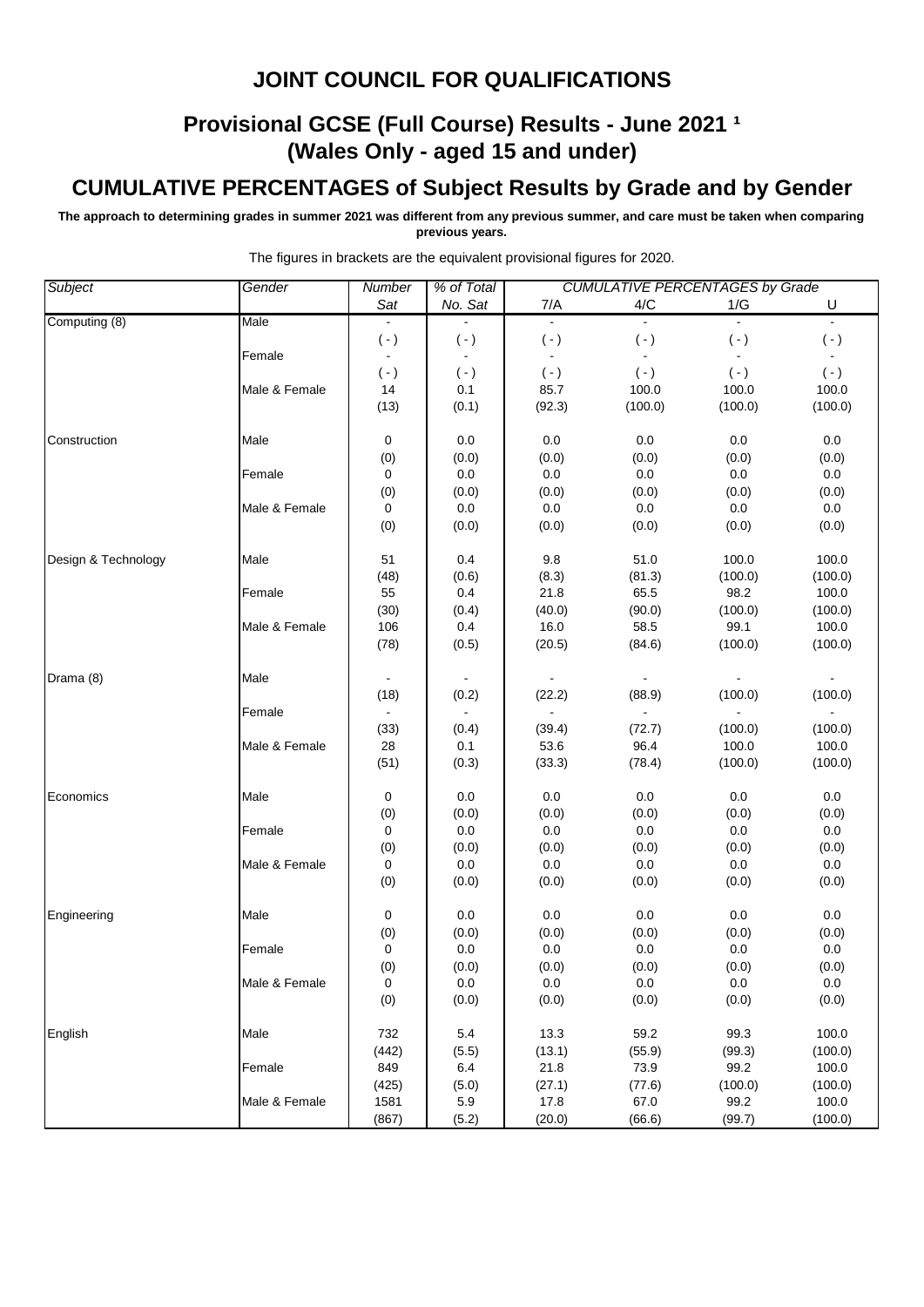# **Provisional GCSE (Full Course) Results - June 2021 1 (Wales Only - aged 15 and under)**

# **CUMULATIVE PERCENTAGES of Subject Results by Grade and by Gender**

**The approach to determining grades in summer 2021 was different from any previous summer, and care must be taken when comparing previous years.**

| Subject<br>Gender<br>% of Total<br><b>CUMULATIVE PERCENTAGES by Grade</b><br>Number<br>Sat<br>No. Sat<br>7/A<br>4/C<br>1/G<br>U<br>14.2<br>67.2<br>98.9<br>100.0<br><b>English Literature</b><br>Male<br>7934<br>58.8<br>(5090)<br>(62.9)<br>(15.9)<br>(72.8)<br>(99.9)<br>(100.0)<br>30.9<br>7918<br>59.4<br>81.8<br>99.1<br>100.0<br>Female<br>(32.4)<br>(86.7)<br>(100.0)<br>(100.0)<br>(5375)<br>(63.2)<br>99.0<br>Male & Female<br>15852<br>59.1<br>22.6<br>74.5<br>100.0<br>(100.0)<br>(10465)<br>(63.0)<br>(24.4)<br>(79.9)<br>(100.0)<br>16<br>0.1<br>0.0<br>25.0<br>100.0<br>100.0<br>Food Preparation & Nutrition<br>Male<br>(8.3)<br>(100.0)<br>(12)<br>(0.1)<br>(41.7)<br>(100.0)<br>0.3<br>37.2<br>74.4<br>100.0<br>100.0<br>Female<br>43<br>(100.0)<br>(47)<br>(0.6)<br>(31.9)<br>(89.4)<br>(100.0)<br>0.2<br>Male & Female<br>59<br>27.1<br>61.0<br>100.0<br>100.0<br>(27.1)<br>(59)<br>(0.4)<br>(79.7)<br>(100.0)<br>(100.0)<br>French<br>Male<br>0.1<br>45.0<br>95.0<br>100.0<br>100.0<br>20 |  |
|---------------------------------------------------------------------------------------------------------------------------------------------------------------------------------------------------------------------------------------------------------------------------------------------------------------------------------------------------------------------------------------------------------------------------------------------------------------------------------------------------------------------------------------------------------------------------------------------------------------------------------------------------------------------------------------------------------------------------------------------------------------------------------------------------------------------------------------------------------------------------------------------------------------------------------------------------------------------------------------------------------------|--|
|                                                                                                                                                                                                                                                                                                                                                                                                                                                                                                                                                                                                                                                                                                                                                                                                                                                                                                                                                                                                               |  |
|                                                                                                                                                                                                                                                                                                                                                                                                                                                                                                                                                                                                                                                                                                                                                                                                                                                                                                                                                                                                               |  |
|                                                                                                                                                                                                                                                                                                                                                                                                                                                                                                                                                                                                                                                                                                                                                                                                                                                                                                                                                                                                               |  |
|                                                                                                                                                                                                                                                                                                                                                                                                                                                                                                                                                                                                                                                                                                                                                                                                                                                                                                                                                                                                               |  |
|                                                                                                                                                                                                                                                                                                                                                                                                                                                                                                                                                                                                                                                                                                                                                                                                                                                                                                                                                                                                               |  |
|                                                                                                                                                                                                                                                                                                                                                                                                                                                                                                                                                                                                                                                                                                                                                                                                                                                                                                                                                                                                               |  |
|                                                                                                                                                                                                                                                                                                                                                                                                                                                                                                                                                                                                                                                                                                                                                                                                                                                                                                                                                                                                               |  |
|                                                                                                                                                                                                                                                                                                                                                                                                                                                                                                                                                                                                                                                                                                                                                                                                                                                                                                                                                                                                               |  |
|                                                                                                                                                                                                                                                                                                                                                                                                                                                                                                                                                                                                                                                                                                                                                                                                                                                                                                                                                                                                               |  |
|                                                                                                                                                                                                                                                                                                                                                                                                                                                                                                                                                                                                                                                                                                                                                                                                                                                                                                                                                                                                               |  |
|                                                                                                                                                                                                                                                                                                                                                                                                                                                                                                                                                                                                                                                                                                                                                                                                                                                                                                                                                                                                               |  |
|                                                                                                                                                                                                                                                                                                                                                                                                                                                                                                                                                                                                                                                                                                                                                                                                                                                                                                                                                                                                               |  |
|                                                                                                                                                                                                                                                                                                                                                                                                                                                                                                                                                                                                                                                                                                                                                                                                                                                                                                                                                                                                               |  |
|                                                                                                                                                                                                                                                                                                                                                                                                                                                                                                                                                                                                                                                                                                                                                                                                                                                                                                                                                                                                               |  |
|                                                                                                                                                                                                                                                                                                                                                                                                                                                                                                                                                                                                                                                                                                                                                                                                                                                                                                                                                                                                               |  |
|                                                                                                                                                                                                                                                                                                                                                                                                                                                                                                                                                                                                                                                                                                                                                                                                                                                                                                                                                                                                               |  |
| (0.2)<br>(80.0)<br>(100.0)<br>(20)<br>(100.0)<br>(100.0)                                                                                                                                                                                                                                                                                                                                                                                                                                                                                                                                                                                                                                                                                                                                                                                                                                                                                                                                                      |  |
| 50<br>0.4<br>72.0<br>94.0<br>100.0<br>100.0<br>Female                                                                                                                                                                                                                                                                                                                                                                                                                                                                                                                                                                                                                                                                                                                                                                                                                                                                                                                                                         |  |
| (34)<br>(0.4)<br>(100.0)<br>(100.0)<br>(50.0)<br>(91.2)                                                                                                                                                                                                                                                                                                                                                                                                                                                                                                                                                                                                                                                                                                                                                                                                                                                                                                                                                       |  |
| 64.3<br>Male & Female<br>70<br>0.3<br>94.3<br>100.0<br>100.0                                                                                                                                                                                                                                                                                                                                                                                                                                                                                                                                                                                                                                                                                                                                                                                                                                                                                                                                                  |  |
| (54)<br>(61.1)<br>(100.0)<br>(100.0)<br>(0.3)<br>(94.4)                                                                                                                                                                                                                                                                                                                                                                                                                                                                                                                                                                                                                                                                                                                                                                                                                                                                                                                                                       |  |
|                                                                                                                                                                                                                                                                                                                                                                                                                                                                                                                                                                                                                                                                                                                                                                                                                                                                                                                                                                                                               |  |
| Geography (8)<br>Male<br>$\blacksquare$<br>$\blacksquare$                                                                                                                                                                                                                                                                                                                                                                                                                                                                                                                                                                                                                                                                                                                                                                                                                                                                                                                                                     |  |
| $(-)$<br>$(\cdot)$<br>$(\cdot)$<br>$(\cdot)$<br>$(\cdot)$<br>$(\cdot)$                                                                                                                                                                                                                                                                                                                                                                                                                                                                                                                                                                                                                                                                                                                                                                                                                                                                                                                                        |  |
| Female                                                                                                                                                                                                                                                                                                                                                                                                                                                                                                                                                                                                                                                                                                                                                                                                                                                                                                                                                                                                        |  |
| $(\cdot)$<br>$(\cdot)$<br>$(\cdot)$<br>$(\cdot)$<br>$(-)$<br>$(\cdot)$                                                                                                                                                                                                                                                                                                                                                                                                                                                                                                                                                                                                                                                                                                                                                                                                                                                                                                                                        |  |
| 34.4<br>100.0<br>100.0<br>Male & Female<br>32<br>0.1<br>75.0                                                                                                                                                                                                                                                                                                                                                                                                                                                                                                                                                                                                                                                                                                                                                                                                                                                                                                                                                  |  |
| (16)<br>(0.1)<br>(43.8)<br>(81.3)<br>(100.0)<br>(100.0)                                                                                                                                                                                                                                                                                                                                                                                                                                                                                                                                                                                                                                                                                                                                                                                                                                                                                                                                                       |  |
|                                                                                                                                                                                                                                                                                                                                                                                                                                                                                                                                                                                                                                                                                                                                                                                                                                                                                                                                                                                                               |  |
| German (8)<br>Male                                                                                                                                                                                                                                                                                                                                                                                                                                                                                                                                                                                                                                                                                                                                                                                                                                                                                                                                                                                            |  |
| $(\cdot)$<br>$( - )$<br>$(\cdot)$<br>$(\cdot)$<br>$(\cdot)$<br>$(\cdot)$                                                                                                                                                                                                                                                                                                                                                                                                                                                                                                                                                                                                                                                                                                                                                                                                                                                                                                                                      |  |
| Female<br>$\blacksquare$<br>$\blacksquare$                                                                                                                                                                                                                                                                                                                                                                                                                                                                                                                                                                                                                                                                                                                                                                                                                                                                                                                                                                    |  |
| $(-)$<br>$(\cdot)$<br>$(-)$<br>$(-)$<br>$(\cdot)$<br>$(-)$                                                                                                                                                                                                                                                                                                                                                                                                                                                                                                                                                                                                                                                                                                                                                                                                                                                                                                                                                    |  |
| 90.9<br>Male & Female<br>11<br>0.0<br>100.0<br>100.0<br>100.0                                                                                                                                                                                                                                                                                                                                                                                                                                                                                                                                                                                                                                                                                                                                                                                                                                                                                                                                                 |  |
| (16)<br>(0.1)<br>(100.0)<br>(100.0)<br>(100.0)<br>(100.0)                                                                                                                                                                                                                                                                                                                                                                                                                                                                                                                                                                                                                                                                                                                                                                                                                                                                                                                                                     |  |
|                                                                                                                                                                                                                                                                                                                                                                                                                                                                                                                                                                                                                                                                                                                                                                                                                                                                                                                                                                                                               |  |
| Health & Social Care (8)<br>Male                                                                                                                                                                                                                                                                                                                                                                                                                                                                                                                                                                                                                                                                                                                                                                                                                                                                                                                                                                              |  |
| (0)<br>(0.0)<br>(0.0)<br>(0.0)<br>(0.0)<br>(0.0)<br>$\blacksquare$                                                                                                                                                                                                                                                                                                                                                                                                                                                                                                                                                                                                                                                                                                                                                                                                                                                                                                                                            |  |
| Female                                                                                                                                                                                                                                                                                                                                                                                                                                                                                                                                                                                                                                                                                                                                                                                                                                                                                                                                                                                                        |  |
| (22)<br>(0.3)<br>(18.2)<br>(72.7)<br>(100.0)<br>(100.0)<br>Male & Female<br>89.5<br>100.0<br>19<br>0.1<br>10.5<br>52.6                                                                                                                                                                                                                                                                                                                                                                                                                                                                                                                                                                                                                                                                                                                                                                                                                                                                                        |  |
| (18.2)<br>(72.7)<br>(100.0)                                                                                                                                                                                                                                                                                                                                                                                                                                                                                                                                                                                                                                                                                                                                                                                                                                                                                                                                                                                   |  |
| (22)<br>(0.1)<br>(100.0)                                                                                                                                                                                                                                                                                                                                                                                                                                                                                                                                                                                                                                                                                                                                                                                                                                                                                                                                                                                      |  |
| 0.2<br>25.9<br>66.7<br>96.3<br>100.0<br>History<br>Male<br>27                                                                                                                                                                                                                                                                                                                                                                                                                                                                                                                                                                                                                                                                                                                                                                                                                                                                                                                                                 |  |
| (0.1)<br>(40.0)<br>(100.0)<br>(100.0)<br>(100.0)<br>(10)                                                                                                                                                                                                                                                                                                                                                                                                                                                                                                                                                                                                                                                                                                                                                                                                                                                                                                                                                      |  |
| 0.2<br>52.0<br>84.0<br>96.0<br>100.0<br>Female<br>25                                                                                                                                                                                                                                                                                                                                                                                                                                                                                                                                                                                                                                                                                                                                                                                                                                                                                                                                                          |  |
| (100.0)<br>(25)<br>(0.3)<br>(56.0)<br>(100.0)<br>(100.0)                                                                                                                                                                                                                                                                                                                                                                                                                                                                                                                                                                                                                                                                                                                                                                                                                                                                                                                                                      |  |
| 52<br>$0.2\,$<br>38.5<br>75.0<br>96.2<br>100.0<br>Male & Female                                                                                                                                                                                                                                                                                                                                                                                                                                                                                                                                                                                                                                                                                                                                                                                                                                                                                                                                               |  |
| (35)<br>(0.2)<br>(51.4)<br>(100.0)<br>(100.0)<br>(100.0)                                                                                                                                                                                                                                                                                                                                                                                                                                                                                                                                                                                                                                                                                                                                                                                                                                                                                                                                                      |  |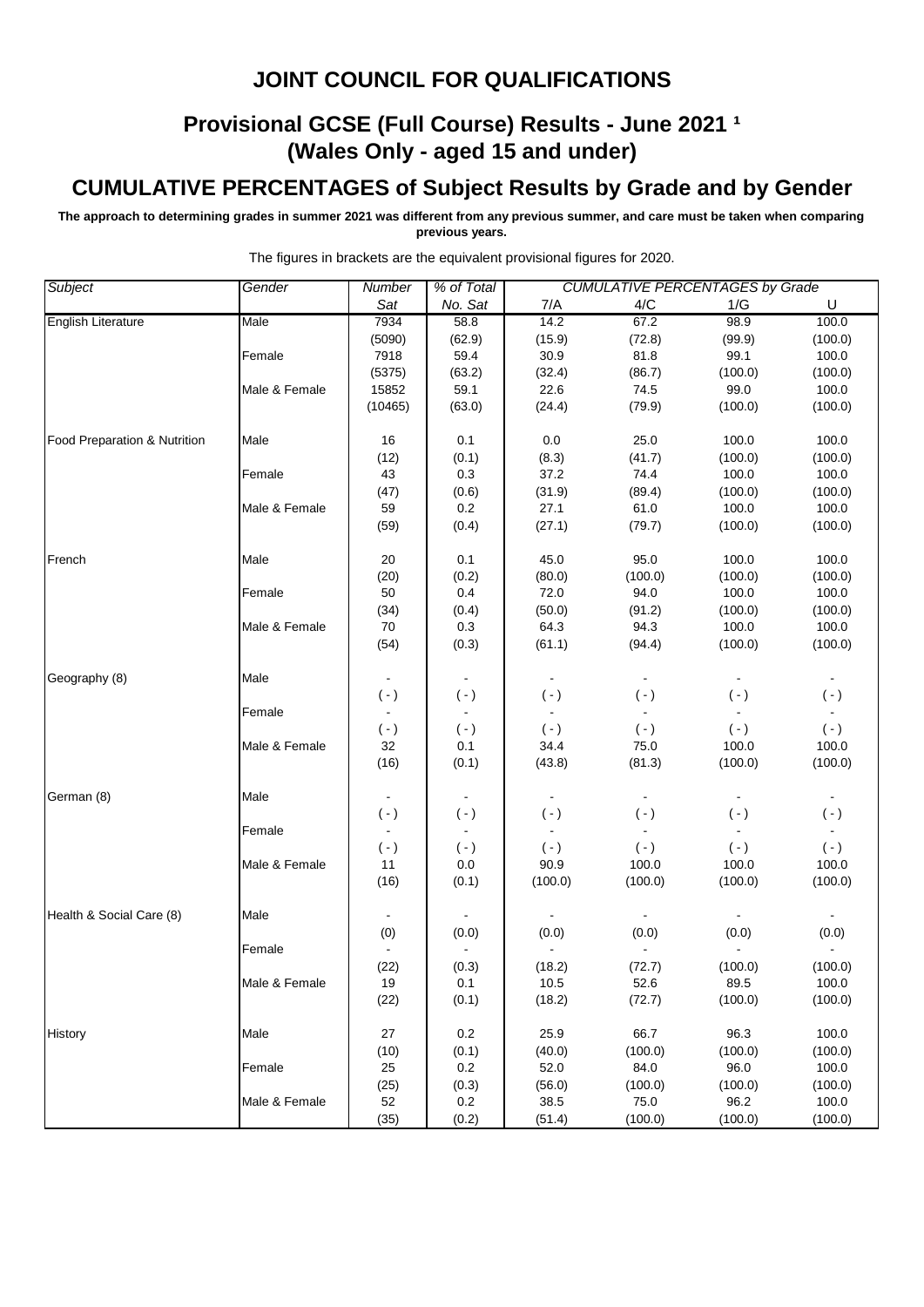# **Provisional GCSE (Full Course) Results - June 2021 1 (Wales Only - aged 15 and under)**

# **CUMULATIVE PERCENTAGES of Subject Results by Grade and by Gender**

**The approach to determining grades in summer 2021 was different from any previous summer, and care must be taken when comparing previous years.**

| Subject                   | Gender        | Number         | % of Total   |                | <b>CUMULATIVE PERCENTAGES by Grade</b> |                 |                  |
|---------------------------|---------------|----------------|--------------|----------------|----------------------------------------|-----------------|------------------|
|                           |               | Sat            | No. Sat      | 7/A            | 4/C                                    | 1/G             | U                |
| Home Economics (8)        | Male          | $\overline{0}$ | 0.0          | 0.0            | 0.0                                    | 0.0             | 0.0              |
|                           |               | $(-)$          | $(\cdot)$    | $(\cdot)$      | $(\cdot)$                              | $(\cdot)$       | $(\cdot)$        |
|                           | Female        | 0              | 0.0          | 0.0            | 0.0                                    | 0.0             | 0.0              |
|                           |               | $( - )$        | $(\cdot)$    | $( - )$        | $(\cdot)$                              | $(\cdot)$       | $(\cdot)$        |
|                           | Male & Female | 0              | 0.0          | 0.0            | 0.0                                    | 0.0             | $0.0\,$          |
|                           |               | (132)          | (0.8)        | (12.1)         | (65.9)                                 | (99.2)          | (100.0)          |
|                           |               |                |              |                |                                        |                 |                  |
| Hospitality               | Male          | 0              | 0.0          | 0.0            | 0.0                                    | 0.0             | $0.0\,$          |
|                           |               | (0)            | (0.0)        | (0.0)          | (0.0)                                  | (0.0)           | (0.0)            |
|                           | Female        | 0              | 0.0          | 0.0            | 0.0                                    | 0.0             | 0.0              |
|                           |               | (0)            | (0.0)        | (0.0)          | (0.0)                                  | (0.0)           | (0.0)            |
|                           | Male & Female | 0              | $0.0\,$      | 0.0            | $0.0\,$                                | 0.0             | $0.0\,$          |
|                           |               | (0)            | (0.0)        | (0.0)          | (0.0)                                  | (0.0)           | (0.0)            |
|                           |               |                |              |                |                                        |                 |                  |
| ICT                       | Male          | 251            | 1.9<br>(1.8) | 26.7<br>(19.3) | 80.5                                   | 99.6            | 100.0            |
|                           | Female        | (145)<br>154   | 1.2          | 40.9           | (89.0)<br>87.7                         | (100.0)<br>98.7 | (100.0)<br>100.0 |
|                           |               | (95)           | (1.1)        | (52.6)         | (95.8)                                 | (100.0)         | (100.0)          |
|                           | Male & Female | 405            | 1.5          | 32.1           | 83.2                                   | 99.3            | 100.0            |
|                           |               | (240)          | (1.4)        | (32.5)         | (91.7)                                 | (100.0)         | (100.0)          |
|                           |               |                |              |                |                                        |                 |                  |
| Irish                     | Male          | 0              | 0.0          | 0.0            | 0.0                                    | 0.0             | 0.0              |
|                           |               | (0)            | (0.0)        | (0.0)          | (0.0)                                  | (0.0)           | (0.0)            |
|                           | Female        | 0              | 0.0          | 0.0            | 0.0                                    | 0.0             | 0.0              |
|                           |               | (0)            | (0.0)        | (0.0)          | (0.0)                                  | (0.0)           | (0.0)            |
|                           | Male & Female | 0              | 0.0          | $0.0\,$        | 0.0                                    | 0.0             | 0.0              |
|                           |               | (0)            | (0.0)        | (0.0)          | (0.0)                                  | (0.0)           | (0.0)            |
|                           |               |                |              |                |                                        |                 |                  |
| Leisure & Tourism         | Male          | 0              | 0.0          | 0.0            | 0.0                                    | 0.0             | $0.0\,$          |
|                           |               | (0)            | (0.0)        | (0.0)          | (0.0)                                  | (0.0)           | (0.0)            |
|                           | Female        | 0              | 0.0          | 0.0            | 0.0                                    | 0.0             | 0.0              |
|                           | Male & Female | (0)<br>0       | (0.0)<br>0.0 | (0.0)<br>0.0   | (0.0)<br>0.0                           | (0.0)<br>0.0    | (0.0)<br>0.0     |
|                           |               | (0)            | (0.0)        | (0.0)          | (0.0)                                  | (0.0)           | (0.0)            |
|                           |               |                |              |                |                                        |                 |                  |
| <b>Mathematics</b>        | Male          | 790            | 5.9          | 33.7           | 72.4                                   | 98.0            | 100.0            |
|                           |               | (497)          | (6.1)        | (26.0)         | (66.6)                                 | (98.6)          | (100.0)          |
|                           | Female        | 668            | 5.0          | 33.7           | 73.4                                   | 98.1            | 100.0            |
|                           |               | (446)          | (5.2)        | (26.5)         | (73.5)                                 | (98.2)          | (100.0)          |
|                           | Male & Female | 1458           | 5.4          | 33.7           | 72.8                                   | 98.0            | 100.0            |
|                           |               | (943)          | (5.7)        | (26.2)         | (69.9)                                 | (98.4)          | (100.0)          |
|                           |               |                |              |                |                                        |                 |                  |
| Mathematics: Numeracy (3) | Male          | 2841           | 21.0         | 26.4           | 65.9                                   | 97.7            | 100.0            |
|                           |               | (989)          | (12.2)       | (44.5)         | (75.5)                                 | (99.7)          | (100.0)          |
|                           | Female        | 2660           | 20.0         | 29.3           | 67.3                                   | 96.9            | 100.0            |
|                           |               | (922)          | (10.8)       | (43.3)         | (76.8)                                 | (99.7)          | (100.0)          |
|                           | Male & Female | 5501           | 20.5         | 27.8           | 66.6                                   | 97.3            | 100.0            |
|                           |               | (1911)         | (11.5)       | (43.9)         | (76.1)                                 | (99.7)          | (100.0)          |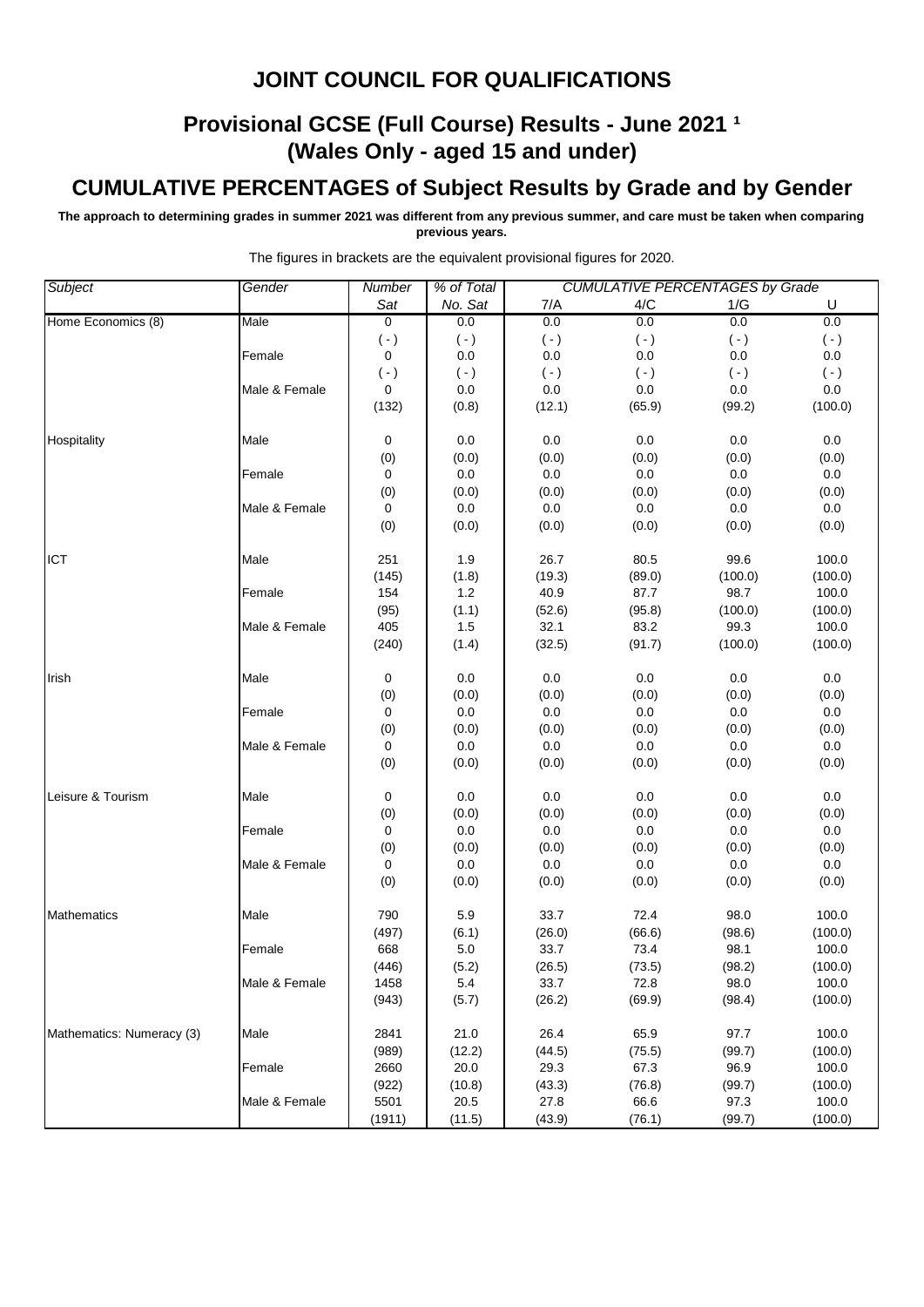# **Provisional GCSE (Full Course) Results - June 2021 1 (Wales Only - aged 15 and under)**

# **CUMULATIVE PERCENTAGES of Subject Results by Grade and by Gender**

**The approach to determining grades in summer 2021 was different from any previous summer, and care must be taken when comparing previous years.**

| Subject                         | Gender        | Number         | % of Total     |                | <b>CUMULATIVE PERCENTAGES by Grade</b> |           |                |
|---------------------------------|---------------|----------------|----------------|----------------|----------------------------------------|-----------|----------------|
|                                 |               | Sat            | No. Sat        | 7/A            | 4/C                                    | 1/G       | U              |
| Mathematics (Additional)        | Male          | $\overline{0}$ | 0.0            | 0.0            | 0.0                                    | 0.0       | 0.0            |
|                                 |               | (0)            | (0.0)          | (0.0)          | (0.0)                                  | (0.0)     | (0.0)          |
|                                 | Female        | 0              | 0.0            | $0.0\,$        | 0.0                                    | 0.0       | 0.0            |
|                                 |               | (0)            | (0.0)          | (0.0)          | (0.0)                                  | (0.0)     | (0.0)          |
|                                 | Male & Female | 0              | 0.0            | $0.0\,$        | 0.0                                    | 0.0       | $0.0\,$        |
|                                 |               | (0)            | (0.0)          | (0.0)          | (0.0)                                  | (0.0)     | (0.0)          |
| Media / Film / TV Studies (2)   | Male          | 11             | 0.1            | 36.4           | 90.9                                   | 100.0     | 100.0          |
|                                 |               | (24)           | (0.3)          | (25.0)         | (95.8)                                 | (100.0)   | (100.0)        |
|                                 | Female        | 19             | 0.1            | 15.8           | 84.2                                   | 100.0     | 100.0          |
|                                 |               | (31)           | (0.4)          | (29.0)         | (67.7)                                 | (100.0)   | (100.0)        |
|                                 | Male & Female | 30             | 0.1            | 23.3           | 86.7                                   | 100.0     | 100.0          |
|                                 |               | (55)           | (0.3)          | (27.3)         | (80.0)                                 | (100.0)   | (100.0)        |
| Music                           | Male          | 12             | 0.1            | 66.7           | 100.0                                  | 100.0     | 100.0          |
|                                 |               | (14)           | (0.2)          | (28.6)         | (57.1)                                 | (100.0)   | (100.0)        |
|                                 | Female        | 22             | 0.2            | 90.9           | 100.0                                  | 100.0     | 100.0          |
|                                 |               | (20)           | (0.2)          | (60.0)         | (95.0)                                 | (100.0)   | (100.0)        |
|                                 | Male & Female | 34             | 0.1            | 82.4           | 100.0                                  | 100.0     | 100.0          |
|                                 |               | (34)           | (0.2)          | (47.1)         | (79.4)                                 | (100.0)   | (100.0)        |
| Performing / Expressive Arts(8) | Male          |                |                |                |                                        |           |                |
|                                 |               | $(\cdot)$      | $(-)$          | $(\cdot)$      | $(-)$                                  | $(\cdot)$ | $(\cdot)$      |
|                                 | Female        |                |                |                |                                        |           |                |
|                                 |               | $(-)$          | $(-)$          | $(\cdot)$      | $(-)$                                  | $(\cdot)$ | $(\cdot)$      |
|                                 | Male & Female | 16             | 0.1            | 43.8           | 87.5                                   | 100.0     | 100.0          |
|                                 |               | $(-)$          | $(\cdot)$      | $(\cdot)$      | $(-)$                                  | $(\cdot)$ | $(\cdot)$      |
| Physical Education (8)          | Male          |                |                | $\blacksquare$ |                                        |           |                |
|                                 |               | $(-)$          | $(\cdot)$      | $(-)$          | $(-)$                                  | $(\cdot)$ | $(\cdot)$      |
|                                 | Female        | $\blacksquare$ | $\blacksquare$ | $\blacksquare$ |                                        |           | $\blacksquare$ |
|                                 |               | $(\cdot)$      | $(-)$          | $(\cdot)$      | $(-)$                                  | $(\cdot)$ | $(\cdot)$      |
|                                 | Male & Female | 14             | 0.1            | 7.1            | 71.4                                   | 100.0     | 100.0          |
|                                 |               | $(\cdot)$      | $(-)$          | $(\cdot)$      | $(\cdot)$                              | $(\cdot)$ | $(\cdot)$      |
| Physics (8)                     | Male          | 10             | 0.1            | 30.0           | 80.0                                   | 90.0      | 100.0          |
|                                 |               | $(\cdot)$      | $(\cdot)$      | $(\cdot)$      | $(\cdot)$                              | $(\cdot)$ | $(\cdot)$      |
|                                 | Female        | 11             | 0.1            | 63.6           | 81.8                                   | 81.8      | 100.0          |
|                                 |               | $(\cdot)$      | $(\cdot)$      | $(\cdot)$      | $(\cdot)$                              | $(\cdot)$ | $(\cdot)$      |
|                                 | Male & Female | 21             | 0.1            | 47.6           | 81.0                                   | 85.7      | 100.0          |
|                                 |               | (17)           | (0.1)          | (88.2)         | (100.0)                                | (100.0)   | (100.0)        |
| Prep. For Life and Work         | Male          | 0              | 0.0            | 0.0            | 0.0                                    | 0.0       | 0.0            |
|                                 |               | (0)            | (0.0)          | (0.0)          | (0.0)                                  | (0.0)     | (0.0)          |
|                                 | Female        | 0              | 0.0            | 0.0            | 0.0                                    | 0.0       | 0.0            |
|                                 |               | (0)            | (0.0)          | (0.0)          | (0.0)                                  | (0.0)     | (0.0)          |
|                                 | Male & Female | 0              | $0.0\,$        | $0.0\,$        | 0.0                                    | 0.0       | $0.0\,$        |
|                                 |               | (0)            | (0.0)          | (0.0)          | (0.0)                                  | (0.0)     | (0.0)          |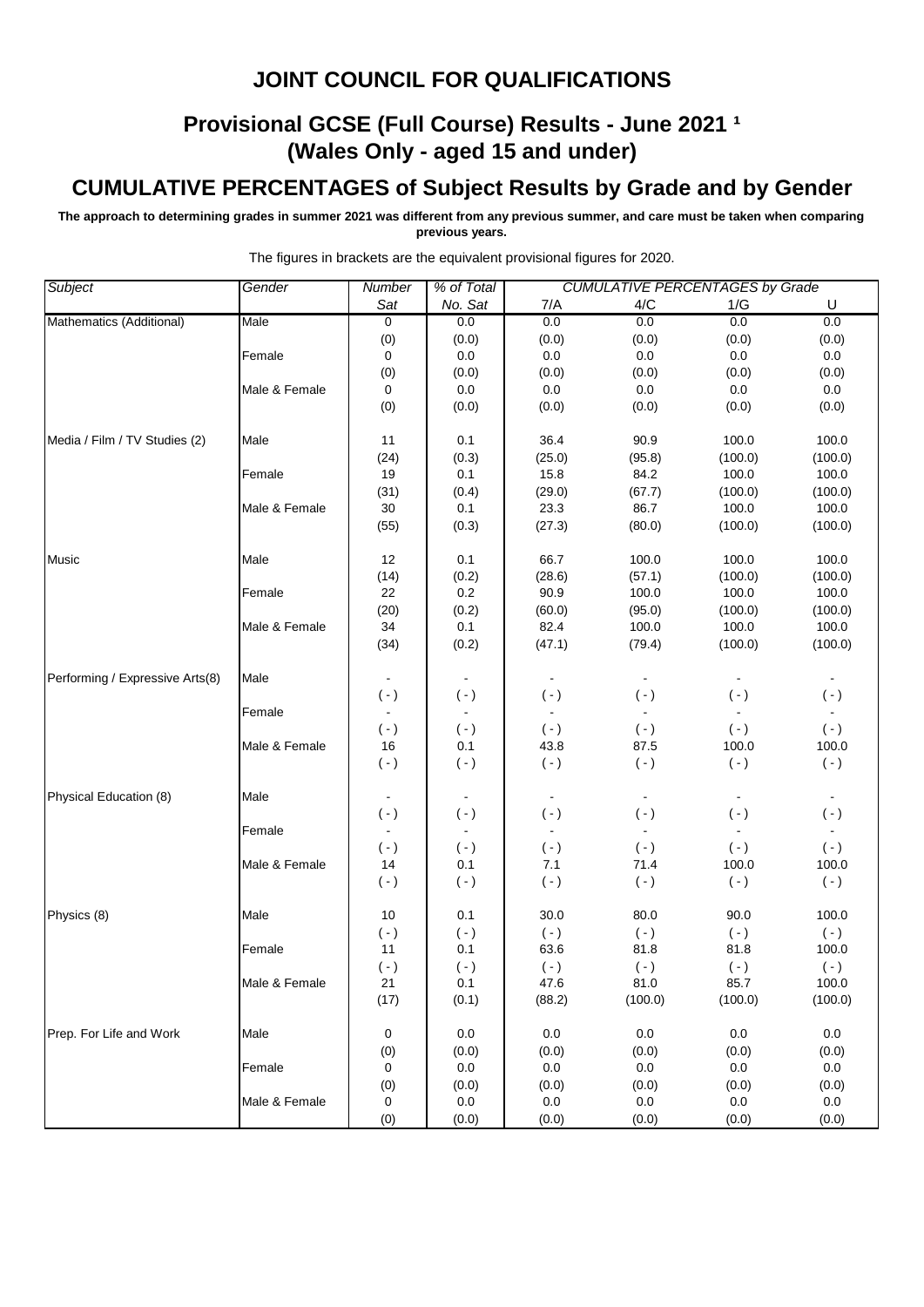# **Provisional GCSE (Full Course) Results - June 2021 1 (Wales Only - aged 15 and under)**

# **CUMULATIVE PERCENTAGES of Subject Results by Grade and by Gender**

**The approach to determining grades in summer 2021 was different from any previous summer, and care must be taken when comparing previous years.**

| Subject                         | Gender        | Number         | % of Total       |           |           | <b>CUMULATIVE PERCENTAGES by Grade</b> |           |
|---------------------------------|---------------|----------------|------------------|-----------|-----------|----------------------------------------|-----------|
|                                 |               | Sat            | No. Sat          | 7/A       | 4/C       | 1/G                                    | U         |
| <b>Religious Studies</b>        | Male          | 32             | 0.2              | 28.1      | 65.6      | 100.0                                  | 100.0     |
|                                 |               | (60)           | (0.7)            | (18.3)    | (85.0)    | (100.0)                                | (100.0)   |
|                                 | Female        | 73             | 0.5              | 45.2      | 91.8      | 98.6                                   | 100.0     |
|                                 |               | (91)           | (1.1)            | (26.4)    | (90.1)    | (100.0)                                | (100.0)   |
|                                 | Male & Female | 105            | 0.4              | 40.0      | 83.8      | 99.0                                   | 100.0     |
|                                 |               | (151)          | (0.9)            | (23.2)    | (88.1)    | (100.0)                                | (100.0)   |
| Science                         | Male          | 163            | $1.2$            | 0.0       | 36.2      | 92.6                                   | 100.0     |
|                                 |               | (88)           | (1.1)            | (0.0)     | (19.3)    | (100.0)                                | (100.0)   |
|                                 | Female        | 130            | 1.0              | 0.0       | 40.0      | 90.0                                   | 100.0     |
|                                 |               | (61)           | (0.7)            | (0.0)     | (14.8)    | (98.4)                                 | (100.0)   |
|                                 | Male & Female | 293            | 1.1              | 0.0       | 37.9      | 91.5                                   | 100.0     |
|                                 |               | (149)          | (0.9)            | (0.0)     | (17.4)    | (99.3)                                 | (100.0)   |
|                                 |               |                |                  |           |           |                                        |           |
| Science: Double Award (4) (8)   | Male          | 38             | 0.3              | 5.3       | 10.5      | 100.0                                  | 100.0     |
|                                 |               | $(-)$          | $(\cdot)$        | $( - )$   | $(\cdot)$ | $(\cdot)$                              | $(\cdot)$ |
|                                 | Female        | 22             | 0.2              | 9.1       | 18.2      | 100.0                                  | 100.0     |
|                                 |               | $(-)$          | $(\,\text{-}\,)$ | $(\cdot)$ | $(\cdot)$ | $(\cdot)$                              | $(\cdot)$ |
|                                 | Male & Female | 60             | 0.2              | 6.7       | 13.3      | 100.0                                  | 100.0     |
|                                 |               | (12)           | (0.1)            | (33.3)    | (83.3)    | (100.0)                                | (100.0)   |
| Social Science subjects (2) (8) | Male          |                |                  |           |           |                                        |           |
|                                 |               | $(-)$          | $(\cdot)$        | $(\cdot)$ | $(-)$     | $(\cdot)$                              | $(\cdot)$ |
|                                 | Female        |                |                  |           |           |                                        |           |
|                                 |               | $(-)$          | $(\cdot)$        | $( - )$   | $(-)$     | $(\cdot)$                              | $( - )$   |
|                                 | Male & Female | $\blacksquare$ |                  |           |           |                                        |           |
|                                 |               | $(-)$          | $(\cdot)$        | $( - )$   | $(\cdot)$ | $(\cdot)$                              | $(\cdot)$ |
|                                 |               |                |                  |           |           |                                        |           |
| Spanish (8)                     | Male          |                |                  |           |           |                                        |           |
|                                 | Female        | (13)           | (0.2)            | (92.3)    | (100.0)   | (100.0)                                | (100.0)   |
|                                 |               | (22)           | (0.3)            | (95.5)    | (100.0)   | (100.0)                                | (100.0)   |
|                                 | Male & Female | 22             | 0.1              | 81.8      | 95.5      | 100.0                                  | 100.0     |
|                                 |               | (35)           | (0.2)            | (94.3)    | (100.0)   | (100.0)                                | (100.0)   |
|                                 |               |                |                  |           |           |                                        |           |
| Statistics (8)                  | Male          |                |                  |           |           |                                        |           |
|                                 |               | (81)           | (1.0)            | (44.4)    | (97.5)    | (100.0)                                | (100.0)   |
|                                 | Female        | $\blacksquare$ |                  |           |           |                                        |           |
|                                 |               | (88)           | (1.0)            | (51.1)    | (98.9)    | (98.9)                                 | (100.0)   |
|                                 | Male & Female | 24             | 0.1              | 66.7      | 87.5      | 95.8                                   | 100.0     |
|                                 |               | (169)          | (1.0)            | (47.9)    | (98.2)    | (99.4)                                 | (100.0)   |
|                                 |               |                |                  |           |           |                                        |           |
| Welsh: First Language           | Male          | 101            | 0.7              | 6.9       | 63.4      | 99.0                                   | 100.0     |
|                                 |               | (50)           | (0.6)            | (2.0)     | (46.0)    | (100.0)                                | (100.0)   |
|                                 | Female        | 90             | 0.7              | 16.7      | 91.1      | 100.0                                  | 100.0     |
|                                 |               | (38)           | (0.4)            | (23.7)    | (60.5)    | (100.0)                                | (100.0)   |
|                                 | Male & Female | 191            | 0.7              | 11.5      | 76.4      | 99.5                                   | 100.0     |
|                                 |               | (88)           | (0.5)            | (11.4)    | (52.3)    | (100.0)                                | (100.0)   |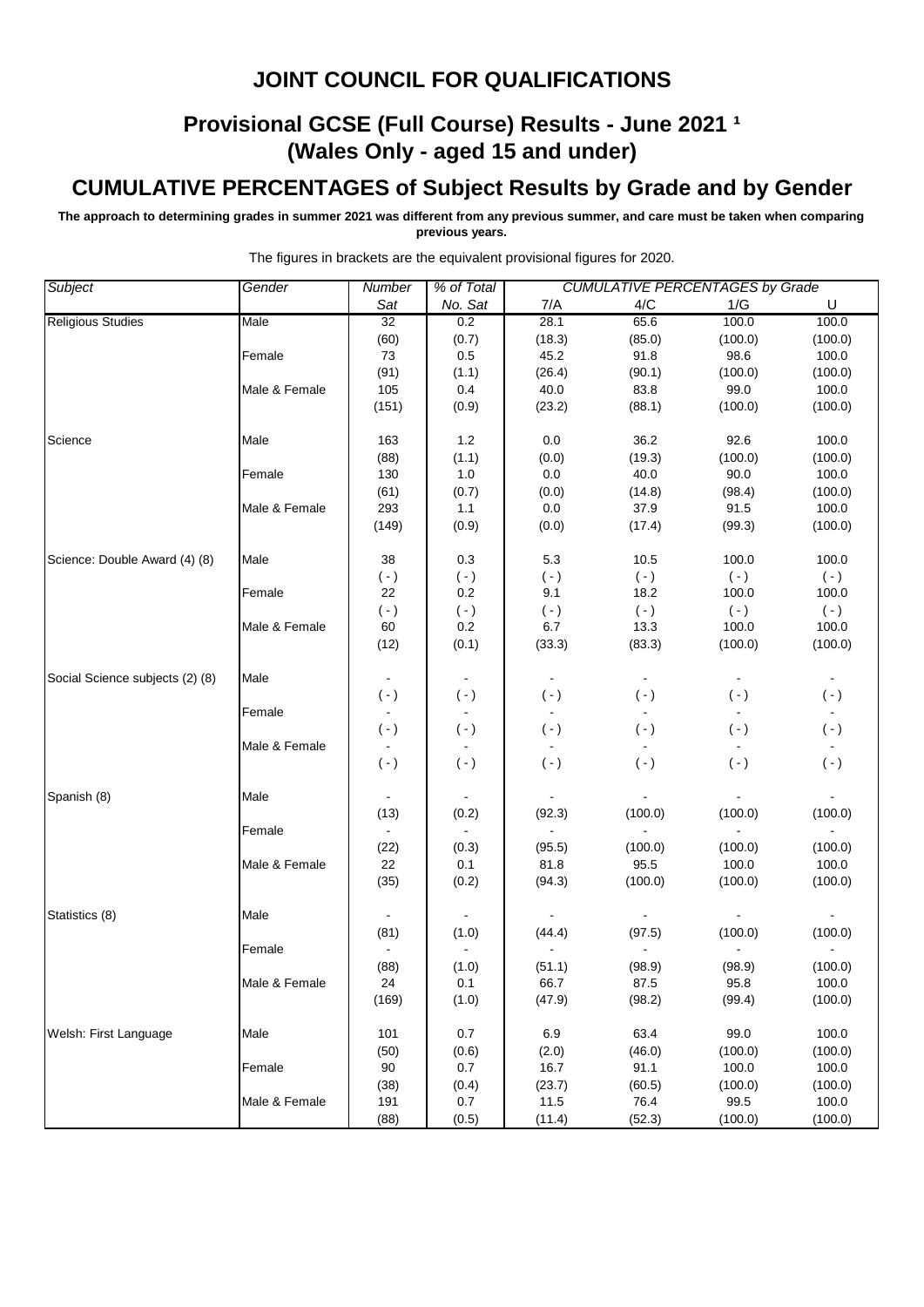# **Provisional GCSE (Full Course) Results - June 2021 1 (Wales Only - aged 15 and under)**

# **CUMULATIVE PERCENTAGES of Subject Results by Grade and by Gender**

**The approach to determining grades in summer 2021 was different from any previous summer, and care must be taken when comparing previous years.**

| Subject                    | Gender        | Number       | % of Total       |                | <b>CUMULATIVE PERCENTAGES by Grade</b> |                |                |
|----------------------------|---------------|--------------|------------------|----------------|----------------------------------------|----------------|----------------|
|                            |               | Sat          | No. Sat          | 7/A            | 4/C                                    | 1/G            | U              |
| Welsh: Second Language     | Male          | 122          | 0.9              | 75.4           | 98.4                                   | 100.0          | 100.0          |
|                            |               | (244)        | (3.0)            | (50.8)         | (77.9)                                 | (99.2)         | (100.0)        |
|                            | Female        | 127          | $1.0\,$          | 85.8           | 99.2                                   | 100.0          | 100.0          |
|                            |               | (210)        | (2.5)            | (93.3)         | (100.0)                                | (100.0)        | (100.0)        |
|                            | Male & Female | 249          | 0.9              | 80.7           | 98.8                                   | 100.0          | 100.0          |
|                            |               | (454)        | (2.7)            | (70.5)         | (88.1)                                 | (99.6)         | (100.0)        |
| Welsh Literature (2) (8)   | Male          | 31           | 0.2              | 12.9           | 58.1                                   | 100.0          | 100.0          |
|                            |               | $(-)$        | $(\,\text{-}\,)$ | $(\cdot)$      | $(\cdot)$                              | $(\cdot)$      | $(\cdot)$      |
|                            | Female        | 34           | 0.3              | 29.4           | 73.5                                   | 100.0          | 100.0          |
|                            |               | $(\cdot)$    | $(\,\text{-}\,)$ | $(\cdot)$      | $(-)$                                  | $(-)$          | $(-)$          |
|                            | Male & Female | 65           | 0.2              | 21.5           | 66.2                                   | 100.0          | 100.0          |
|                            |               | $(\cdot)$    | $(\cdot)$        | $(\cdot)$      | $(-)$                                  | $(\cdot)$      | $(\cdot)$      |
| Other Modern Languages (5) | Male          | 31           | 0.2              | 74.2           | 100.0                                  | 100.0          | 100.0          |
|                            |               | (43)         | (0.5)            | (86.0)         | (97.7)                                 | (97.7)         | (100.0)        |
|                            | Female        | 36           | 0.3              | 88.9           | 97.2                                   | 100.0          | 100.0          |
|                            |               | (66)         | (0.8)            | (86.4)         | (98.5)                                 | (98.5)         | (100.0)        |
|                            | Male & Female | 67           | 0.2              | 82.1           | 98.5                                   | 100.0          | 100.0          |
|                            |               | (109)        | (0.7)            | (86.2)         | (98.2)                                 | (98.2)         | (100.0)        |
| Other Sciences (6) (8)     | Male          |              |                  | $\blacksquare$ | $\sim$                                 | $\blacksquare$ | $\sim$         |
|                            |               | (30)         | (0.4)            | (43.3)         | (66.7)                                 | (100.0)        | (100.0)        |
|                            | Female        | $\mathbf{r}$ |                  |                |                                        | L.             | $\overline{a}$ |
|                            |               | (13)         | (0.2)            | (100.0)        | (100.0)                                | (100.0)        | (100.0)        |
|                            | Male & Female | 22           | 0.1              | 27.3           | 86.4                                   | 95.5           | 100.0          |
|                            |               | (43)         | (0.3)            | (60.5)         | (76.7)                                 | (100.0)        | (100.0)        |
| Other Technology (7)       | Male          | 0            | 0.0              | $0.0\,$        | 0.0                                    | 0.0            | $0.0\,$        |
|                            |               | (0)          | (0.0)            | (0.0)          | (0.0)                                  | (0.0)          | (0.0)          |
|                            | Female        | 0            | $0.0\,$          | $0.0\,$        | $0.0\,$                                | $0.0\,$        | $0.0\,$        |
|                            |               | (0)          | (0.0)            | (0.0)          | (0.0)                                  | (0.0)          | (0.0)          |
|                            | Male & Female | 0            | $0.0\,$          | $0.0\,$        | 0.0                                    | $0.0\,$        | $0.0\,$        |
|                            |               | (0)          | (0.0)            | (0.0)          | (0.0)                                  | (0.0)          | (0.0)          |
| All Other subjects         | Male          | 0            | 0.0              | $0.0\,$        | 0.0                                    | 0.0            | 0.0            |
|                            |               | (0)          | (0.0)            | (0.0)          | (0.0)                                  | (0.0)          | (0.0)          |
|                            | Female        | 0            | 0.0              | $0.0\,$        | $0.0\,$                                | 0.0            | 0.0            |
|                            |               | (0)          | (0.0)            | (0.0)          | (0.0)                                  | (0.0)          | (0.0)          |
|                            | Male & Female | 0            | 0.0              | $0.0\,$        | $0.0\,$                                | 0.0            | 0.0            |
|                            |               | (0)          | (0.0)            | (0.0)          | (0.0)                                  | (0.0)          | (0.0)          |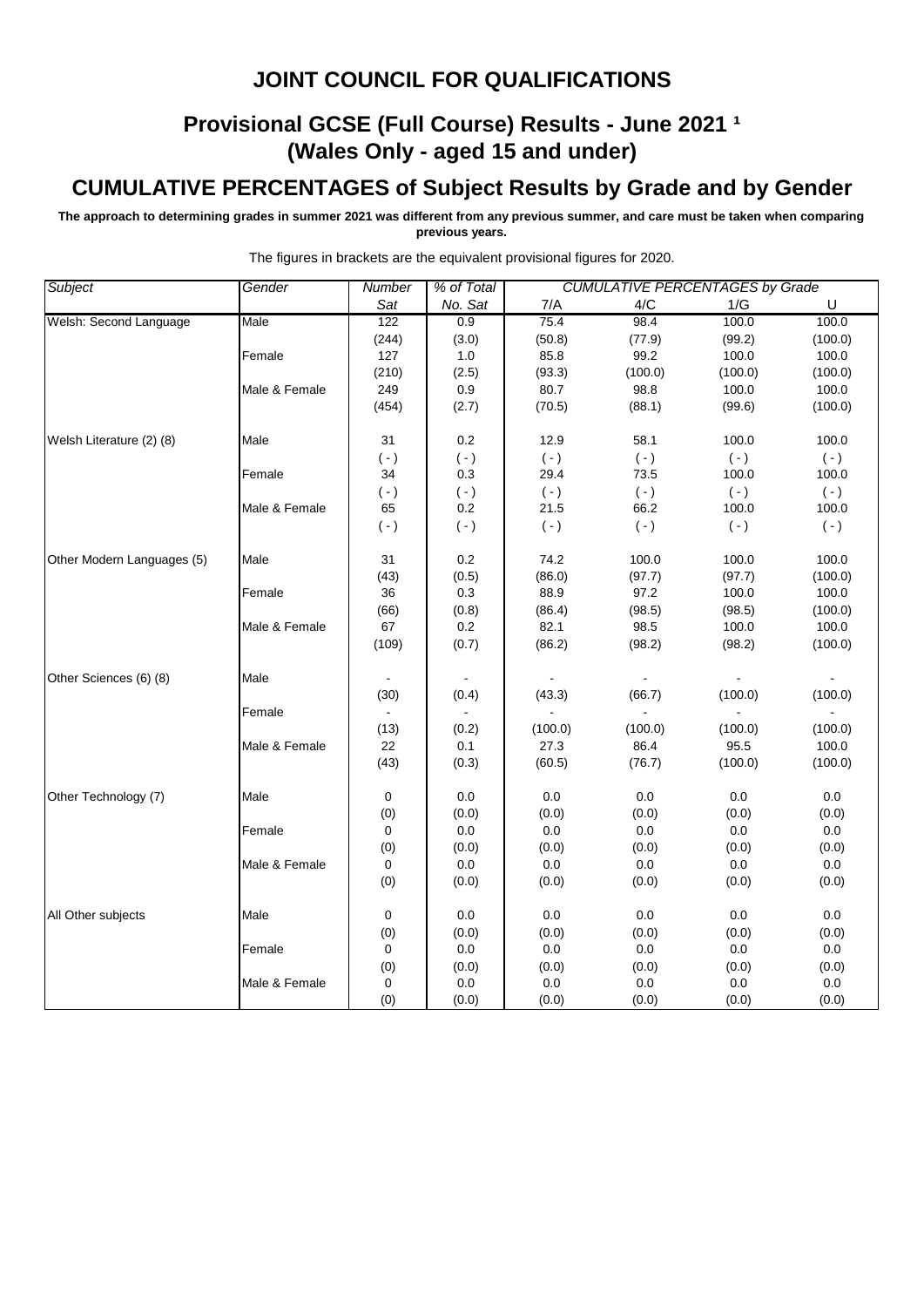# **Provisional GCSE (Full Course) Results - June 2021 <sup>1</sup> (Wales Only - aged 15 and under)**

# **CUMULATIVE PERCENTAGES of Subject Results by Grade and by Gender**

**The approach to determining grades in summer 2021 was different from any previous summer, and care must be taken when comparing previous years.**

| Subject             | Gender        | Number  | % of Total |        | <b>CUMULATIVE PERCENTAGES by Grade</b> |        |         |  |  |
|---------------------|---------------|---------|------------|--------|----------------------------------------|--------|---------|--|--|
|                     |               | Sat     | No. Sat    | 7/A    | 4/C                                    | 1/G    |         |  |  |
| <b>All Subjects</b> | Male          | 13503   | 100.0      | 18.9   | 66.7                                   | 98.6   | 100.0   |  |  |
|                     |               | (8091)  | (100.0)    | (22.3) | (72.2)                                 | (99.8) | (100.0) |  |  |
|                     | Female        | 13319   | 100.0      | 31.1   | 77.7                                   | 98.5   | 100.0   |  |  |
|                     |               | (8509)  | (100.0)    | (35.4) | (84.1)                                 | (99.8) | (100.0) |  |  |
|                     | Male & Female | 26822   | 100.0      | 25.0   | 72.2                                   | 98.5   | 100.0   |  |  |
|                     |               | (16600) | (100.0)    | (29.0) | (78.3)                                 | (99.8) | (100.0) |  |  |

The figures in brackets are the equivalent provisional figures for 2020.

(1) - Differences in resit opportunities may affect outcomes in jurisdictions. (See the explanatory notes for differences between jurisdictions).

(2) - These titles cover a range of related subjects.

(3) - In Wales candidates can take either GCSE Mathematics or GCSE Mathematics Numeracy and the great majority take both.

(4) - Science: Double Award counts as two GCSE entries. These entries, therefore, are counted twice both in the subject and in the overall figures.

(5) - Other modern languages includes all languages except: French, German, Irish, Spanish and Welsh.

(6) - Other sciences includes all sciences except: Biology, Chemistry, Physics and Science.

(7) - Other technology includes technology-based subjects other than Design & Technology.

(8) - Data suppression applied if a subject or gender breakdown had fewer than 10 candidates entered but counted in 'All Subjects'. (See explanatory notes).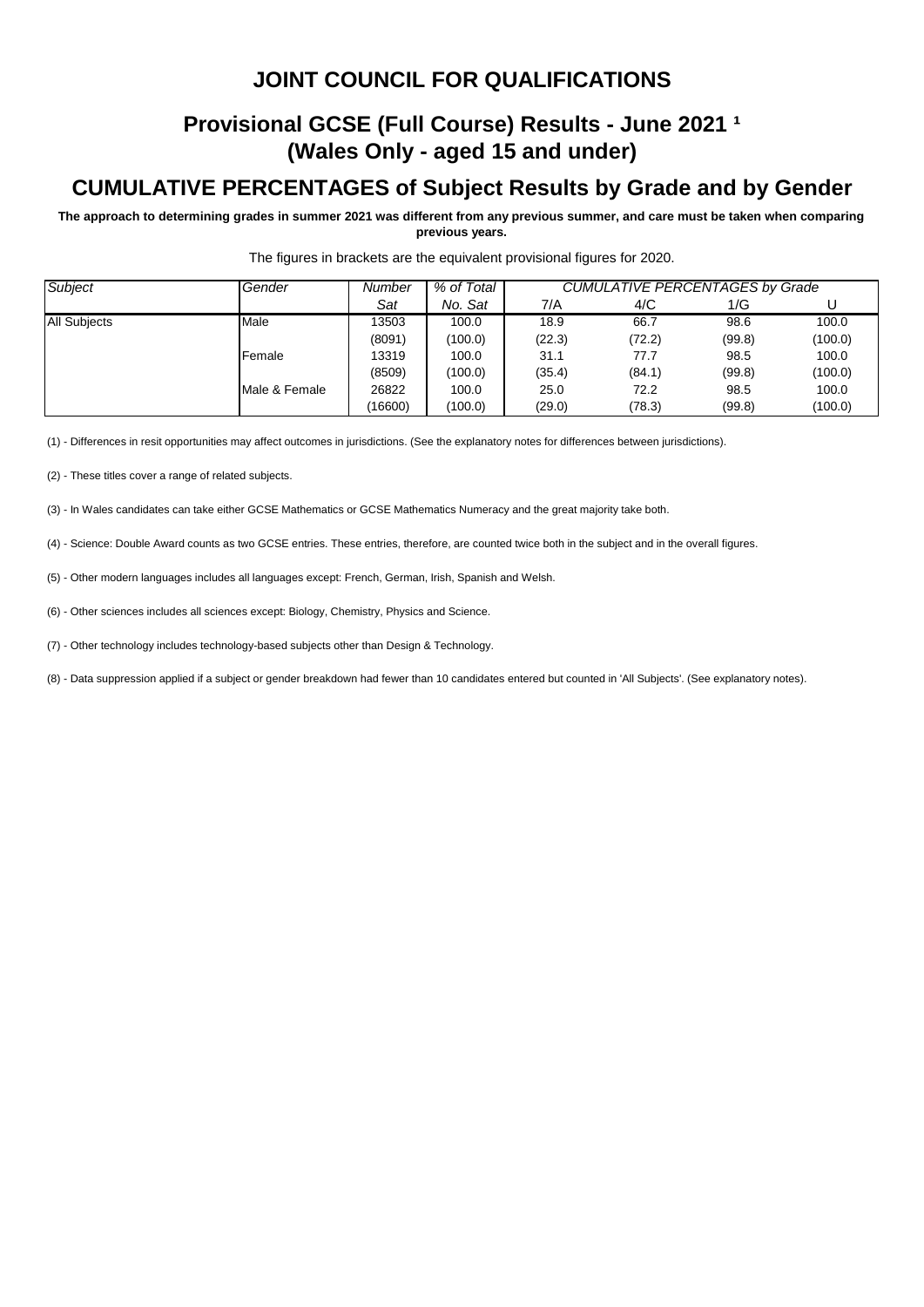# **Provisional GCSE (Full Course) Results - June 2021 1 (Wales Only - aged 16)**

#### **CUMULATIVE PERCENTAGES of Subject Results by Grade and by Gender**

**The approach to determining grades in summer 2021 was different from any previous summer, and care must be taken when comparing previous years.**

*Subject Gender Number % of Total Sat No. Sat* 7/A 4/C 1/G U Art and Design subjects (2) Male 2668 1.9 15.4 69.4 98.4 100.0 (2713) (2.0) (14.8) (73.9) (99.7) (100.0) Female  $\begin{array}{|c|c|c|c|c|c|} \hline \end{array}$  6458 | 4.4 | 37.1 87.1 99.2 100.0 (6250) (4.6) (38.9) (91.2) (99.9) (100.0) Male & Female | 9126 | 3.2 | 30.8 81.9 98.9 100.0 (8963) (3.3) (31.6) (86.0) (99.9) (100.0) Biology |Male | 3963 | 2.8 | 55.5 94.2 99.6 100.0 (3834) (2.9) (50.5) (93.1) (99.9) (100.0) Female 1 4239 2.9 65.4 96.1 99.8 100.0 (4141) (3.0) (53.3) (94.4) (99.9) (100.0) Male & Female 8202 2.8 60.6 95.2 99.7 100.0 (7975) (3.0) (51.9) (93.7) (99.9) (100.0) Business & Comm. Systems Male 0 0.0 0.0 0.0 0.0 0.0 (0) (0.0) (0.0) (0.0) (0.0) (0.0) Female  $\begin{array}{|c|c|c|c|c|c|c|c|} \hline \text{Female} & \text{O} & \text{O} & \text{O} & \text{O} & \text{O} & \text{O} & \text{O} & \text{O} & \text{O} & \text{O} & \text{O} & \text{O} & \text{O} & \text{O} & \text{O} & \text{O} & \text{O} & \text{O} & \text{O} & \text{O} & \text{O} & \text{O} & \text{O} & \text{O} & \text{O} & \text{O} & \text{O} & \text{O} & \text{O} & \text{O} & \$ (0) (0.0) (0.0) (0.0) (0.0) (0.0) Male & Female  $\begin{array}{|c|c|c|c|c|c|c|c|} \hline 0 & 0.0 & 0.0 & 0.0 & 0.0 & 0.0 \ \hline \end{array}$ (0) (0.0) (0.0) (0.0) (0.0) (0.0) Business Studies |Male | 1906 | 1.3 | 31.9 79.0 99.3 100.0 (1927) (1.4) (21.5) (75.8) (99.9) (100.0) Female 1359 0.9 43.5 84.3 99.0 100.0 (1295) (0.9) (30.1) (83.2) (99.9) (100.0) Male & Female 3265 1.1 36.7 81.2 99.2 100.0 (3222) (1.2) (25.0) (78.7) (99.9) (100.0) Chemistry |Male | 3944 | 2.8 | 55.3 93.9 99.5 100.0 (3820) (2.9) (51.3) (94.2) (99.9) (100.0) Female 1 4214 2.9 59.3 94.5 99.5 100.0 (4095) (3.0) (52.4) (95.2) (99.9) (100.0) Male & Female **8158 2.8 57.4** 94.2 99.5 100.0 (7915) (2.9) (51.8) (94.7) (99.9) (100.0) Citizenship Studies (8) Male (17) (0.0) (29.4) (82.4) (100.0) (100.0) Female - - - - - - (14) (0.0) (35.7) (78.6) (100.0) (100.0) Male & Female  $\begin{array}{|c|c|c|c|c|c|c|c|} \hline \end{array}$  31 0.0 100.0 100.0 100.0 100.0 (31) (0.0) (32.3) (80.6) (100.0) (100.0) Classical subjects (2) Male 37 0.0 86.5 100.0 100.0 100.0 (59) (0.0) (83.1) (100.0) (100.0) (100.0) Female 33 0.0 93.9 100.0 100.0 100.0 (38) (0.0) (89.5) (100.0) (100.0) (100.0) Male & Female **70** 0.0 90.0 100.0 100.0 100.0 100.0 (97) (0.0) (85.6) (100.0) (100.0) (100.0) *CUMULATIVE PERCENTAGES by Grade*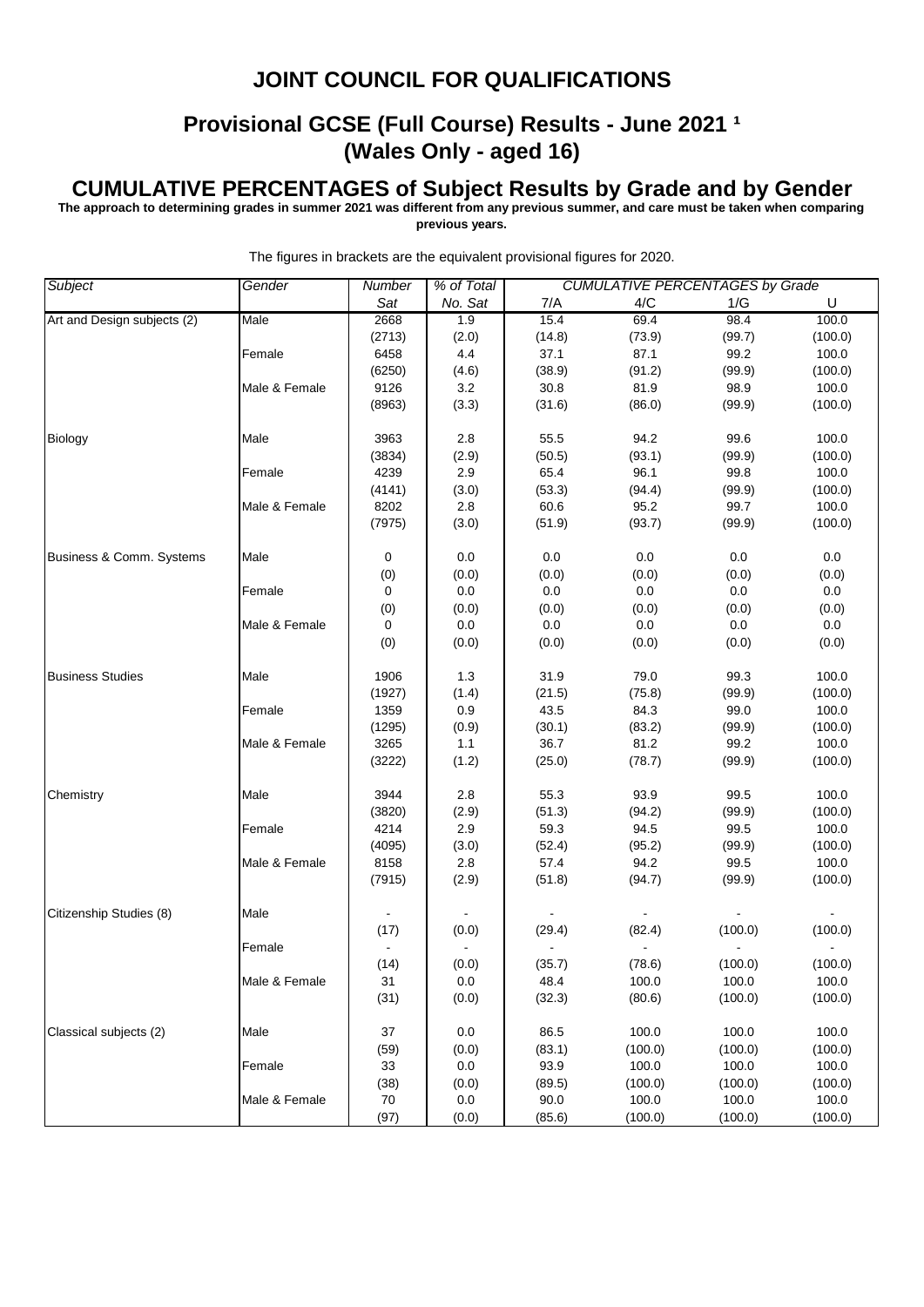## **Provisional GCSE (Full Course) Results - June 2021 1 (Wales Only - aged 16)**

#### **CUMULATIVE PERCENTAGES of Subject Results by Grade and by Gender**

**The approach to determining grades in summer 2021 was different from any previous summer, and care must be taken when comparing previous years.**

*Subject Gender Number % of Total Sat No. Sat* 7/A 4/C 1/G U *CUMULATIVE PERCENTAGES by Grade* Computing |Male | 1929 | 1.4 | 40.5 80.3 98.8 100.0 (1751) (1.3) (32.5) (80.1) (100.0) (100.0) Female 1 327 0.2 58.1 92.4 100.0 100.0 (282) (0.2) (45.7) (89.7) (100.0) (100.0) Male & Female 2256 0.8 43.1 82.0 99.0 100.0 (2033) (0.8) (34.3) (81.4) (100.0) (100.0) Construction Male 0 0.0 0.0 0.0 0.0 0.0 (0) (0.0) (0.0) (0.0) (0.0) (0.0) Female  $\begin{array}{|c|c|c|c|c|c|c|c|} \hline \text{Female} & \text{O} & \text{O} & \text{O} & \text{O} & \text{O} & \text{O} & \text{O} & \text{O} & \text{O} & \text{O} & \text{O} & \text{O} & \text{O} & \text{O} & \text{O} & \text{O} & \text{O} & \text{O} & \text{O} & \text{O} & \text{O} & \text{O} & \text{O} & \text{O} & \text{O} & \text{O} & \text{O} & \text{O} & \text{O} & \text{O} & \$ (0) (0.0) (0.0) (0.0) (0.0) (0.0) Male & Female  $\begin{array}{|c|c|c|c|c|c|} \hline \multicolumn{1}{c|}{0.0} \multicolumn{1}{c|}{0.0} \multicolumn{1}{c|}{0.0} \multicolumn{1}{c|}{0.0} \multicolumn{1}{c|}{0.0} \multicolumn{1}{c|}{0.0} \multicolumn{1}{c|}{0.0} \multicolumn{1}{c|}{0.0} \multicolumn{1}{c|}{0.0} \multicolumn{1}{c|}{0.0} \multicolumn{1}{c|}{0.0} \multicolumn{1}{c|}{0.0} \multicolumn{1}{c|}{0.0} \multic$ (0) (0.0) (0.0) (0.0) (0.0) (0.0) Design & Technology Male 3547 2.5 20.4 70.2 98.6 100.0 (3620) (2.7) (21.4) (75.7) (99.8) (100.0) Female 1625 | 1.1 | 41.9 84.3 99.2 100.0 (1501) (1.1) (41.4) (87.7) (99.9) (100.0) Male & Female | 5172 | 1.8 | 27.2 74.7 98.8 100.0 (5121) (1.9) (27.3) (79.2) (99.8) (100.0) Drama Male 906 0.6 27.5 78.1 99.2 100.0 (789) (0.6) (31.6) (82.8) (100.0) (100.0) Female 1760 1.2 43.4 86.9 99.3 100.0 (1568) (1.2) (45.3) (93.0) (100.0) (100.0) Male & Female | 2666 | 0.9 | 38.0 83.9 99.2 100.0 (2357) (0.9) (40.7) (89.6) (100.0) (100.0) Economics |Male | 72 | 0.1 | 48.6 86.1 100.0 100.0 (56) (0.0) (37.5) (85.7) (100.0) (100.0) Female 33 0.0 45.5 90.9 100.0 100.0 (43) (0.0) (44.2) (100.0) (100.0) (100.0) Male & Female **105 0.0 47.6 87.6 100.0 100.0** (99) (0.0) (40.4) (91.9) (100.0) (100.0) Engineering Male 0 0.0 0.0 0.0 0.0 0.0 (0) (0.0) (0.0) (0.0) (0.0) (0.0) Female  $\begin{array}{|c|c|c|c|c|c|c|c|} \hline \text{Female} & \text{O} & \text{O} & \text{O} & \text{O} & \text{O} & \text{O} & \text{O} & \text{O} & \text{O} & \text{O} & \text{O} & \text{O} & \text{O} & \text{O} & \text{O} & \text{O} & \text{O} & \text{O} & \text{O} & \text{O} & \text{O} & \text{O} & \text{O} & \text{O} & \text{O} & \text{O} & \text{O} & \text{O} & \text{O} & \text{O} & \$ (0) (0.0) (0.0) (0.0) (0.0) (0.0) Male & Female  $\begin{array}{|c|c|c|c|c|c|c|c|} \hline 0 & 0.0 & 0.0 & 0.0 & 0.0 & 0.0 \ \hline \end{array}$ (0) (0.0) (0.0) (0.0) (0.0) (0.0) English Male 16025 11.3 17.7 67.5 98.7 100.0 (15226) (11.4) (13.9) (64.6) (99.6) (100.0) Female 15495 10.6 33.0 80.7 99.1 100.0 (14844) (10.9) (28.1) (80.3) (99.8) (100.0) Male & Female 31520 10.9 25.2 74.0 98.9 100.0 (30070) (11.2) (20.9) (72.4) (99.7) (100.0)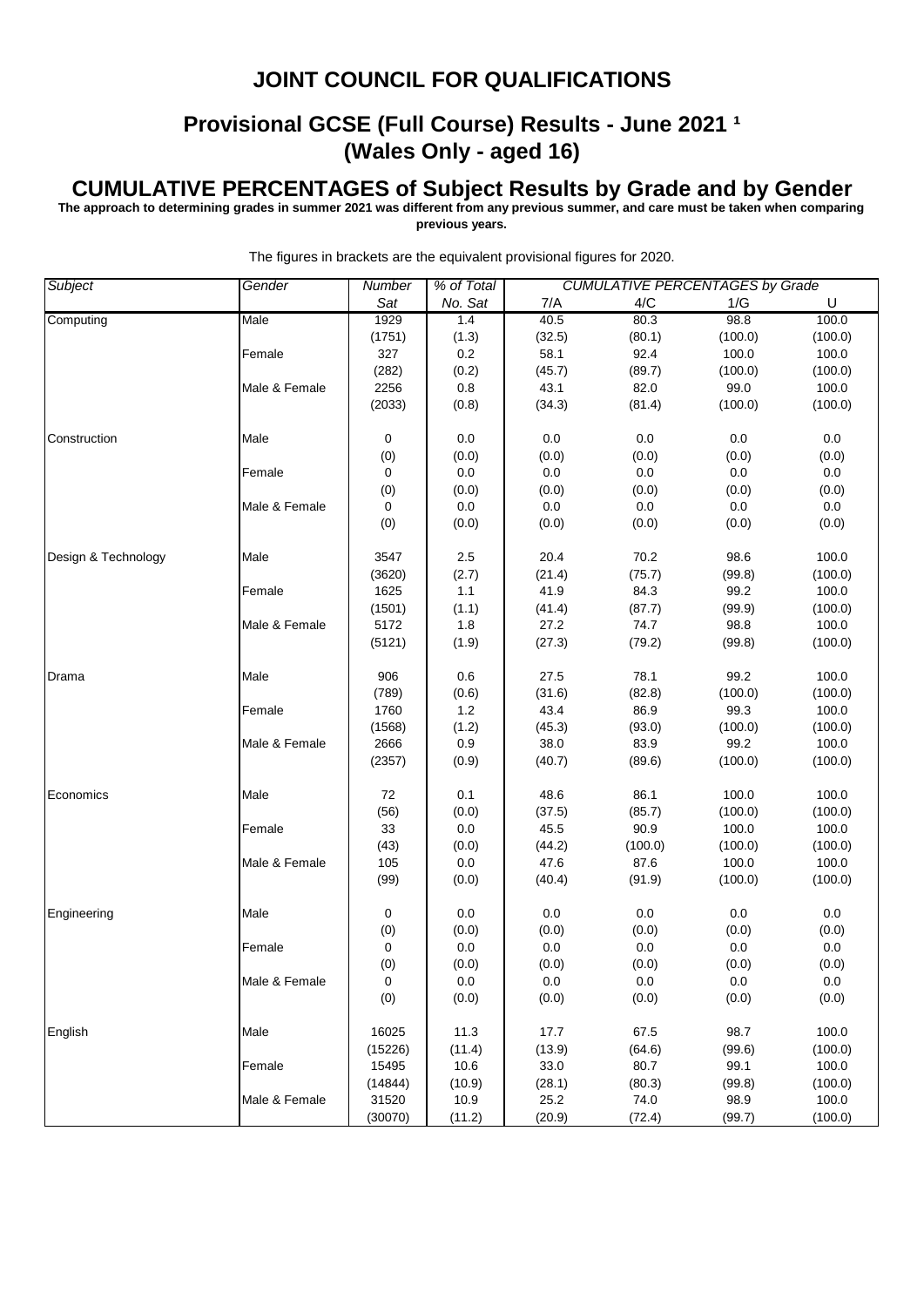## **Provisional GCSE (Full Course) Results - June 2021 1 (Wales Only - aged 16)**

#### **CUMULATIVE PERCENTAGES of Subject Results by Grade and by Gender**

**The approach to determining grades in summer 2021 was different from any previous summer, and care must be taken when comparing previous years.**

*Subject Gender Number % of Total Sat No. Sat* 7/A 4/C 1/G U *CUMULATIVE PERCENTAGES by Grade* English Literature Male 9402 6.6 19.0 72.6 99.0 100.0 (9216) (6.9) (18.6) (77.6) (99.9) (100.0) Female 19416 6.5 34.6 83.9 99.4 100.0 (9254) (6.8) (36.1) (89.1) (100.0) (100.0) Male & Female | 18818 | 6.5 | 26.8 78.3 99.2 100.0 (18470) (6.9) (27.4) (83.4) (99.9) (100.0) Food Preparation & Nutrition Male 779 0.5 11.6 63.0 98.5 100.0 (770) (0.6) (9.5) (65.3) (100.0) (100.0) Female 1311 0.9 34.4 80.4 98.7 100.0 (1147) (0.8) (26.2) (83.1) (100.0) (100.0) Male & Female 2090 0.7 25.9 73.9 98.6 100.0 (1917) (0.7) (19.5) (76.0) (100.0) (100.0) French Male 914 0.6 47.2 87.2 99.1 100.0 (1062) (0.8) (43.7) (89.2) (100.0) (100.0) Female 1814 1.2 59.3 92.2 99.7 100.0 (2036) (1.5) (48.1) (92.2) (100.0) (100.0) Male & Female | 2728 | 0.9 | 55.2 90.5 99.5 100.0 (3098) (1.1) (46.6) (91.2) (100.0) (100.0) Geography Male 4400 3.1 37.8 81.7 99.5 100.0 (4225) (3.2) (30.5) (81.3) (100.0) (100.0) Female 1 3324 2.3 54.8 89.1 99.8 100.0 (3361) (2.5) (46.2) (89.2) (100.0) (100.0) Male & Female | 7724 | 2.7 | 45.1 84.9 99.6 100.0 (7586) (2.8) (37.5) (84.8) (100.0) (100.0) German Male 244 0.2 51.6 93.0 99.6 100.0 (255) (0.2) (41.6) (90.2) (100.0) (100.0) Female 289 0.2 68.5 95.8 100.0 100.0 (338) (0.2) (61.8) (95.9) (100.0) (100.0) Male & Female  $\begin{array}{|c|c|c|c|c|c|c|c|} \hline \text{Male & B.} & \text{Female} & \text{533} & 0.2 & 60.8 & 94.6 & 99.8 & 100.0 \ \hline \end{array}$ (593) (0.2) (53.1) (93.4) (100.0) (100.0) Health & Social Care Male 181 0.1 8.8 49.2 98.3 100.0 (86) (0.1) (14.0) (67.4) (100.0) (100.0) Female 3314 2.3 25.0 70.1 98.3 100.0 (1270) (0.9) (20.6) (76.1) (99.6) (100.0) Male & Female  $\begin{array}{|c|c|c|c|c|c|c|c|c|} \hline \text{Male & Female} & \text{3495} & \text{1.2} & \text{24.2} & \text{69.0} & \text{98.3} & \text{100.0} \\ \hline \end{array}$ (1356) (0.5) (20.1) (75.6) (99.6) (100.0) History |Male | 4203 | 3.0 | 36.2 81.4 98.9 100.0 (4338) (3.3) (34.9) (79.5) (99.9) (100.0) Female 1 5017 3.4 53.5 88.4 99.1 100.0 (5296) (3.9) (48.4) (88.8) (99.9) (100.0) Male & Female 9220 3.2 45.6 85.2 99.0 100.0 (9634) (3.6) (42.3) (84.6) (99.9) (100.0)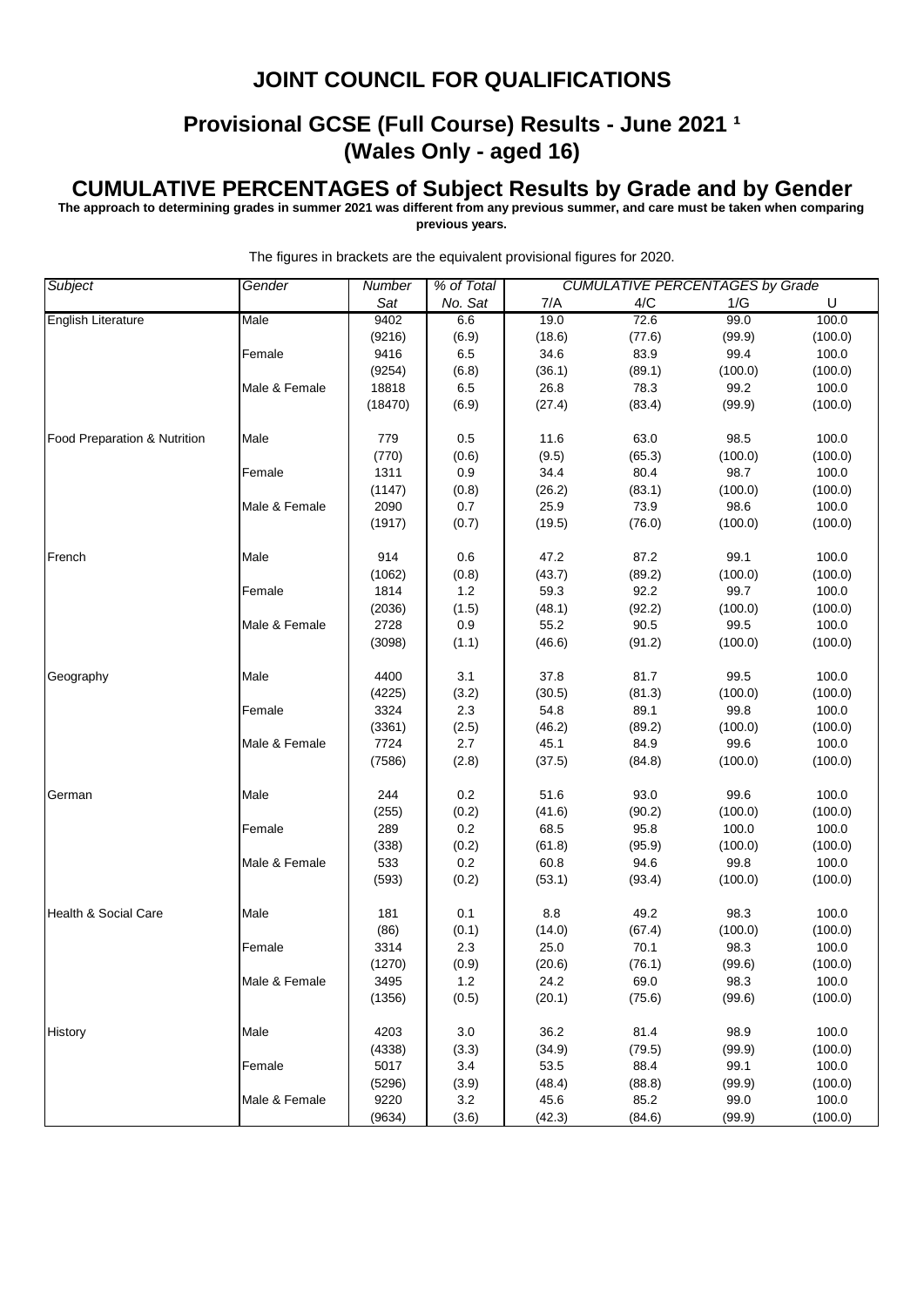# **Provisional GCSE (Full Course) Results - June 2021 1 (Wales Only - aged 16)**

#### **CUMULATIVE PERCENTAGES of Subject Results by Grade and by Gender**

**The approach to determining grades in summer 2021 was different from any previous summer, and care must be taken when comparing previous years.**

| Subject                   | Gender        | Number      | % of Total |         |         | <b>CUMULATIVE PERCENTAGES by Grade</b> |         |
|---------------------------|---------------|-------------|------------|---------|---------|----------------------------------------|---------|
|                           |               | Sat         | No. Sat    | 7/A     | 4/C     | 1/G                                    | U       |
| Home Economics            | Male          | $\mathbf 0$ | 0.0        | 0.0     | 0.0     | 0.0                                    | 0.0     |
|                           |               | (26)        | (0.0)      | (11.5)  | (53.8)  | (100.0)                                | (100.0) |
|                           | Female        | 0           | $0.0\,$    | 0.0     | $0.0\,$ | $0.0\,$                                | 0.0     |
|                           |               | (1395)      | (1.0)      | (23.4)  | (75.4)  | (100.0)                                | (100.0) |
|                           | Male & Female | 0           | 0.0        | 0.0     | 0.0     | $0.0\,$                                | 0.0     |
|                           |               | (1421)      | (0.5)      | (23.2)  | (75.0)  | (100.0)                                | (100.0) |
| Hospitality               | Male          | 0           | 0.0        | 0.0     | 0.0     | 0.0                                    | 0.0     |
|                           |               | (0)         | (0.0)      | (0.0)   | (0.0)   | (0.0)                                  | (0.0)   |
|                           | Female        | $\pmb{0}$   | $0.0\,$    | $0.0\,$ | 0.0     | 0.0                                    | 0.0     |
|                           |               | (0)         | (0.0)      | (0.0)   | (0.0)   | (0.0)                                  | (0.0)   |
|                           | Male & Female | $\mathbf 0$ | 0.0        | 0.0     | 0.0     | 0.0                                    | $0.0\,$ |
|                           |               | (0)         | (0.0)      | (0.0)   | (0.0)   | (0.0)                                  | (0.0)   |
| ICT                       | Male          | 4183        | 2.9        | 29.9    | 78.3    | 98.8                                   | 100.0   |
|                           |               | (3765)      | (2.8)      | (25.7)  | (81.5)  | (99.8)                                 | (100.0) |
|                           | Female        | 2063        | 1.4        | 47.1    | 86.5    | 99.1                                   | 100.0   |
|                           |               | (1762)      | (1.3)      | (41.7)  | (90.7)  | (100.0)                                | (100.0) |
|                           | Male & Female | 6246        | 2.2        | 35.6    | 81.0    | 98.9                                   | 100.0   |
|                           |               | (5527)      | (2.1)      | (30.8)  | (84.4)  | (99.9)                                 | (100.0) |
| Irish                     | Male          | 0           | 0.0        | 0.0     | 0.0     | 0.0                                    | 0.0     |
|                           |               | (0)         | (0.0)      | (0.0)   | (0.0)   | (0.0)                                  | (0.0)   |
|                           | Female        | 0           | 0.0        | $0.0\,$ | 0.0     | 0.0                                    | 0.0     |
|                           |               | (0)         | (0.0)      | (0.0)   | (0.0)   | (0.0)                                  | (0.0)   |
|                           | Male & Female | 0           | 0.0        | 0.0     | 0.0     | $0.0\,$                                | 0.0     |
|                           |               | (0)         | (0.0)      | (0.0)   | (0.0)   | (0.0)                                  | (0.0)   |
| Leisure & Tourism         | Male          | 0           | 0.0        | 0.0     | 0.0     | 0.0                                    | 0.0     |
|                           |               | (0)         | (0.0)      | (0.0)   | (0.0)   | (0.0)                                  | (0.0)   |
|                           | Female        | 0           | 0.0        | 0.0     | 0.0     | 0.0                                    | 0.0     |
|                           |               | (0)         | (0.0)      | (0.0)   | (0.0)   | (0.0)                                  | (0.0)   |
|                           | Male & Female | 0           | 0.0        | 0.0     | 0.0     | 0.0                                    | 0.0     |
|                           |               | (0)         | (0.0)      | (0.0)   | (0.0)   | (0.0)                                  | (0.0)   |
| Mathematics               | Male          | 15667       | 11.0       | 22.8    | 66.4    | 98.1                                   | 100.0   |
|                           |               | (13993)     | (10.5)     | (19.1)  | (64.6)  | (99.4)                                 | (100.0) |
|                           | Female        | 15140       | 10.4       | 26.9    | 70.8    | 98.5                                   | 100.0   |
|                           |               | (13494)     | (9.9)      | (21.2)  | (68.6)  | (99.4)                                 | (100.0) |
|                           | Male & Female | 30807       | 10.7       | 24.8    | 68.6    | 98.3                                   | 100.0   |
|                           |               | (27487)     | (10.2)     | (20.1)  | (66.6)  | (99.4)                                 | (100.0) |
|                           |               |             |            |         |         |                                        |         |
| Mathematics: Numeracy (3) | Male          | 14351       | 10.1       | 21.1    | 64.4    | 96.8                                   | 100.0   |
|                           |               | (10859)     | (8.2)      | (15.7)  | (60.0)  | (98.9)                                 | (100.0) |
|                           | Female        | 13968       | 9.6        | 23.2    | 66.7    | 97.4                                   | 100.0   |
|                           |               | (10685)     | (7.8)      | (17.1)  | (63.4)  | (99.2)                                 | (100.0) |
|                           | Male & Female | 28319       | 9.8        | 22.1    | 65.5    | 97.1                                   | 100.0   |
|                           |               | (21544)     | (8.0)      | (16.4)  | (61.7)  | (99.0)                                 | (100.0) |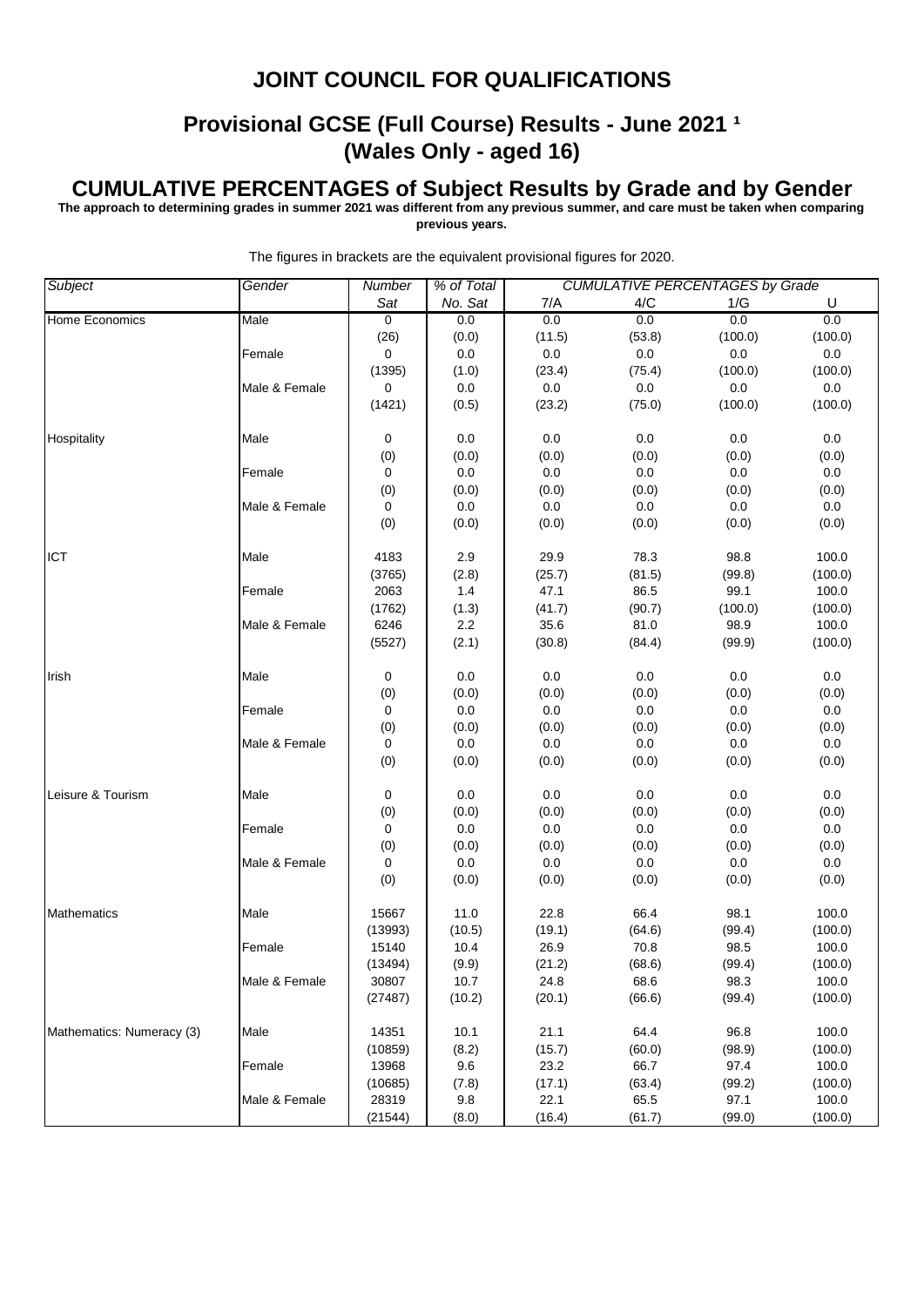# **Provisional GCSE (Full Course) Results - June 2021 1 (Wales Only - aged 16)**

#### **CUMULATIVE PERCENTAGES of Subject Results by Grade and by Gender**

**The approach to determining grades in summer 2021 was different from any previous summer, and care must be taken when comparing previous years.**

*Subject Gender Number % of Total Sat No. Sat* 7/A 4/C 1/G U *CUMULATIVE PERCENTAGES by Grade* Mathematics (Additional) Male 0 0.0 0.0 0.0 0.0 0.0 (0) (0.0) (0.0) (0.0) (0.0) (0.0) Female  $\begin{array}{|c|c|c|c|c|c|c|c|} \hline \text{Female} & \text{O} & \text{O} & \text{O} & \text{O} & \text{O} & \text{O} & \text{O} & \text{O} & \text{O} & \text{O} & \text{O} & \text{O} & \text{O} & \text{O} & \text{O} & \text{O} & \text{O} & \text{O} & \text{O} & \text{O} & \text{O} & \text{O} & \text{O} & \text{O} & \text{O} & \text{O} & \text{O} & \text{O} & \text{O} & \text{O} & \$ (0) (0.0) (0.0) (0.0) (0.0) (0.0) Male & Female  $\begin{array}{|c|c|c|c|c|c|c|c|} \hline 0 & 0.0 & 0.0 & 0.0 & 0.0 & 0.0 \ \hline \end{array}$ (0) (0.0) (0.0) (0.0) (0.0) (0.0) Media / Film / TV Studies (2) Male 100.0 16.5 16.7 62.2 97.3 100.0 (735) (0.6) (15.1) (70.3) (100.0) (100.0) Female 1 821 0.6 36.8 80.6 98.3 100.0 (776) (0.6) (33.9) (87.8) (99.9) (100.0) Male & Female 1565 0.5 27.2 71.9 97.8 100.0 (1511) (0.6) (24.8) (79.3) (99.9) (100.0) Music Male 993 0.7 43.8 86.4 99.2 100.0 (937) (0.7) (44.8) (89.8) (100.0) (100.0) Female 1369 0.9 56.2 90.5 99.7 100.0 (1318) (1.0) (54.5) (94.7) (99.9) (100.0) Male & Female | 2362 | 0.8 | 51.0 88.8 99.5 100.0 (2255) (0.8) (50.5) (92.6) (100.0) (100.0) Performing / Expressive Arts(8) Male ( - ) ( - ) ( - ) ( - ) ( - ) ( - ) ( - ) ( - ) ( - ) ( - ) ( - ) ( - ) ( - ) ( - ) ( - ) ( - ) ( - ) ( - ) ( - ) ( - ) ( - ) ( - ) ( - ) ( - ) ( - ) ( - ) ( - ) ( - ) ( - ) ( - ) ( - ) ( - ) ( - ) ( - ) ( - ) ( - ) ( - ) Female - - - - - - ( - ) ( - ) ( - ) ( - ) ( - ) ( - ) ( - ) ( - ) ( - ) ( - ) ( - ) ( - ) ( - ) ( - ) ( - ) ( - ) ( - ) ( - ) ( - ) ( - ) ( - ) ( - ) ( - ) ( - ) ( - ) ( - ) ( - ) ( - ) ( - ) ( - ) ( - ) ( - ) ( - ) ( - ) ( - ) ( - ) ( - ) Male & Female 2012 - 2022 - 2022 - 2022 - 2022 - 2022 - 2022 - 2022 - 2022 - 2022 - 2022 - 2022 - 2022 - 2022 -( - ) ( - ) ( - ) ( - ) ( - ) ( - ) ( - ) ( - ) ( - ) ( - ) ( - ) ( - ) ( - ) ( - ) ( - ) ( - ) ( - ) ( - ) ( - ) ( - ) ( - ) ( - ) ( - ) ( - ) ( - ) ( - ) ( - ) ( - ) ( - ) ( - ) ( - ) ( - ) ( - ) ( - ) ( - ) ( - ) ( - ) Physical Education Male 4362 3.1 38.5 86.8 99.8 100.0 (3995) (3.0) (29.7) (83.3) (100.0) (100.0) Female 2598 1.8 55.4 90.8 99.7 100.0 (2560) (1.9) (46.5) (91.7) (100.0) (100.0) Male & Female **6960 12.4 144.8 88.3** 99.8 100.0 (6555) (2.4) (36.2) (86.6) (100.0) (100.0) Physics |Male | 3936 | 2.8 | 59.2 94.8 99.8 100.0 (3757) (2.8) (55.8) (96.3) (100.0) (100.0) Female 4165 2.9 58.2 94.5 99.8 100.0 (3957) (2.9) (50.3) (95.8) (100.0) (100.0) Male & Female **8101** 2.8 58.7 94.6 99.8 100.0 (7714) (2.9) (53.0) (96.0) (100.0) (100.0) Prep. For Life and Work Male  $\begin{array}{|c|c|c|c|c|c|c|c|c|} \hline \text{O}&0.0 &0.0 &0.0 &0.0 &0.0 \ \hline \end{array}$ (0) (0.0) (0.0) (0.0) (0.0) (0.0) Female  $\begin{array}{|c|c|c|c|c|c|c|c|} \hline \text{Female} & \text{O} & \text{O} & \text{O} & \text{O} & \text{O} & \text{O} & \text{O} & \text{O} & \text{O} & \text{O} & \text{O} & \text{O} & \text{O} & \text{O} & \text{O} & \text{O} & \text{O} & \text{O} & \text{O} & \text{O} & \text{O} & \text{O} & \text{O} & \text{O} & \text{O} & \text{O} & \text{O} & \text{O} & \text{O} & \text{O} & \$ (0) (0.0) (0.0) (0.0) (0.0) (0.0) Male & Female  $\begin{array}{cccc} 0 & 0 & 0.0 & 0.0 & 0.0 & 0.0 & 0.0 & 0.0 \end{array}$ (0) (0.0) (0.0) (0.0) (0.0) (0.0)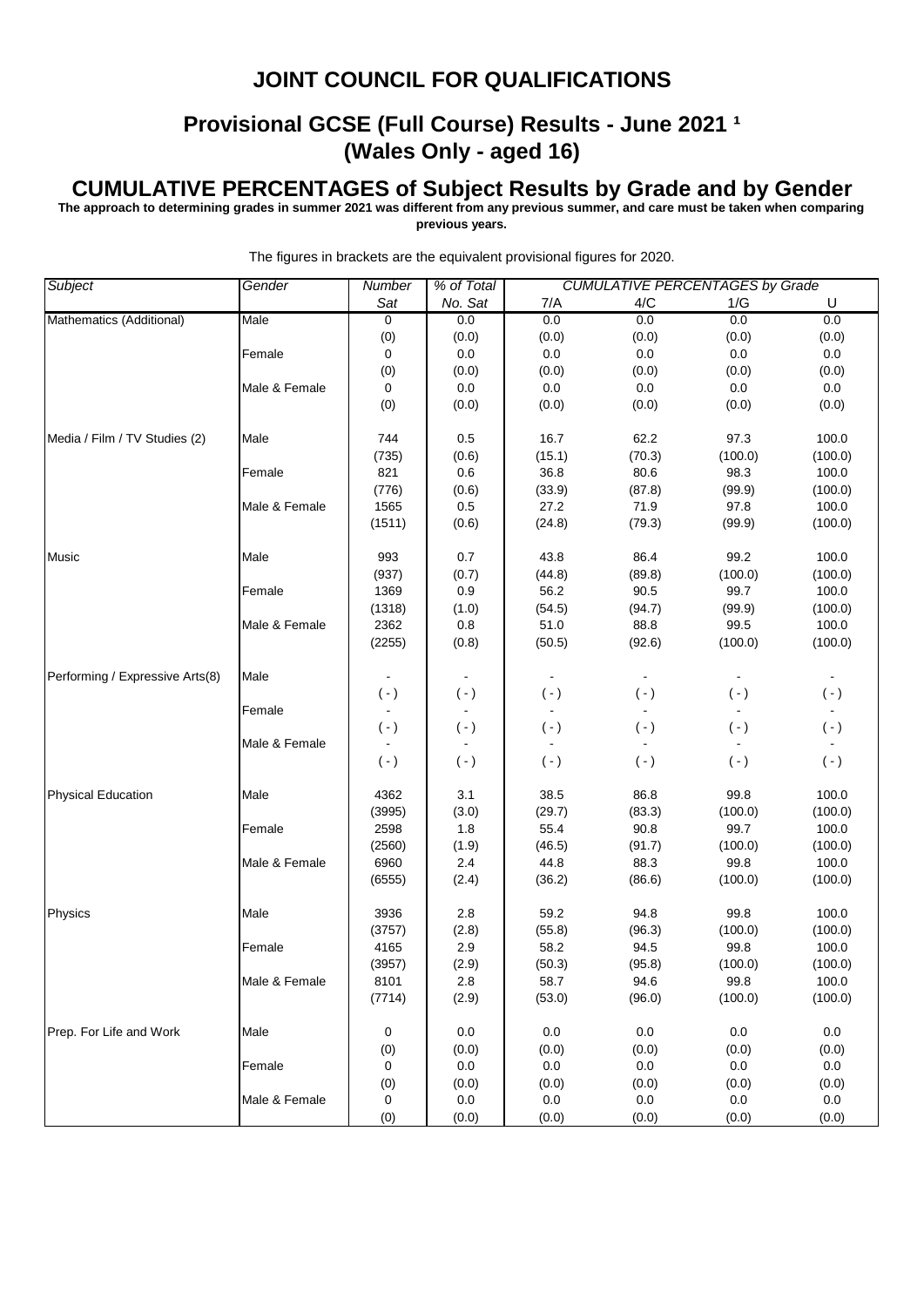## **Provisional GCSE (Full Course) Results - June 2021 1 (Wales Only - aged 16)**

#### **CUMULATIVE PERCENTAGES of Subject Results by Grade and by Gender**

**The approach to determining grades in summer 2021 was different from any previous summer, and care must be taken when comparing previous years.**

*Subject Gender Number % of Total Sat No. Sat* 7/A 4/C 1/G U *CUMULATIVE PERCENTAGES by Grade* Religious Studies **Male** 197.9 100.0 (4143) (3.1) (26.2) (71.0) (99.3) (100.0) Female 1 5859 4.0 49.5 85.4 98.7 100.0 (5628) (4.1) (43.8) (84.8) (99.6) (100.0) Male & Female | 10171 | 3.5 | 40.5 79.4 98.4 100.0 (9771) (3.6) (36.3) (78.9) (99.5) (100.0) Science Male 1058 0.7 0.0 24.0 95.1 100.0 (966) (0.7) (0.1) (10.0) (98.1) (100.0) Female 738 0.5 0.4 26.0 93.5 100.0 (606) (0.4) (0.3) (9.6) (96.9) (100.0) Male & Female 1796 0.6 0.2 24.8 94.4 100.0 (1572) (0.6) (0.2) (9.9) (97.6) (100.0) Science: Double Award (4) Male 21148 14.9 11.1 58.6 98.4 100.0 (20574) (15.5) (8.6) (56.9) (99.1) (100.0) Female 20754 14.2 16.2 63.6 98.7 100.0 (20076) (14.7) (10.6) (60.8) (99.2) (100.0) Male & Female | 41902 | 14.5 | 13.7 61.1 98.6 100.0 (40650) (15.1) (9.6) (58.8) (99.2) (100.0) Social Science subjects (2) Male 401 0.3 28.7 75.6 99.0 100.0 (380) (0.3) (21.1) (78.4) (100.0) (100.0) Female 1076 0.7 42.1 86.2 99.2 100.0 (968) (0.7) (34.6) (85.6) (99.9) (100.0) Male & Female | 1477 | 0.5 | 38.5 83.3 99.1 100.0 (1348) (0.5) (30.8) (83.6) (99.9) (100.0) Spanish Male 542 0.4 42.1 86.9 99.4 100.0 (399) (0.3) (41.1) (88.0) (99.7) (100.0) Female 1068 0.7 56.3 89.0 99.6 100.0 (783) (0.6) (49.9) (92.3) (100.0) (100.0) Male & Female | 1610 | 0.6 | 51.5 88.3 99.6 100.0 (1182) (0.4) (47.0) (90.9) (99.9) (100.0) Statistics Male 37 0.0 75.7 86.5 89.2 100.0 (59) (0.0) (37.3) (83.1) (100.0) (100.0) Female 34 0.0 64.7 88.2 94.1 100.0 (61) (0.0) (41.0) (80.3) (100.0) (100.0) Male & Female **71** 0.0 70.4 87.3 91.5 100.0 (120) (0.0) (39.2) (81.7) (100.0) (100.0) Welsh: First Language Male 100.0 (2571) (1.9) (15.1) (72.0) (99.8) (100.0) Female 2925 2.0 35.9 86.4 99.6 100.0 (2725) (2.0) (29.8) (87.9) (99.9) (100.0) Male & Female 5687 2.0 26.4 80.0 99.4 100.0 (5296) (2.0) (22.7) (80.2) (99.8) (100.0)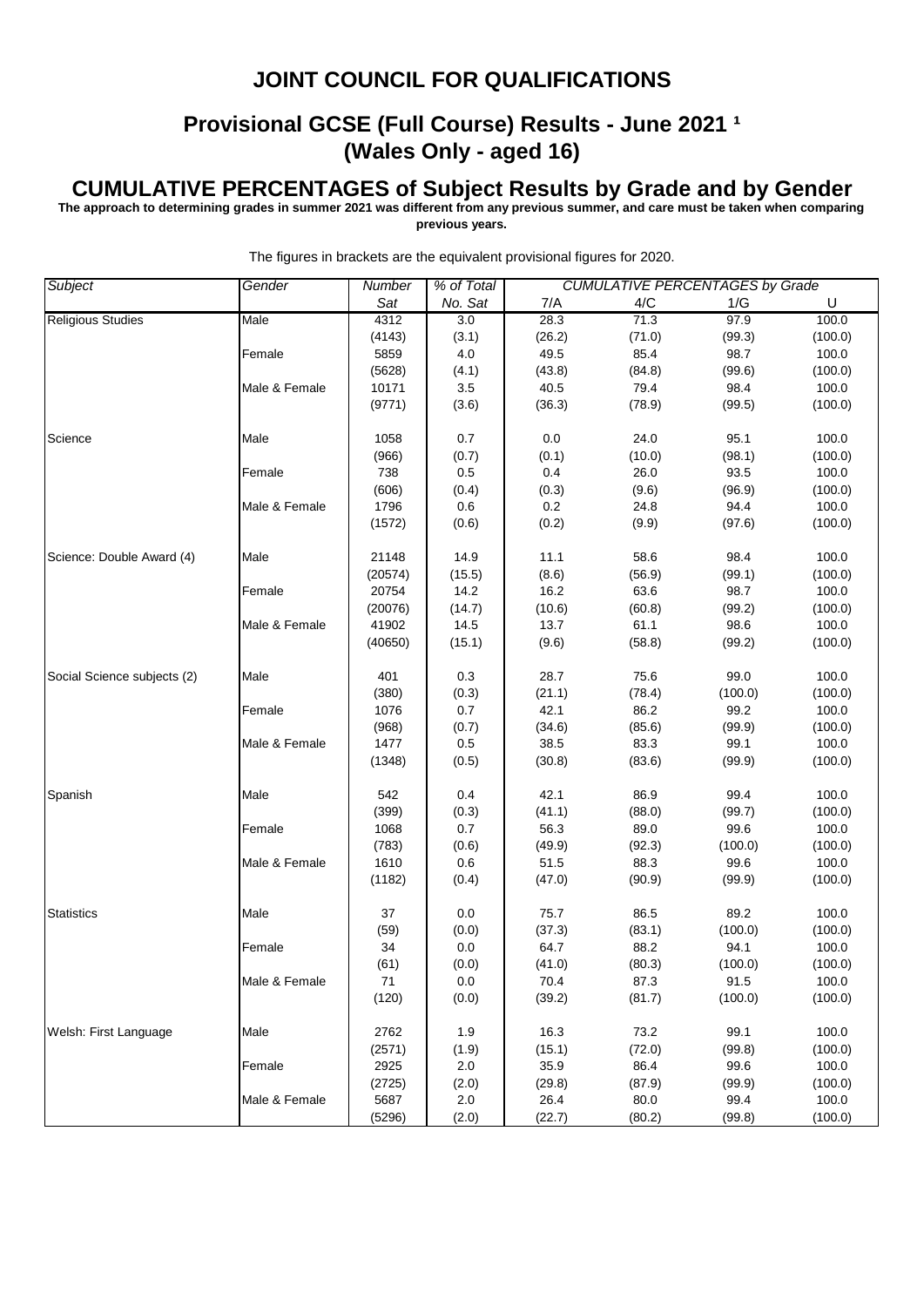# **Provisional GCSE (Full Course) Results - June 2021 1 (Wales Only - aged 16)**

#### **CUMULATIVE PERCENTAGES of Subject Results by Grade and by Gender**

**The approach to determining grades in summer 2021 was different from any previous summer, and care must be taken when comparing previous years.**

*Subject Gender Number % of Total Sat No. Sat* 7/A 4/C 1/G U *CUMULATIVE PERCENTAGES by Grade* Welsh: Second Language Male 10609 7.5 16.9 63.3 97.2 100.0 (10316) (7.7) (18.7) (65.9) (99.7) (100.0) Female 10889 7.5 34.6 79.1 98.2 100.0 (10505) (7.7) (35.9) (83.1) (99.9) (100.0) Male & Female 21498 7.5 25.9 71.3 97.7 100.0 (20821) (7.7) (27.4) (74.5) (99.8) (100.0) Welsh Literature Male 1789 1.3 20.2 81.4 99.7 100.0 (1662) (1.2) (22.0) (79.1) (100.0) (100.0) Female 2295 1.6 42.8 92.0 99.9 100.0 (2173) (1.6) (37.6) (91.9) (100.0) (100.0) Male & Female 4084 1.4 32.9 87.3 99.8 100.0 (3835) (1.4) (30.8) (86.4) (100.0) (100.0) Other Modern Languages (5) Male 42 0.0 71.4 97.6 100.0 100.0 (50) (0.0) (64.0) (98.0) (100.0) (100.0) Female 1 45 0.0 82.2 100.0 100.0 100.0 (71) (0.1) (80.3) (97.2) (98.6) (100.0) Male & Female | 87 | 0.0 | 77.0 98.9 100.0 100.0 (121) (0.0) (73.6) (97.5) (99.2) (100.0) Other Sciences (6) Male 173 0.1 37.6 85.0 99.4 100.0 (188) (0.1) (39.9) (85.1) (100.0) (100.0) Female 15 0.0 60.0 93.3 100.0 100.0 (18) (0.0) (50.0) (88.9) (100.0) (100.0) Male & Female | 188 | 0.1 | 39.4 85.6 99.5 100.0 (206) (0.1) (40.8) (85.4) (100.0) (100.0) Other Technology (7) Male 0 0.0 0.0 0.0 0.0 0.0 (0) (0.0) (0.0) (0.0) (0.0) (0.0) Female  $\begin{array}{|c|c|c|c|c|c|c|c|} \hline \text{Female} & \text{O} & \text{O} & \text{O} & \text{O} & \text{O} & \text{O} & \text{O} & \text{O} & \text{O} & \text{O} & \text{O} & \text{O} & \text{O} & \text{O} & \text{O} & \text{O} & \text{O} & \text{O} & \text{O} & \text{O} & \text{O} & \text{O} & \text{O} & \text{O} & \text{O} & \text{O} & \text{O} & \text{O} & \text{O} & \text{O} & \$ (0) (0.0) (0.0) (0.0) (0.0) (0.0) Male & Female  $\begin{array}{|c|c|c|c|c|c|} \hline 0 & 0.0 & 0.0 & 0.0 & 0.0 & 0.0 \ \hline \end{array}$ (0) (0.0) (0.0) (0.0) (0.0) (0.0) All Other subjects Male 0 0.0 0.0 0.0 0.0 0.0 (0) (0.0) (0.0) (0.0) (0.0) (0.0) Female  $\begin{array}{|c|c|c|c|c|c|c|c|} \hline \text{Female} & \text{O} & \text{O} & \text{O} & \text{O} & \text{O} & \text{O} & \text{O} & \text{O} & \text{O} & \text{O} & \text{O} & \text{O} & \text{O} & \text{O} & \text{O} & \text{O} & \text{O} & \text{O} & \text{O} & \text{O} & \text{O} & \text{O} & \text{O} & \text{O} & \text{O} & \text{O} & \text{O} & \text{O} & \text{O} & \text{O} & \$ (0) (0.0) (0.0) (0.0) (0.0) (0.0) Male & Female 0 0.0 0.0 0.0 0.0 0.0 0.0 0.0 (0) (0.0) (0.0) (0.0) (0.0) (0.0)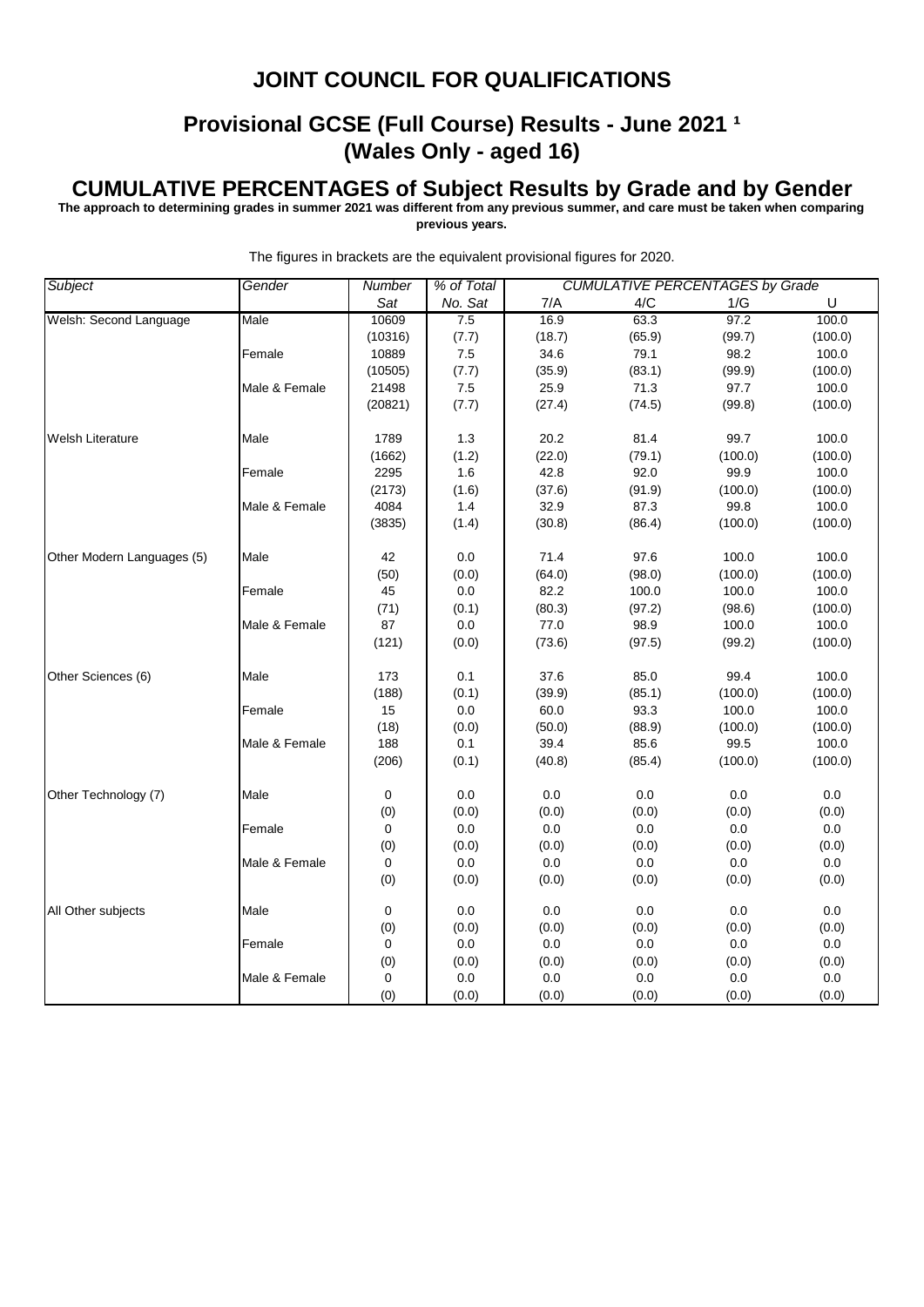# **Provisional GCSE (Full Course) Results - June 2021 1 (Wales Only - aged 16)**

#### **CUMULATIVE PERCENTAGES of Subject Results by Grade and by Gender**

**The approach to determining grades in summer 2021 was different from any previous summer, and care must be taken when comparing previous years.**

| <b>Subject</b> | Gender        | Number   | % of Total | <b>CUMULATIVE PERCENTAGES by Grade</b> |        |        |         |  |
|----------------|---------------|----------|------------|----------------------------------------|--------|--------|---------|--|
|                |               | Sat      | No. Sat    | 7/A                                    | 4/C    | 1/G    |         |  |
| All Subjects   | Male          | 142238   | 100.0      | 24.4                                   | 70.7   | 98.4   | 100.0   |  |
|                |               | (133139) | (100.0)    | (21.6)                                 | (70.4) | (99.5) | (100.0) |  |
|                | Female        | 145880   | 100.0      | 35.5                                   | 78.7   | 98.8   | 100.0   |  |
|                |               | (136342) | (100.0)    | (31.4)                                 | (79.4) | (99.7) | (100.0) |  |
|                | Male & Female | 288118   | 100.0      | 30.0                                   | 74.8   | 98.6   | 100.0   |  |
|                |               | (269481) | (100.0)    | (26.5)                                 | (75.0) | (99.6) | (100.0) |  |

The figures in brackets are the equivalent provisional figures for 2020.

(1) - Differences in resit opportunities may affect outcomes in jurisdictions. (See the explanatory notes for differences between jurisdictions).

(2) - These titles cover a range of related subjects.

(3) - In Wales candidates can take either GCSE Mathematics or GCSE Mathematics Numeracy and the great majority take both.

(4) - Science: Double Award counts as two GCSE entries. These entries, therefore, are counted twice both in the subject and in the overall figures.

(5) - Other modern languages includes all languages except: French, German, Irish, Spanish and Welsh.

(6) - Other sciences includes all sciences except: Biology, Chemistry, Physics and Science.

(7) - Other technology includes technology-based subjects other than Design & Technology.

(8) - Data suppression applied if a subject or gender breakdown had fewer than 10 candidates entered but counted in 'All Subjects'. (See explanatory notes).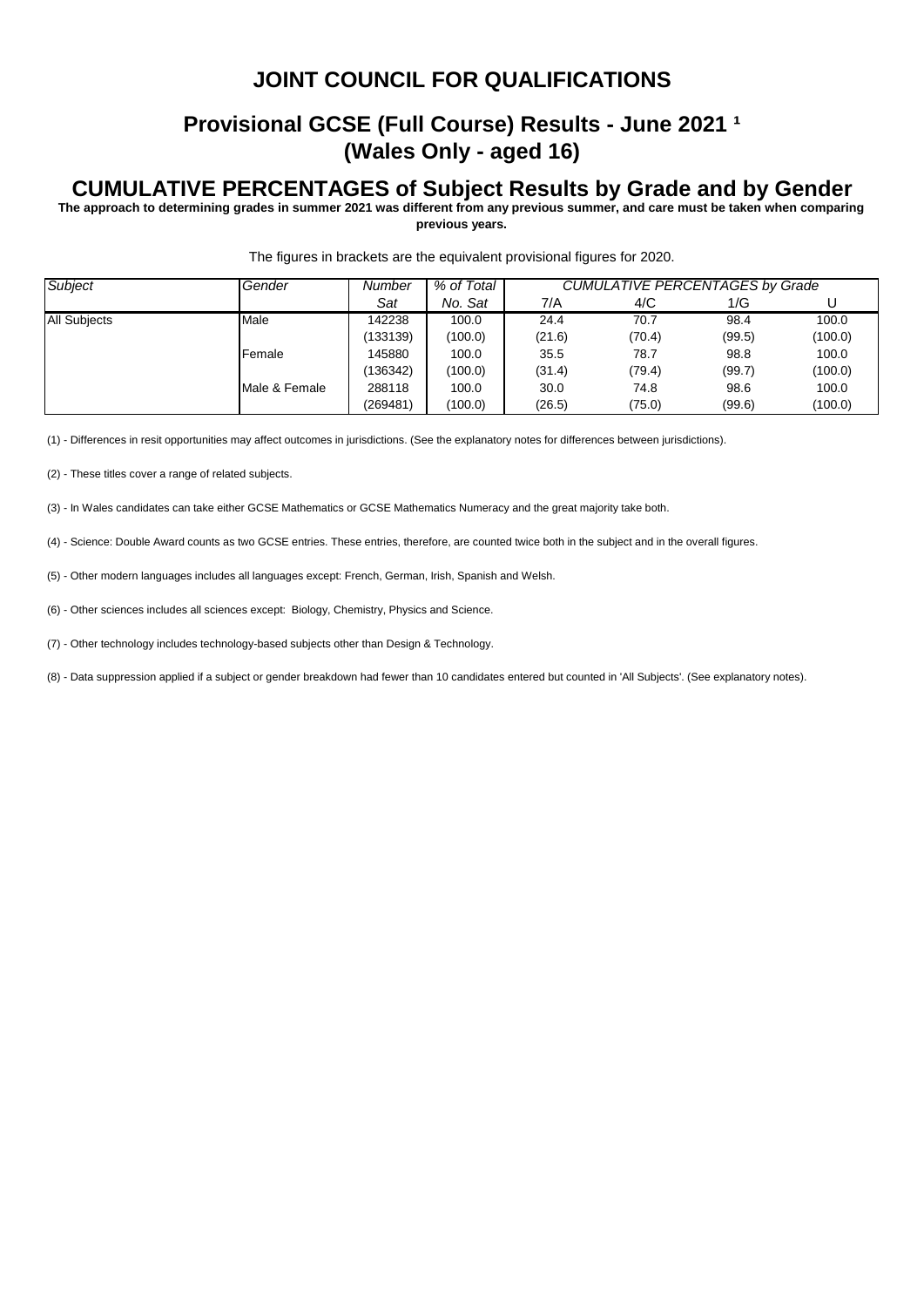# **Provisional GCSE (Full Course) Results - June 2021 1 (Wales Only - aged 17 and over)**

### **CUMULATIVE PERCENTAGES of Subject Results by Grade and by Gender**

**The approach to determining grades in summer 2021 was different from any previous summer, and care must be taken when comparing previous years.**

*Subject Gender Number % of Total CUMULATIVE PERCENTAGES by Grade* The figures in brackets are the equivalent provisional figures for 2020.

|                             |               | Sat            | No. Sat        | 7/A            | 4/C       | 1/G       | U              |
|-----------------------------|---------------|----------------|----------------|----------------|-----------|-----------|----------------|
| Art and Design subjects (2) | Male          | 51             | 0.8            | 15.7           | 64.7      | 98.0      | 100.0          |
|                             |               | (37)           | (0.5)          | (24.3)         | (81.1)    | (100.0)   | (100.0)        |
|                             | Female        | 64             | 0.9            | 28.1           | 82.8      | 95.3      | 100.0          |
|                             |               | (58)           | (0.7)          | (44.8)         | (84.5)    | (100.0)   | (100.0)        |
|                             | Male & Female | 115            | 0.8            | 22.6           | 74.8      | 96.5      | 100.0          |
|                             |               | (95)           | (0.6)          | (36.8)         | (83.2)    | (100.0)   | (100.0)        |
|                             |               |                |                |                |           |           |                |
|                             |               |                |                |                |           | 83.5      | 100.0          |
| <b>Biology</b>              | Male          | 109            | 1.7            | 25.7           | 56.0      |           |                |
|                             |               | (77)           | (1.0)          | (32.5)         | (87.0)    | (100.0)   | (100.0)        |
|                             | Female        | 113            | 1.6            | 39.8           | 75.2      | 90.3      | 100.0          |
|                             |               | (112)          | (1.3)          | (25.9)         | (80.4)    | (100.0)   | (100.0)        |
|                             | Male & Female | 222            | 1.6            | 32.9           | 65.8      | 86.9      | 100.0          |
|                             |               | (189)          | (1.1)          | (28.6)         | (83.1)    | (100.0)   | (100.0)        |
|                             |               |                |                |                |           |           |                |
| Business & Comm. Systems    | Male          | 0              | 0.0            | 0.0            | 0.0       | 0.0       | $0.0\,$        |
|                             |               | (0)            | (0.0)          | (0.0)          | (0.0)     | (0.0)     | (0.0)          |
|                             | Female        | 0              | 0.0            | $0.0\,$        | 0.0       | 0.0       | 0.0            |
|                             |               | (0)            | (0.0)          | (0.0)          | (0.0)     | (0.0)     | (0.0)          |
|                             | Male & Female | 0              | 0.0            | 0.0            | $0.0\,$   | $0.0\,$   | 0.0            |
|                             |               | (0)            | (0.0)          | (0.0)          | (0.0)     | (0.0)     | (0.0)          |
|                             |               |                |                |                |           |           |                |
| <b>Business Studies</b>     | Male          | 26             | 0.4            | 23.1           | 92.3      | 100.0     | 100.0          |
|                             |               | (27)           | (0.3)          | (14.8)         | (63.0)    | (100.0)   | (100.0)        |
|                             | Female        | 10             | 0.1            | 50.0           | 70.0      | 100.0     | 100.0          |
|                             |               | (12)           | (0.1)          | (25.0)         | (83.3)    | (100.0)   | (100.0)        |
|                             | Male & Female | 36             | 0.3            | 30.6           | 86.1      | 100.0     | 100.0          |
|                             |               | (39)           | (0.2)          | (17.9)         | (69.2)    | (100.0)   | (100.0)        |
|                             |               |                |                |                |           |           |                |
| Chemistry                   | Male          | 37             | 0.6            | 56.8           | 97.3      | 100.0     | 100.0          |
|                             |               | (44)           | (0.6)          | (50.0)         | (95.5)    | (100.0)   | (100.0)        |
|                             | Female        | 35             | 0.5            | 74.3           | 100.0     | 100.0     | 100.0          |
|                             |               | (36)           | (0.4)          | (50.0)         | (94.4)    | (100.0)   | (100.0)        |
|                             | Male & Female | 72             | 0.5            | 65.3           | 98.6      | 100.0     | 100.0          |
|                             |               | (80)           | (0.5)          | (50.0)         | (95.0)    | (100.0)   | (100.0)        |
|                             |               |                |                |                |           |           |                |
| Citizenship Studies (8)     | Male          |                |                |                |           |           |                |
|                             |               |                |                | $( - )$        |           |           | $(\cdot)$      |
|                             |               | $( - )$        | $(\cdot)$      |                | $(\cdot)$ | $(-)$     |                |
|                             | Female        |                |                |                |           |           |                |
|                             |               | $( - )$        | $(\cdot)$      | $(\cdot)$      | $(\cdot)$ | $(\cdot)$ | $(\cdot)$      |
|                             | Male & Female | $\blacksquare$ | $\blacksquare$ | $\blacksquare$ |           |           | $\blacksquare$ |
|                             |               | $(\cdot)$      | $(\cdot)$      | $(\cdot)$      | $(\cdot)$ | $(\cdot)$ | $(\cdot)$      |
|                             |               |                |                |                |           |           |                |
| Classical subjects (2) (8)  | Male          |                |                |                |           |           |                |
|                             |               | $(\cdot)$      | $(\cdot)$      | $(\cdot)$      | $(\cdot)$ | $(-)$     | $(\cdot)$      |
|                             | Female        |                |                |                |           |           |                |
|                             |               | $(-)$          | $(-)$          | $(\cdot)$      | $(\cdot)$ | $(\cdot)$ | $(\cdot)$      |
|                             | Male & Female |                |                |                |           |           |                |
|                             |               | ( - )          | $(\cdot)$      | $(\cdot)$      | $(-)$     | $(-)$     | $(-)$          |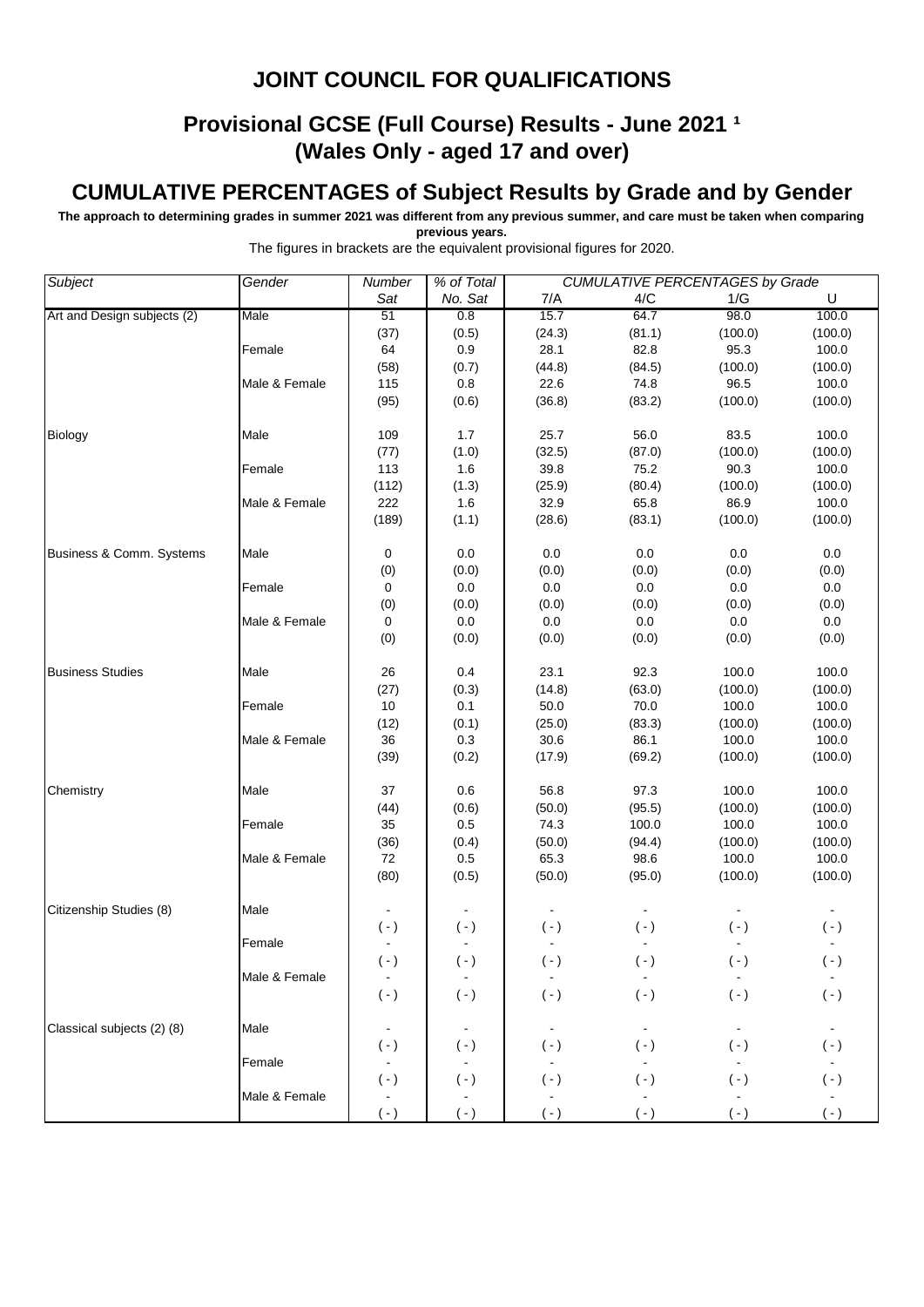# **Provisional GCSE (Full Course) Results - June 2021 1 (Wales Only - aged 17 and over)**

## **CUMULATIVE PERCENTAGES of Subject Results by Grade and by Gender**

**The approach to determining grades in summer 2021 was different from any previous summer, and care must be taken when comparing previous years.**

| <b>Subject</b>          | Gender        | Number          | % of Total | <b>CUMULATIVE PERCENTAGES by Grade</b> |              |                                                                                                                                                                                                                                                                |           |
|-------------------------|---------------|-----------------|------------|----------------------------------------|--------------|----------------------------------------------------------------------------------------------------------------------------------------------------------------------------------------------------------------------------------------------------------------|-----------|
|                         |               | Sat             | No. Sat    | 7/A                                    | 4/C          |                                                                                                                                                                                                                                                                | U         |
| Computing (8)           | Male          | $\overline{22}$ | 0.3        | 31.8                                   | 63.6         | 100.0                                                                                                                                                                                                                                                          | 100.0     |
|                         |               | $(-)$           | $(\cdot)$  | $(\cdot)$                              | $(-)$        |                                                                                                                                                                                                                                                                | $(\cdot)$ |
|                         | Female        | 10              | 0.1        | 30.0                                   | 50.0         | 100.0                                                                                                                                                                                                                                                          | 100.0     |
|                         |               | $(\cdot)$       | $(\cdot)$  | $(\cdot)$                              | $(\cdot)$    |                                                                                                                                                                                                                                                                | $(\cdot)$ |
|                         | Male & Female | 32              | 0.2        | 31.3                                   | 59.4         | 100.0                                                                                                                                                                                                                                                          | 100.0     |
|                         |               | (15)            | (0.1)      | (53.3)                                 | (80.0)       | (100.0)                                                                                                                                                                                                                                                        | (100.0)   |
| Construction            | Male          | 0               | 0.0        | 0.0                                    | 0.0          | 0.0                                                                                                                                                                                                                                                            | $0.0\,$   |
|                         |               | (0)             | (0.0)      | (0.0)                                  | (0.0)        | (0.0)                                                                                                                                                                                                                                                          | (0.0)     |
|                         | Female        | 0               | $0.0\,$    | 0.0                                    | 0.0          | 0.0                                                                                                                                                                                                                                                            | $0.0\,$   |
|                         |               | (0)             | (0.0)      | (0.0)                                  | (0.0)        | (0.0)                                                                                                                                                                                                                                                          | (0.0)     |
|                         | Male & Female | 0               | 0.0        | 0.0                                    | 0.0          | 0.0                                                                                                                                                                                                                                                            | 0.0       |
|                         |               | (0)             | (0.0)      | (0.0)                                  | (0.0)        | (0.0)                                                                                                                                                                                                                                                          | (0.0)     |
| Design & Technology (8) | Male          |                 |            |                                        |              | 1/G<br>$(\cdot)$<br>$(\cdot)$<br>(100.0)<br>(100.0)<br>100.0<br>(100.0)<br>(100.0)<br>(100.0)<br>(100.0)<br>0.0<br>(0.0)<br>0.0<br>(0.0)<br>0.0<br>(0.0)<br>0.0<br>(0.0)<br>0.0<br>(0.0)<br>0.0<br>(0.0)<br>97.4<br>(99.6)<br>98.3<br>(99.5)<br>97.8<br>(99.6) |           |
|                         |               | (39)            | (0.5)      | (17.9)                                 | (66.7)       |                                                                                                                                                                                                                                                                | (100.0)   |
|                         | Female        | $\blacksquare$  |            |                                        | $\mathbf{r}$ |                                                                                                                                                                                                                                                                | ä,        |
|                         |               | (12)            | (0.1)      | (25.0)                                 | (66.7)       |                                                                                                                                                                                                                                                                | (100.0)   |
|                         | Male & Female | 39              | 0.3        | 25.6                                   | 76.9         |                                                                                                                                                                                                                                                                | 100.0     |
|                         |               | (51)            | (0.3)      | (19.6)                                 | (66.7)       |                                                                                                                                                                                                                                                                | (100.0)   |
| Drama (8)               | Male          |                 |            |                                        |              |                                                                                                                                                                                                                                                                |           |
|                         |               | (12)            | (0.2)      | (16.7)                                 | (83.3)       |                                                                                                                                                                                                                                                                | (100.0)   |
|                         | Female        |                 |            |                                        |              |                                                                                                                                                                                                                                                                |           |
|                         |               | (11)            | (0.1)      | (27.3)                                 | (100.0)      |                                                                                                                                                                                                                                                                | (100.0)   |
|                         | Male & Female |                 |            |                                        |              |                                                                                                                                                                                                                                                                |           |
|                         |               | (23)            | (0.1)      | (21.7)                                 | (91.3)       |                                                                                                                                                                                                                                                                | (100.0)   |
| Economics               | Male          | 0               | 0.0        | 0.0                                    | 0.0          |                                                                                                                                                                                                                                                                | 0.0       |
|                         |               | (0)             | (0.0)      | (0.0)                                  | (0.0)        |                                                                                                                                                                                                                                                                | (0.0)     |
| Engineering<br>English  | Female        | 0               | 0.0        | 0.0                                    | 0.0          |                                                                                                                                                                                                                                                                | $0.0\,$   |
|                         |               | (0)             | (0.0)      | (0.0)                                  | (0.0)        |                                                                                                                                                                                                                                                                | (0.0)     |
|                         | Male & Female | 0               | 0.0        | 0.0                                    | 0.0          |                                                                                                                                                                                                                                                                | $0.0\,$   |
|                         |               | (0)             | (0.0)      | (0.0)                                  | (0.0)        |                                                                                                                                                                                                                                                                | (0.0)     |
|                         | Male          | 0               | 0.0        | 0.0                                    | 0.0          |                                                                                                                                                                                                                                                                | 0.0       |
|                         |               | (0)             | (0.0)      | (0.0)                                  | (0.0)        |                                                                                                                                                                                                                                                                | (0.0)     |
|                         | Female        | 0               | 0.0        | 0.0                                    | 0.0          |                                                                                                                                                                                                                                                                | 0.0       |
|                         |               | $(0)$           | (0.0)      | (0.0)                                  | (0.0)        |                                                                                                                                                                                                                                                                | (0.0)     |
|                         | Male & Female | 0               | 0.0        | 0.0                                    | 0.0          |                                                                                                                                                                                                                                                                | 0.0       |
|                         |               | (0)             | (0.0)      | (0.0)                                  | (0.0)        |                                                                                                                                                                                                                                                                | (0.0)     |
|                         | Male          | 2813            | 43.4       | 6.3                                    | 52.9         |                                                                                                                                                                                                                                                                | 100.0     |
|                         |               | (3764)          | (47.2)     | (2.9)                                  | (49.8)       |                                                                                                                                                                                                                                                                | (100.0)   |
|                         | Female        | 2483            | 34.3       | 12.5                                   | 60.2         |                                                                                                                                                                                                                                                                | 100.0     |
|                         |               | (3270)          | (38.4)     | (5.0)                                  | (59.3)       |                                                                                                                                                                                                                                                                | (100.0)   |
|                         | Male & Female | 5296            | 38.6       | 9.2                                    | 56.4         |                                                                                                                                                                                                                                                                | 100.0     |
|                         |               | (7034)          | (42.6)     | (3.8)                                  | (54.2)       |                                                                                                                                                                                                                                                                | (100.0)   |
|                         |               |                 |            |                                        |              |                                                                                                                                                                                                                                                                |           |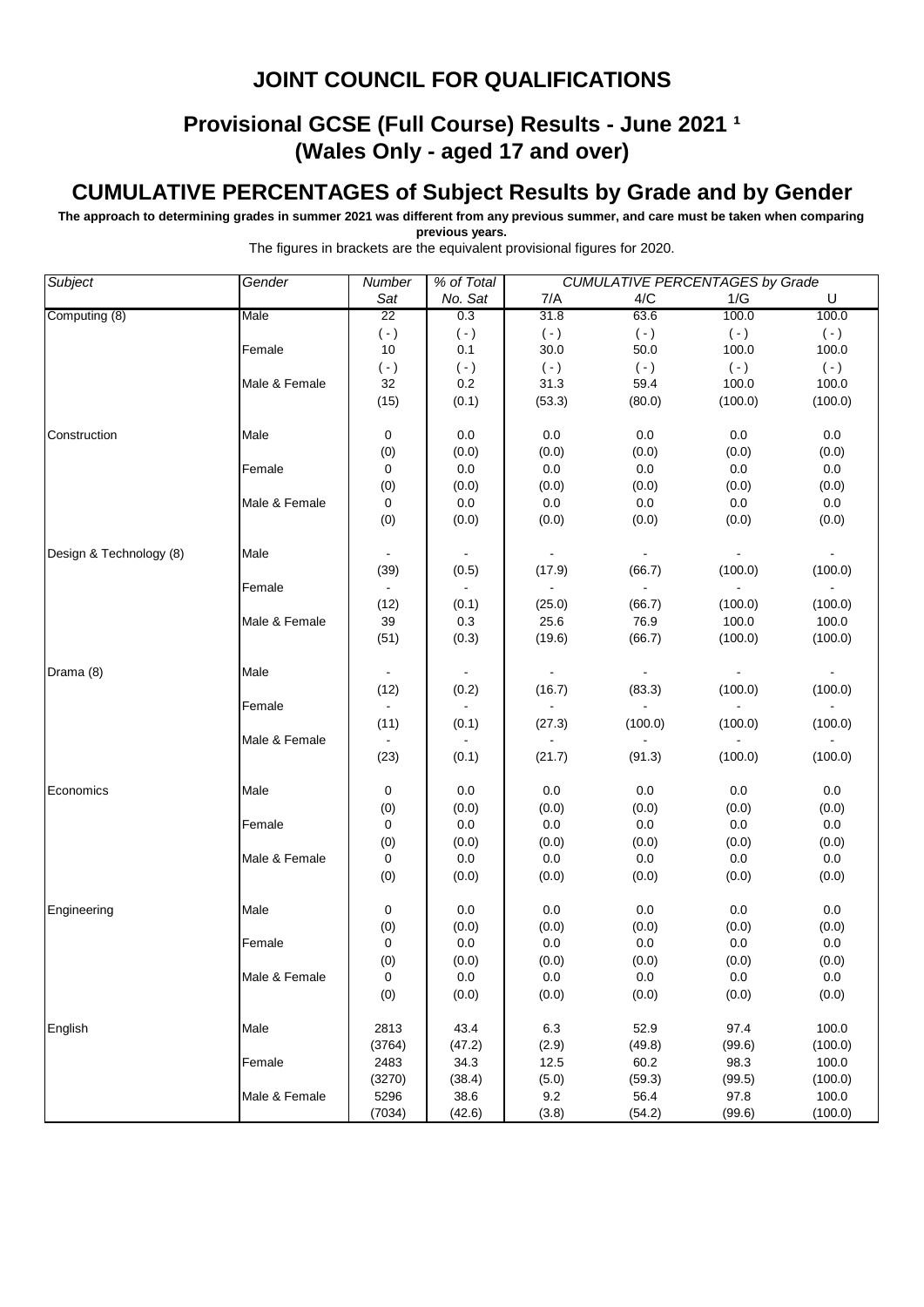# **Provisional GCSE (Full Course) Results - June 2021 1 (Wales Only - aged 17 and over)**

# **CUMULATIVE PERCENTAGES of Subject Results by Grade and by Gender**

**The approach to determining grades in summer 2021 was different from any previous summer, and care must be taken when comparing previous years.**

| <b>Subject</b>                  | Gender        | % of Total<br><b>CUMULATIVE PERCENTAGES by Grade</b><br>Number |           |                |                |           |           |
|---------------------------------|---------------|----------------------------------------------------------------|-----------|----------------|----------------|-----------|-----------|
|                                 |               | Sat                                                            | No. Sat   | 7/A            | 4/C            | 1/G       | U         |
| English Literature              | Male          | 68                                                             | 1.1       | 13.2           | 70.6           | 100.0     | 100.0     |
|                                 |               | (54)                                                           | (0.7)     | (16.7)         | (74.1)         | (100.0)   | (100.0)   |
|                                 | Female        | 64                                                             | 0.9       | 40.6           | 81.3           | 100.0     | 100.0     |
|                                 |               | (66)                                                           | (0.8)     | (34.8)         | (81.8)         | (98.5)    | (100.0)   |
|                                 | Male & Female | 132                                                            | 1.0       | 26.5           | 75.8           | 100.0     | 100.0     |
|                                 |               | (120)                                                          | (0.7)     | (26.7)         | (78.3)         | (99.2)    | (100.0)   |
| Food Preparation & Nutrition(8) | Male          |                                                                |           | $\blacksquare$ | $\overline{a}$ |           |           |
|                                 |               | $( - )$                                                        | $(\cdot)$ | $(\cdot)$      | $(-)$          | $(\cdot)$ | $(\cdot)$ |
|                                 | Female        |                                                                |           |                |                |           |           |
|                                 |               | $( - )$                                                        | $(\cdot)$ | $( - )$        | $(-)$          | $(\cdot)$ | $(\cdot)$ |
|                                 | Male & Female | 23                                                             | 0.2       | 39.1           | 69.6           | 100.0     | 100.0     |
|                                 |               | (18)                                                           | (0.1)     | (44.4)         | (66.7)         | (100.0)   | (100.0)   |
| French                          | Male          | 11                                                             | 0.2       | 72.7           | 81.8           | 100.0     | 100.0     |
|                                 |               | (12)                                                           | (0.2)     | (66.7)         | (100.0)        | (100.0)   | (100.0)   |
|                                 | Female        | 15                                                             | 0.2       | 53.3           | 80.0           | 93.3      | 100.0     |
|                                 |               | (12)                                                           | (0.1)     | (58.3)         | (91.7)         | (100.0)   | (100.0)   |
|                                 | Male & Female | 26                                                             | 0.2       | 61.5           | 80.8           | 96.2      | 100.0     |
|                                 |               | (24)                                                           | (0.1)     | (62.5)         | (95.8)         | (100.0)   | (100.0)   |
| Geography                       | Male          | 31                                                             | 0.5       | 32.3           | 83.9           | 100.0     | 100.0     |
|                                 |               | (45)                                                           | (0.6)     | (35.6)         | (66.7)         | (100.0)   | (100.0)   |
|                                 | Female        | 25                                                             | 0.3       | 60.0           | 88.0           | 100.0     | 100.0     |
|                                 |               | (14)                                                           | (0.2)     | (50.0)         | (85.7)         | (100.0)   | (100.0)   |
|                                 | Male & Female | 56                                                             | 0.4       | 44.6           | 85.7           | 100.0     | 100.0     |
|                                 |               | (59)                                                           | (0.4)     | (39.0)         | (71.2)         | (100.0)   | (100.0)   |
| German (8)                      | Male          |                                                                |           |                |                |           |           |
|                                 |               | $(\cdot)$                                                      | $(\cdot)$ | $(\cdot)$      | $(\cdot)$      | $(\cdot)$ | $(\cdot)$ |
|                                 | Female        |                                                                |           |                |                |           |           |
|                                 |               | $(\cdot)$                                                      | $(\cdot)$ | $( - )$        | $(-)$          | $(-)$     | $(\cdot)$ |
|                                 | Male & Female |                                                                |           |                |                |           |           |
|                                 |               | (20)                                                           | (0.1)     | (70.0)         | (100.0)        | (100.0)   | (100.0)   |
| Health & Social Care (8)        | Male          |                                                                |           |                |                |           |           |
|                                 |               | $(\cdot)$                                                      | $(\cdot)$ | $(\cdot)$      | $(\cdot)$      | $(-)$     | $(\cdot)$ |
|                                 | Female        |                                                                |           |                |                |           |           |
|                                 |               | $(\cdot)$                                                      | $(\cdot)$ | $(\cdot)$      | $(\cdot)$      | $(\cdot)$ | $(\cdot)$ |
|                                 | Male & Female | 12                                                             | 0.1       | 25.0           | 50.0           | 91.7      | 100.0     |
|                                 |               | (13)                                                           | (0.1)     | (23.1)         | (84.6)         | (100.0)   | (100.0)   |
| History                         | Male          | 30                                                             | 0.5       | 23.3           | 83.3           | 100.0     | 100.0     |
|                                 |               | (30)                                                           | (0.4)     | (36.7)         | (93.3)         | (100.0)   | (100.0)   |
|                                 | Female        | 26                                                             | 0.4       | 57.7           | 88.5           | 100.0     | 100.0     |
|                                 |               | (32)                                                           | (0.4)     | (40.6)         | (75.0)         | (100.0)   | (100.0)   |
|                                 | Male & Female | 56                                                             | 0.4       | 39.3           | 85.7           | 100.0     | 100.0     |
|                                 |               | (62)                                                           | (0.4)     | (38.7)         | (83.9)         | (100.0)   | (100.0)   |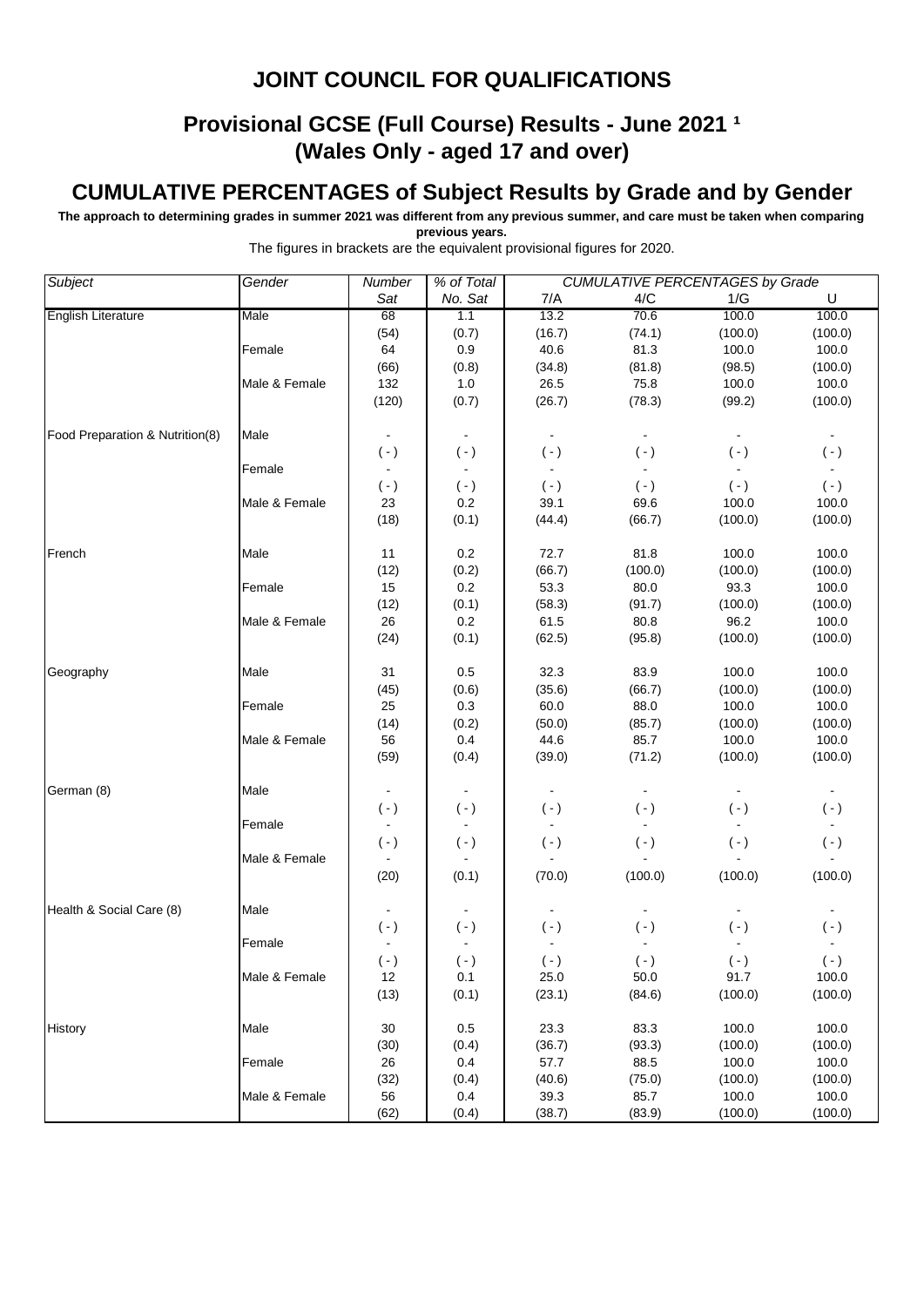# **Provisional GCSE (Full Course) Results - June 2021 1 (Wales Only - aged 17 and over)**

# **CUMULATIVE PERCENTAGES of Subject Results by Grade and by Gender**

**The approach to determining grades in summer 2021 was different from any previous summer, and care must be taken when comparing previous years.**

| Subject                   | Gender        | % of Total<br><b>CUMULATIVE PERCENTAGES by Grade</b><br><b>Number</b> |                |              |                |                                                                                                                                                                                                                                                                                                 |                  |  |
|---------------------------|---------------|-----------------------------------------------------------------------|----------------|--------------|----------------|-------------------------------------------------------------------------------------------------------------------------------------------------------------------------------------------------------------------------------------------------------------------------------------------------|------------------|--|
|                           |               | Sat                                                                   | No. Sat        | 7/A          | 4/C            | 1/G                                                                                                                                                                                                                                                                                             | U                |  |
| Home Economics (8)        | Male          | $\omega$                                                              |                | $\mathbf{L}$ | $\mathbf{r}$   | $\mathbf{r}$                                                                                                                                                                                                                                                                                    | $\mathbb{Z}^2$   |  |
|                           |               | $(\cdot)$                                                             | $(\cdot)$      | $(\cdot)$    | $(\cdot)$      | $(\cdot)$                                                                                                                                                                                                                                                                                       | $(\cdot)$        |  |
|                           | Female        |                                                                       |                |              |                |                                                                                                                                                                                                                                                                                                 |                  |  |
|                           |               | $(-)$                                                                 | $(\cdot)$      | $(\cdot)$    | $(-)$          |                                                                                                                                                                                                                                                                                                 | $(\cdot)$        |  |
|                           | Male & Female | $\blacksquare$                                                        |                |              | $\overline{a}$ |                                                                                                                                                                                                                                                                                                 | $\blacksquare$   |  |
|                           |               | (11)                                                                  | (0.1)          | (36.4)       | (90.9)         |                                                                                                                                                                                                                                                                                                 | (100.0)          |  |
| Hospitality               | Male          | 0                                                                     | 0.0            | 0.0          | 0.0            | 0.0                                                                                                                                                                                                                                                                                             | 0.0              |  |
|                           |               | (0)                                                                   | (0.0)          | (0.0)        | (0.0)          | (0.0)                                                                                                                                                                                                                                                                                           | (0.0)            |  |
|                           | Female        | $\pmb{0}$                                                             | 0.0            | 0.0          | 0.0            | 0.0                                                                                                                                                                                                                                                                                             | 0.0              |  |
|                           |               | (0)                                                                   | (0.0)          | (0.0)        | (0.0)          | (0.0)                                                                                                                                                                                                                                                                                           | (0.0)            |  |
|                           | Male & Female | $\pmb{0}$                                                             | 0.0            | 0.0          | 0.0            | 0.0                                                                                                                                                                                                                                                                                             | 0.0              |  |
|                           |               | (0)                                                                   | (0.0)          | (0.0)        | (0.0)          | $(-)$<br>(100.0)<br>(0.0)<br>95.2<br>(100.0)<br>100.0<br>(100.0)<br>96.2<br>(100.0)<br>0.0<br>(0.0)<br>0.0<br>(0.0)<br>0.0<br>(0.0)<br>0.0<br>(0.0)<br>0.0<br>(0.0)<br>0.0<br>(0.0)<br>91.9<br>(98.0)<br>94.1<br>(98.3)<br>93.2<br>(98.2)<br>90.1<br>(97.9)<br>88.5<br>(96.3)<br>89.1<br>(97.0) | (0.0)            |  |
| <b>ICT</b>                | Male          | 42                                                                    | 0.6            | 19.0         | 64.3           |                                                                                                                                                                                                                                                                                                 | 100.0            |  |
|                           |               | (18)                                                                  | (0.2)          | (27.8)       | (77.8)         |                                                                                                                                                                                                                                                                                                 | (100.0)          |  |
|                           | Female        | 11                                                                    | 0.2            | 45.5         | 72.7           |                                                                                                                                                                                                                                                                                                 | 100.0            |  |
|                           |               | (21)                                                                  | (0.2)          | (9.5)        | (52.4)         |                                                                                                                                                                                                                                                                                                 | (100.0)          |  |
|                           | Male & Female | 53                                                                    | 0.4            | 24.5         | 66.0           |                                                                                                                                                                                                                                                                                                 | 100.0            |  |
|                           |               | (39)                                                                  | (0.2)          | (17.9)       | (64.1)         |                                                                                                                                                                                                                                                                                                 | (100.0)          |  |
| Irish                     | Male          | 0                                                                     | 0.0            | 0.0          | 0.0            |                                                                                                                                                                                                                                                                                                 | 0.0              |  |
|                           |               | (0)                                                                   | (0.0)          | (0.0)        | (0.0)          |                                                                                                                                                                                                                                                                                                 | (0.0)            |  |
|                           | Female        | 0                                                                     | 0.0            | 0.0          | 0.0            |                                                                                                                                                                                                                                                                                                 | 0.0              |  |
|                           |               | (0)                                                                   | (0.0)          | (0.0)        | (0.0)          |                                                                                                                                                                                                                                                                                                 | (0.0)            |  |
|                           | Male & Female | $\mathbf 0$                                                           | 0.0            | 0.0          | $0.0\,$        |                                                                                                                                                                                                                                                                                                 | $0.0\,$          |  |
|                           |               | (0)                                                                   | (0.0)          | (0.0)        | (0.0)          |                                                                                                                                                                                                                                                                                                 | (0.0)            |  |
| Leisure & Tourism         | Male          | 0                                                                     | 0.0            | 0.0          | 0.0            |                                                                                                                                                                                                                                                                                                 | 0.0              |  |
|                           |               | (0)                                                                   | (0.0)          | (0.0)        | (0.0)          |                                                                                                                                                                                                                                                                                                 | (0.0)            |  |
|                           | Female        | 0                                                                     | $0.0\,$        | 0.0          | 0.0            |                                                                                                                                                                                                                                                                                                 | 0.0              |  |
|                           |               | (0)                                                                   | (0.0)          | (0.0)        | (0.0)          |                                                                                                                                                                                                                                                                                                 | (0.0)            |  |
|                           | Male & Female | 0                                                                     | 0.0            | 0.0          | 0.0            |                                                                                                                                                                                                                                                                                                 | 0.0              |  |
|                           |               | (0)                                                                   | (0.0)          | (0.0)        | (0.0)          |                                                                                                                                                                                                                                                                                                 | (0.0)            |  |
|                           |               |                                                                       |                |              |                |                                                                                                                                                                                                                                                                                                 |                  |  |
| Mathematics               | Male          | 2487                                                                  | 38.4           | 2.5          | 40.2           |                                                                                                                                                                                                                                                                                                 | 100.0            |  |
|                           |               | (2959)                                                                | (37.1)         | (2.1)<br>2.2 | (38.2)<br>43.4 |                                                                                                                                                                                                                                                                                                 | (100.0)          |  |
|                           | Female        | 3462                                                                  | 47.8           |              |                |                                                                                                                                                                                                                                                                                                 | 100.0            |  |
|                           | Male & Female | (3720)                                                                | (43.7)         | (1.6)        | (40.8)         |                                                                                                                                                                                                                                                                                                 | (100.0)          |  |
|                           |               | 5949<br>(6679)                                                        | 43.4<br>(40.5) | 2.3<br>(1.8) | 42.1<br>(39.7) |                                                                                                                                                                                                                                                                                                 | 100.0<br>(100.0) |  |
|                           |               |                                                                       |                |              |                |                                                                                                                                                                                                                                                                                                 |                  |  |
| Mathematics: Numeracy (3) | Male          | 332                                                                   | 5.1            | 5.1          | 47.6           |                                                                                                                                                                                                                                                                                                 | 100.0            |  |
|                           |               | (469)                                                                 | (5.9)          | (2.3)        | (40.1)         |                                                                                                                                                                                                                                                                                                 | (100.0)          |  |
|                           | Female        | 468                                                                   | 6.5            | 4.9          | 51.7           |                                                                                                                                                                                                                                                                                                 | 100.0            |  |
|                           |               | (619)                                                                 | (7.3)          | (2.3)        | (41.4)         |                                                                                                                                                                                                                                                                                                 | (100.0)          |  |
|                           | Male & Female | 800                                                                   | 5.8            | $5.0\,$      | 50.0           |                                                                                                                                                                                                                                                                                                 | 100.0            |  |
|                           |               | (1088)                                                                | (6.6)          | (2.3)        | (40.8)         |                                                                                                                                                                                                                                                                                                 | (100.0)          |  |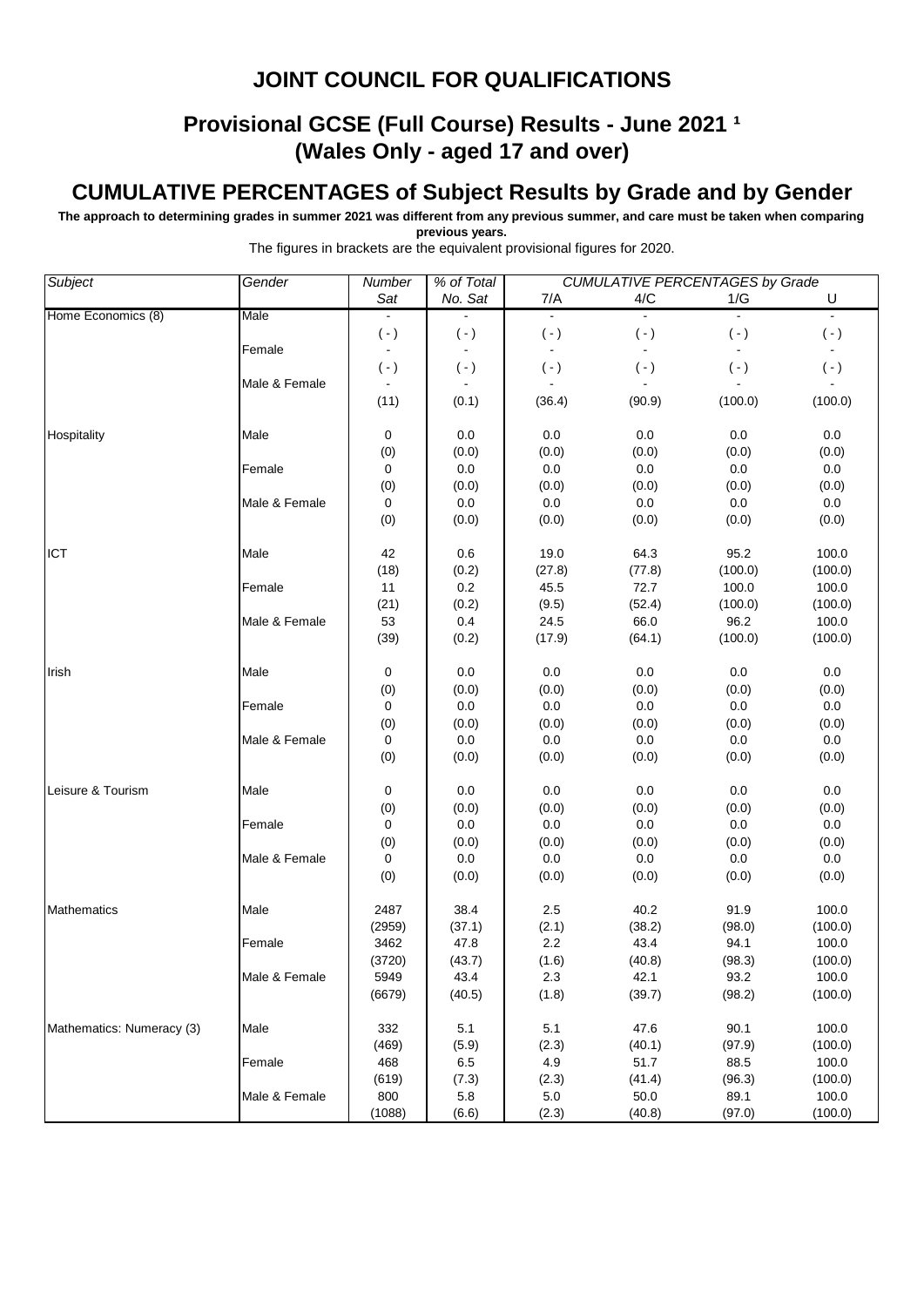# **Provisional GCSE (Full Course) Results - June 2021 1 (Wales Only - aged 17 and over)**

# **CUMULATIVE PERCENTAGES of Subject Results by Grade and by Gender**

**The approach to determining grades in summer 2021 was different from any previous summer, and care must be taken when comparing previous years.**

| <b>Subject</b>                | Gender        | Number         | % of Total | <b>CUMULATIVE PERCENTAGES by Grade</b> |                |                |                |  |
|-------------------------------|---------------|----------------|------------|----------------------------------------|----------------|----------------|----------------|--|
|                               |               | Sat            | No. Sat    | 7/A                                    | 4/C            | 1/G            | U              |  |
| Mathematics (Additional)      | Male          | $\overline{0}$ | 0.0        | 0.0                                    | 0.0            | 0.0            | 0.0            |  |
|                               |               | (0)            | (0.0)      | (0.0)                                  | (0.0)          | (0.0)          | (0.0)          |  |
|                               | Female        | $\pmb{0}$      | 0.0        | 0.0                                    | 0.0            | 0.0            | 0.0            |  |
|                               |               | (0)            | (0.0)      | (0.0)                                  | (0.0)          | (0.0)          | (0.0)          |  |
|                               | Male & Female | 0              | 0.0        | 0.0                                    | 0.0            | 0.0            | 0.0            |  |
|                               |               | (0)            | (0.0)      | (0.0)                                  | (0.0)          | (0.0)          | (0.0)          |  |
| Media / Film / TV Studies (2) | Male          | 23             | 0.4        | 0.0                                    | 34.8           | 87.0           | 100.0          |  |
|                               |               | (12)           | (0.2)      | (16.7)                                 | (66.7)         | (100.0)        | (100.0)        |  |
|                               | Female        | 26             | 0.4        | 23.1                                   | 65.4           | 80.8           | 100.0          |  |
|                               |               | (16)           | (0.2)      | (6.3)                                  | (81.3)         | (100.0)        | (100.0)        |  |
|                               | Male & Female | 49             | 0.4        | 12.2                                   | 51.0           | 83.7           | 100.0          |  |
|                               |               | (28)           | (0.2)      | (10.7)                                 | (75.0)         | (100.0)        | (100.0)        |  |
| Music (8)                     | Male          |                |            |                                        |                |                |                |  |
|                               |               | $(-)$          | $(\cdot)$  | $(\cdot)$                              | $(\cdot)$      | $(\cdot)$      | $(\cdot)$      |  |
|                               | Female        | $\blacksquare$ |            | $\sim$                                 | $\blacksquare$ |                | $\blacksquare$ |  |
|                               |               | $(-)$          | $(\cdot)$  | $(\cdot)$                              | $(-)$          | $(\cdot)$      | $(\cdot)$      |  |
|                               | Male & Female | 16             | 0.1        | 25.0                                   | 68.8           | 100.0          | 100.0          |  |
|                               |               | (14)           | (0.1)      | (42.9)                                 | (92.9)         | (100.0)        | (100.0)        |  |
| Performing / Expressive Arts  | Male          | 0              | 0.0        | 0.0                                    | 0.0            | 0.0            | 0.0            |  |
|                               |               | (0)            | (0.0)      | (0.0)                                  | (0.0)          | (0.0)          | (0.0)          |  |
|                               | Female        | 0              | 0.0        | 0.0                                    | 0.0            | 0.0            | 0.0            |  |
|                               |               | (0)            | (0.0)      | (0.0)                                  | (0.0)          | (0.0)          | (0.0)          |  |
|                               | Male & Female | 0              | 0.0        | 0.0                                    | 0.0            | 0.0            | $0.0\,$        |  |
|                               |               | (0)            | (0.0)      | (0.0)                                  | (0.0)          | (0.0)          | (0.0)          |  |
| Physical Education (8)        | Male          | $\blacksquare$ | $\sim$     | $\blacksquare$                         | $\blacksquare$ | $\blacksquare$ | $\blacksquare$ |  |
|                               |               | $(-)$          | $(\cdot)$  | $(\cdot)$                              | $(\cdot)$      | $(\cdot)$      | $(\cdot)$      |  |
|                               | Female        |                | $\sim$     | $\blacksquare$                         | $\blacksquare$ | $\blacksquare$ |                |  |
|                               |               | $(-)$          | $(\cdot)$  | $(-)$                                  | $(\cdot)$      | $(\cdot)$      | $(\cdot)$      |  |
|                               | Male & Female | 43             | 0.3        | 27.9                                   | 60.5           | 90.7           | 100.0          |  |
|                               |               | (29)           | (0.2)      | (34.5)                                 | (82.8)         | (100.0)        | (100.0)        |  |
| Physics                       | Male          | 37             | 0.6        | 54.1                                   | 94.6           | 97.3           | 100.0          |  |
|                               |               | (42)           | (0.5)      | (57.1)                                 | (92.9)         | (100.0)        | (100.0)        |  |
|                               | Female        | 30             | 0.4        | 70.0                                   | 96.7           | 100.0          | 100.0          |  |
|                               |               | (29)           | (0.3)      | (51.7)                                 | (93.1)         | (100.0)        | (100.0)        |  |
|                               | Male & Female | 67             | 0.5        | 61.2                                   | 95.5           | 98.5           | 100.0          |  |
|                               |               | (71)           | (0.4)      | (54.9)                                 | (93.0)         | (100.0)        | (100.0)        |  |
| Prep. For Life and Work       | Male          | 0              | 0.0        | 0.0                                    | 0.0            | 0.0            | 0.0            |  |
|                               |               | (0)            | (0.0)      | (0.0)                                  | (0.0)          | (0.0)          | (0.0)          |  |
|                               | Female        | 0              | 0.0        | $0.0\,$                                | 0.0            | 0.0            | 0.0            |  |
|                               |               | (0)            | (0.0)      | (0.0)                                  | (0.0)          | (0.0)          | (0.0)          |  |
|                               | Male & Female | 0              | 0.0        | $0.0\,$                                | 0.0            | 0.0            | 0.0            |  |
|                               |               | (0)            | (0.0)      | (0.0)                                  | (0.0)          | (0.0)          | (0.0)          |  |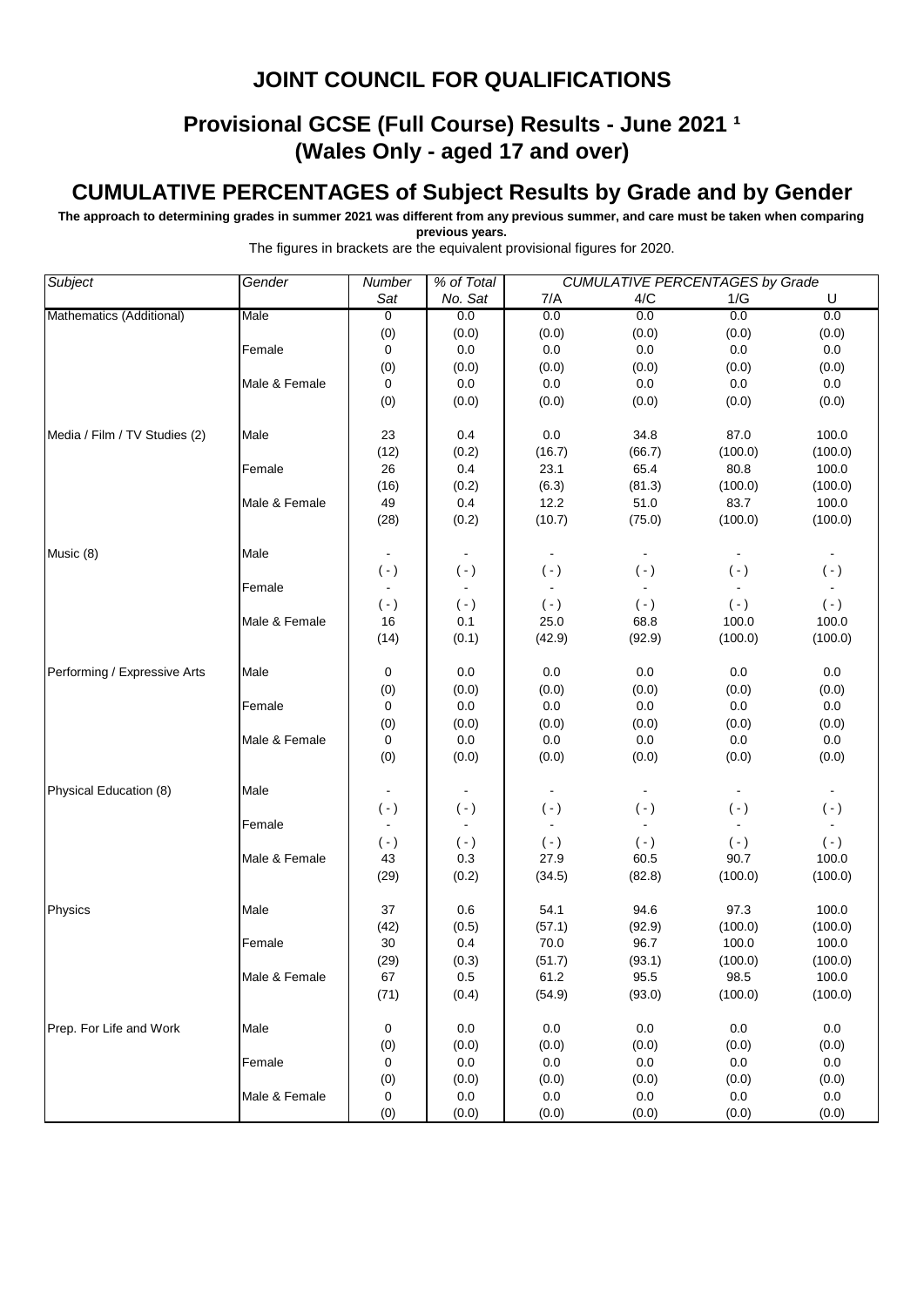# **Provisional GCSE (Full Course) Results - June 2021 1 (Wales Only - aged 17 and over)**

## **CUMULATIVE PERCENTAGES of Subject Results by Grade and by Gender**

**The approach to determining grades in summer 2021 was different from any previous summer, and care must be taken when comparing previous years.**

| Subject                     | Gender        | Number           | % of Total       | <b>CUMULATIVE PERCENTAGES by Grade</b> |                |           |           |  |
|-----------------------------|---------------|------------------|------------------|----------------------------------------|----------------|-----------|-----------|--|
|                             |               | Sat              | No. Sat          | 7/A                                    | 4/C            | 1/G       | U         |  |
| <b>Religious Studies</b>    | Male          | $\overline{31}$  | 0.5              | 48.4                                   | 87.1           | 100.0     | 100.0     |  |
|                             |               | (34)             | (0.4)            | (20.6)                                 | (52.9)         | (100.0)   | (100.0)   |  |
|                             | Female        | 51               | 0.7              | 47.1                                   | 82.4           | 100.0     | 100.0     |  |
|                             |               | (41)             | (0.5)            | (41.5)                                 | (75.6)         | (100.0)   | (100.0)   |  |
|                             | Male & Female | 82               | 0.6              | 47.6                                   | 84.1           | 100.0     | 100.0     |  |
|                             |               | (75)             | (0.5)            | (32.0)                                 | (65.3)         | (100.0)   | (100.0)   |  |
| Science                     | Male          | 12               | 0.2              | 8.3                                    | 33.3           | 100.0     | 100.0     |  |
|                             |               | (21)             | (0.3)            | (4.8)                                  | (42.9)         | (100.0)   | (100.0)   |  |
|                             | Female        | 44               | 0.6              | 11.4                                   | 75.0           | 100.0     | 100.0     |  |
|                             |               | (38)             | (0.4)            | (2.6)                                  | (73.7)         | (100.0)   | (100.0)   |  |
|                             | Male & Female | 56               | 0.4              | 10.7                                   | 66.1           | 100.0     | 100.0     |  |
|                             |               | (59)             | (0.4)            | (3.4)                                  | (62.7)         | (100.0)   | (100.0)   |  |
| Science: Double Award (4)   | Male          | 122              | 1.9              | 4.9                                    | 60.7           | 100.0     | 100.0     |  |
|                             |               | (112)            | (1.4)            | (10.7)                                 | (50.0)         | (100.0)   | (100.0)   |  |
|                             | Female        | 112              | 1.5              | 14.3                                   | 73.2           | 100.0     | 100.0     |  |
|                             |               | (154)            | (1.8)            | (13.0)                                 | (64.9)         | (98.7)    | (100.0)   |  |
|                             | Male & Female | 234              | 1.7              | 9.4                                    | 66.7           | 100.0     | 100.0     |  |
|                             |               | (266)            | (1.6)            | (12.0)                                 | (58.6)         | (99.2)    | (100.0)   |  |
| Social Science subjects (2) | Male          | 33               | 0.5              | 27.3                                   | 81.8           | 100.0     | 100.0     |  |
|                             |               | (21)             | (0.3)            | (28.6)                                 | (71.4)         | (100.0)   | (100.0)   |  |
|                             | Female        | 51               | 0.7              | 49.0                                   | 90.2           | 100.0     | 100.0     |  |
|                             |               | (50)             | (0.6)            | (26.0)                                 | (66.0)         | (100.0)   | (100.0)   |  |
|                             | Male & Female | 84               | 0.6              | 40.5                                   | 86.9           | 100.0     | 100.0     |  |
|                             |               | (71)             | (0.4)            | (26.8)                                 | (67.6)         | (100.0)   | (100.0)   |  |
| Spanish (8)                 | Male          |                  |                  |                                        | $\blacksquare$ |           |           |  |
|                             |               | $( - )$          | $(\cdot)$        | $(\cdot)$                              | $(-)$          | $(-)$     | $( - )$   |  |
|                             | Female        |                  |                  |                                        |                |           |           |  |
|                             |               | $( - )$          | $(\cdot)$        | $(\cdot)$                              | $(\cdot)$      | $(\cdot)$ | $(\cdot)$ |  |
|                             | Male & Female | 19               | 0.1              | 57.9                                   | 89.5           | 100.0     | 100.0     |  |
|                             |               | (33)             | (0.2)            | (54.5)                                 | (97.0)         | (100.0)   | (100.0)   |  |
| Statistics (8)              | Male          |                  |                  |                                        |                |           |           |  |
|                             |               | $(-)$            | $(\cdot)$        | $( - )$                                | $(\cdot)$      | $(-)$     | $(-)$     |  |
|                             | Female        |                  |                  |                                        |                |           |           |  |
|                             |               | $(\,\text{-}\,)$ | $(\,\text{-}\,)$ | $(\cdot)$                              | $(\cdot)$      | $(-)$     | $( - )$   |  |
|                             | Male & Female |                  |                  |                                        |                |           |           |  |
|                             |               | (15)             | (0.1)            | (73.3)                                 | (100.0)        | (100.0)   | (100.0)   |  |
| Welsh: First Language       | Male          | 10               | 0.2              | 10.0                                   | 60.0           | 100.0     | 100.0     |  |
|                             |               | (16)             | (0.2)            | (6.3)                                  | (43.8)         | (100.0)   | (100.0)   |  |

Female 16 0.2 6.3 62.5 100.0 100.0

Male & Female | 26 | 0.2 | 7.7 61.5 100.0 100.0

(15) (0.2) (6.7) (80.0) (100.0) (100.0)

(31) (0.2) (6.5) (61.3) (100.0) (100.0)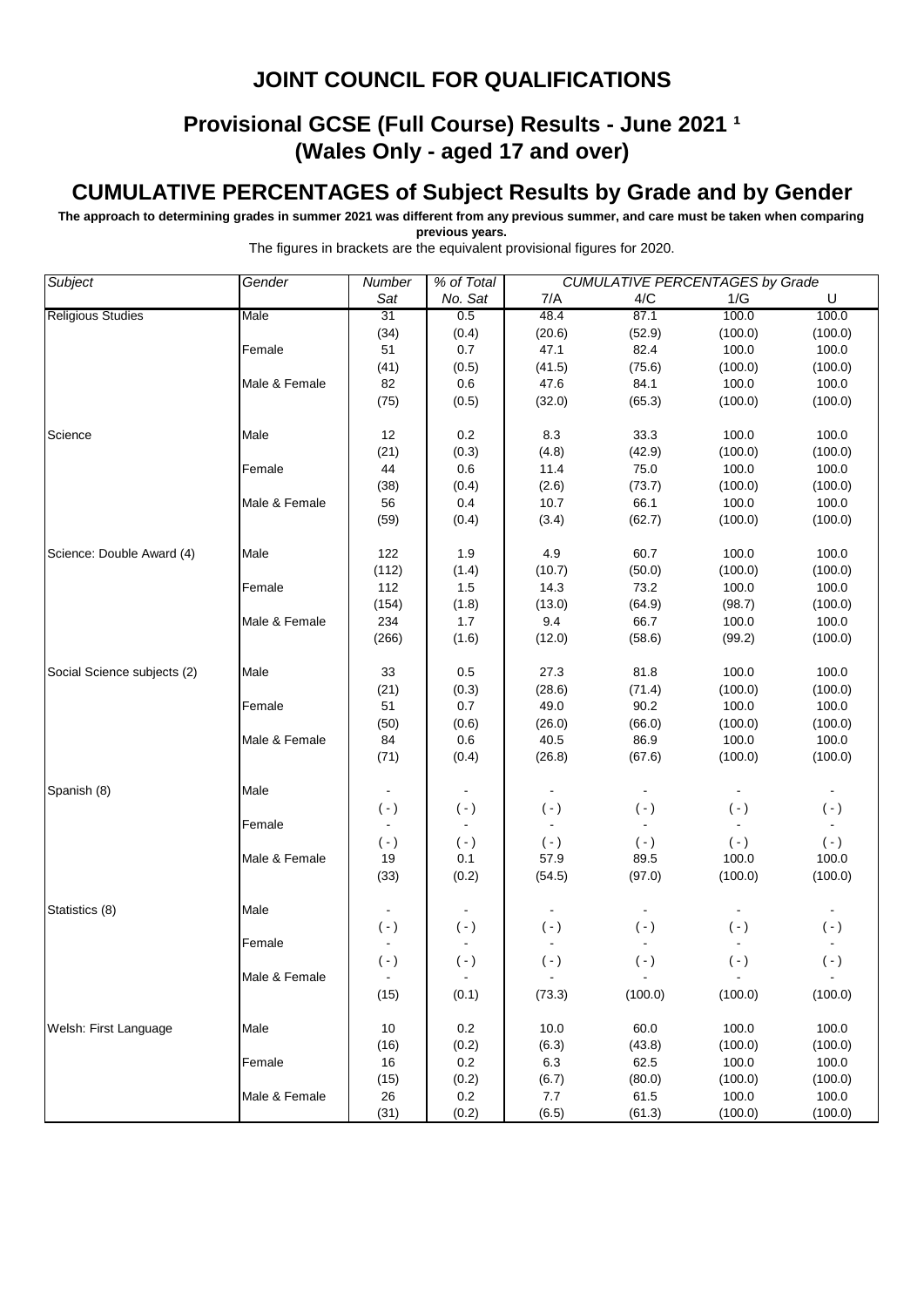# **Provisional GCSE (Full Course) Results - June 2021 1 (Wales Only - aged 17 and over)**

## **CUMULATIVE PERCENTAGES of Subject Results by Grade and by Gender**

**The approach to determining grades in summer 2021 was different from any previous summer, and care must be taken when comparing previous years.**

| Subject                       | Gender        | Number         | % of Total       |                |           | <b>CUMULATIVE PERCENTAGES by Grade</b> |                  |  |
|-------------------------------|---------------|----------------|------------------|----------------|-----------|----------------------------------------|------------------|--|
|                               |               | Sat            | No. Sat          | 7/A            | 4/C       | 1/G                                    | U                |  |
| Welsh: Second Language        | Male          | 28             | 0.4              | 10.7           | 50.0      | 100.0                                  | 100.0            |  |
|                               |               | (31)           | (0.4)            | (12.9)         | (38.7)    | (100.0)                                | (100.0)          |  |
|                               | Female        | 23             | 0.3              | 26.1           | 65.2      | 95.7                                   | 100.0            |  |
|                               |               | (45)           | (0.5)            | (17.8)         | (77.8)    | (100.0)                                | (100.0)          |  |
|                               | Male & Female | 51             | 0.4              | 17.6           | 56.9      | 98.0                                   | 100.0            |  |
|                               |               | (76)           | (0.5)            | (15.8)         | (61.8)    | (100.0)                                | (100.0)          |  |
| Welsh Literature (8)          | Male          |                |                  |                |           |                                        |                  |  |
|                               |               | $(-)$          | $( - )$          | $(\cdot)$      | $(-)$     | $(-)$                                  | $(-)$            |  |
|                               | Female        | $\blacksquare$ |                  |                |           |                                        |                  |  |
|                               |               | $(\cdot)$      | $(\,\text{-}\,)$ | $(\cdot)$      | $(\cdot)$ | $(-)$                                  | $(\,\text{-}\,)$ |  |
|                               | Male & Female |                |                  |                |           |                                        |                  |  |
|                               |               | $(\cdot)$      | $( - )$          | $(\cdot)$      | $(\cdot)$ | $(\cdot)$                              | $(\cdot)$        |  |
| Other Modern Languages (5)(8) | Male          |                |                  |                |           |                                        |                  |  |
|                               |               | (16)           | (0.2)            | (93.8)         | (100.0)   | (100.0)                                | (100.0)          |  |
|                               | Female        |                |                  |                |           |                                        |                  |  |
|                               |               | (18)           | (0.2)            | (83.3)         | (100.0)   | (100.0)                                | (100.0)          |  |
|                               | Male & Female | 21             | 0.2              | 85.7           | 100.0     | 100.0                                  | 100.0            |  |
|                               |               | (34)           | (0.2)            | (88.2)         | (100.0)   | (100.0)                                | (100.0)          |  |
| Other Sciences (6) (7) (8)    | Male          |                |                  | $\blacksquare$ |           |                                        |                  |  |
|                               |               | $(-)$          | $( - )$          | $(\cdot)$      | $(\cdot)$ | $(\cdot)$                              | $(\cdot)$        |  |
|                               | Female        |                |                  |                |           |                                        |                  |  |
|                               |               | $(-)$          | $( - )$          | $(-)$          | $(-)$     | $(-)$                                  | $(-)$            |  |
|                               | Male & Female | 17             | 0.1              | 23.5           | 88.2      | 94.1                                   | 100.0            |  |
|                               |               | (24)           | (0.1)            | (8.3)          | (83.3)    | (100.0)                                | (100.0)          |  |
| Other Technology (7)          | Male          | 0              | 0.0              | 0.0            | 0.0       | 0.0                                    | 0.0              |  |
|                               |               | (0)            | (0.0)            | (0.0)          | (0.0)     | (0.0)                                  | (0.0)            |  |
|                               | Female        | 0              | $0.0\,$          | 0.0            | 0.0       | 0.0                                    | $0.0\,$          |  |
|                               |               | (0)            | (0.0)            | (0.0)          | (0.0)     | (0.0)                                  | (0.0)            |  |
|                               | Male & Female | 0              | 0.0              | 0.0            | $0.0\,$   | 0.0                                    | $0.0\,$          |  |
|                               |               | (0)            | (0.0)            | (0.0)          | (0.0)     | (0.0)                                  | (0.0)            |  |
| All Other subjects            | Male          | 0              | $0.0\,$          | $0.0\,$        | 0.0       | 0.0                                    | $0.0\,$          |  |
|                               |               | (0)            | (0.0)            | (0.0)          | (0.0)     | (0.0)                                  | (0.0)            |  |
|                               | Female        | 0              | 0.0              | 0.0            | 0.0       | 0.0                                    | $0.0\,$          |  |
|                               |               | (0)            | (0.0)            | (0.0)          | (0.0)     | (0.0)                                  | (0.0)            |  |
|                               | Male & Female | 0              | 0.0              | 0.0            | 0.0       | 0.0                                    | 0.0              |  |
|                               |               | (0)            | (0.0)            | (0.0)          | (0.0)     | (0.0)                                  | (0.0)            |  |